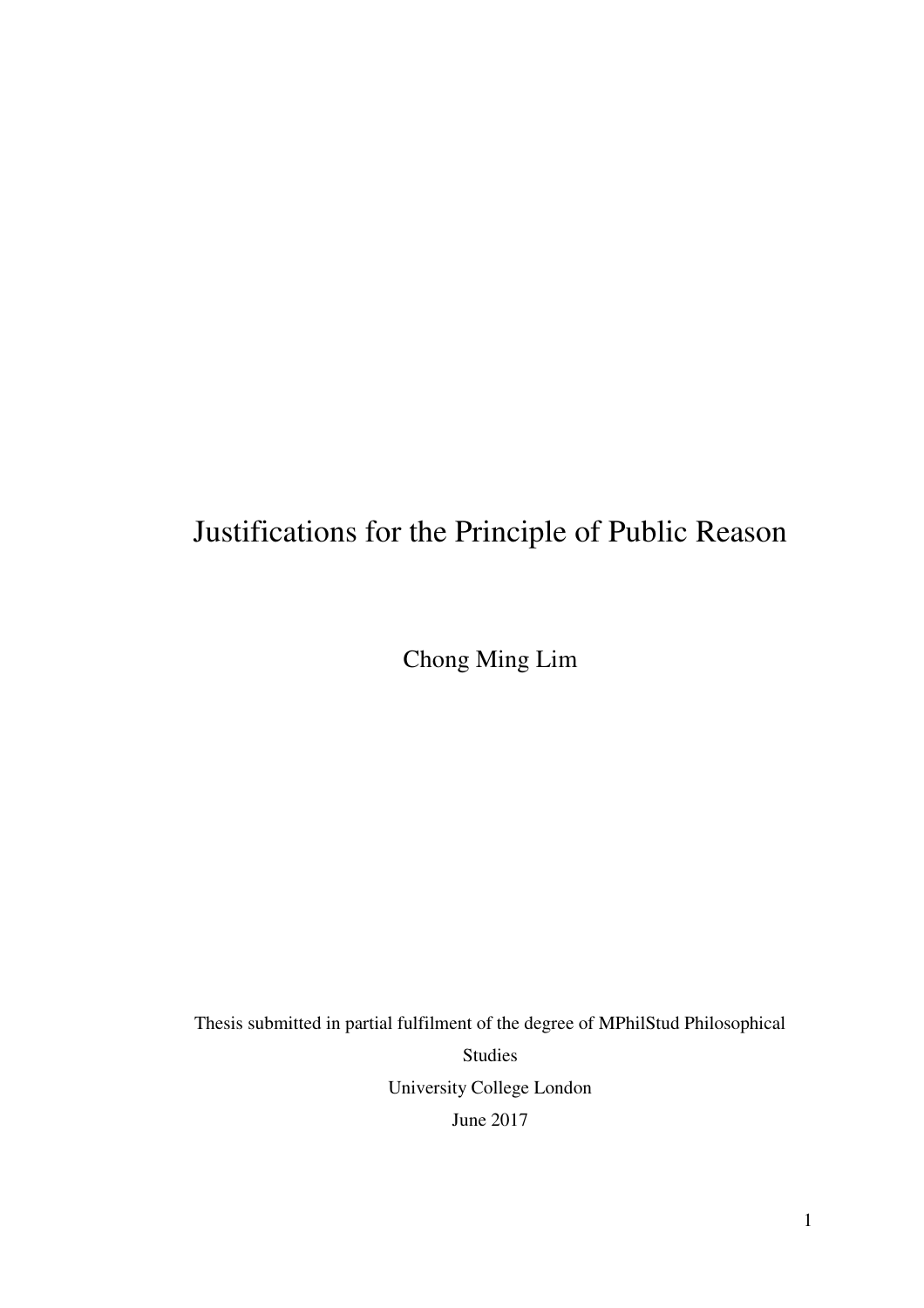## Declaration

I, Chong Ming Lim, confirm that the work presented in this thesis is my own. Where information has been derived from other sources, I confirm that this has been indicated in the thesis.

Chong Ming Lim

\_\_\_\_\_\_\_\_\_\_\_\_\_\_\_\_\_\_\_\_\_\_\_\_\_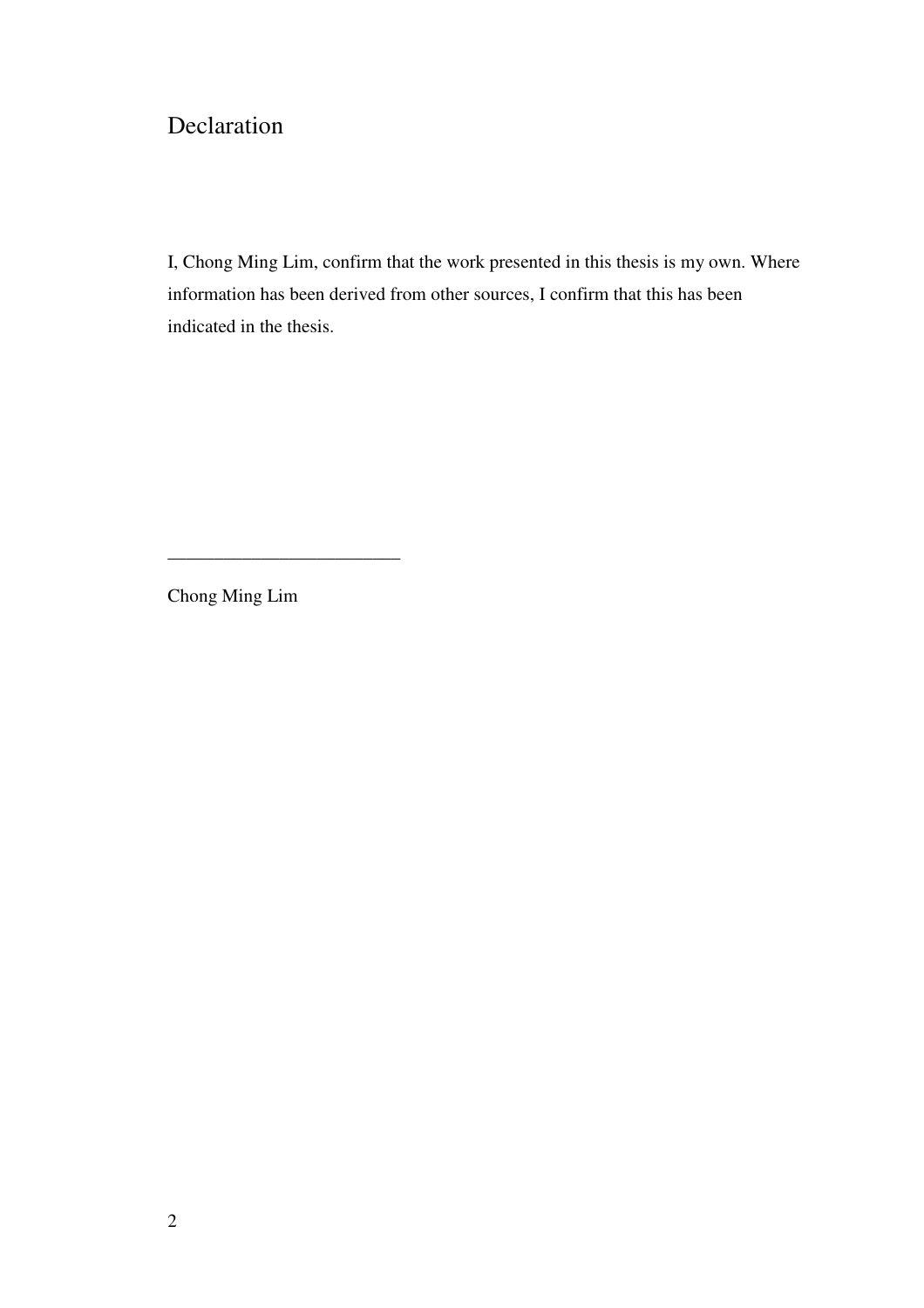### Abstract

The principle of public reason is invoked as a strategy to evaluate and guide political decisions in the face of disagreement. However, employing the strategy itself requires justification. This thesis centres on the debates concerning the justification for employing the principle of public reason. I argue for two main claims. First, there is an under-examined and problematic aim towards finding one justification for employing the principle of public reason, for all contexts and cases. This is the goal towards justificatory monism. Examining two sets of dialogues between public reason philosophers, I discuss how this aim accounts for the justificatory burdens these philosophers impose on themselves – as revealed by the criticisms they anticipate, and the objections they marshal against their rivals. Second, I argue for justificatory pluralism for employing the principle of public reason. If we want individuals to employ the principle, we must provide them with as many justifications for doing so as are available. This increases the likelihood that individuals with plural views will regard employing the principle as warranted, and as all-things-considered justified.

In making the first claim, I discover six considerations that are relevant to the justification for employing the principle of public reason. While they are invoked by public reason philosophers in their discussions, their relevance has not been thoroughly considered. I organise these considerations, and argue that they not only motivate a re-framing of the existing discussions, but also justificatory pluralism. The second claim is established by scrutinising the deliberations of legislators and citizens. This reveals two problems – of pluralism and self-interest – which are better addressed by justificatory pluralism. I conclude by defending justificatory pluralism against several objections.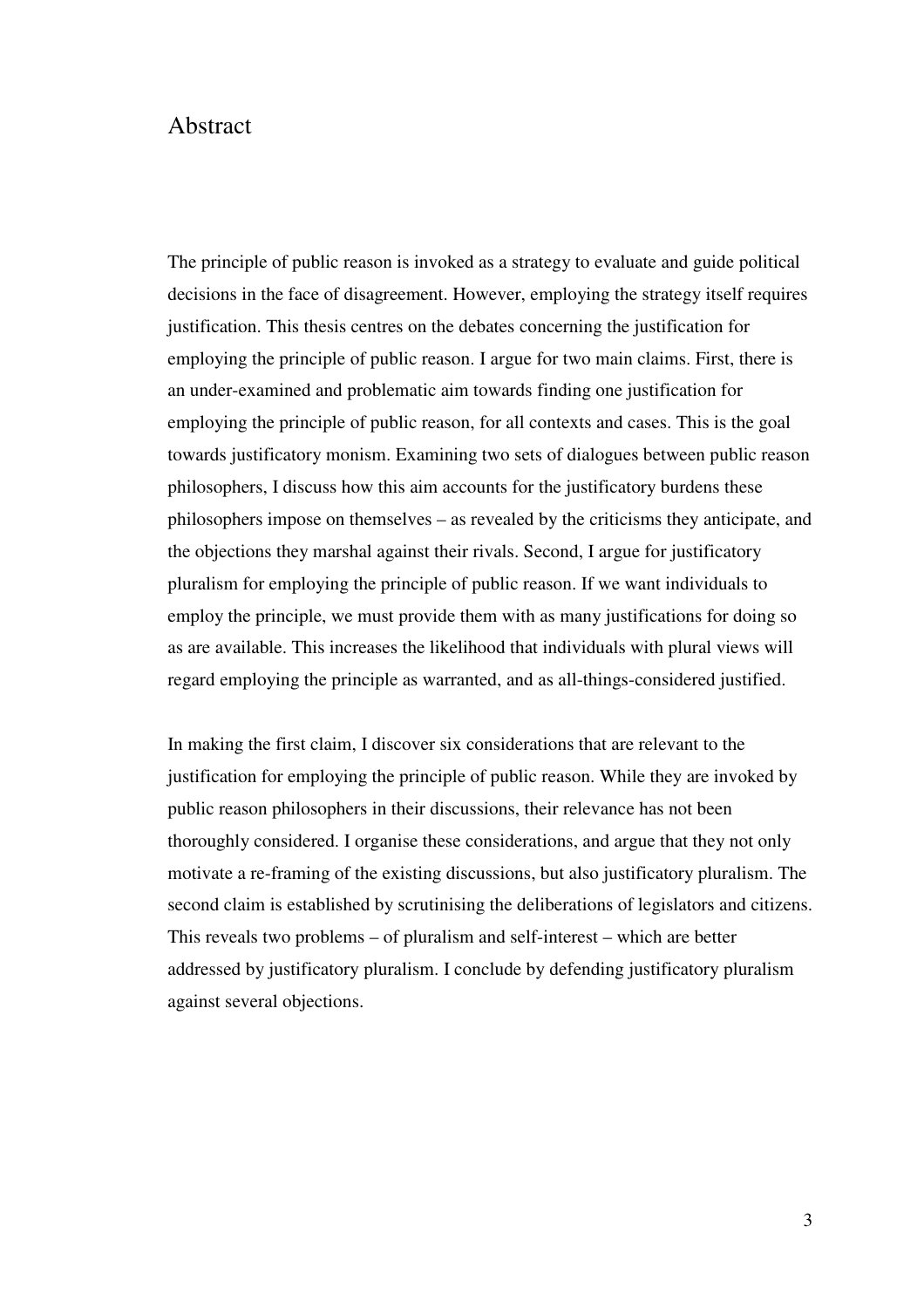## Acknowledgements

This thesis has benefitted from conversations with many individuals. I owe my thanks to Sebastian Bishop, Chuanfei Chin, Nick Currie, Jessica J.T. Fischer, Kailing Fu, Androula Kafa, Douglas Lavin, Desiree Lim, M.G.F. Martin, So-Young Moon, Anu Selva, Kay Stephens, and especially my supervisor, Jonathan Wolff.

I am also grateful for the comments of my examiners, Fabienne Peter and Leif Wenar.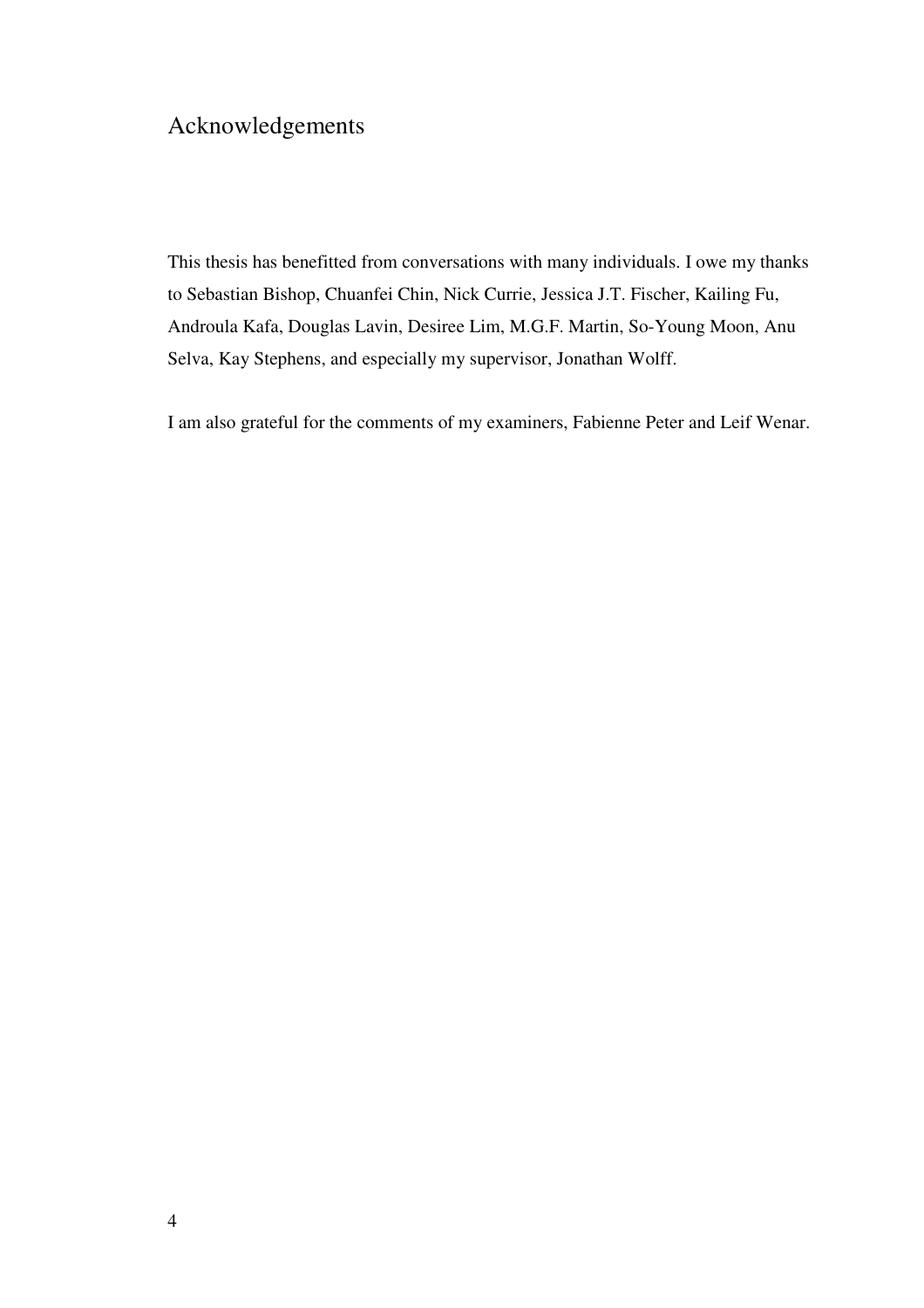## Contents

| 0.1                                                                                    |                                                                         |  |
|----------------------------------------------------------------------------------------|-------------------------------------------------------------------------|--|
| 0.2                                                                                    |                                                                         |  |
| 0.3                                                                                    |                                                                         |  |
| $\mathbf{1}$                                                                           |                                                                         |  |
| 1.1                                                                                    |                                                                         |  |
| 1.2                                                                                    |                                                                         |  |
| 1.2.1                                                                                  |                                                                         |  |
| 1.2.2                                                                                  |                                                                         |  |
| 1.2.3                                                                                  | Lessons: Multiple values, weight, doctrinal acceptability, burdens, and |  |
| context                                                                                |                                                                         |  |
| 1.3                                                                                    |                                                                         |  |
| 1.3.1                                                                                  |                                                                         |  |
| 1.3.2                                                                                  |                                                                         |  |
| Lessons: Pro tanto vs. all-things-considered justifications, and augmentation<br>1.3.3 |                                                                         |  |
| 1.4                                                                                    |                                                                         |  |
| 2                                                                                      |                                                                         |  |
| 2.1                                                                                    |                                                                         |  |
| 2.1.1                                                                                  |                                                                         |  |
| 2.1.2                                                                                  |                                                                         |  |
| 2.2                                                                                    |                                                                         |  |
| 2.3                                                                                    |                                                                         |  |
| 2.4                                                                                    |                                                                         |  |
| 2.5                                                                                    |                                                                         |  |
| 3                                                                                      |                                                                         |  |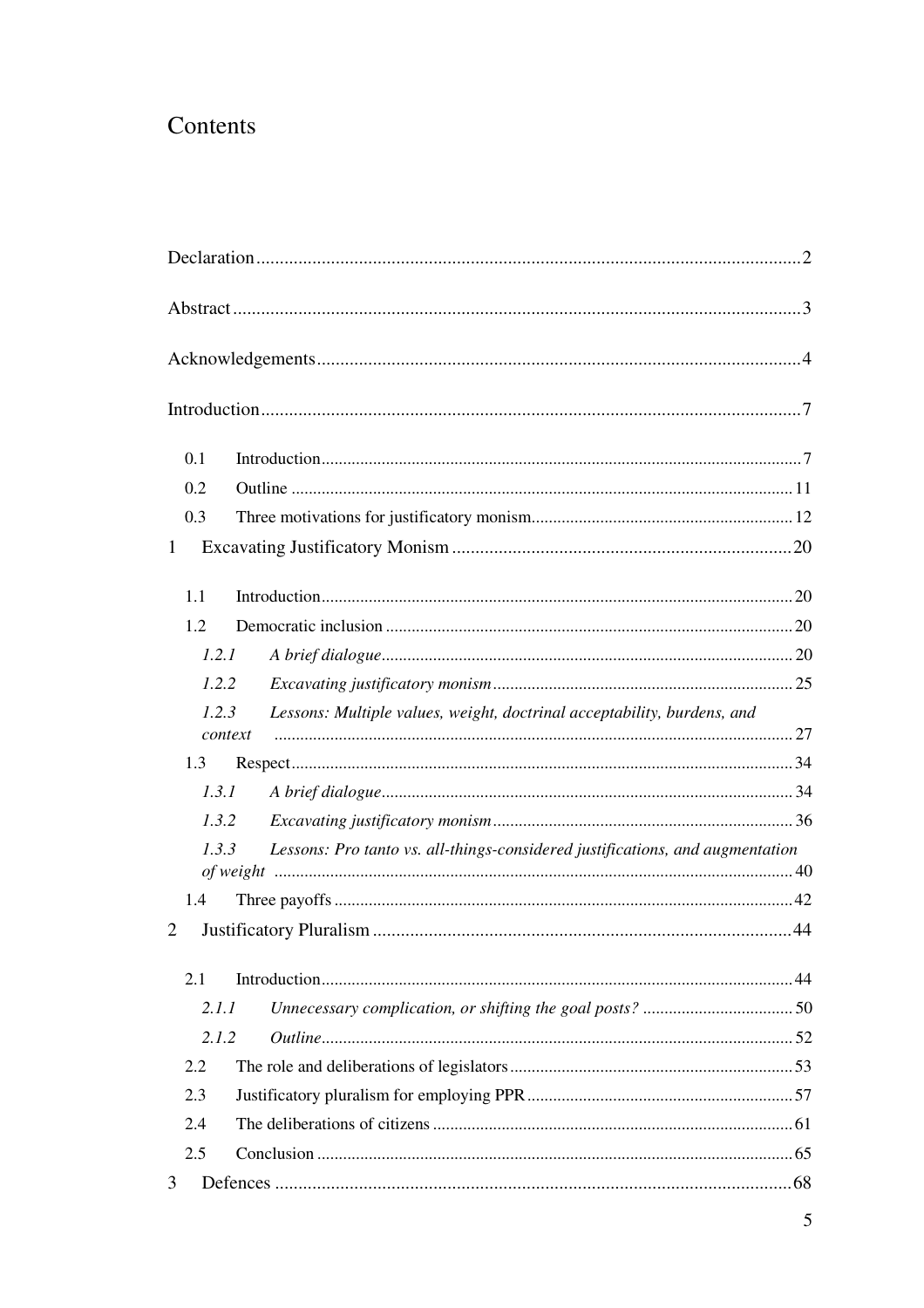| 3.1 |  |  |  |
|-----|--|--|--|
| 3.2 |  |  |  |
| 3.3 |  |  |  |
| 3.4 |  |  |  |
| 3.5 |  |  |  |
| 35  |  |  |  |
|     |  |  |  |
|     |  |  |  |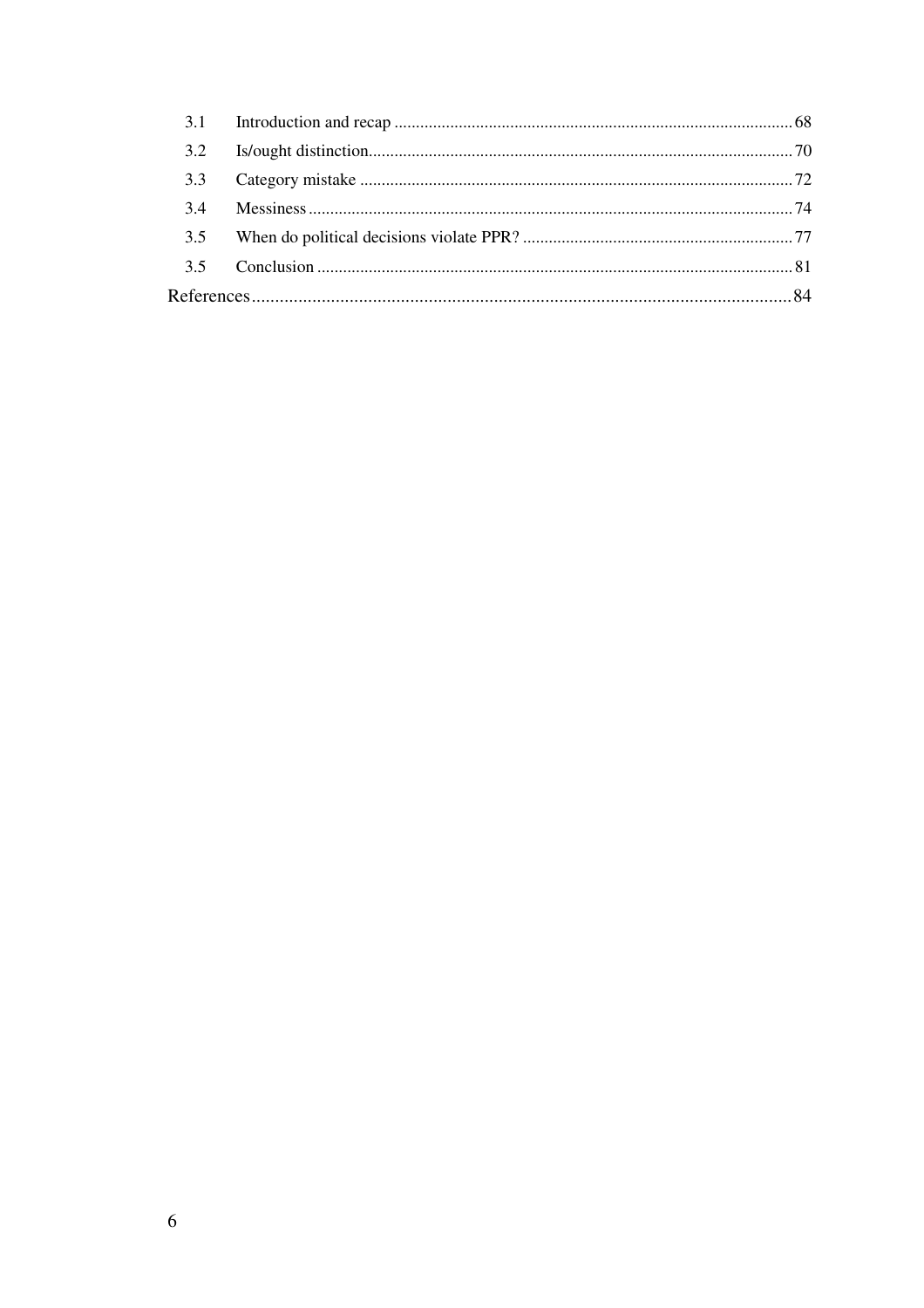### **Introduction**

### 0.1 Introduction

l

It is by now almost a platitude that the political decisions that regulate political institutions, and thus the lives of citizens, should be (in some sense) justified to or accepted by those individuals over whom they purport to have authority (Quong 2013). On John Rawls' famous explanation, this is because these institutions have a pervasive influence on individuals – they define individuals' rights and duties, influence their life prospects, and shape their expectations of what they can be and hope to achieve – in a manner which is 'profound and present from the start' (Rawls 1971: 7).<sup>1</sup> However, the task of reaching political decisions that are justified to each individual is frustrated by the fact of pluralism.  $2$  Individuals have different comprehensive religious, philosophical and moral doctrinal views (Rawls 2005: xviii, 24), many of which may be mutually irreconcilable. These doctrines give rise to a plurality of individual judgements concerning whether any particular decision is justified. The principle of public reason is a response to such disagreements.

Formulated generally, the principle of public reason (PPR) states that an exercise of political power – through political decisions – is justified only when it is acceptable to each citizen. The idea of 'acceptable' requires some clarification. First, there is the issue of *what* needs to be acceptable. Within the literature, there are two competing

<sup>&</sup>lt;sup>1</sup> In providing this explanation, Rawls focuses on what he terms the 'basic structure of society' – how major institutions such as the constitution and principal economic and social arrangements fit together into one system (Raws 1971: 7; 2001: 10). Whether the scope of *justice* should be so restricted is a matter of sustained disagreement. I take no position on this, and the examples I employ will, I think, be compatible with any account. For further discussions, see Cohen (1997), Pogge (2000), Scheffler (2006), Hodgson (2012), and Freeman (2014). However, and as I discuss later, I adopt a broad view concerning the *kinds of political disagreements* we need to account for.

 $2$  Rawls focuses on 'reasonable pluralism' – restricting the set of plural views to those which are considered as reasonable comprehensive doctrines (2005: 36-37). This, too, has come under sustained criticism. See Wenar (1995), Gaus (1996), and Enoch (2015). These authors may be understood as arguing, generally, that such a qualification of pluralism fails to take disagreements seriously. Learning from their analyses, I focus on pluralism without the qualification of 'reasonable'.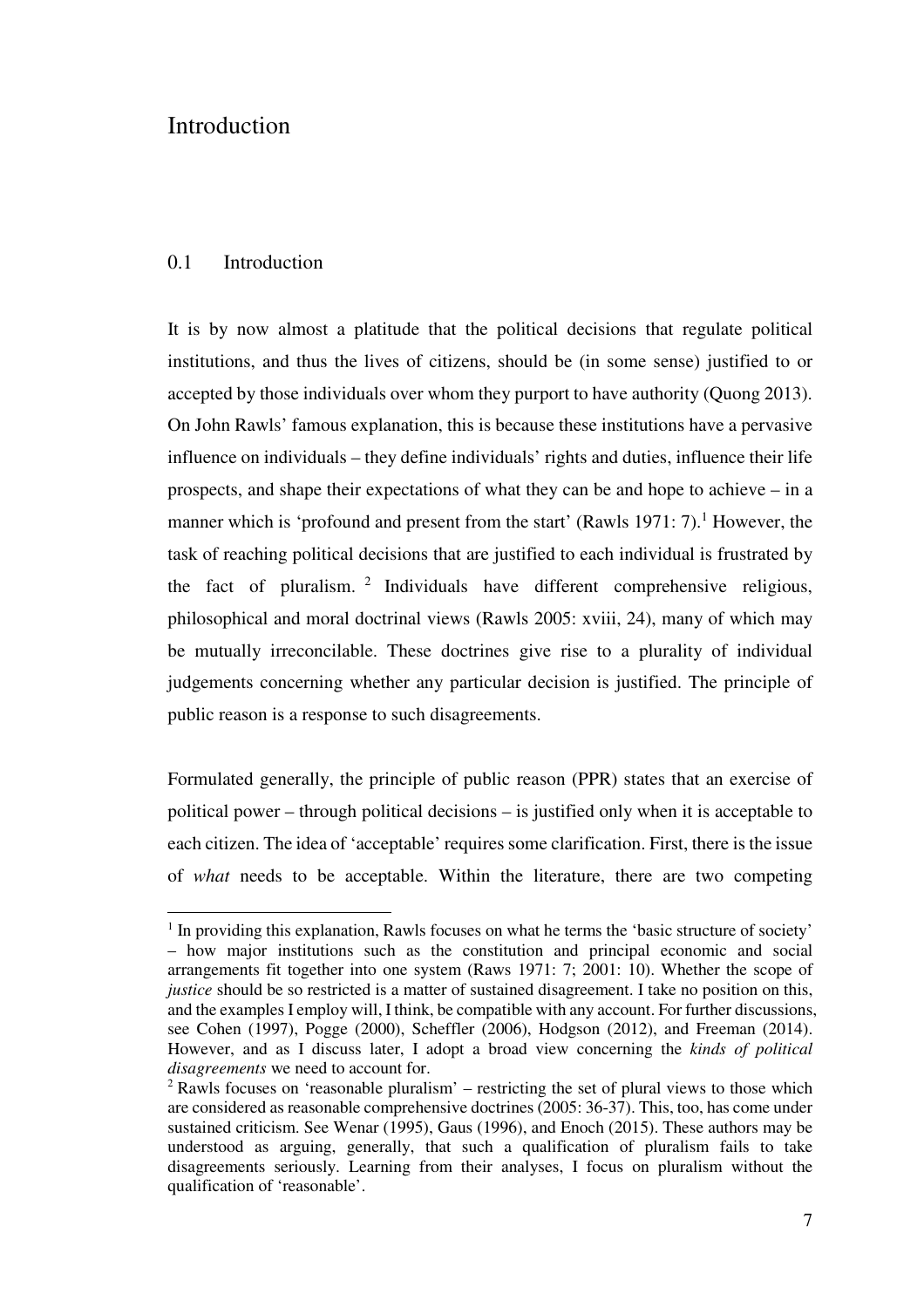understandings of PPR (D'Agostino 1996: 30; Vallier 2011: 262-264; Lister 2011; Lister 2013: 15-23). On the "consensus" model, a political decision is justified when the *reasons* supporting it – its bases – are acceptable. The focus is on reasons, rather than the resultant decision. On the "convergence" model, the focus is reversed – political decisions themselves should be acceptable to citizens. There are no restrictions on what reasons individuals may use to support political decisions. What is important is that they regard the decision as acceptable, for whatever reasons. In this thesis, I take no position on this debate; my formulation of PPR is general enough to accommodate both views.<sup>3</sup>

Second, acceptance is construed a certain way – reasons or decisions are acceptable when they are minimally consistent with (if not directly supported by) citizens' plural doctrinal or doctrinally-influenced views.<sup>4</sup> Third, there is some idealisation concerning the term 'acceptable'. In discussing acceptability, citizens are often assumed to be fully informed and rational. The contrast here is with the idea of 'accepted' reasons or decisions – those *actually* accepted by citizens. Reasons or decisions may be acceptable, even if they are not accepted by citizens. This is because actual citizens may fail to meet the idealising conditions – they may not be fully informed or rational. The idea of

<sup>&</sup>lt;sup>3</sup> It may be thought that the convergence model of PPR makes the same claim as I do (concerning pluralism). However, the fact that it allows plural kinds of acceptances of political decisions, leaves open the issue of what justifies the employment of PPR as the standard to evaluate political decisions. Convergence theorists could well allow for pluralism in the kinds of acceptances of political decisions, while aiming for monism about what justifies employing PPR in the first place. The latter is my concern. The distinctiveness of my project from that of the convergence model of PPR will become clearer as we go along. This being said, the discussions in Chapter 1 draw from the consensus model.

<sup>&</sup>lt;sup>4</sup> The phrase "doctrinally-influenced views" is awkward, but is to be distinguished from the phrases often used in the literature (e.g. "sectarian", "doctrinal", or "comprehensive" views). First, it acknowledges that citizens' views are *influenced* by, rather than strictly or entirely determined by their doctrines. That the views are thus influenced, leaves open whether they are (or may be) influenced by other non-doctrinal considerations. As Rawls (1971) notes, citizens' views are also influenced by the values or principles underlying the political institutions in the society they grow up and are educated in. Second, relatedly, such views need not be comprehensive – that is, they need not have something to say about everything – though they often are presented as such. Third, beyond the issue of more accurately describing the phenomena, this phrase also gestures to the possibility of finding or building greater common ground between citizens' views through the successful operation of shared institutions (Okin and Reich 1999), or through conversations which reveal some doctrinally-influenced beliefs, reasons and values as actually shared or shareable. However, where I use the phrase "doctrinal views", I refer to doctrinally-specific beliefs, reasons and values which are neither shared nor shareable with other doctrines. Doctrinal views constitute a subset of citizens' doctrinallyinfluenced views. I revisit the issue in Chapter 2.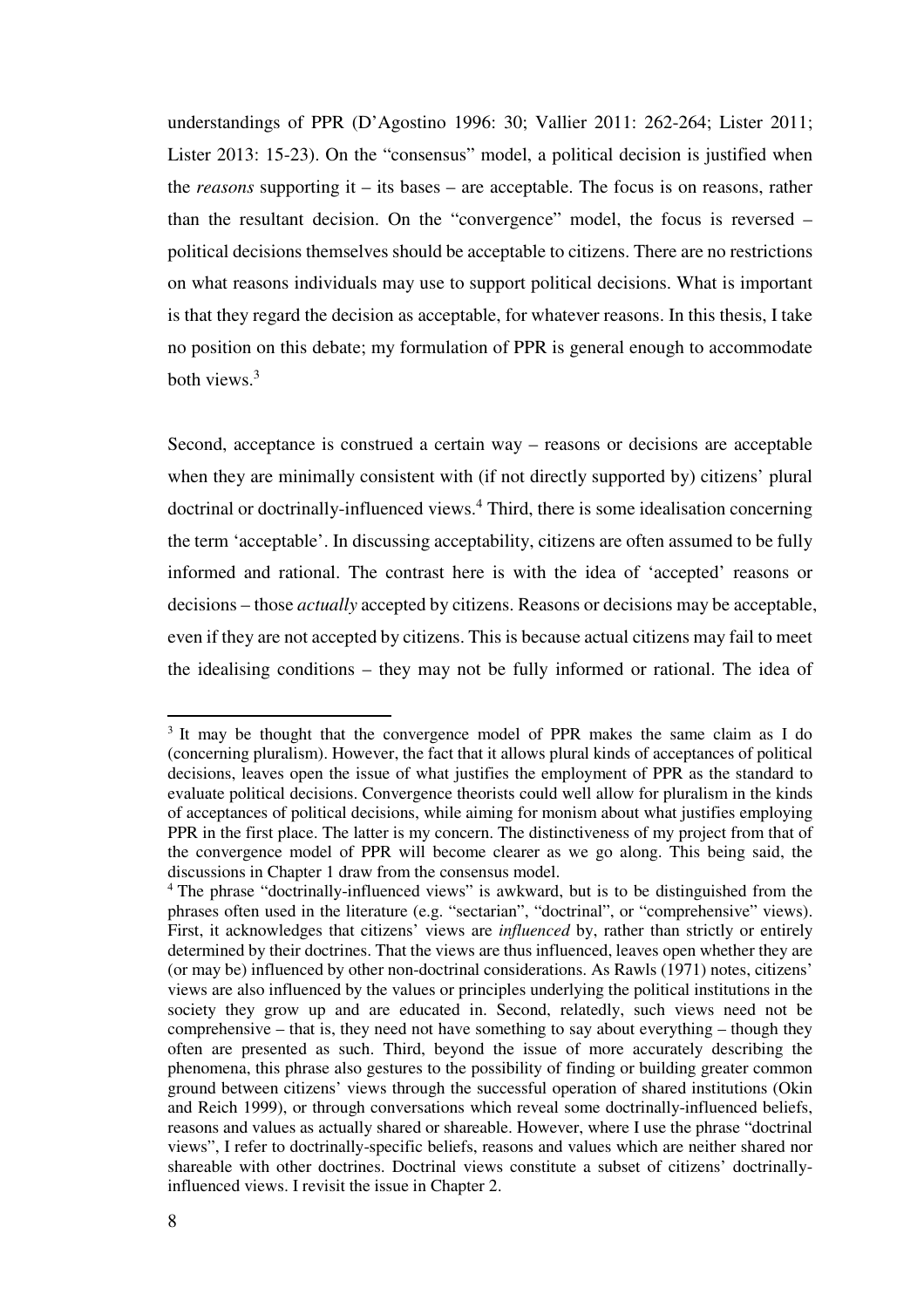acceptability is contested. One recent critic, David Enoch, argues that such idealisation not only fails to take actual disagreement seriously, but adds insult to injury by positing that citizens who do not accept the reasons or decisions (offered by philosophers) are simply either ill-informed or have defective reasoning (Enoch 2013: 166-169; 2015: 127-130). I take this criticism seriously, and thus suggest that we understand PPR as follows.

Principle of Public Reason (PPR): A political decision is justified only when (the reasons which support it are / the political decision itself is) accepted by citizens.

The rejection of idealisation, however, creates problems. The most obvious is that it allows too much leeway for ill-informed, stupid, unreasonable, illiberal, or unjust citizens to reject political decisions which most other citizens accept and regard as justified. There is disagreement concerning how to account for these citizens. For instance, Jonathan Quong argues that we should exclude the latter three of these citizens from the constituency to whom justifications are owed (Quong 2011: 166-187), whereas Emmanuel Ceva argues that we should take their disagreement seriously and, in doing so, update our theories on what justification consists in (2016: 112-124). My sympathies are with Enoch and Ceva, though I cannot engage in any further defence of my starting point, beyond the sketch I have just given. However, I hope to clarify its motivations – and thus render it sensible, if not vindicate it – through a brief discussion of PPR's function.

Recall that PPR is formulated and invoked in response to disagreements due to pluralism in citizen's doctrinal and doctrinally-influenced views. Its *function* is to provide us with evaluations of, and guidance for, our political decisions – which we accept despite our plural views. When PPR is employed, we can assess if political decisions are, or will be, justified. Decisions which violate PPR's requirement – being directly rejected, or supported by reasons unacceptable to some citizens – are unjustified and to be rejected. Public reason philosophers appear to be committed to this description of PPR's function. Their discussions of PPR often concern actual political decisions, notably such as whether decisions about abortion are justified. They do not regard their discussions as irrelevant to, or having no traction on, actual issues.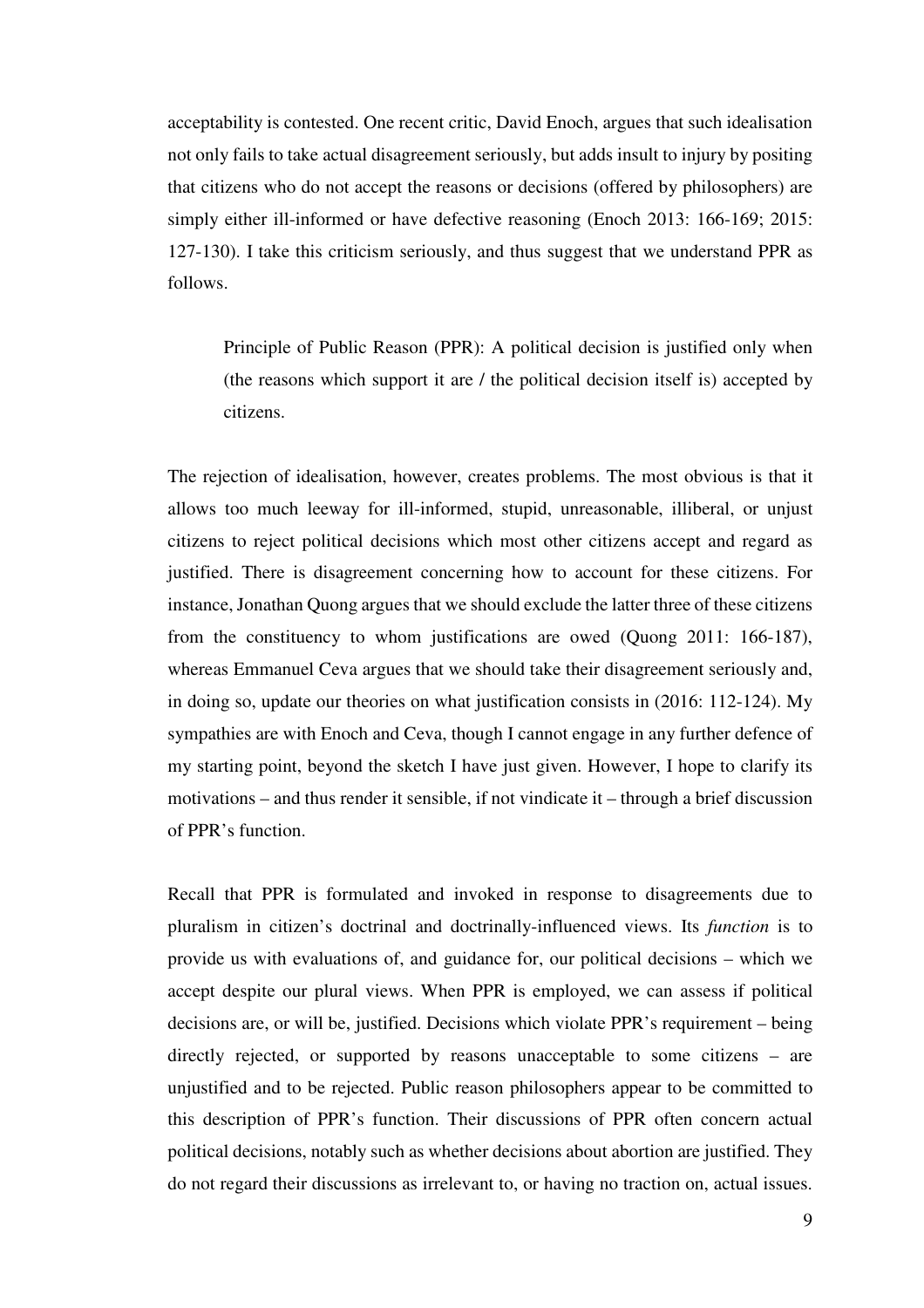This function coheres with what has been described as one of the functions of political philosophy more generally – to provide evaluations of and guidance for politics (Sangiovanni 2008: 220).

My position on PPR's formulation is motivated by considerations about its function. Actual citizens have a whole range of doctrinal and doctrinally-influenced views (not just those narrowly-described as reasonable), and disagree about a whole range of political issues (not just those concerning the basic structure). A formulation of PPR which allows it to fulfil its function, would be one which allows its conclusions to be relevant to, and contribute to resolving, these actual citizens' disagreements. Suppose it were otherwise – that PPR is formulated as applying only to disagreements about the basic structure among ideally-construed citizens. In such a case, PPR's conclusions may well be regarded as irrelevant by actual citizens. Whether decisions about a narrow subject matter are justified to ideally-construed citizens will say little to actual citizens who disagree about much more.<sup>5</sup> In introducing these idealisations, a public reason philosopher may fail to take the initial problem of actual disagreements seriously – of how actual citizens may address their disagreements.<sup>6</sup>

A final note on PPR. There is much disagreement about *whom* PPR applies to, when it is employed. Rawls is unclear on this. While he describes PPR as applying only to the discourse of judges, government officials and candidates for political office – participants in the 'public political forum' (Rawls 1997: 767) – he nevertheless expects that citizens vote on the basis of which they are prepared to explain using public reasons (Rawls 2005: 215). On this issue, I accord with several recent public reason philosophers in adopting the broader view of PPR's scope (Quong 2011: 10-11; Lister 2013: 13-14). This is, again, motivated by considerations about PPR's function. We want it to be able to resolve disagreements between all participants in the political sphere.<sup>7</sup>

<sup>&</sup>lt;sup>5</sup> Later, I consider and reject the claim that actual citizens may be described as taking the conclusions concerning these ideally-construed citizens as regulative.

<sup>&</sup>lt;sup>6</sup> One way in which such idealisation might be less irrelevant, is if it attempts to show that PPR fails its functions even in idealised circumstances. However, that is not the project of public reason philosophers.

 $<sup>7</sup>$  My project may be characterised as "non-ideal theorising", though given the myriad ways the</sup> distinction between ideal and non-ideal theory has been cut, this characterisation may not say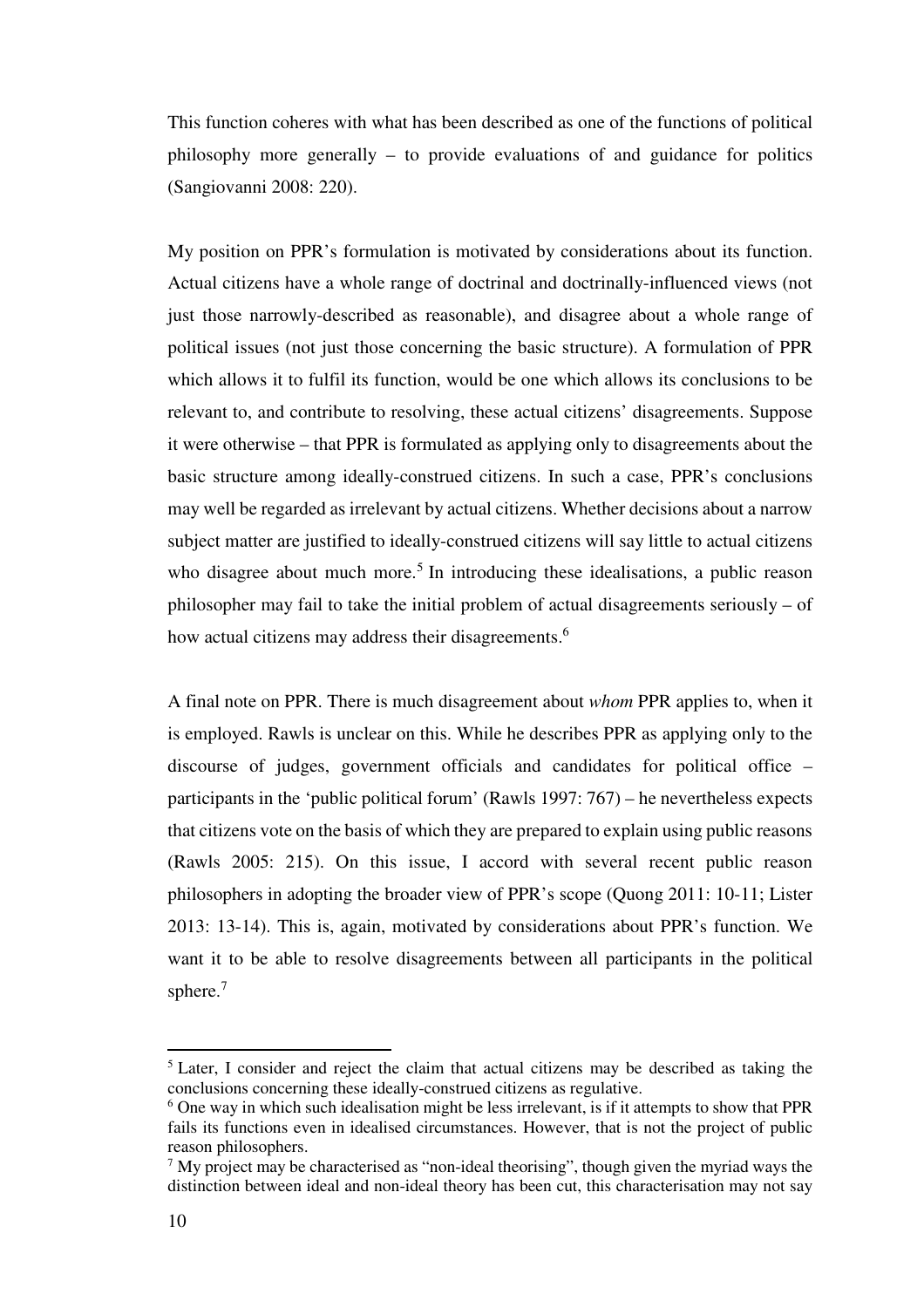Having described the contours of the ongoing debates, the next step is to recognise that employing PPR to evaluate and guide political decisions, and as a strategy for resolving disagreements, *also* needs to be justified.<sup>8</sup> This has been noted by many public reason philosophers, who have attempted to provide justifications for employing PPR. It is here, that my project begins.

### 0.2 Outline

l

I begin, in Chapter 1, with an exegetical claim. In attempting to fulfil this justificatory task, *some* public reason philosophers have aimed for justificatory monism.<sup>9</sup>

Justificatory Monism: There is *one* basic or foundational justification for employing the principle of public reason (PPR) in all the contexts to which it applies.

Thus, Joshua Cohen argues that employing PPR is justified by the consideration of democratic inclusion (Cohen 2011); James Boettcher, by respect (Boettcher 2007); Jonathan Quong, by anti-paternalism (Quong 2011); Andrew Lister, by civic friendship (Lister 2013), and so on. Given that public reason philosophers do not agree much, even this minor agreement amongst some of them, on the aim towards justificatory monism is puzzling (or at least interesting) and bears further examination.

Examining two sets of dialogues concerning the justification for employing PPR, I show how this aim accounts for the justificatory burdens these philosophers impose on themselves – as revealed by the criticisms they anticipate, and the objections they marshal against their rivals. Through this examination, I identify several considerations relevant to the justification for employing PPR. I suggest that it would be puzzling if individuals with plural views nevertheless accord the same weight to one justification

very much (nor very precisely) what is at stake. I am unable to pursue this further. See Rawls (1971: 245-6) and Mills (2005) for two opposing positions.

<sup>8</sup> Note that my project concerns the justification(s) *for employing* PPR, rather than the justification(s) *of* PPR. The former makes it clear that the issue is political in nature, rather than one concerning the conceptual justification of some abstract principle. I revisit this issue section 2.1.1.

<sup>&</sup>lt;sup>9</sup> I stress that my discussions are not intended to, and do not, apply to all forms of public reason liberalism or formulations of the PPR.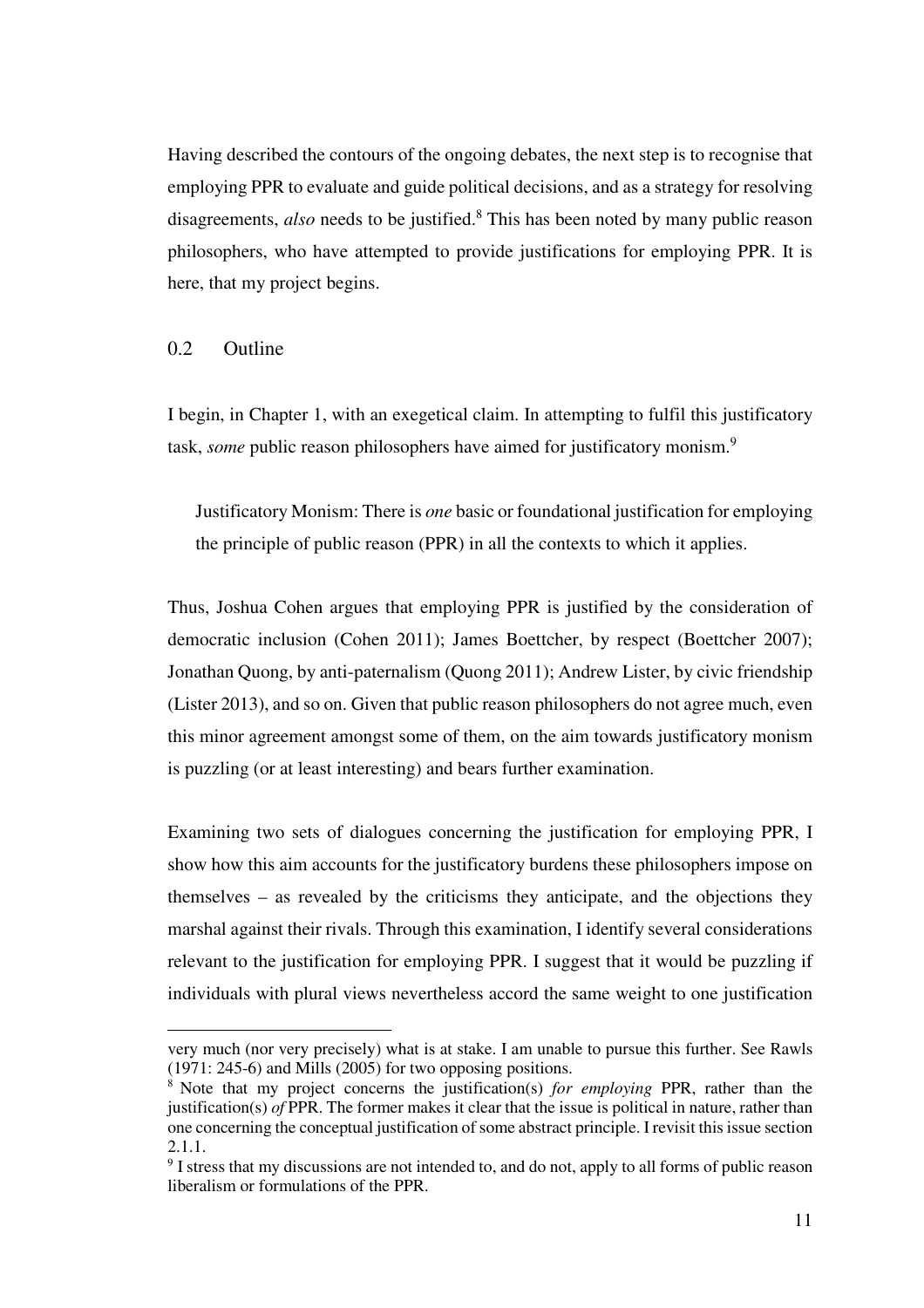for employing PPR, relative to these other considerations. This motivates a departure towards justificatory pluralism.

In Chapter 2, I articulate my account of justificatory pluralism. Its core idea is that if we want individuals to employ PPR as the strategy to evaluate and guide political decisions in the face of disagreement, we must provide them with as many justifications for employing PPR as are available. Adopting justificatory pluralism makes it more likely that individuals with plural views will regard employing PPR as warranted and as all-things-considered justified. I argue for this claim by considering how any proffered justification for employing PPR relates to the plural considerations which individuals have (and which are identified in Chapter 1). I also argue that adopting justificatory pluralism responds to two problems – of pluralism and self-interest – that justificatory monism faces. Through this, my project seeks to re-frame some debates concerning PPR.

In Chapter 3, I pre-empt some criticisms of adopting justificatory pluralism, and defend justificatory pluralism against them. Crucially, I argue that it (i) does not neglect the is/ought distinction; (ii) does not commit a category mistake; (iii) is not messy and unable to help us determine if employing PPR is justified; and (iv) faces no special problem with regards to giving us a response to the question of when political decisions satisfy or violate PPR. I conclude by outlining some implications of my discussions to public reason liberalism.

### 0.3 Three motivations for justificatory monism

Before proceeding, some brief remarks are due concerning the nature of my project. In the thesis, I argue that we should reject justificatory monism for employing PPR, in favour of justificatory pluralism. But one may wonder why these public reason philosophers have aimed for justificatory monism in the first place.<sup>10</sup> Three putative explanations present themselves, of the motivations for justificatory monism. First, it appears to be a perfectly normal and common aspiration in philosophy to seek a single

<sup>&</sup>lt;sup>10</sup> I thank M.G.F. Martin for pressing me to clarify this.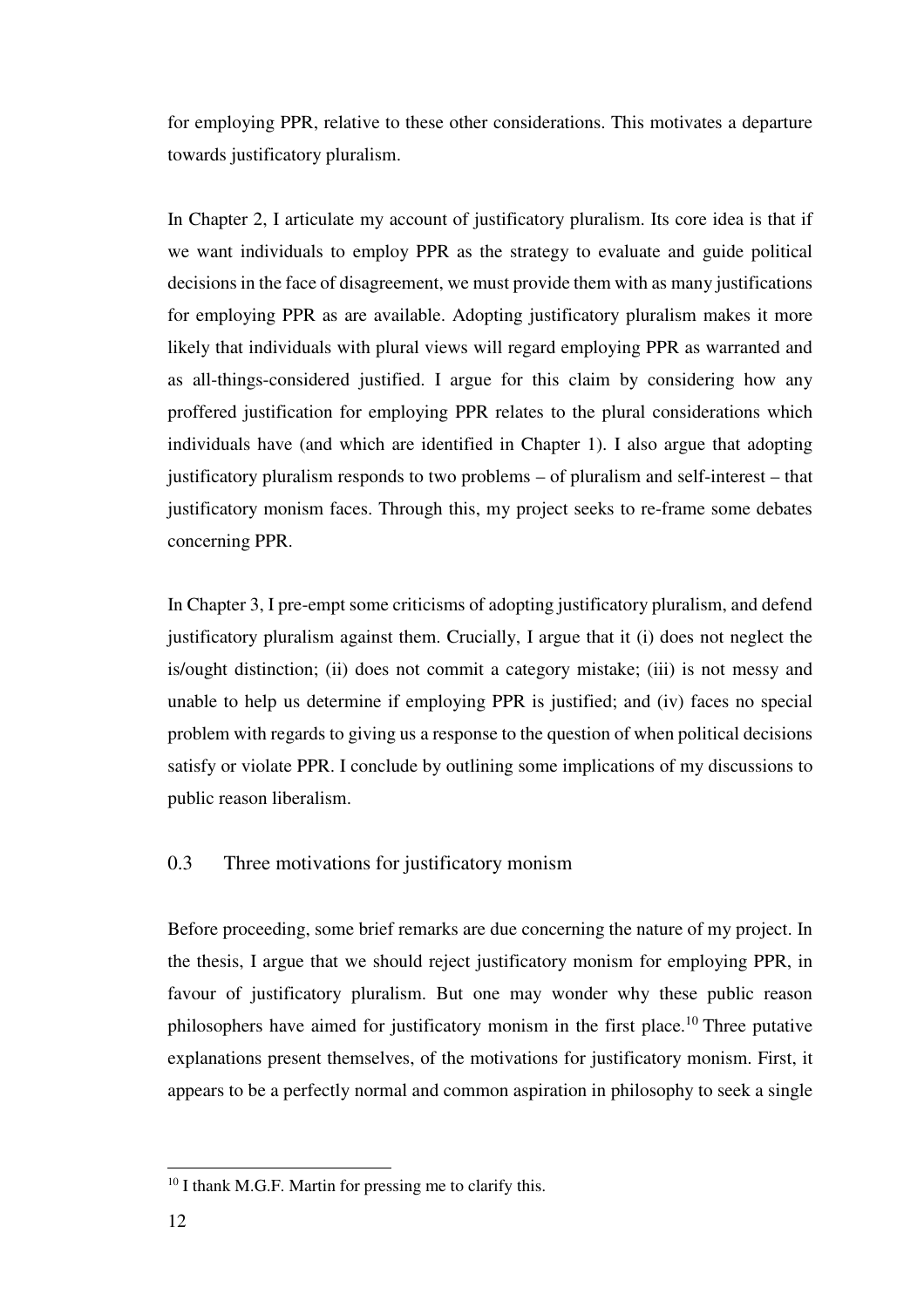key which unlocks a topic.<sup>11</sup> This aspiration has seen philosophers working on various topics arguing, for instance, that the plurality of substances in the world may be reduced to one fundamental substance, or that varied properties are actually instantiations of one fundamental property, or that there is only one fundamental or ultimate value – to name a few. Public reason philosophers' aim towards justificatory monism accords with this common aspiration, and is neither puzzling nor unproblematic. Second, it appears that individuals with plural views share one fundamental interest qua citizens. Justificatory monism might be regarded as sensibly responding to that interest. Third, the alternative to monism is pluralism, which is theoretically messy and may render PPR impotent in fulfilling its function. Responding to these explanations is important if we are to embark on articulating a justificatorily pluralistic account without being uncharitable to accounts which aim at monism. I begin by discussing the second and first motivations, before returning to the third. I argue that the first two are untenable, and the third leaves room for (the success of) justificatory pluralism.

On reflection, the nature of acceptability (of reasons or decisions) as it features in the lives of individuals is revealed to be intimately tied to their systems of beliefs, reasons and values – their doctrinal and doctrinally-influenced views. If so, and assuming a plurality of such views, it seems that the justifications for employing PPR cannot correctly be anything but pluralistic. This is due to variances in individuals' judgements of which considerations actually justify employing PPR. A consideration which has been proffered as a justification for employing PPR may be accepted by one individual, but rejected by another.<sup>12</sup> A public reason philosopher could not assert that individuals with plural views nevertheless accept one monistic justification for employing PPR – that there is somehow an "overlapping consensus" between adherents of these different views on one justification for employing PPR. That would be either to stipulate, in advance and inappropriately, the results of empirical and philosophical examinations

<sup>&</sup>lt;sup>11</sup> I thank Jonathan Wolff for this point.

<sup>&</sup>lt;sup>12</sup> Throughout the thesis, I use the term 'justification for employing PPR' to refer to 'consideration which purportedly justifies employing PPR'. While the latter formulation is clearer, it is also clumsier and impedes easy reading. I spell out the formulation fully only in cases where it is important to be clear that a particular consideration which has been offered as justifying the employment of PPR may in fact be *rejected*.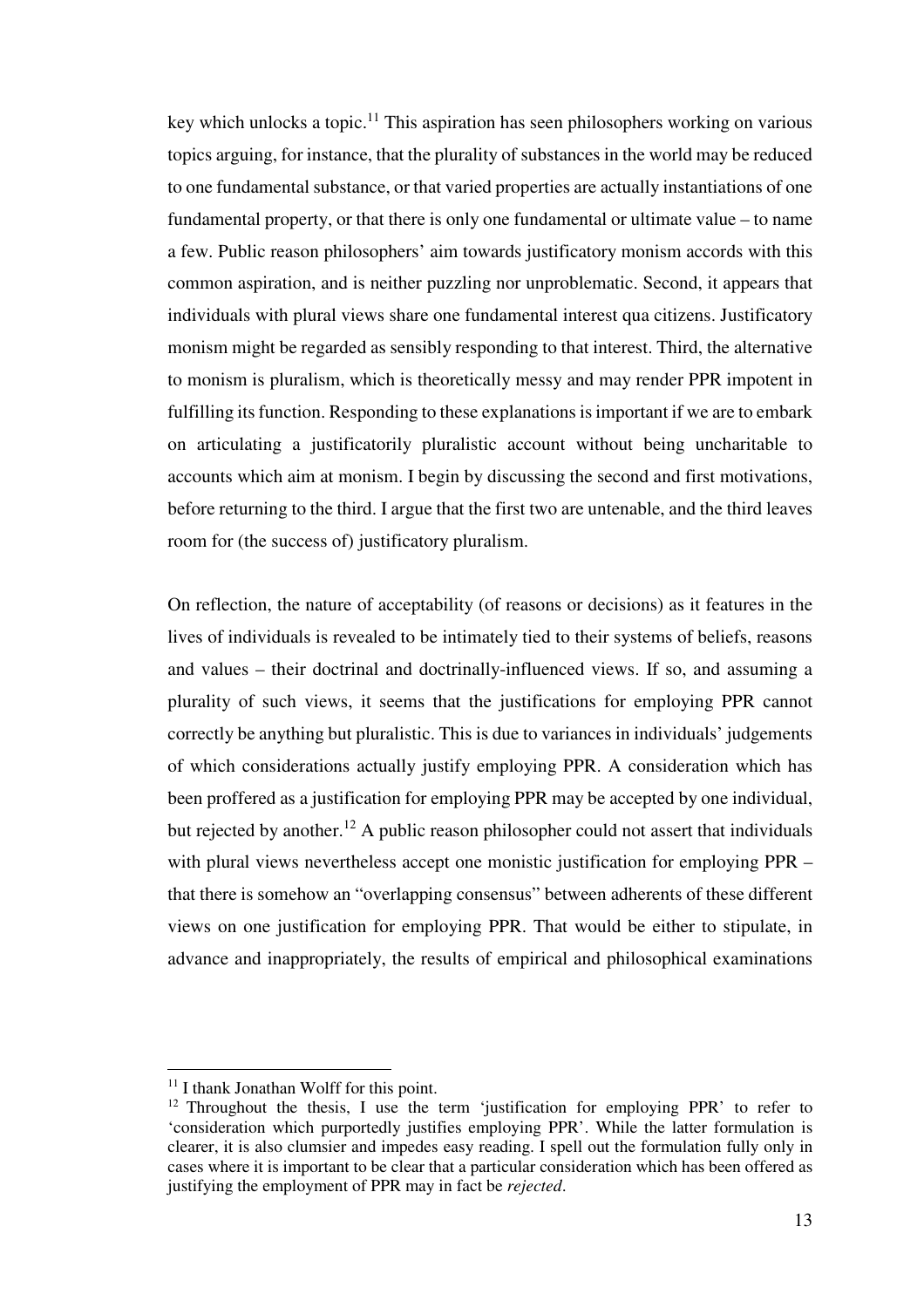of the relationships between plural doctrines and justifications for employing PPR, or to fail to take disagreement (and the fact of pluralism) seriously.<sup>13</sup>

Here, the thought of those who aim for justificatory monism may be that while individuals are diverse, they are *equal as citizens*. This position is adopted by Samuel Freeman (Freeman 2004: 2030) and Rawls himself (Rawls 1997: 577; 2005: 213). Citizens in democratic societies are described as having a fundamental interest in receiving justification for the political decisions, in terms which are at least consistent with their doctrinal and doctrinally-influenced views. Individuals, no matter how diverse their views, are described as equally having this interest. It is in light of this that justificatory monism appears well-motivated. The monistic justification for employing PPR responds to the one interest which all citizens have. Here, an analogy may be drawn to the analysis of political obligations. Where they exist, they are thought to apply to individuals in virtue of their status as citizens, regardless of differences in their plural views. What considerations justify political obligations would then respond to individuals' equal status, without needing to account for their plural views. Of course, considering individuals' views may help to explain when and whether they *feel* obliged. But whether they in fact *have* obligations is, in principle, a distinct issue for which their plural views appear irrelevant.<sup>14</sup> Correspondingly, the response, on behalf of those who aim for justificatory monism, is not that such differences in individuals' views do not exist, but that they are irrelevant. All citizens have political obligations equally.<sup>15</sup>

However, the claim is problematic that diverse individuals possess a fundamental interest qua their equal status as citizens. It depends on a specific view about citizens and their interests, which is again contestable depending on individuals' plural views.<sup>16</sup>

<sup>&</sup>lt;sup>13</sup> Gerald Gaus, in considering a similar move by Jonathan Quong (in Quong 2011), cautions that 'we must be wary of justificatory victory by definition' (Gaus 2011b: 310). Chad van Schoelandt (2015: 1037-9) also raises similar concerns.

<sup>&</sup>lt;sup>14</sup> The distinction between 'feeling obliged' and 'having an obligation' is drawn from H.L.A. Hart (1994: 82).

<sup>&</sup>lt;sup>15</sup> Jonathan Wolff (1995) argues against the idea that there has to (or can be) one justification for political obligation which applies to all citizens equally. I have learnt from his analyses. I will, however, not discuss the success of justificatory monism's potential appeal to discussions of political obligation. The point is simply that it may derive some initial plausibility via such an appeal.

<sup>&</sup>lt;sup>16</sup> Leif Wenar examines how Rawls' conception of the reasonable person excludes adherents of some specific doctrinal views (Wenar 1995). Paul Weithman argues for a different conception of citizens, upon which he rejects PPR (Weithman 2000: 154-162).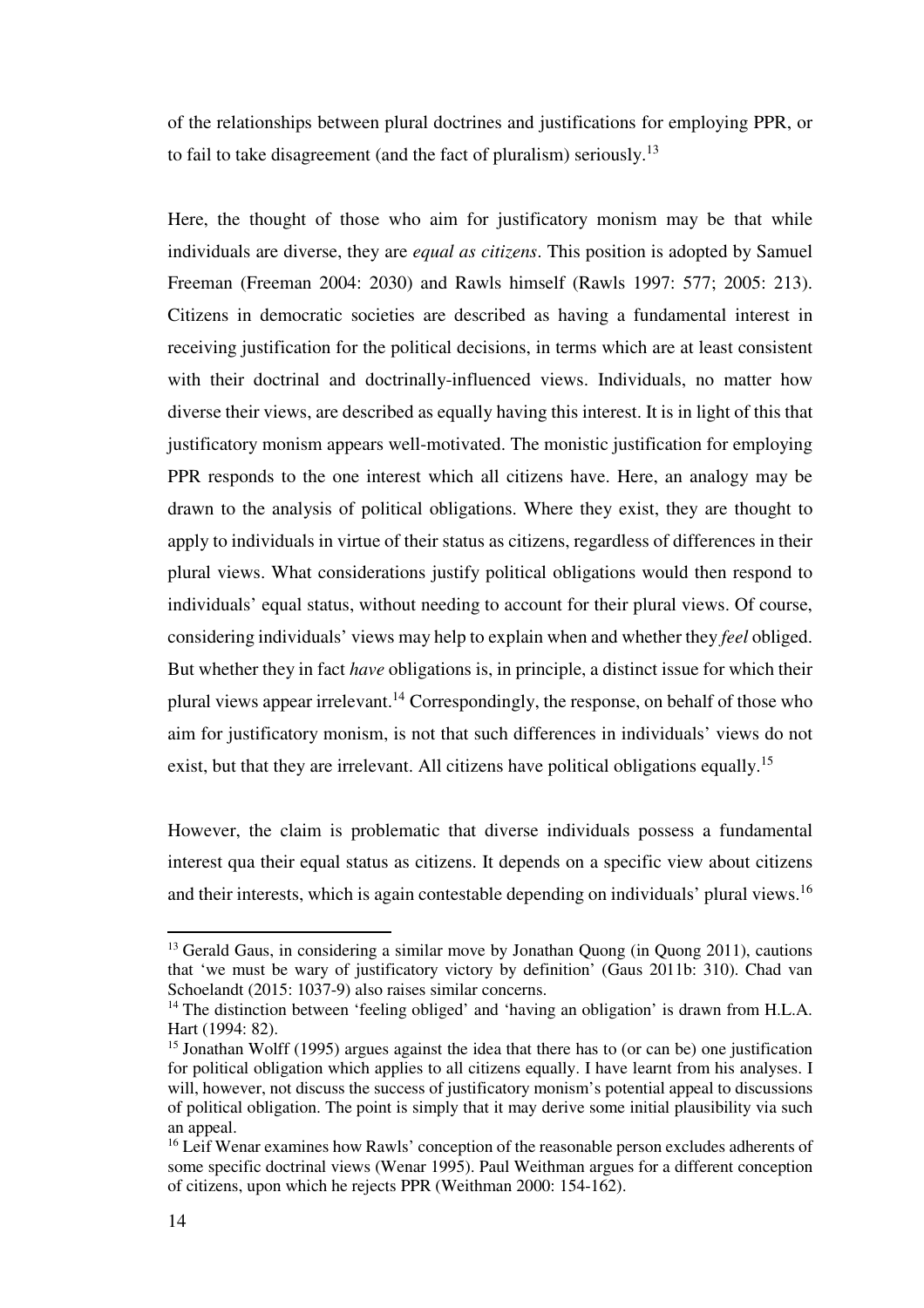Individuals may well disagree with and reject this conception of citizens, and thus the accompanying fundamental interest in receiving justifications for political decisions in a certain way. Doctrinal views do not simply make claims about "first-order" political issues, but also more abstract issues such as conceptions of citizens. Consider an obvious example. Some evangelicals see themselves as both morally and politically required to proselytise their faith. Their operative conception of citizens would likely not include a fundamental interest in receiving justifications in a way consistent with plural views. Instead, they may understand the fundamental interest of citizens as living in accordance with certain divine laws – even if those laws are not even minimally consistent with some individuals' views. In effect, the evangelical judges that it is more important to obey those laws, than to allow individuals the freedom to live by what she regards as a "fallen" existence. In such cases, the public reason philosopher may not insist on her particular conception of citizens, without also giving up on her commitment to her account of acceptability. And insisting that individuals of plural views in fact already agree to this conception of citizens would be, again, to engage in inappropriate stipulation or to fail to take disagreement seriously.

The situation is not ameliorated by positing the above conception of citizens as an ideal. Here and again, the relevant question is: *for whom*? In posing the question, we see that the ideal will again be subject to disagreements stemming from individuals' plural views. The evangelical citizen, mentioned above, who rejects the conception of citizens as having a certain fundamental interest, will likewise reject its re-description as an ideal. Positing the conception as an ideal does not make it immediately shared or shareable by individuals with plural views. Additionally, recall that PPR is invoked to resolve the problem of doctrinally-influenced disagreements. It presents a way through which people who disagree morally may nevertheless find ways of living together. It would be a surprising turn of events if what is needed to solve the problem turn on moral education – of emulating a specifically-described ideal citizen for whom employing PPR is the accepted conflict-resolution strategy. Moreover, if some form of moral education is the answer, why may we not simply begin with it in our attempt to resolve disagreements? Why should we go along with public reason philosophers, down a circuitous route, only to reach the same conclusion? As we have seen, it cannot be because educating individuals into a particular ideal of citizens is less contentious than educating them into accepting specific reasons or specific political decisions. Doctrinal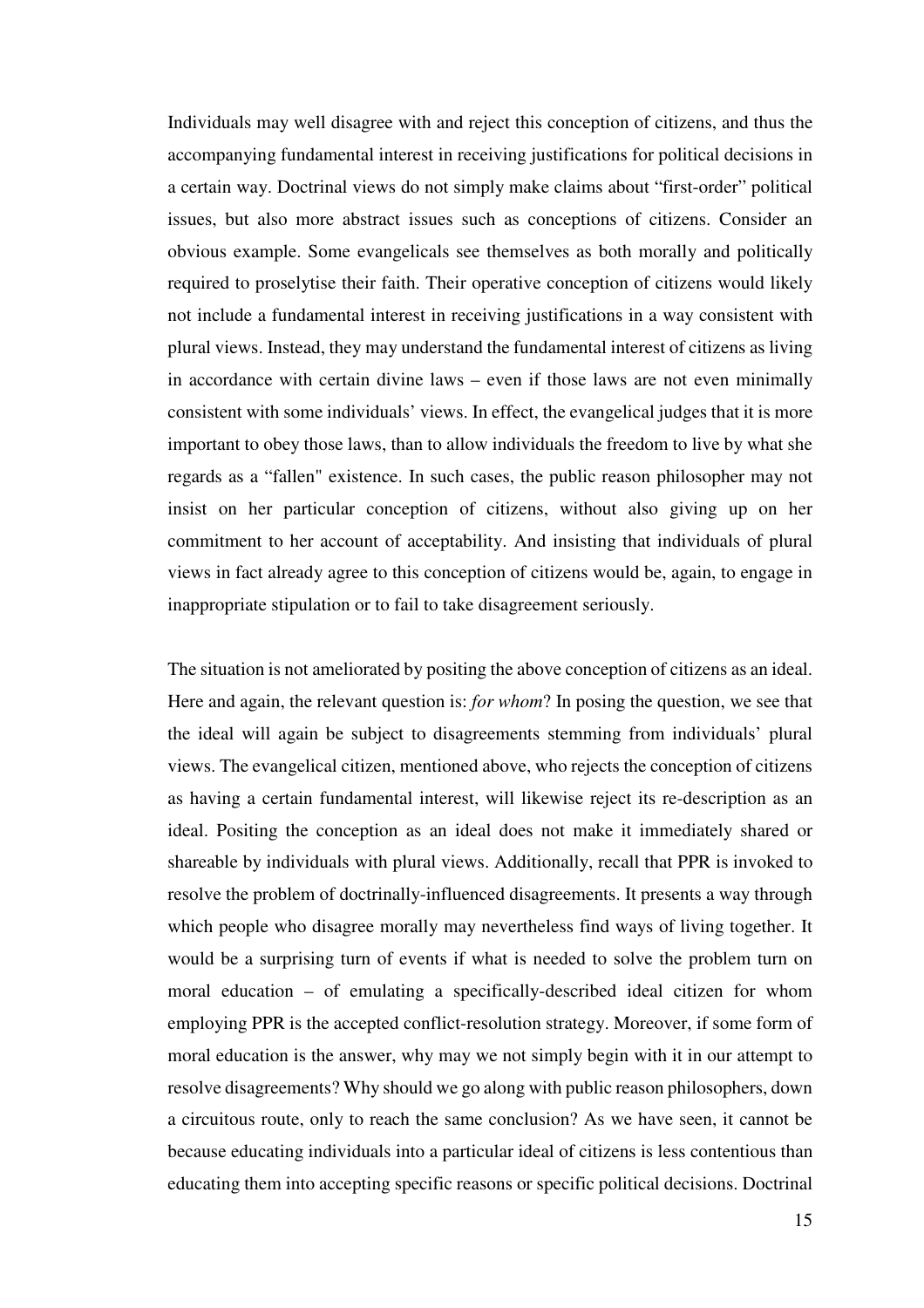views are not so limited in their scope, to making claims only about the latter and nothing about the former. The separation between the two forms of moral education is not one which holds across all views – both are similarly problematic.<sup>17</sup> The public reason philosopher cannot address disagreements by positing the conception of citizens as an ideal.<sup>18</sup>

Having set aside the second motivation, we may now return to the first. Even if the aim towards justificatory monism accords with a common aspiration and is thus not puzzling, it is far from being unproblematic. Public reason philosophers understand their central commitments as taking disagreement seriously, and resolving them ecumenically. Yet aiming at monism involves these philosophers failing to honour their commitment. That their aim accords with those within other areas of inquiry, will be little consolation for reneging on their commitments. We may thus also set aside the first motivation for justificatory monism.

The attempt to salvage the direct motivations for justificatory monism is unsuccessful. What about the indirect support provided by the third motivation – that justificatory pluralism is theoretically messy? If this succeeds, then we may have no choice but to stick with justificatory monism for employing PPR – a position bearing some resonance to the quip, made famous by Churchill, that democracy is the least bad political system.

Suppose that the considerations which purportedly justify employing PPR are genuinely plural. That is, they are not merely different instantiations of the same consideration, nor are they justifiable by something more foundational. This raises two related worries, centring on messiness.

<sup>&</sup>lt;sup>17</sup> The same may be said to the claim that "employing PPR is an ideal conflict-resolution strategy".

<sup>&</sup>lt;sup>18</sup> I enter a quick defensive clarification. My discussions in this thesis do not take a position on moral realism or anti-realism (understood as the dispute over whether there are moral truths), or moral objectivism or subjectivism (understood as the dispute over whether moral truths are dependent on moral subjects' or agents' views). My claim is simply that in addressing actual political disagreements, we need to examine what reasons actual individuals regard themselves as having. If we take seriously the idea that political decisions must be acceptable to actual individuals with plural views, we see that the truths about moral realism/anti-realism and objectivism/subjectivism *leave open* what is to be done *politically*. That this is so, is revealed by the possibility and sensibility of continuing my discussions here *even after* the meta-ethical truths are discovered or formulated.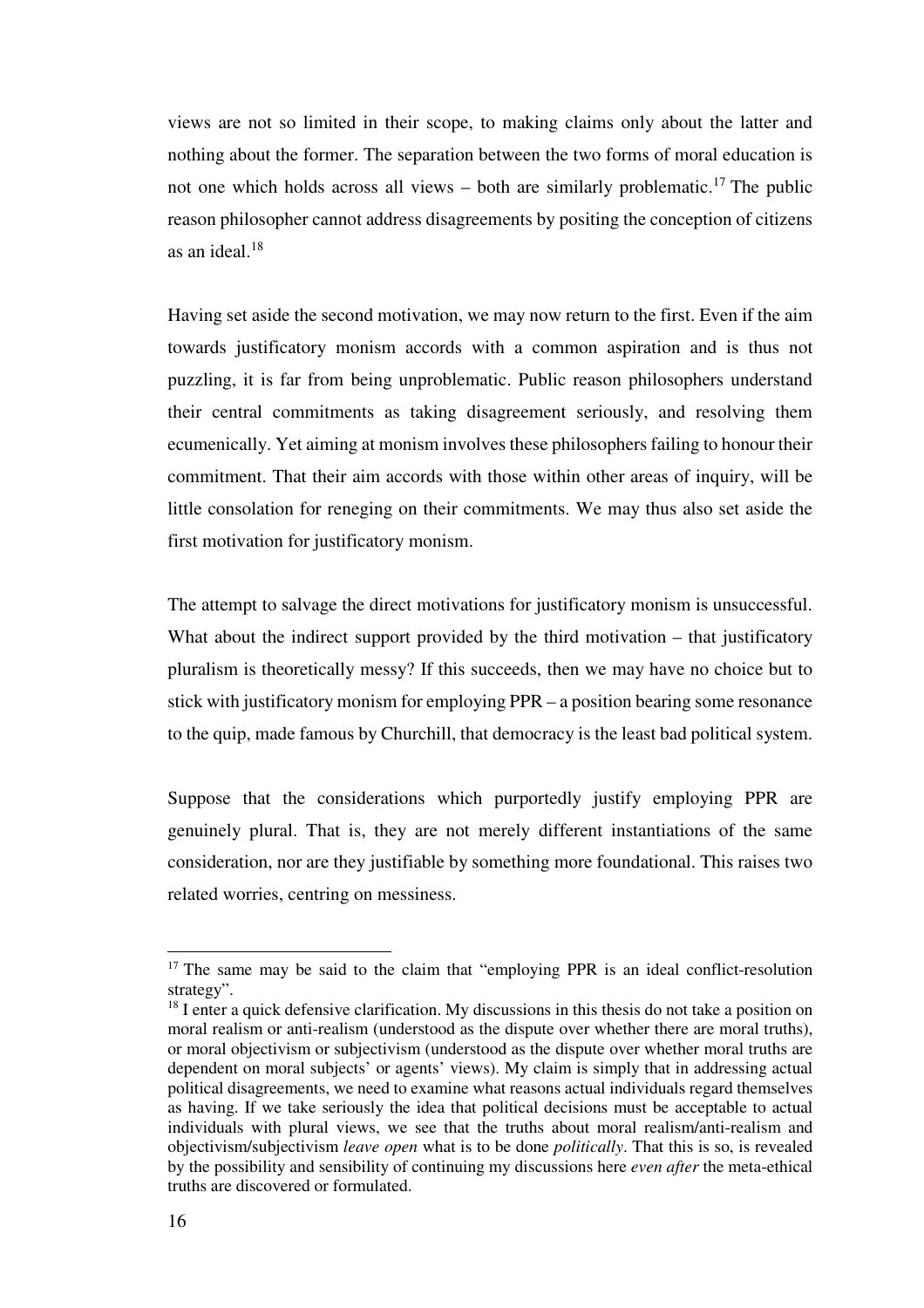The first concerns the understanding of PPR's scope pursuant to these plural justifications. Suppose that the plural considerations purportedly justifying the employment of PPR are democratic inclusion, respect, and civic friendship.<sup>19</sup> However, each of these proffered considerations have their own *scope* – we may think of them as comprising a Venn diagram, of three overlapping sets – they apply to (slightly) different sets of actual cases. For instance, when thinking about a particular political decision, we may discover that while the considerations of respect and civic friendship apply, that of democratic inclusion does not. This would be a case in which the failure to employ PPR puts at stake respect and civic friendship, but does not have any implications for democratic inclusion. Various permutations are possible – any actual political decision may fall within any point within the Venn diagram, and not only in that area where the scopes of all the plural considerations overlap. Here, the worry begins from the observation that the scopes of the plural considerations differ. The sets of cases (or contexts) in which employing PPR is *warranted*, will differ depending on the consideration at hand. Where there are plural considerations on offer, a worry arises about the *overall* set of cases in which employing PPR is warranted. Is there a nonarbitrary (and ecumenical) way of deciding whether we go for the maximal or minimal set – whether employing PPR is warranted just in case any and at least one consideration applies, or instead that employing PPR is warranted only when all the plural considerations apply? Where we have no response to the worry about the overall set, PPR is unable to fulfil its evaluative and guiding function fully. That is, while we may have clear responses on whether employing PPR is warranted in these cases where the scopes of the plural considerations overlap, or when none of the considerations apply, the situation is messier and murkier in "borderline" cases where some but not all of the plural considerations apply.<sup>20</sup>

The second worry concerns the relationship between the plural justifications for employing PPR, and other considerations which count against employing PPR. Suppose that on a particular construal of the consideration of freedom of expression, employing PPR is unjustified. What should a proponent of justificatory pluralism for

<sup>&</sup>lt;sup>19</sup> These first two of these justifications will be discussed concretely in Chapter 1.

 $20$  My thinking on the issue of pluralism and messiness has been clarified through conversations with Chuanfei Chin and Jonathan Wolff.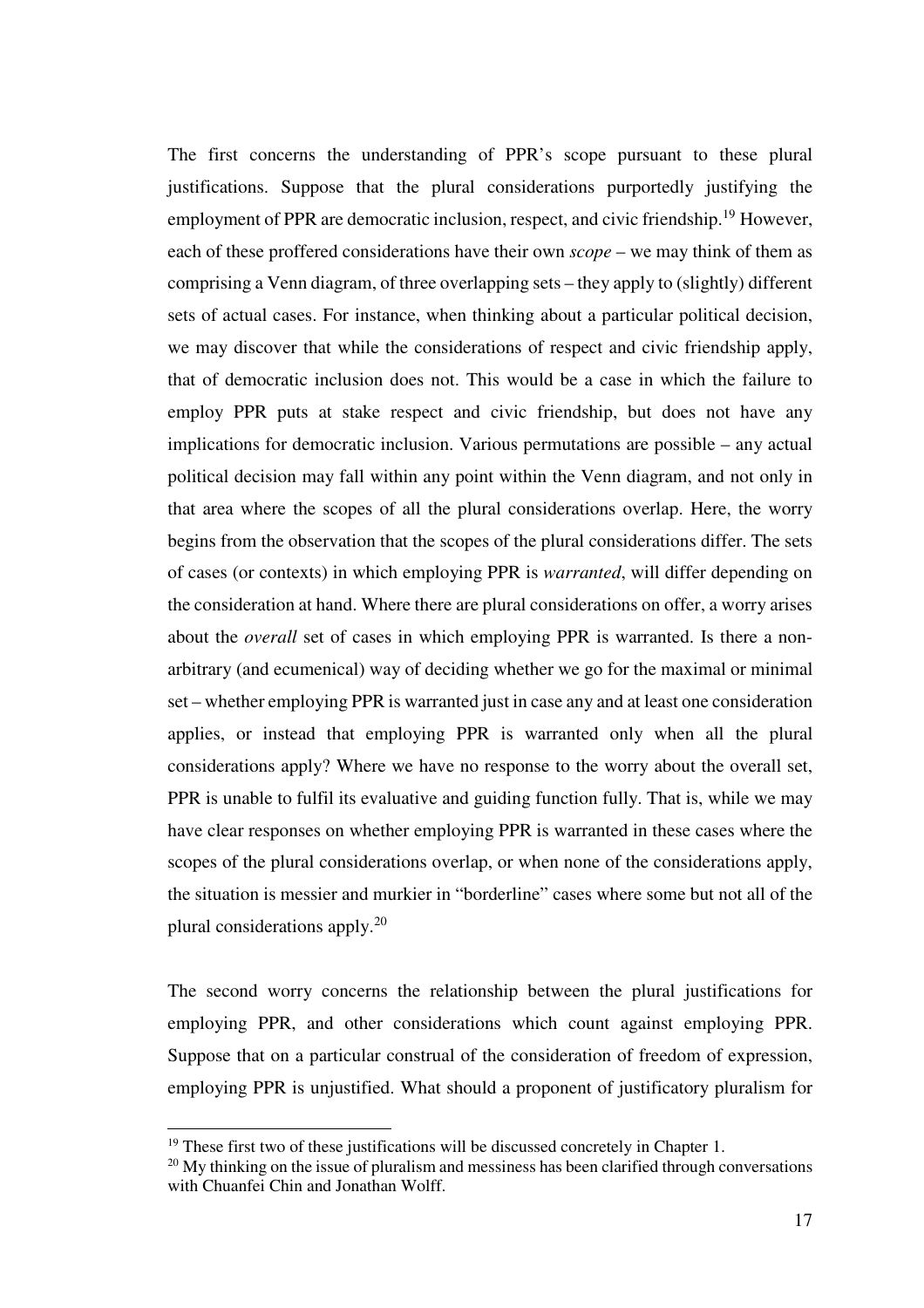employing PPR say, if some of the justifications for employing PPR outweigh the consideration of freedom of expression, whereas others do not? Should we take employing PPR as justified if any of the plural justifications outweigh the consideration of freedom of expression, or if most of the justifications do, or only if all the plural justifications do so? The worry is that there may be no non-arbitrary way of resolving the messiness, and thus of determining when employing PPR is *justified* when its justifications are in competition with other considerations. Justificatory monism for employing PPR does not run into this problem. Because there is only one justification, we can clearly determine when employing PPR is justified – when its justifications outweigh other considerations against it.

At their roots, these worries centre on the idea that adopting justificatory pluralism for employing PPR, creates messiness which renders PPR unable to fulfil its evaluative and guiding function.<sup>21</sup> A quick clarification is due. The messiness does not arise from the fact that we cannot tell, in advance, whether specific justifications will outweigh considerations against employing PPR. This difficulty equally applies to justificatory monism, and is not unique to justificatory pluralism. Instead, it is generated by the existence of plural considerations which purportedly justify employing PPR, which creates multiple relationships which have to be accounted for, but which appear to be resistant to non-arbitrary resolutions. And where there are no resolutions, it is unclear if employing PPR is warranted *and* justified in borderline cases – PPR fails to fulfil its function in these cases. Justificatory monism is not susceptible to this form of messiness.

However, the worries do not conclusively rule out justificatory pluralism. They merely show that justificatory pluralism has to non-arbitrarily mitigate messiness. There is room for justificatory pluralism. However, showing that justificatory pluralism is successful requires much more elaboration – which I undertake in Chapter 3, after articulating the core claims of justificatory pluralism in Chapter 2. The eating of the pudding has to be postponed till then. Meanwhile, we may take these worries as constituting a *presumption against* justificatory pluralism – it must allow us to be clear about whether employing PPR is warranted and justified.

 $21$  I set aside the issue of whether "being theoretically messy" suffices as an independent criticism.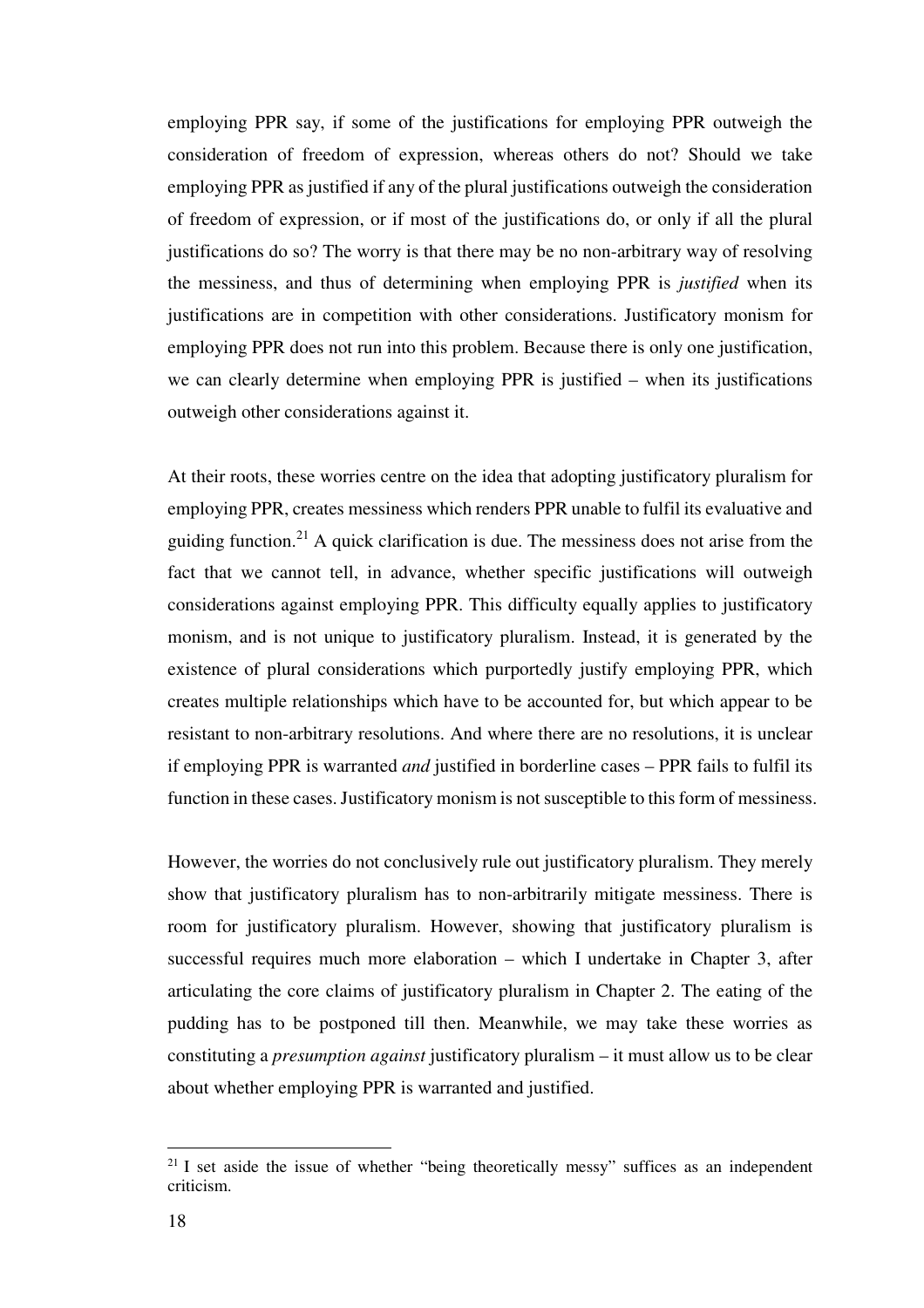While our discussions reveal the aim of justificatory monism to be problematic, they do not foreclose the possibility of learning something from examining the discussions of justificatory monists. As I show in Chapter 1, undertaking such an examination reveals the relevance of certain considerations to the justification for employing PPR. These considerations help us to identify the targets that justificatory pluralism has to address. Beginning this way not only allows us to make use of resources already within the literature – rather than starting from scratch – but also forestalls the objection that the selection of considerations loads the die in favour of justificatory pluralism.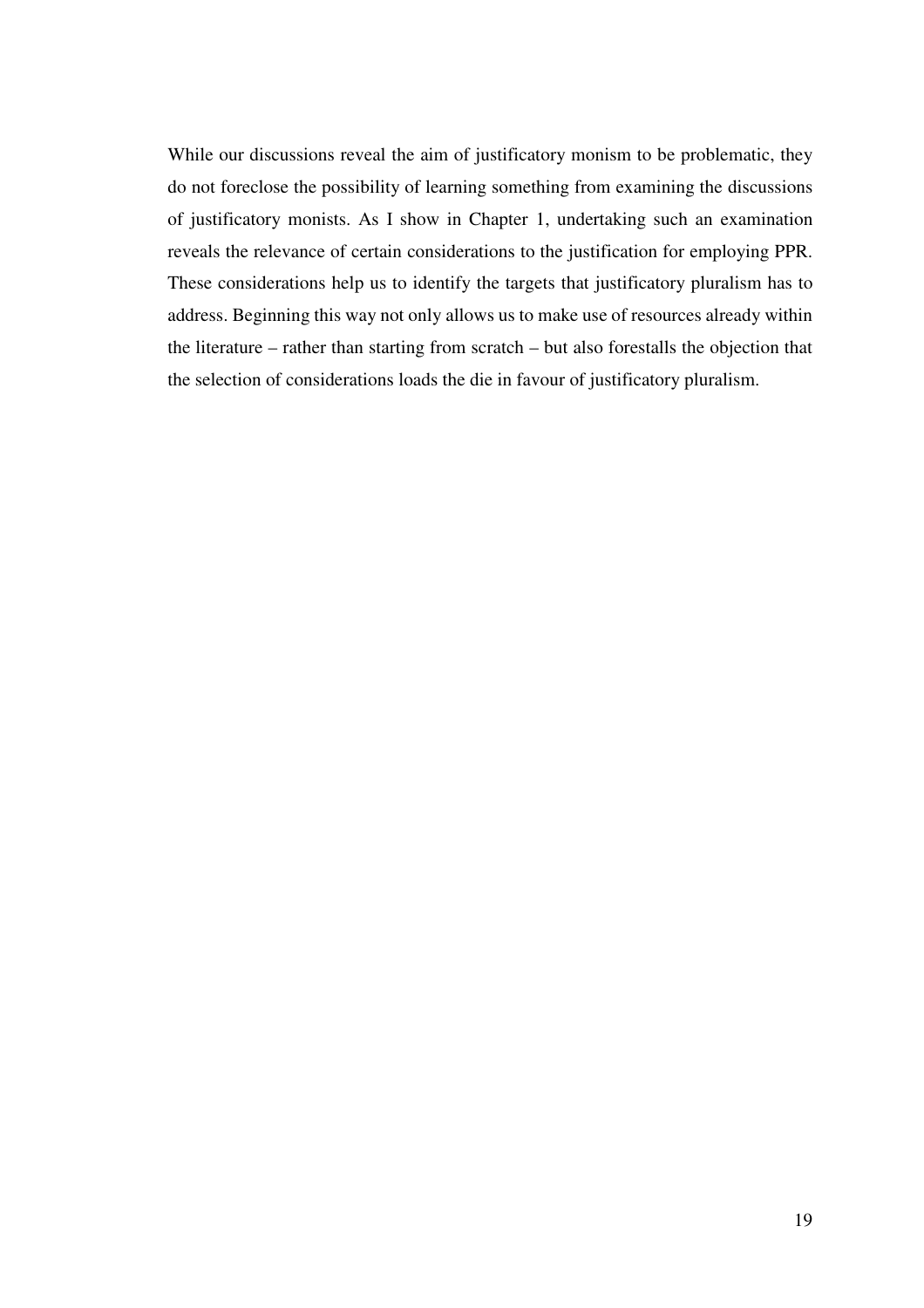### 1 Excavating Justificatory Monism

### 1.1 Introduction

I concluded the Introduction with the claim that while the aim of justificatory monism is problematic, there are still lessons to be learnt from examining the discussions. I now undertake this examination.

In sections 1.2 and 1.3, I examine two sets of dialogues between public reason philosophers and their opponents, concerning the justification for employing the principle of public reason (PPR). The underlying question is: how may the employment of PPR be justified to citizens? The answers, according to these public reason philosophers, are: (i) democratic inclusion, and (ii) respect. In each section, I argue that despite their disagreements, these philosophers share a hidden goal of articulating a monistic justification for employing PPR. Specifically, I examine how it accounts for the justificatory burdens these philosophers impose on themselves – as revealed by the criticisms they anticipate, and the objections they marshal against their rivals. In addition to the excavatory work, I highlight several neglected considerations relevant to the justification for employing PPR, but the implications of which have not been fully considered.

In section 1.4, I argue that these considerations have to be accounted for by any account of the justification for employing PPR. Thinking of how to do so, presents us with one more argument against justificatory monism – concerning the variable relative weight of considerations from the perspectives of individuals' plural views. This takes us one step closer towards justificatory pluralism, which I articulate in Chapter 2.

### 1.2 Democratic inclusion

#### *1.2.1 A brief dialogue*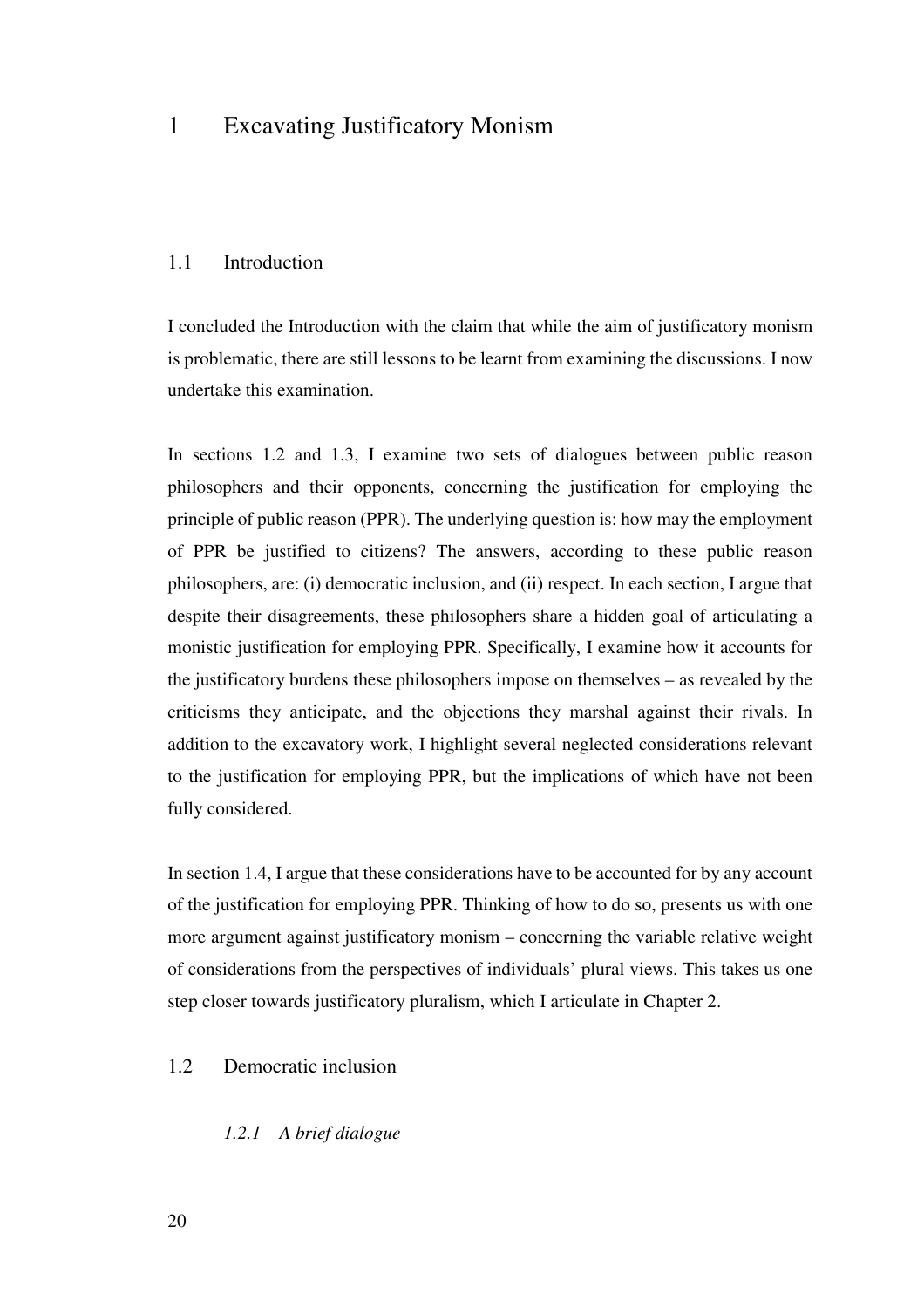Joshua Cohen argues that political decisions within a deliberative democracy should be governed by the 'principle of deliberative inclusion' (Cohen 1996: 102). <sup>22</sup> The motivation for this principle begins from Cohen's conception of citizens within deliberative democracy (1996: 106). Citizens have equal standing as co-deliberators about fundamental political issues that govern their shared lives (1996: 102). They are 'equals in the enterprise of self-government' (Cohen 2011: 257). Their equal status consists in each being regarded as possessing the capacities required for participating in discussions aimed at authorising the exercise of power (1996: 96). These deliberative capacities are engaged when the political decisions are supported by considerations which citizens accept as reasons (1996: 100, 106). These are public reasons – acceptable from the perspective of all citizens despite their plural views. Citizens are deliberators only if these capacities are engaged. The concern with the democratic inclusion of all citizens as (co-)deliberators means that political decisions must be supported by public reasons. The principle of deliberative inclusion may thus be taken as imposing the same requirement on political decisions, as that of the consensus model of PPR. When the principle is met, citizens are included as equal co-deliberators in the enterprise of selfgovernment, and able to regard political decisions as jointly reached.

The principle is violated when non-public considerations are employed in supporting political decisions. Non-public considerations are only regarded as reasons by some individuals from the perspectives of their doctrinal views, but not so from the perspectives of those who do not subscribe to those views  $(1999: 100).^{23}$  When they are employed, some citizens' deliberative capacities will not be fully engaged. Considerations which are taken by some citizens 'to provide no reason at all' are introduced into the deliberative process (2011: 262), and the eventual decision is not one which they can regard as having reached via their own deliberations. Cohen describes the employment of non-public considerations as a form of exclusion, in 'the space of reasons' (2011: 271). Some members are treated as outsiders whose non-

 $22$  This claim features in Cohen's broader project of articulating a conception of deliberative democracy as organised around an ideal of political justification (1996: 99). I am concerned with the *justification for employing* the principle, and set aside the implications of my discussion to the success of Cohen's broader project.

 $23$  That is, Cohen understands PPR, when employed, as requiring weak consensus on reasons – they must be regarded as *being* reasons. A stronger consensus requires those reasons to feature in citizens' views. Kevin Vallier (2011: 263) discusses the distinction.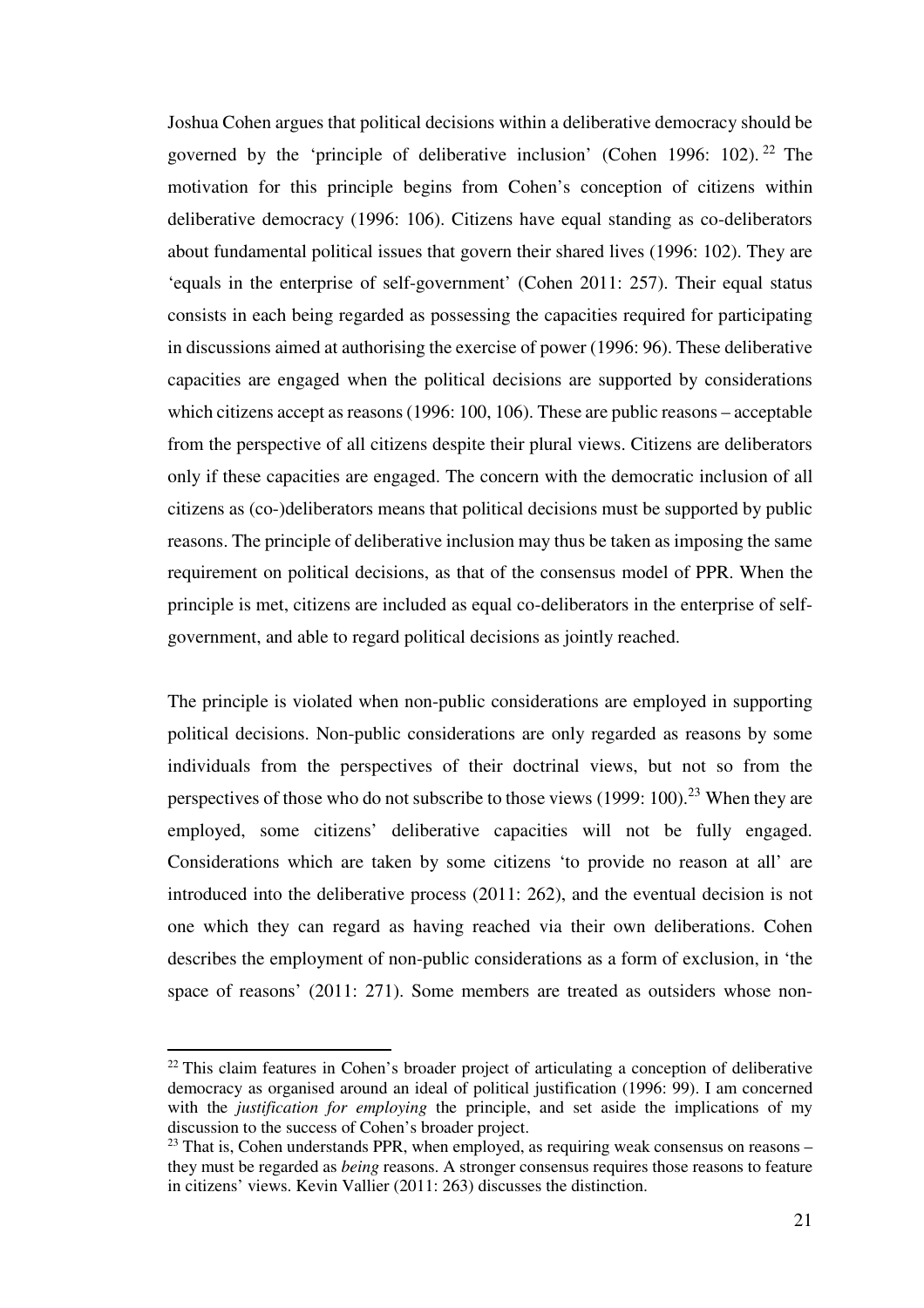acceptance of the non-public considerations are not taken seriously for the enterprise of collective self-government. This 'is a kind of civic exclusion' (2011: 261). Some citizens are excluded from the set of deliberators – denied their equal standing as codeliberators (1996: 103).<sup>24</sup>

Cohen clarifies what is involved in this exclusion. First, the exclusion is not based on whether citizens feel that they are excluded, nor whether it is reasonable for them to feel excluded. Instead, the exclusion turns on whether the reasons supporting political decisions are based on views not shared by all citizens (2011: 261-262). Second, exclusion from the space of reasons is distinct from exclusion from the space of rights and interests. The former is compatible with the equal and inclusive protection of the rights and interests of all citizens (2011: 261, 263, 271). Moreover, the former neither necessarily causes, nor constitutes, the latter. Third, the concern with exclusion from the space of reasons is nevertheless 'foundational' for democracy (2011: 272). Deliberative inclusion is a form of civic or democratic inclusion. It should undergird and guide all democratic decisions.

In effect, and on our terms, Cohen regards employing PPR as demanded and justified by the consideration of democratic inclusion (2011: 271). This reading echoes Rawls, who summarises Cohen's view by saying that '[d]eliberative democracy limits the reasons citizens may give in supporting their political opinions to reasons consistent with their seeing other citizens as equals' (Rawls 1997: 772n21). From the perspective of citizens engaged in public deliberation, the consideration (and principle) of democratic inclusion justifies their limiting the reasons supporting state action – to public reasons rather than non-public considerations. Employing PPR is needed to govern our political decisions, on pain of failing to include all citizens as equal codeliberators.

Cohen introduces a caveat on the scope of the justification for employing PPR – it does not apply to all types of disagreements. Instead, it covers only disagreements about political decisions which involve *religious* non-public considerations (Cohen 2011:

 $24$  I set aside the worry that this conception of citizens is contestable. Paul Weithman argues that conceptions of public reason such as Cohen's imply a view about citizens that does not fit with how actual citizens ordinarily view themselves (2000: 154-162).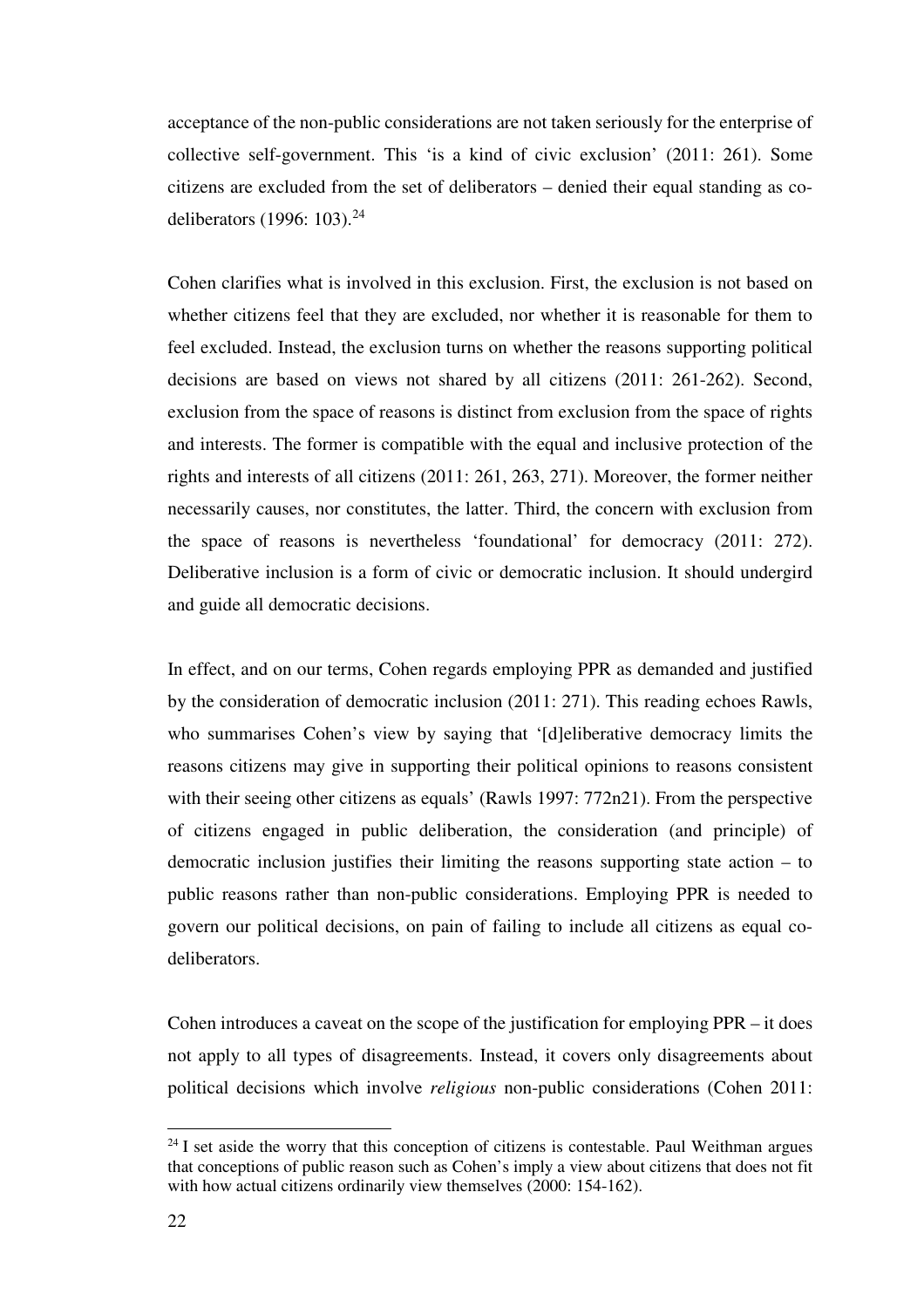264-265). Religions make claims about 'sacredness', or describe certain things as being of 'intrinsic value' (2011: 265). These cannot be 'traded off, negotiated over, or trespassed upon' (2011: 265). Accepting these claims has wide implications over a life – they give their adherents reasons which are 'comprehensive in scope and fundamental in substance' (2011: 258). This final feature distinguishes religious views from nonreligious views, though Cohen acknowledges that some secular moral views may nevertheless be described as religious (2011: 266). Non-public considerations specific to a particular doctrine are not within reach of adherents of another doctrine. When a political decision is supported by such considerations, it 'takes a position on an outlook of comprehensive scope that comprises in a relatively integrated way ideas about the sacred and about conduct and attitudes toward what has sacred importance' (2011: 268). There is a corresponding 'usurpation of individual judgment' (2011: 268). This is because the political decision is regarded as being made in *everyone's* name, despite the fact that some citizens do not regard the non-public considerations supporting it as reasons to begin with. From their perspectives, such decisions are made in their name without engagement of their deliberative capacities, and especially without their endorsement. They are excluded as equal co-deliberators, and from the space of reasons.

Cohen contrasts disagreements involving religious considerations, with two other types of disagreements. In pure policy disagreements, citizens disagree on factual considerations concerning what best achieves their agreed goal. In politicalphilosophical disagreements, citizens agree on some common considerations (as being reasons), but disagree about their interpretation and weight. In both cases, the disputed considerations 'are not presented as parts of comparably comprehensive and fundamental outlooks' (2011: 268). Unlike religious considerations, they are not regarded as comprehensive and fundamental by their proponents. Moreover, the disputed considerations are 'within reach' to – intelligible and regarded as reasons by – even those who reject them (2011: 264, 265). Employing them to support political decisions neither excludes citizens as equal co-deliberators, nor from the space of reasons.<sup>25</sup>

 $25$  Cohen appears to neglect how disputed considerations in policy and political-philosophical arguments may likewise be 'out of reach' for adherents of certain policy or politicalphilosophical positions. Consider the issue of what interests citizens rightly have, as debated by a comprehensive libertarian, liberal, and socialist (generally described). Each disputant sees a particular consideration as giving or constituting comprehensive and fundamental reasons,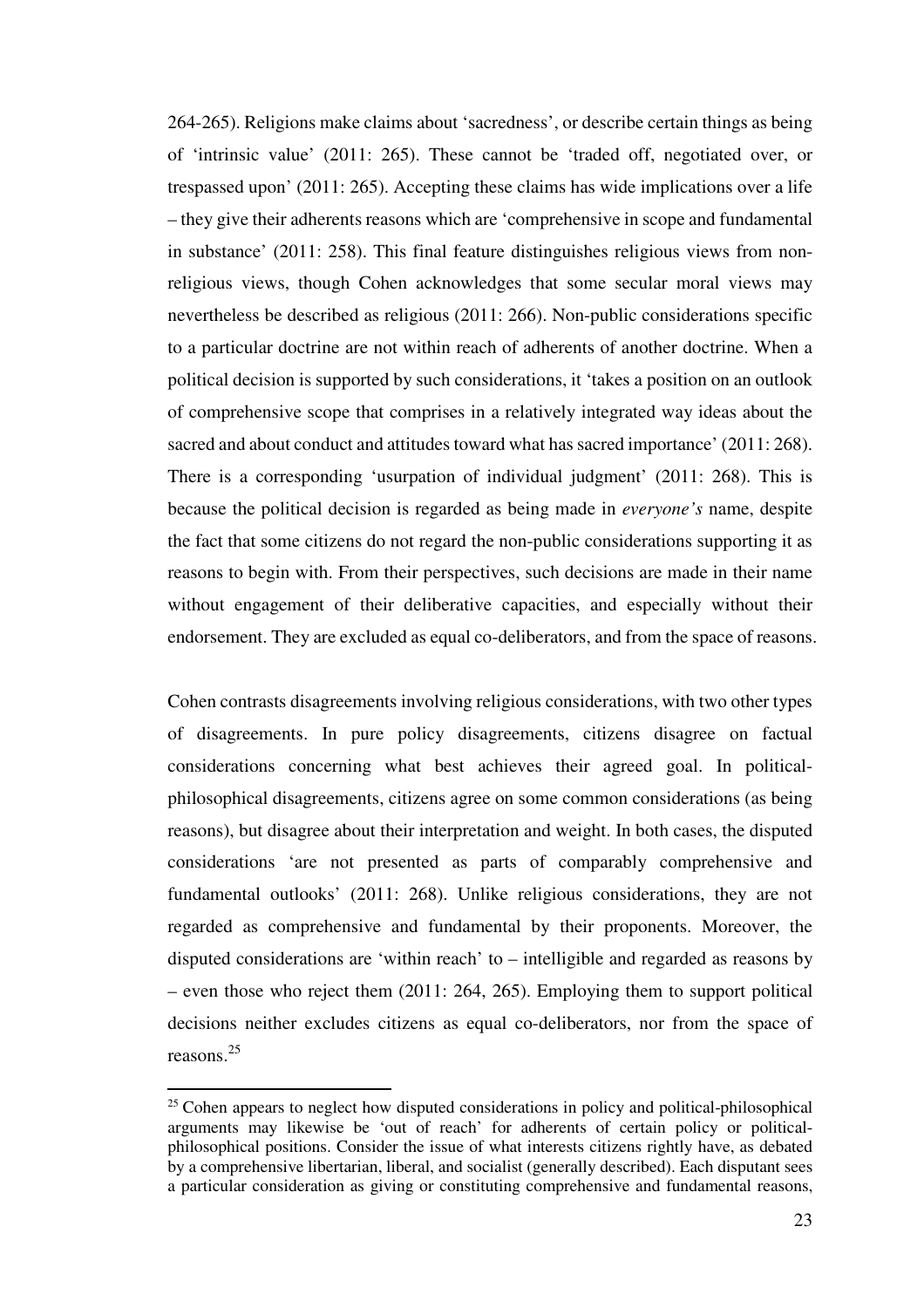Andrew Lister's criticism of Cohen's view is surprisingly brief – contained in just one paragraph. It bears more examination. His complaint is that 'it does not follow that all laws justifiable only by non-public reasons involve a denial of equal standing as citizens' (Lister 2013: 41). He cites the following disagreement involving religious considerations supporting a political decision, as a counter-example illustrating his criticism.

Abe: 'Consider, for example, the case of Abe the atheist forced to pay high taxes to support the generous social welfare system that the majority of the population thinks is required by Christian charity.' (Lister 2008: 277; 2013: 41).<sup>26</sup>

the full values of which are not properly understood from the perspectives of the others, and which are unable to be endorsed from a common perspective that they can accept. While these disputants may not condemn each other's souls to hell, there are nevertheless similar mutual denunciations and accusations of *foundational* error. In effect, such disagreements mirror those about religious considerations, and may be similarly intractable. Timothy Fowler and Zofia Stemplowska discuss this point in greater length (2015: 141-144).

Moreover, and keeping to Cohen's earlier qualification: even if the disputes were not *presented as such*, it does not mean that we do not need recourse to the different comprehensive views in order to make full sense of the disputed considerations. If so, adoption of disputed policy or political-philosophical considerations may also involve exclusion in the space of reasons – and should likewise be governed by the employment of PPR. However, this neglect does not contribute to the main arc of this section, and I set it aside. I revisit the issue of varying interpretations and relative weights of considerations in Chapter 2.

<sup>&</sup>lt;sup>26</sup> As it stands, it is unclear whether Lister's example adequately supports his claim that not all laws 'justifiable only by non-public reasons' involve a denial of equal standing (Lister 2013: 41). The case of Abe is *justifiable* using public reasons – there certainly could exist public reasons to support a generous social welfare system. The fact that the decision is not actually justified by public reasons does not imply that it could not be justifiable thus. What Lister needs for his claim, is a stronger case in which the law or political decision is, in principle, not justifiable except by non-public considerations. The case then might not "merely" be one concerning taxation in support of a welfare system. But such a claim is unnecessarily strong, in generating the worry about exclusion. The fact that non-public considerations *are* employed in supporting a political decision is sufficient to generate Cohen's initial worry about exclusion. Citizens who realise that non-public considerations are employed will find it of little consolation that the decision could in principle be supportable by public reasons. For them, the fact remains that the decision was not supported that way. Of course, there is a payoff of adopting the stronger claim about what constitutes exclusion. It imposes fewer restrictions on the kinds of considerations that may be employed in supporting political decisions. While the reduction of restrictions might be, on its own, a political good, it is unclear that such an account of what constitutes exclusion accurately captures what actual individuals regard as constituting exclusion. I adopt the weaker, and more plausible, reading throughout – though I note that I am unable to fully consider its motivations and implications here.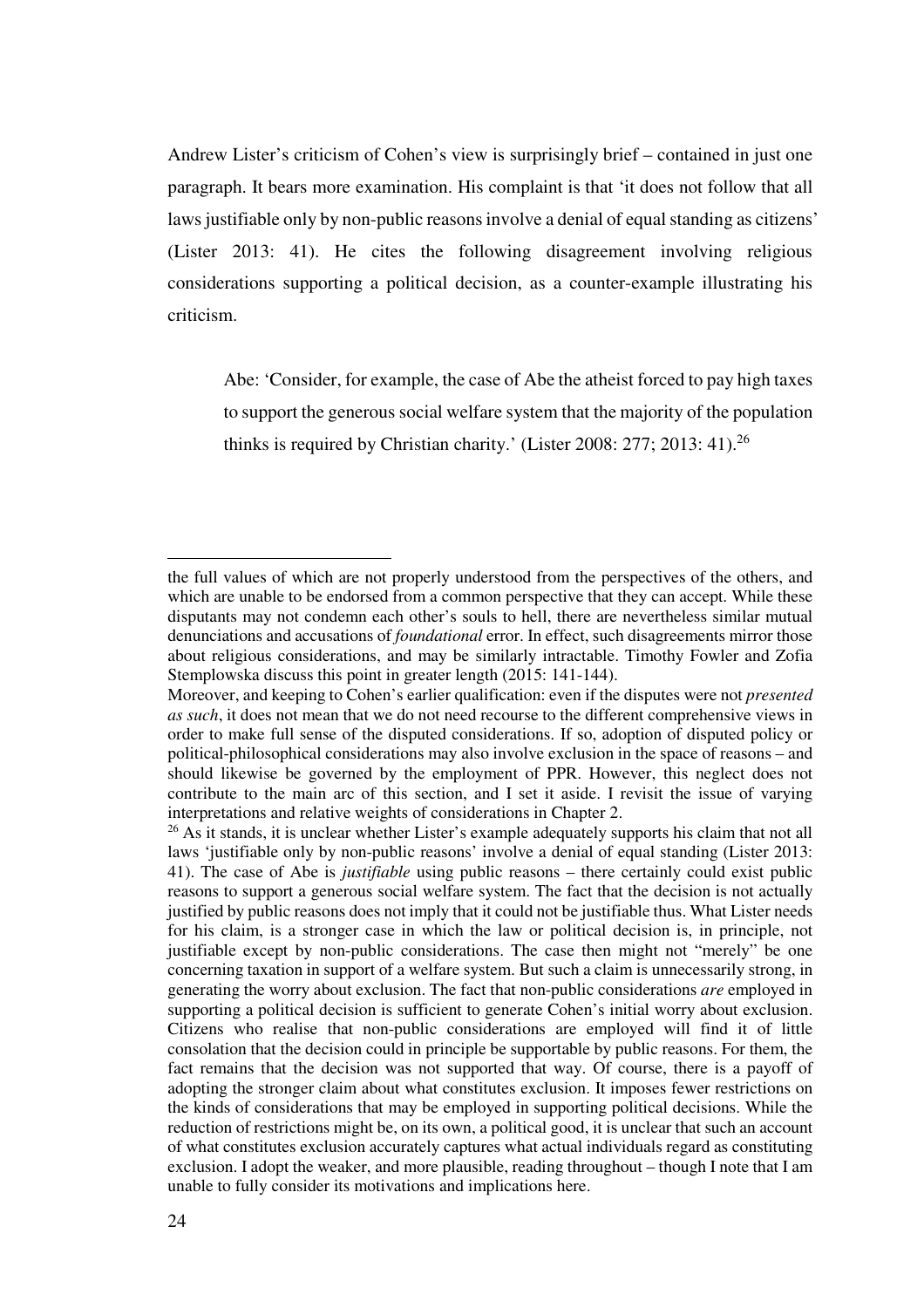In this case, religious (non-public) considerations support the political decision to impose high taxes. The case fits Cohen's account concerning the kinds of disagreement for which we should employ PPR. And here, PPR has been violated. Lister argues, however, that this violation does not result in Abe 'being made a second-class citizen' (2013: 41), in the sense of being denied his equal standing as a citizen. <sup>27</sup> The consideration of democratic inclusion is not violated in the case of Abe; it is thus unable to justify employing PPR. Its failure here means that it is unable to justify employing PPR in *all* cases of disagreement involving religious considerations which support political decisions. Not all such disagreements are alike – even if the considerations employed are non-public and religious. Some such disagreements do not lead to, or constitute, democratic exclusion. This reading of Lister's argument is supported by his subsequent claim that Cohen's justification for employing PPR 'must be restricted' to a smaller set of cases (2008: 277; 2013: 41).

Lister makes a peculiar move: on the basis of this counter-example, he concludes that Cohen's justification for employing PPR is *unsuccessful* (2013: 29). What explains the quickness of this move? That is, why could Cohen not qualify or elaborate his account in response to Lister? On the surface, it seems that Lister's counter-example succeeds only in showing that Cohen's position lacks nuance and is thus under-developed, but not that it is unsuccessful. Yet Lister does not consider this possibility, and rejects Cohen's position outright. I suggest that we can only make sense of Lister's criticism of Cohen, in the context of their (common) aim towards justificatory monism for employing PPR. This suggestion is supported by two observations.

### *1.2.2 Excavating justificatory monism*

l

The first observation is that Cohen's discussion is intended to apply to *all* cases of disagreements involving religious considerations. Recall that the crucial feature of such disagreements is that such considerations are not regarded as reasons by some of the

 $27$  Lister actually neglects Cohen's qualification that the exclusion occurs in the space of reasons. On Cohen's terms, Abe is excluded because the decision to impose taxes is supported by nonpublic considerations that he does not regard as reasons. His equal standing as a co-deliberator has not been taken seriously – and in *this* sense he is indeed denied his equal standing. However, Lister's misunderstanding of Cohen is tangential to my focus, which concerns how we should understand his criticism, including what he *tries to achieve* in making it.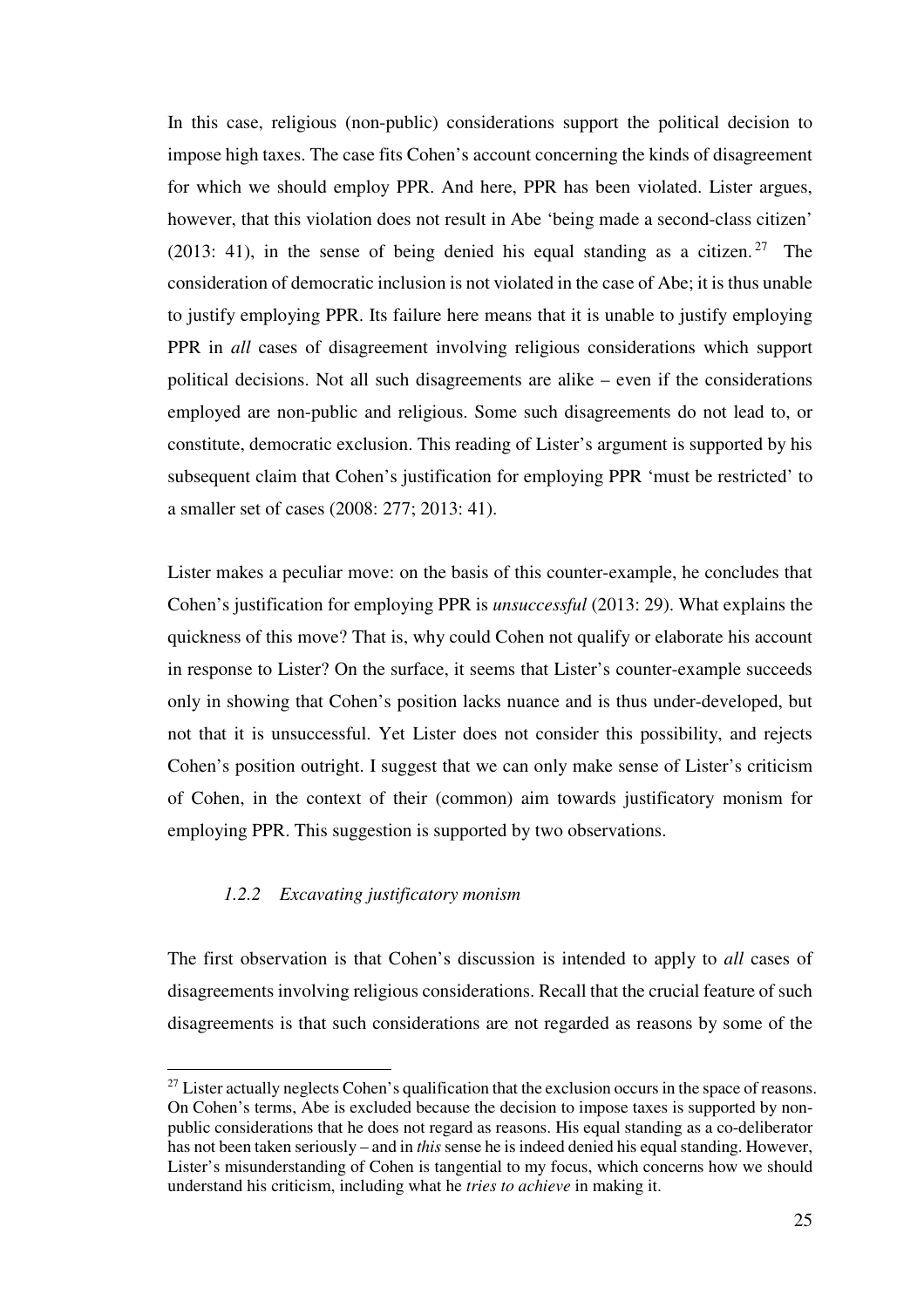disputants. Cohen himself considers a counter-example in which 'there is some mutual comprehension' between the disputants (2011: 270). That is, they '*think* they understand one another' enough to know that each offers genuine reasons for their case (2011: 270, my emphasis). The disputants acknowledge that the considerations are reasons for their opponents, but not for themselves. Cohen claims that despite this purported mutual comprehension, the disputants 'will typically not see a case that can be made for those ideas – or for resolving differences between and among competing views – from a common ground of *conviction*' (2011: 270, my emphasis). Cohen says nothing about pragmatic resolutions. Presumably, he does not deny that they are possible. His focus is instead on resolution from the perspective of only the disputants' doctrinal convictions. And from that perspective, there is typically no acceptable common ground for conflict resolution.

There are two readings of this claim, centring on the qualification 'typically'. It may be taken as allowing for the possibility that some "neighbouring" or closely-related religions may in some cases contain common ground for conflict resolution, without the disputants having to relinquish their convictions. Or it may be taken as a claim about how disputants may sometimes *view* there to be common ground for conflict resolution. The latter reading is ruled out by Cohen's statement that his focus is on the *content* of the religious claims, rather than the psychological states of the disputants (2011: 267). The claim, on the former, is diminished by Cohen's observation about the difficulties of finding common ground even in closely related branches of Christianity (2011: 270). While Cohen does not make it explicit, his message appears to be that trying to find common ground between less closely related religions (such as between Christianity and Buddhism broadly construed) will fare worse. What, then, is the work done by the qualification 'typically'? We are left with seeing it as leaving open a bare possibility that at some point, some two religions we have not quite fully considered hitherto, may contain common ground for conflict resolution – though no such common ground is found now. But this is to concede that the qualification is, in *our* case, idle.

Setting aside the qualification, the implication of Cohen's discussion of the counterexample is that employing PPR is warranted and justified in all cases of our disagreements involving religious considerations. Even if the disputants *think* they may have found common ground, a thorough consideration of the content of the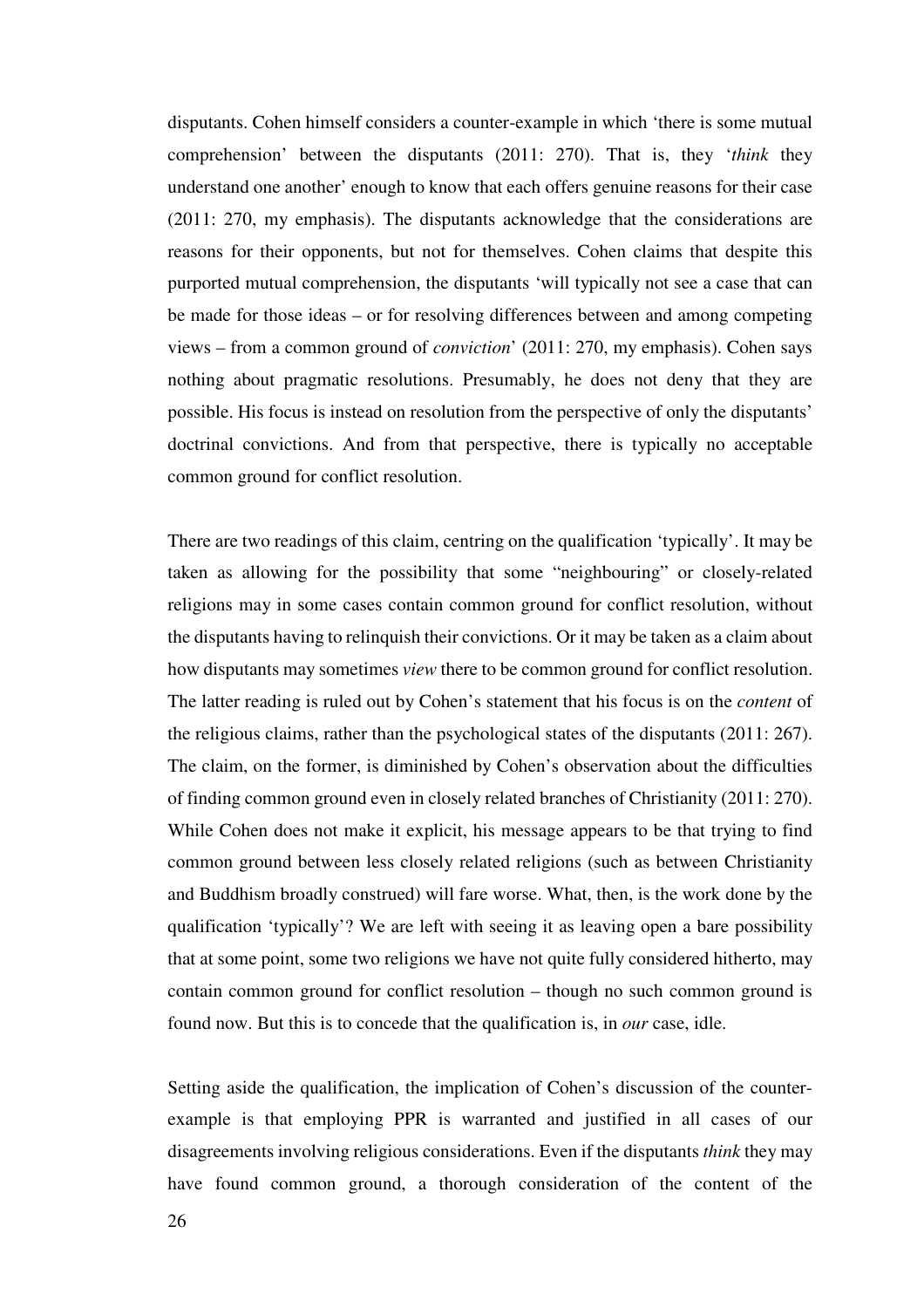considerations reveals such ground to be non-existent. Non-public religious considerations will not be regarded as reasons from the perspectives of other religions. This raises, again, the spectre of civic exclusion in the space of reasons, and employing PPR is justified.

Second, it is in light of the aim of providing one justification for employing PPR in all such cases, that we should situate Lister's counter-example. Suppose Lister is right that Abe is not denied his equal standing as a co-deliberative citizen, even though nonpublic religious considerations are employed.<sup>28</sup> The concern for democratic inclusion is not violated, and is unable to justify employing PPR. Cohen's account is then unsuccessful. The fact that there is (at least) one case in which the consideration of democratic inclusion does not justify employing PPR, falsifies the claim that it justifies employing PPR in all cases. The counter-example makes sense given the aim towards justificatory monism. Lister's criticism is not hasty, but actually motivated by this shared aim.<sup>29</sup>

This reading of Lister – as similarly aiming towards justificatory monism – is reinforced by his initial claim that 'it does not follow that all laws justifiable only by non-public considerations involve a denial of equal standing as citizens' (2013: 41). Why is the relevant explanadum *all*, rather than *some* or *most* laws? It is only so, if the aim is to provide a justification for employing PPR which applies to *all* contexts and cases. Without this aim, the claim that there are exceptions achieves little as a criticism.

### *1.2.3 Lessons: Multiple values, weight, doctrinal acceptability, burdens, and context*

We may yet learn something from the Cohen-Lister interaction, by examining Lister's counter-example along with some variations. Doing so reveals five additional considerations relevant to the justification for employing PPR, but which have not been

<sup>28</sup> Again, we set aside worries about Lister's misreading of Cohen, to focus on his *aim* in making the criticism.

 $29$  This argumentative strategy is present elsewhere. For instance, Colin Bird (2014) employs counter-examples to argue against the justification for employing PPR based on the consideration of coercion.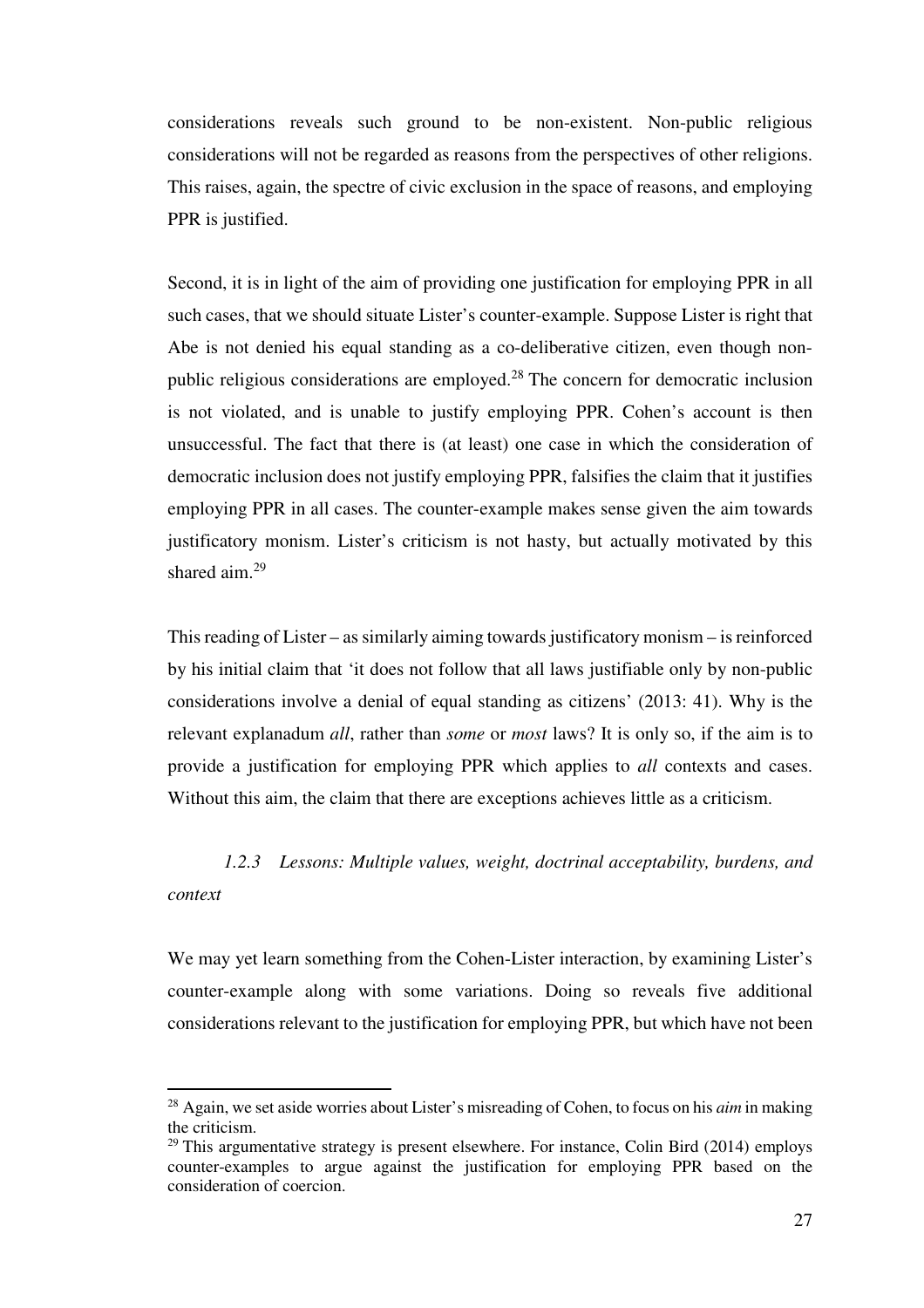thoroughly considered by them. In Chapter 2, I argue that they are better accounted for by justificatory pluralism.

Recall that on the consensus model, PPR demands of political decisions that they are not supported by non-public considerations. PPR sets a constraint on the kinds of considerations that we may invoke in supporting political decisions. On Cohen's view, a failure to meet this demand constitutes the exclusion of some citizens from the space of reasons. Democratic inclusion is certainly an important political value.<sup>30</sup> However, how are we to evaluate the salience of this exclusion relative to our *other* political goods and values?<sup>31</sup> What is their weight relative to each other, and does the former trump the latter in all cases? To examine these relationships, I consider several modifications of Lister's example of Abe.

Betty: Betty the atheist is forced to pay high taxes to support a generous welfare scheme which addresses inequalities in political, social, and economic opportunities between men and women. The consideration supporting the decision is that of Christian charity. The majority of the population accepts this consideration as a reason supporting the decision.

Betty's case is similar to Abe's in crucial respects. A political decision is supported by a consideration she does not regard as a reason, but which the (religious) majority of the population does. Yet she is subject to this decision, and has to pay higher taxes. Note that, like Abe's case, it is not that the decision cannot be in-principle supported by considerations which Betty could regard as reasons – the point is simply that it is not actually thus supported. Given this, exclusion from the space of reasons occurs. The main difference between the two cases, is that goal of the decision in Betty's case is more specifically described. This makes the effects of the decision clearer – including what would be lost in the absence of that decision. In Betty's case, the political decision directly addresses, and attempts to avoid, *other* forms of civic exclusion generated by

 $30$  The employment of PPR has also been linked to the political value of legitimacy (Rawls 2001: 41; Peter 2017). I regret that I am unable to take up this issue here. However, I note that my claims here are compatible with there being multiple political values tied to the employment of PPR.

 $31$  Here, I have learnt from David Enoch's argument that the considerations justifying the employment of PPR is but one among others in the political domain (Enoch 2015: 138-140).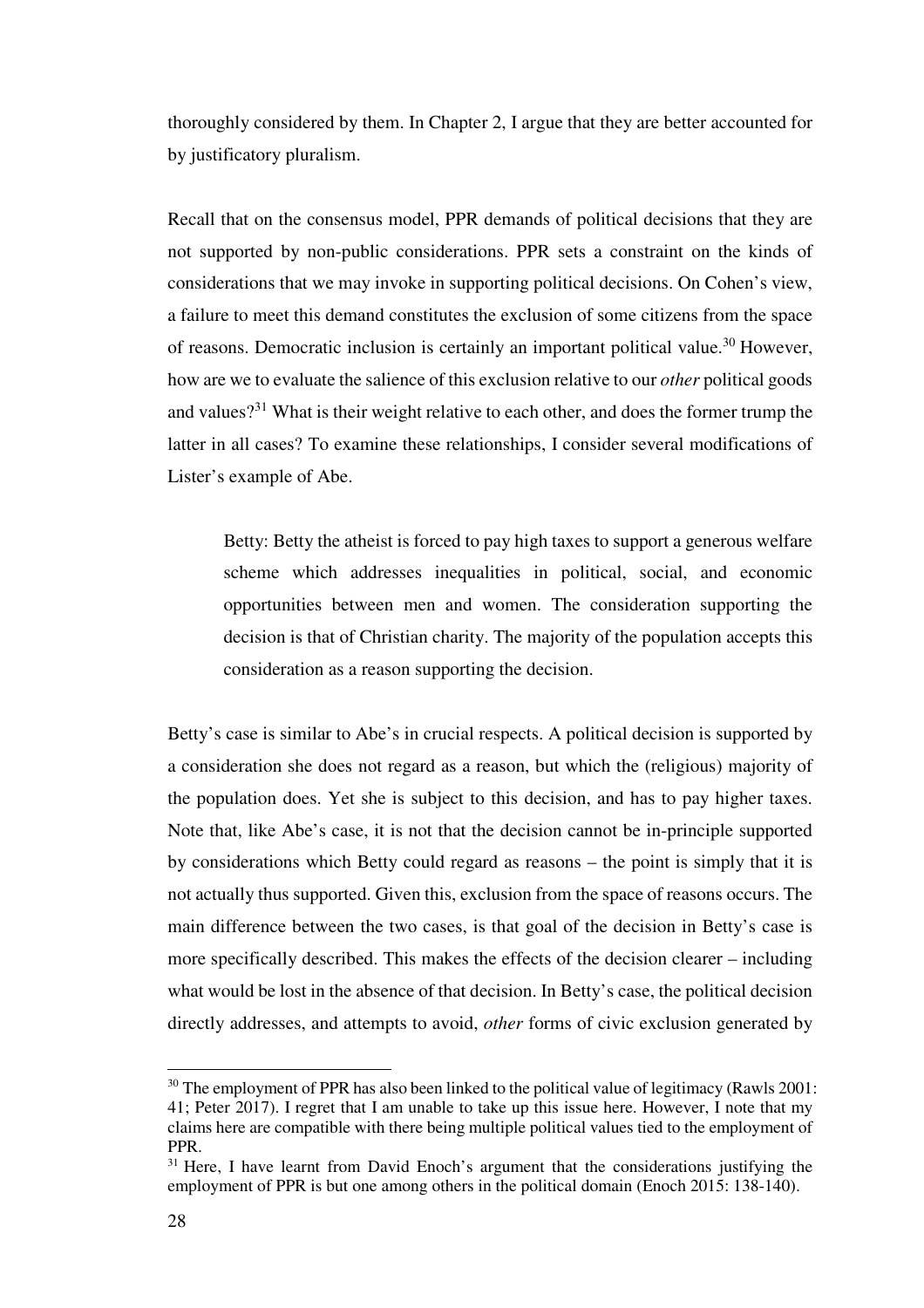the various kinds of inequalities present in her society.<sup>32</sup> How do our concerns with avoiding these forms of exclusions – which are connected to other political goods and values – relate to that of avoiding exclusion in the space of reasons? In fact, Cohen acknowledges that they are also important to a democracy (Cohen 2011: 272), but does not elaborate on their importance relative to exclusion in the space of reasons. These concerns are several and varied, and in contingent circumstances, the demands they impose on us (in terms of what we ought to do politically) pull us in different directions. And in Betty's case, addressing these concerns about other forms of civic exclusion means going against employing PPR, which is a response to only one form of civic exclusion.

What Betty's case highlights, first, is that the fact of some citizens' exclusion from the space of reasons because of a political decision, leaves open the issue of the other effects of that decision. In some cases (such as Betty's) the decision may, *despite* its employment of non-public considerations, generate effects that mitigate against other forms of civic exclusion – and protect *other political goods and values*. Given that we are also committed to reducing or eliminating other forms of civic exclusion, we should be amenable to invoking non-public considerations in some such cases – if no recourse to public reasons is available or effective.<sup>33</sup> We should not simply assume that the consideration pertaining to exclusion in the space of reasons is *all* that we need in thinking about making political decisions, nor that it is the most important.

Second, the fact that there exist multiple political goods and values, points us to the issue of their *weight* relative to that of Cohen's consideration of democratic inclusion. The question has to be addressed, not evaded, in order to understand whether employing PPR is all-things-considered justified despite these multiple considerations which may counsel against employing it.

Third, we are also concerned with the *doctrinal acceptability* of political decisions. Specifically, with whether a decision may be regarded as minimally compatible in with

 $32$  Discussing how political, social, and economic inequalities lead to, or constitute civic exclusion will take me too far from my focus. I take it for granted that these causal and constitutive relationships obtain. Here, I have learnt from the analyses of Iris Marion Young (2000).

<sup>&</sup>lt;sup>33</sup> I return to the issue of effectiveness in Chapter 2.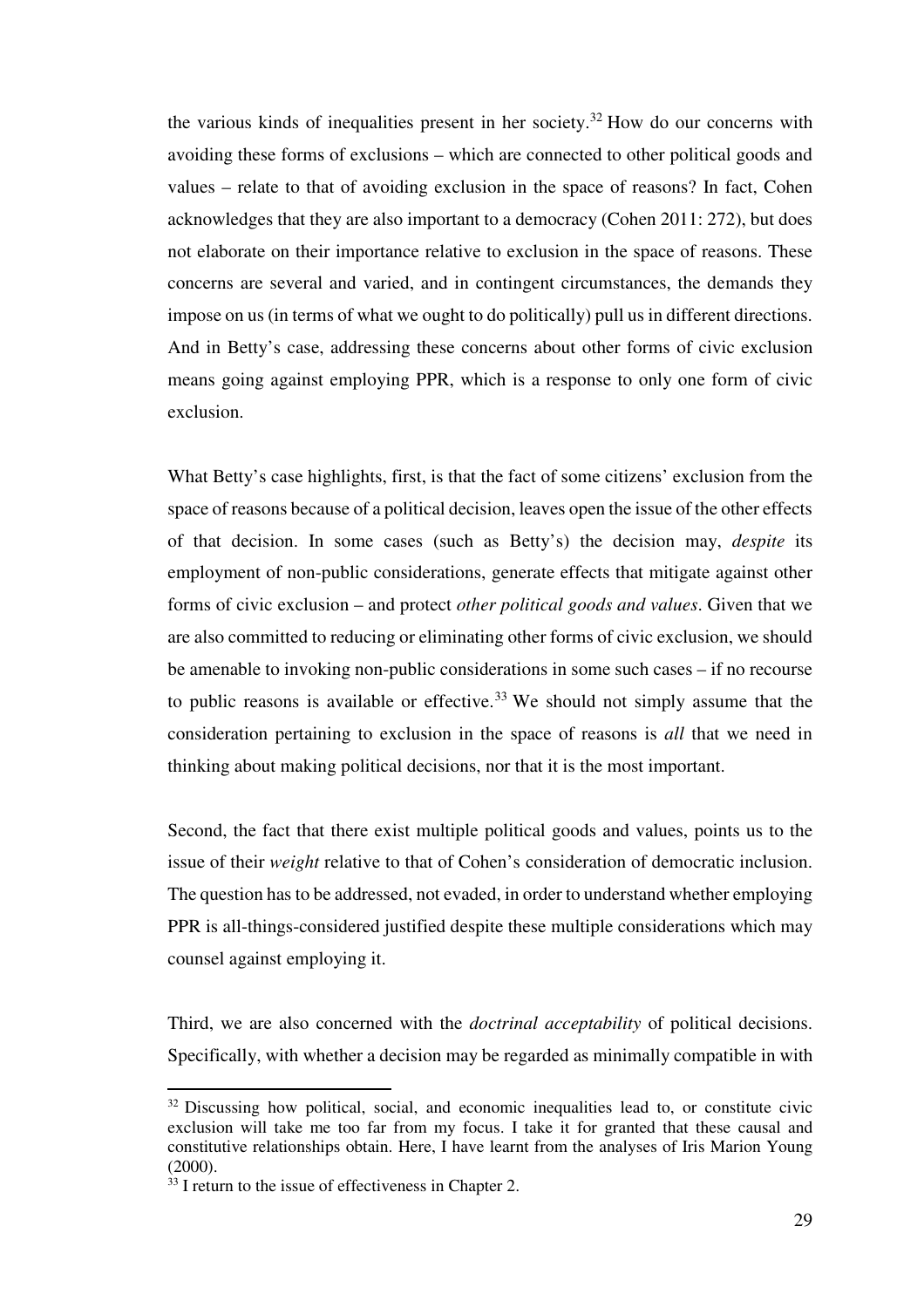individuals' doctrinal considerations and thus accepted, or as controversial and to be resisted. Thus, we need to consider how the considerations supporting a political decision feature in individuals' views. This has received much attention within public reason liberalism. However, less attention has been paid to how the consideration of doctrinal acceptability interacts with other considerations which individuals also have.

Consider the following elaboration of the case of Betty. Suppose that the majority of the citizens in Betty's society do not regard public reasons as sufficiently weighty to even support a decision to create a welfare system – much less a generous one. That is, public reasons are given little weight relative to considerations stemming from citizens' doctrinal views. In this case, the defence (by the public reason philosopher) that the welfare scheme may, in principle, be supported by public reasons, is unsatisfactory. From the perspectives of the majority of citizens, these public reasons under-determine the decision to create the welfare system in the first place. Suppose, further, that they would reject the decision if it were supported solely by public reasons. However, once non-public religious considerations (concerning Christian charity) are introduced, they support the decision to create a generous social welfare scheme.<sup>34</sup> The invocation of non-public religious considerations in Betty's case, then, serves important purposes – not only of ensuring doctrinal acceptability to most citizens, but also of bringing about or protecting other political goods and values. In this case, the decision to employ PPR, and thus only public reasons, involves giving up these other goods and values. And the fact that we regard them as important, counts against employing PPR.

Or consider Betty herself. Though the decision is supported by non-public considerations which she does not regard as reasons, Betty may still support it because of the other political goods and values that it protects. While the consideration of doctrinal (un)acceptability may counsel against accepting the decision, her concerns are much broader. That she is also concerned with other political goods and values, may allow her to accept the decision despite its doctrinal unacceptability.

<sup>&</sup>lt;sup>34</sup> I believe that the cases of Martin Luther King, Jr.'s and Abraham Heschel's use of religious arguments during the Civil Rights Movement may be given a similar gloss, though I am unable to take up the issue fully here.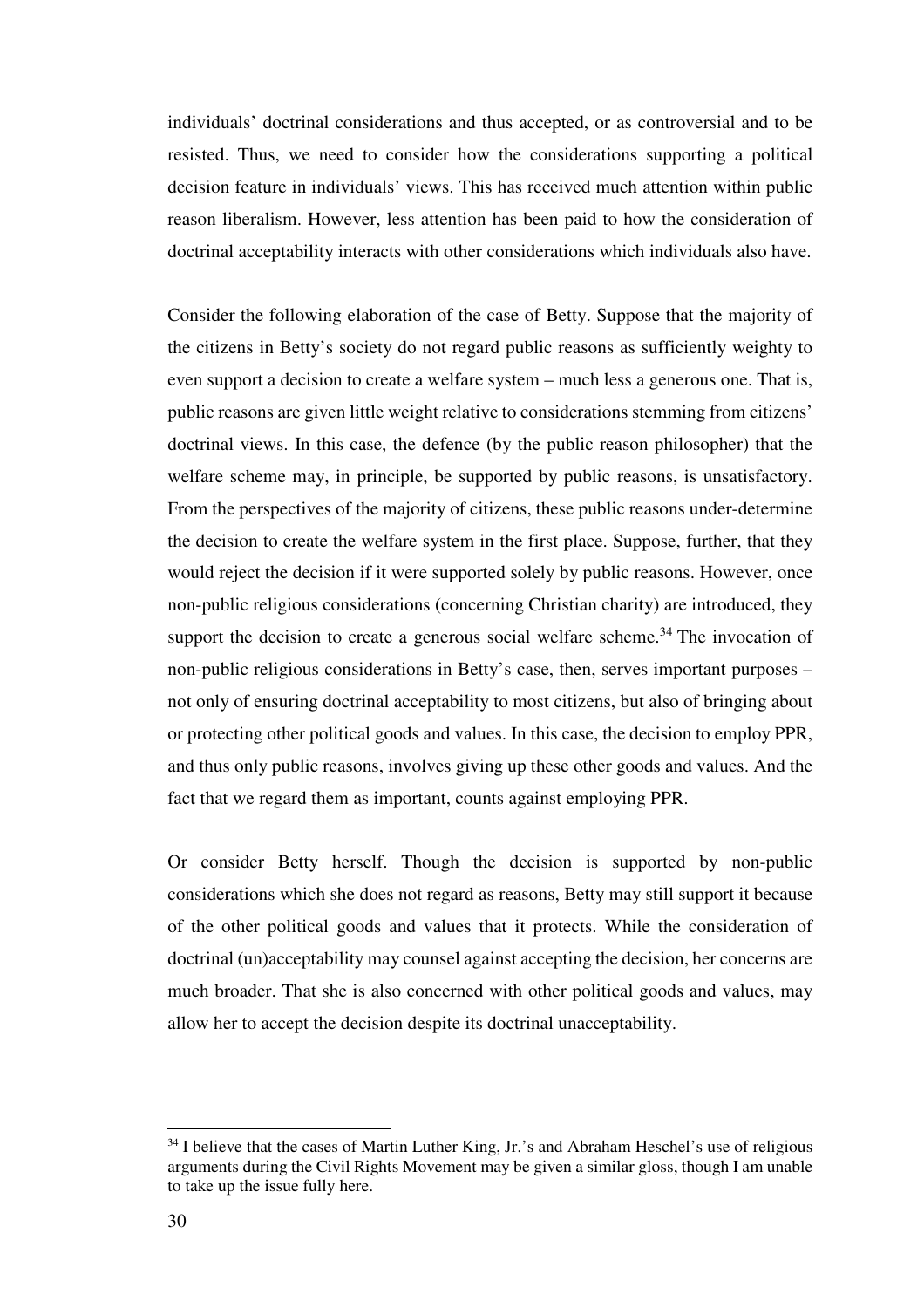In these two cases, as in the case of Abe, it is unclear that the fact that some citizens regard a decision as doctrinally unacceptable gives us *conclusive* reasons – such that no further debate is necessary – not to employ non-public considerations. Our concerns go beyond that of doctrinal acceptability. We also care for multiple political goods and values, which we need to weigh against it.<sup>35</sup>

Consider the next case.

l

Charlie: Charlie the atheist is subject to a very low increase in his taxes to support a generous welfare scheme which addresses inequalities in political, social, and economic opportunities between men and women. The consideration supporting the decision is that of Christian charity. The majority of the population accepts this consideration as a reason supporting the decision.

The only difference between Charlie's and Betty's cases, is that Charlie is subject only to a very low increase in his taxes to support the welfare scheme. Suppose that the increase is indeed very small – less than 1%. The way that the decision has been supported is doctrinally unacceptable to Charlie. But again, does this give us conclusive reasons to refrain from invoking non-public considerations in supporting the decision? To answer this question, we have to recognise that the *burden* imposed on Charlie is relatively minor in two senses. Given that the increase in his taxes is very low, the financial burden imposed on him is minor relative to his circumstances in a counterfactual situation in which the decision was not made. He can continue to pursue his projects without requiring substantial adjustments to his life, even given this increase. Importantly, it is minor relative to the burdens that would otherwise be faced by the potential beneficiaries of the welfare scheme. Suppose, as in Betty's case, that the majority of the Christian population can only be brought round to supporting the creation of the generous welfare scheme only if it were presented as being supported by non-public considerations. The insistence on presenting only public reasons to support the decision, means a significantly increased risk is incurred of these citizens

<sup>&</sup>lt;sup>35</sup> This being said, in some cases the mere fact of doctrinal unacceptability will and *should* have great and overriding weight relative to other considerations. I have explored this issue elsewhere, in relation to the Mental Capacity Act 2005 of England and Wales (Lim, Dunn & Chin 2016). The weight of the consideration of doctrinal acceptability thus varies depending on the context, and cannot be determined in advance. I revisit this in Chapter 2.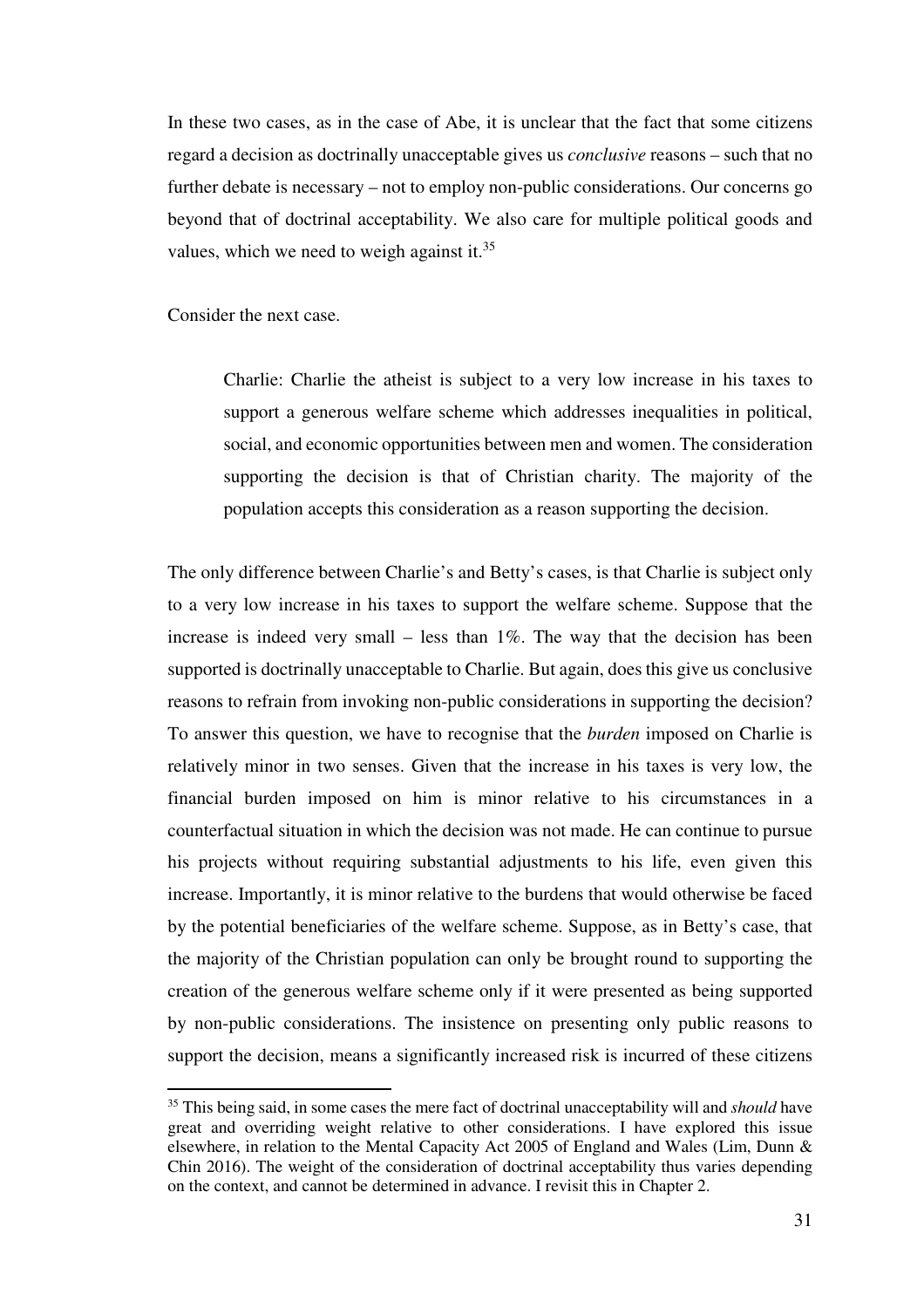judging the decision under-determined and un(der)-supported, and thus of forsaking its other beneficial effects. And again, it is unclear that the concern with exclusion from the space of reasons conclusively outweighs these other concerns.

The point about relative burdens may be sharpened.

Diana: Diana the atheist is automatically enrolled into paying a very low increase in her taxes (less than  $1\%$ ), to support a generous welfare scheme which addresses inequalities in political, social, and economic opportunities between men and women. The consideration supporting the decision is that of Christian charity. The majority of the population accepts this consideration as a reason supporting the decision. Diana may opt out by completing some paperwork.<sup>36</sup>

The burden imposed on Diana is equivalent to that imposed on Charlie. However, she has an exit option – she may avoid shouldering the financial burdens imposed by the decision. Should she disagree with the decision or with how it is supported, and refuse to pay the additional taxes, the burden imposed on her pertains only to the inconvenience of completing the paperwork to opt out of the scheme. This burden is even more minor, relative to Diana's projects and especially to that which would otherwise be faced by potential beneficiaries of the welfare scheme. Consider then, in this case, Diana's complaint that she has been excluded from the space of reasons because of the way in which the political decision has been supported. Note that the issue here is not whether Diana's complaint is warranted. It surely is, if we think of such exclusion as problematic. My concern is instead with how her complaint stands in relation to those made by citizens who would be otherwise deprived of welfare support. Would her exclusion trump or outweigh their exclusion? We do not want to stipulate that Diana's exclusion, no matter how trivial, trumps other forms of exclusion (or other

<sup>&</sup>lt;sup>36</sup> This case is inspired by Singapore's Central Provident Fund Act 1998 (Chapter 36, Section 76(3)), in which a small amount of citizens' monthly income (between S\$0.50 to S\$30 (£0.25 to £15), corresponding to variance in income and racial groups) is automatically donated to racially-based community (charity) funds. The amount translates to between roughly 0.02% to 0.25% of an individual's monthly income. Citizens may opt out of the scheme. Information on the scheme is available at: http://www.cpf.gov.sg/Employers/EmployerGuides/employerguides/hiring-employees/contributions-to-self-help-groups-(shgs)-and-share-donations.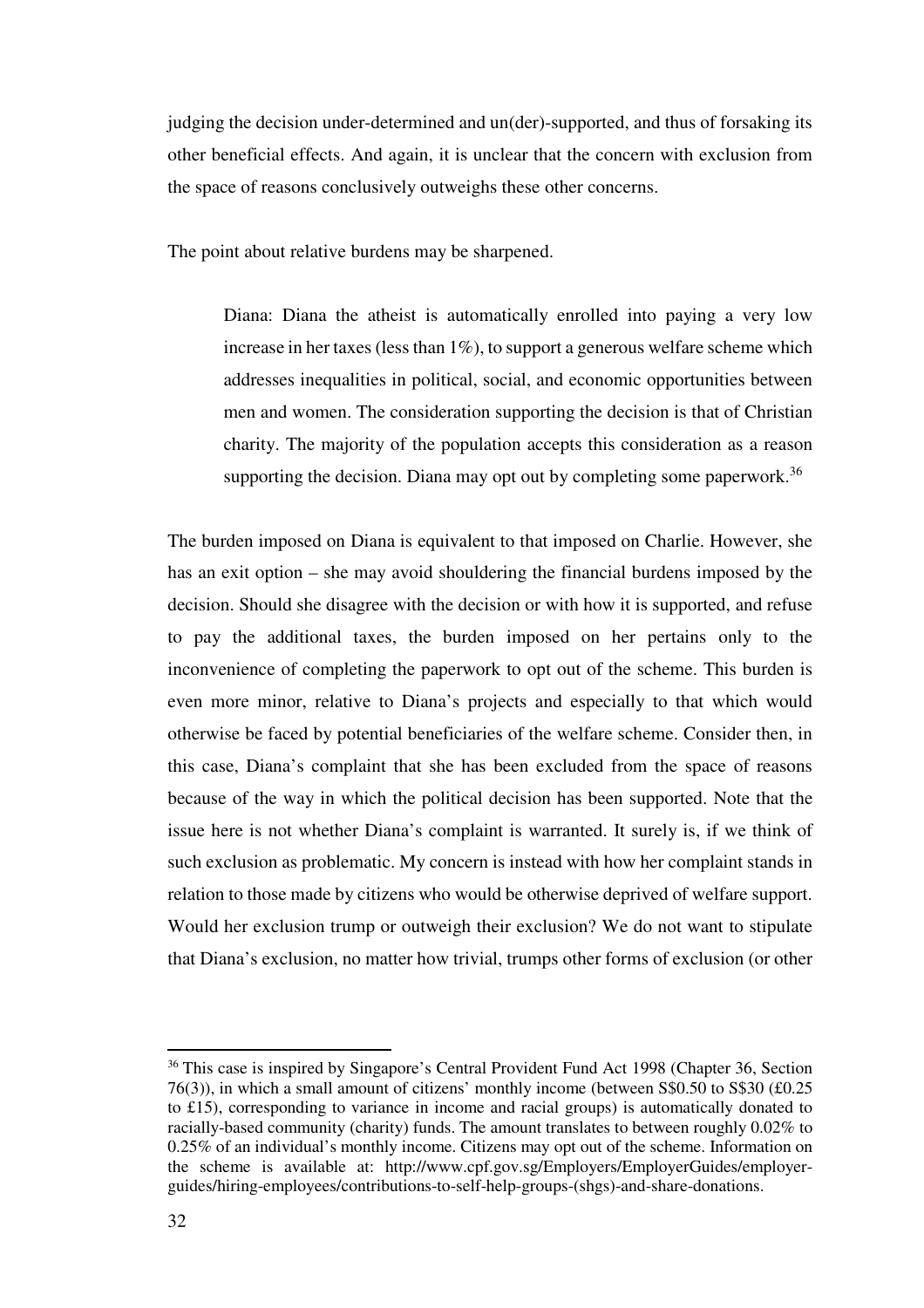political goods and values). And thinking about their relative weight requires us to consider the variable burdens imposed by the decision.

Finally, consider the specific *context*, or the kind of state action, in which Lister's case of Abe (along with the others, B to D) is situated. The decision is a piece of tax legislation. However, Cohen originally discusses judicial judgements and verdicts (Cohen 2011: 266), and a generally-described situation in which 'the state endorses a religious view' (268), presumably via the constitution. The divergence in their examples is revealing – even if Lister does not discuss it.<sup>37</sup> It is plausible that the context in which non-public considerations are employed is a salient consideration for whether employing PPR is justified. The underlying idea is that the invocation of non-public considerations in judicial or constitutional decisions is more problematic than doing so in a piece of tax legislation. Rawls appears to adopt this position, when he claims that PPR should be employed by judges and for constitutional essentials, but not 'for all the questions to be settled by the legislature' (Rawls 2001: 91). This consideration concerning the context of state action need not be "brute". It may simply be a function of the various considerations that we have been discussing. That is, the contexts in which political decisions occur, changes the weight of the considerations justifying or detracting from employing PPR. I revisit this in section 1.3.3 and Chapter 2.

Of course, it is open to someone sympathetic to Cohen to argue that the concern to avoid exclusion in the space of reasons is the most foundational. If successful, this defence renders the above discussions of the various considerations irrelevant to whether employing PPR is justified. This defence may take two forms – either the various considerations are eventually grounded in (or reducible to) that pertaining to exclusion in the space of reasons, or they are outweighed by it. Given the rather varied nature of the considerations, the first option is implausible. And focusing on the specific cases – in which the considerations are not conclusively outweighed by that of exclusion in the space of reasons – we see the implausibility of the second option. To resist these briefly-reached conclusions, the (contingent) conflicts between these

 $37$  Again, we see that Lister appears to be inattentive to Cohen's arguments. However, note that the introduction of a case from a different context or area of state action makes sense given the aim of justificatory monism, which seeks to provide one justification applying to all contexts and cases.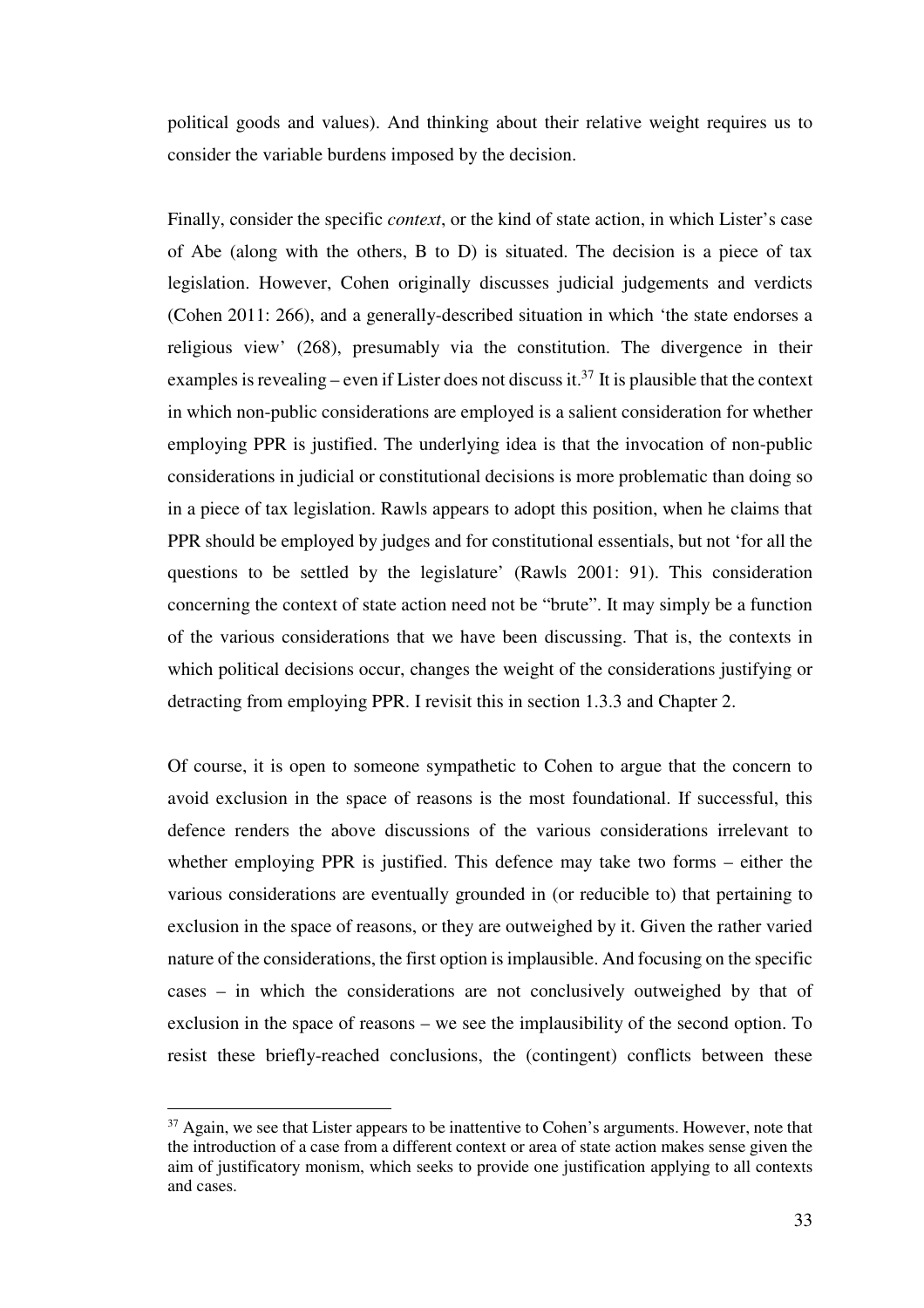considerations must be explained and resolved, rather than dismissed via stipulation. But such explanatory work has precisely not been undertaken.

Summing up, the examples of Betty, Charlie, and Diana reveal to us the existence of additional considerations relevant to the question of whether PPR is justified, beyond the concern with exclusion in the space of reasons. We must consider the existence of other political goods and values, the doctrinal acceptability of a political decision, the burdens that are imposed and ameliorated, and the context in which the decision is situated. The pressing task is to explicate the relationship between them. For instance, some explanation is needed for our as-yet inchoate judgement that the failure to employ PPR is successively less problematic across the cases.

### 1.3 Respect

### *1.3.1 A brief dialogue*

James Boettcher argues that employing PPR is justified by the consideration of respect for persons as citizens. Specifically, the 'concept of respect for persons as fellow citizens can be understood to serve as the normative foundation of the idea of public reason' (2007: 226-7). There are two important elements of such respect. First, it involves an acknowledgement of the equal moral standing of other persons as citizens. In acknowledging this, we 'make ourselves accountable' to them in our behaviour and relationships to them (2007: 227-8).<sup>38</sup> Second, it involves the 'acknowledgement of the aims, projects, and values of other persons' (2007: 228). Specifically, that these aims, projects and values are central to their identities and self-understanding (2007: 228).

Boettcher's argument for the justification for employing PPR superficially resembles Cohen's. We respect citizens as fellow deliberators on political decisions by seeking

<sup>&</sup>lt;sup>38</sup> In elaborating this, Boettcher refers to Stephen Darwall's account of recognition respect. However, Darwall sees himself as providing 'a more fundamental rationale' for the contractualism of Rawls (Darwall 2006: 297). Were Boettcher to adopt Darwall's account, he would have to show that this rationale is compatible with his adoption of Rawls' political liberalism – especially the avoidance of reasonably rejectable conceptions in the face of reasonable pluralism. It appears to suffice for Boettcher's account, that he simply adopts Rawls' construal of the equal standing of citizens in terms of their possessing the two moral powers – which is what he argues for anyway (Boettcher 2007: 229-230).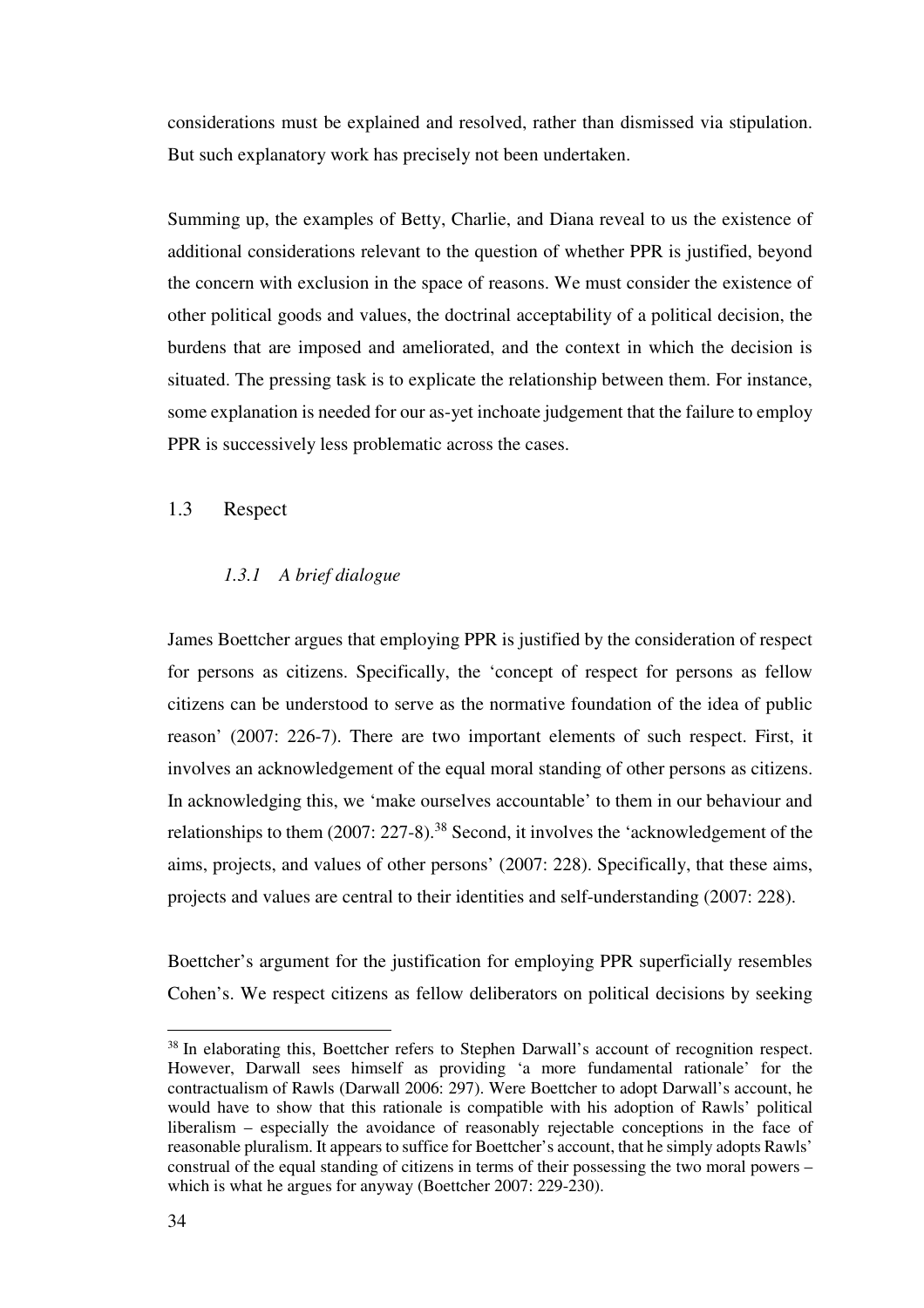justifications for the exercise of political power that they can accept (2007: 231). But whereas Cohen's justification centres on inclusion, Boettcher's focus is on respect. Drawing from Rawls, Boettcher observes that decisions on fundamental political questions provide the framework for citizens' pursuit of their conceptions of the good. Moreover, they have deep and long-term social effects on citizens' lives, and shape the kinds of persons citizens are and aspire to be. These decisions have significant impact on the aims, projects, and values of citizens – and thus on their identities and selfunderstanding (Boettcher 2007: 230-231; Rawls 1993: 68). Given the gravity of these decisions, we must ensure 'each citizen is equally entitled to consideration in the reasoning that would justify political decisions' (2007: 231). This is achieved through the employment of public reasons that all can accept (2007: 231). Recall that non-public considerations are specific to specific doctrinal views, and are regarded as reasons only by citizens who hold those views. To demand that citizens adopt the perspectives of these views (to which they do not subscribe), just 'in order to avail themselves of the justifying reasons' for political decisions, is to disregard and disrespect their freedom to endorse other conceptions of the good (Boettcher 2007: 232). Citizens must refrain from employing non-public considerations in supporting political decisions (2007: 233). Their employment of PPR is justified by respect.<sup>39</sup>

This respect justification for employing PPR is challenged by Micah Lott (who, like Boettcher, sees the respect justification as already present in Rawls). Discussing two counter-examples, Lott argues that the consideration of respect is insufficiently strong, from the perspective of some citizens with strong convictions stemming from their doctrinal and doctrinally-influenced views, to justify the non-employment of nonpublic considerations. For such citizens, the considerations within their doctrinal and

<sup>&</sup>lt;sup>39</sup> There is a tension in Boettcher's discussion of the search for public reasons. He distinguishes between reasons that all might accept, and those which all might accept as 'at least consistent with their status as free and equal citizens who are due fair terms of cooperation' (2007: 231). He claims we 'need not attempt the seemingly impossible task' of locating reasons that are acceptable in the former sense (2007: 231). We should instead search for reasons acceptable in the latter sense. However, wanting such reasons is compatible with demanding citizens to adopt standpoints which are not their own – the latter of which Boettcher rejects. That those reasons are consistent with their status as free and equal citizens may be little consolation for the disrespect involved in making the demand. More elaboration is needed. Elsewhere, Boettcher gives yet another characterisation: that public reasons 'are assumed to be significant or sufficient for others, are considered minimally credible and relevant, given the epistemic circumstances of their reasonable interlocutors' (2009: 230). The same worry arises.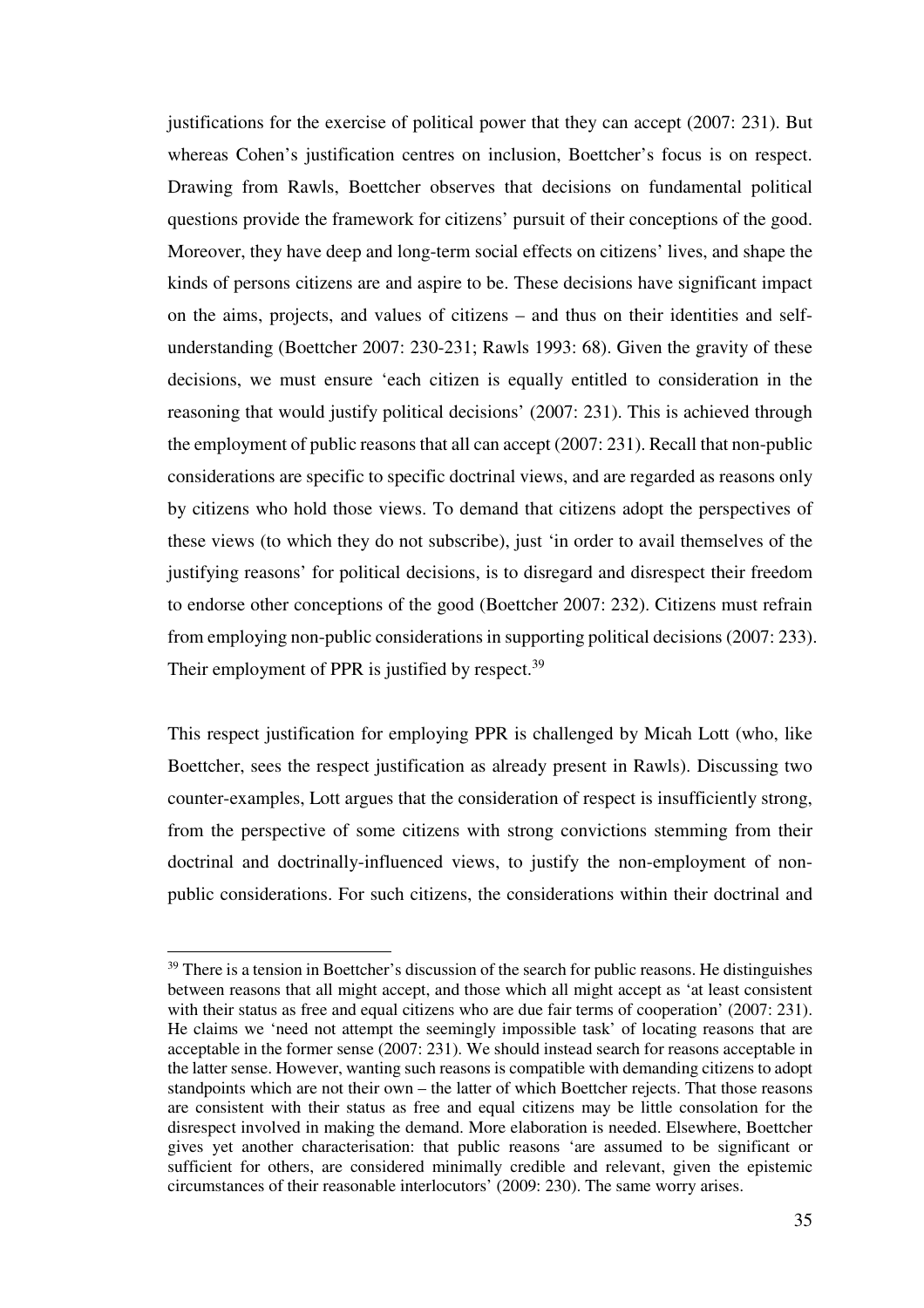doctrinally-influenced views are weightier than the justification for employing PPR, and thus also PPR's demand to employ only public reasons. Instead, they 'will forgo public reason' (Lott 2006: 81).

#### *1.3.2 Excavating justificatory monism*

The nature of Lott's challenge is similar to Lister's challenge to Cohen – the presence of counter-examples indicates that Boettcher's respect justification for employing PPR is incomplete and thus unsuccessful. Lott's assumption, which resembles Lister's, is that the justification for employing PPR must apply to all contexts and cases – that is, be justificatorily monistic – to be successful.

Boettcher's aspiration for justificatory monism is revealed, first, in his response to Lott. He argues that the consideration justifying the employment of PPR is one which all citizens have (Boettcher 2012: 166). Citizens' failure to employ PPR – occurring when they use non-public considerations to support political decisions – warrants our subjecting them to moral criticism (2007: 246; 2012: 160, 170-171). Criticism is warranted even if, from citizens' perspectives, the justification for employing PPR is outweighed by other considerations stemming from their doctrinal views. <sup>40</sup> Here, Boettcher introduces a qualification. The justification for employing PPR is not absolute. Instead, it is *prima facie*, and may be outweighed by other considerations  $(2012: 157-158).$ <sup>41</sup>

A quick clarification is due here. It is more accurate to characterise the justification for employing PPR as *pro tanto* rather than as *prima facie* in nature. A consideration may either *prima facie* or *pro tanto* justify the employment of PPR. We may understand the

 $40$  Boettcher acknowledges that in some cases, we may decide to tolerate the failure (2012: 171), but does not elaborate. This means that he leaves the question of the relative weight of the justification for employing PPR crucially unanswered. We have seen in section 1.2.3 that the consideration of relative weight must be accounted for when thinking about whether employing PPR is justified.

<sup>41</sup> Boettcher actually refers to citizens having prima facie *obligations* to employ PPR. However, I wish to side-step the talk of obligations and duties, as they are moral terms subject to the kind of disagreement that (the invocation of) PPR is supposed to address. My framing – on considerations which justify employing PPR – is more minimal, and compatible with Boettcher's stronger claim that the justification for employing PPR translates into citizen's obligations to employ PPR.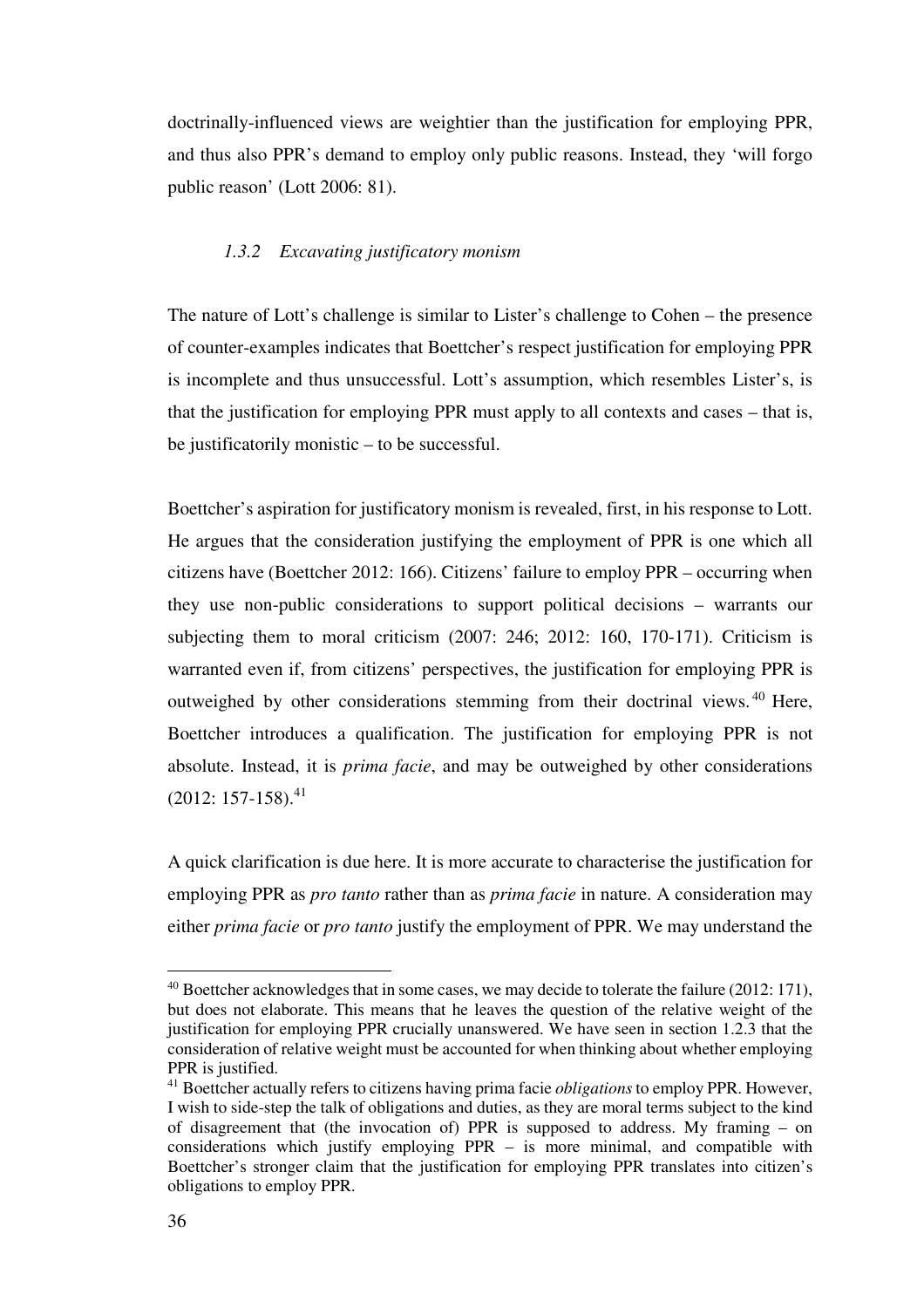distinction as follows. When a *prima facie* justification is defeated, the supporting consideration either no longer applies, or loses its justificatory force, or both. However, when a *pro tanto* justification is defeated, its consideration still applies (despite being outweighed) and retains its force. <sup>42</sup> On Boettcher's account, the fact that the consideration of respect justifying the employment of PPR applies to citizens *even* when it is outweighed, means that the justification is *pro tanto* rather than *prima facie* in nature. If it were of a *prima facie* nature, the consideration of respect would cease to apply when citizens regard the latter as outweighed by other considerations. Boettcher would then be unable to argue that citizens' failure to employ PPR warrants moral criticism. In such a case, no criticism is warranted because the initial consideration which *prima facie* justifies employing PPR either ceases to apply, or retains no force in justifying its employment. A note on terminology: I will refer to a "consideration which *pro tanto* justifies employing PPR" as a "*pro tanto* justification for employing PPR". Thus, when "the respect justification is outweighed", it means that "the consideration of respect which *pro tanto* justifies employing PPR is outweighed". I use the full phrase only in cases where the consideration is not regarded as *pro tanto* justifying the employment of PPR.

Returning to the issue, Boettcher's intention is apparent – to establish that the consideration of respect *does* apply to *all* citizens, and *pro tanto* justifies employing PPR in all context and cases. If successful, Lott is mistaken and Boettcher preserves the justificatory monistic status of his account.<sup>43</sup>

Examining the *cost* of Boettcher's qualification reveals a second piece of evidence for his aspiration towards justificatory monism. From our discussions, we see that the fact that the justification for employing PPR is *pro tanto*, means that PPR's demand to use public reasons is likewise *pro tanto*. With this, consider a scenario of political disagreement in which the justification for employing PPR (and thus PPR's demand to use public reason) is regarded by all disputants as outweighed by their non-public considerations. Here, it counts for little to describe citizens as equally subject to PPR's demand. PPR is unable to govern their disagreement with each other – despite being

<sup>&</sup>lt;sup>42</sup> See Andrew Reisner (2013) for a detailed discussion of the distinction, as applied to "oughts".

<sup>43</sup> Robert Talisse (2012) echoes this view.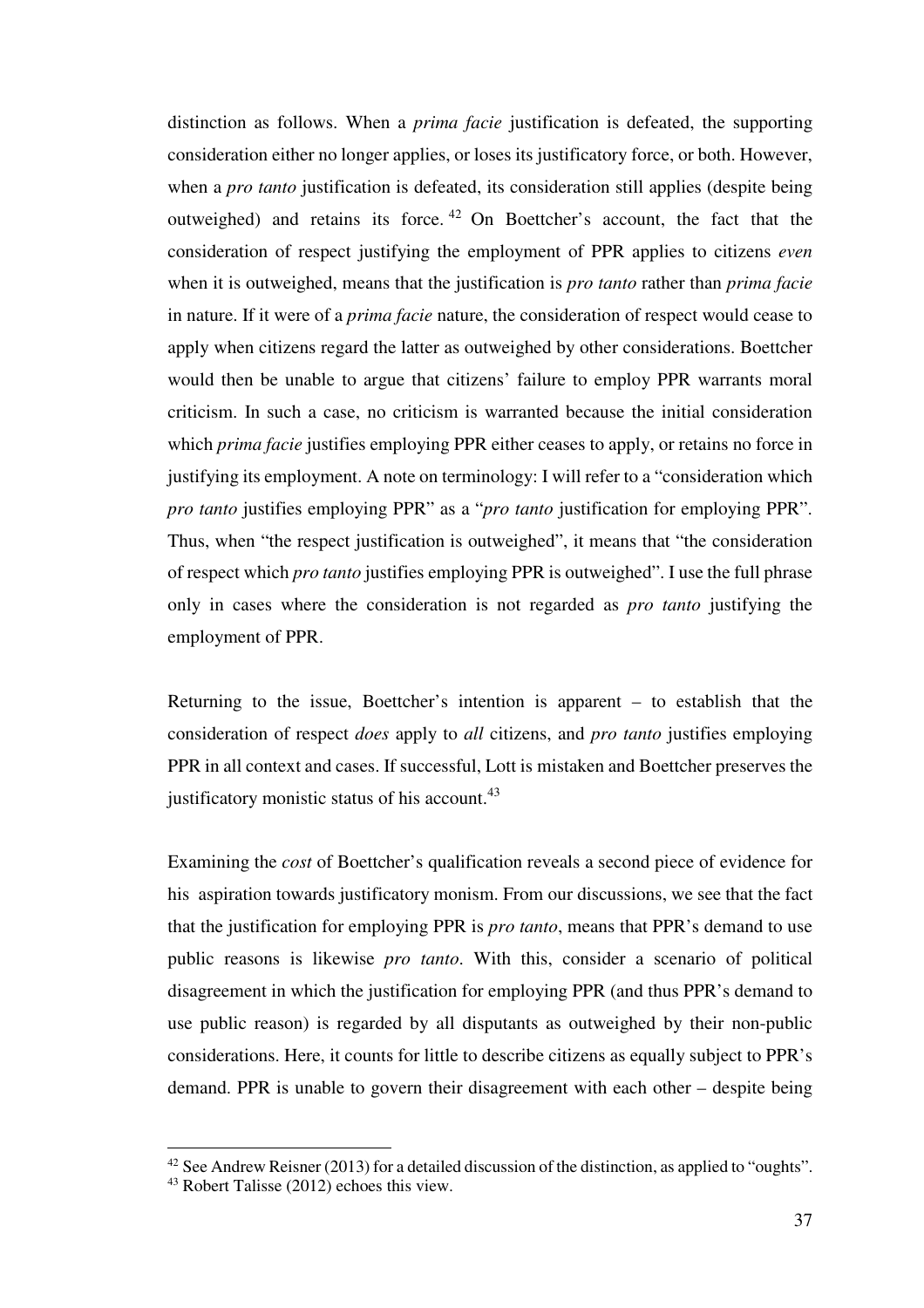precisely the principle touted as capable of doing so. The move to preserve justificatory monism may then strip PPR of its ability to fulfil its function. Drawing from Rawls – and as a response to Lott – Boettcher attempts to block the triviality of the justification for employing PPR, and thus of its demand, by claiming that the *pro tanto* justification and demand is generally weightier than other considerations in the great majority of cases concerning fundamental political issues (2007: 233, 247; 2012: 168, 170; citing Rawls 1993: 241). Yet surely this is an empirical claim which can neither be asserted nor stipulated. Boettcher would need to show that citizens actually accord them great weight. He would need to complete the exegetical project of showing that the justification is actually relatively weightier than other considerations in most doctrinal and doctrinally-influenced views. This is no easy task – if it may even be completed – given that different views also contain different standards for determining the weight of considerations. Moreover, even if we were to set this aside – it remains that PPR does little or no work in resolving disagreements when its justification and demand are regarded as outweighed by all disputants.

Boettcher comes close to acknowledging the possibility of multiple justifications for employing PPR in his discussion of the different social roles of citizens and government officials. He develops Rawls' claim that the justification for employing PPR, and thus its demand to use only public reason, applies differently to public officials and ordinary citizens (2009: 224; citing Rawls 1993: 213-220). Boettcher argues that the role of government officials gives those who occupy them good reasons to meet the demand to use only public reasons (2012: 166). That is, the justification for employing PPR has great weight because of their role. Their failure to accord such weight to the justification, and thus to use only public reasons, is therefore 'rarely (if ever) tolerable' (2012: 171n46). The role of citizens, in contrast, does not give such reasons (2012: 165). For them, the justification for employing PPR, and thus its demand, does not always have great weight. Citizens need to use only public reasons only in a limited range of circumstances. That is, when they are directly involved 'in law-making on fundamental questions, through public referenda and other mechanisms of direct democracy' (2009: 224), when they 'analyze matters of law and policy as if they were legislators', and 'attempt to hold officials accountable' (2009: 225). Beyond these, the role of citizens does not give citizens good reasons to accord the justification for employing PPR great weight, and thus does not impose a strict requirement to use only public reasons.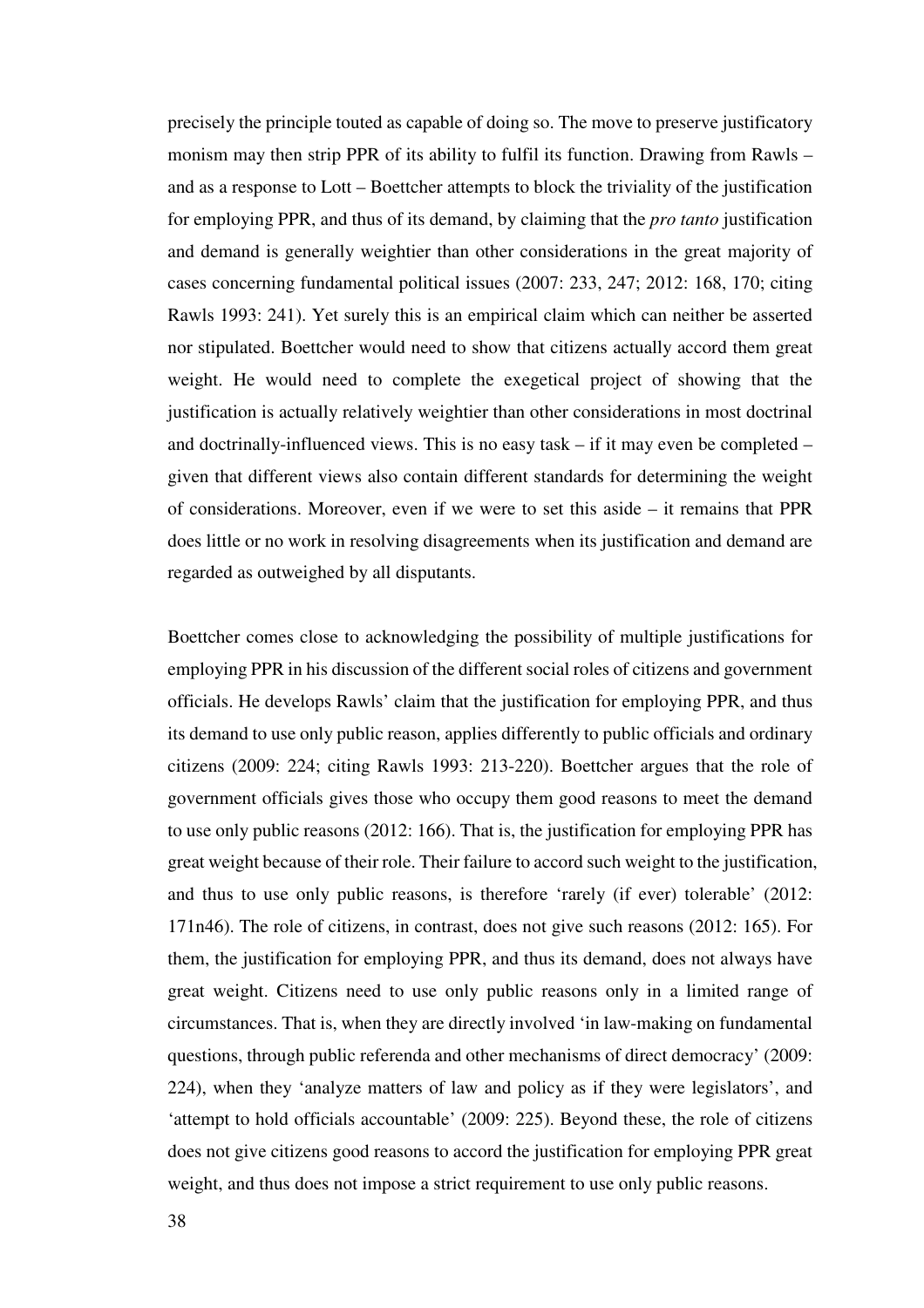Boettcher acknowledges that it is tempting to think that social roles could serve as an additional justification for employing PPR. That is, their roles (and how they are described, including what expectations attach to them) justify employing PPR. This appears to help us explain the differences between how citizens and government officials are demanded to employ PPR and use public reasons. Boettcher rejects this – comprising our third piece of evidence for his aspiration towards justificatory monism. He claims that the demand to employ PPR is not based on or justified by social roles, but merely *mediated* by them (2012: 166). The final normative grounding is still the consideration of respect (2012: 167). Social roles, then, are only intermediaries which make no independent justificatory contribution. Even if citizens face no strict requirement to always employ PPR and use public reasons, the requirement still applies to all, in virtue of the consideration of respect. Again, we return to justificatory monism.

Boettcher's position may be further clarified by examining his rejection of an account which accords social roles justificatory weight for employing PPR, independent of the consideration of respect. Boettcher's main complaint is that such an account cannot account for individuals who incompletely identify with their roles as citizens, or who reject the role (2012: 165). That is, in justifying the employment of PPR, and its demand to use public reason, in terms of social roles, we can neither insist nor assume that all citizens employ public reasons when some may incompletely identify with their roles. This is puzzling – for, again, why could there not be *other* justifications for citizens' employment of PPR beyond social roles? The fact that the role of citizens may be inadequate, on its own and in some cases, leaves room for other justifications to enter. Or perhaps only the roles of public officials can justify employing PPR and its demand on them to use public reasons. This would then be a restricted justification for employing PPR, which is not extended (or even extendable) to roles as citizens. Boettcher does not consider these possibilities. I suggest, again, that his complaint only makes sense given the search for justificatory monism. It is only by assuming that there can be only *one* justification for employing PPR in all contexts and cases, that an account's failure in *some* cases becomes a decisive objection against it. And only with that assumption can Boettcher reject different foundational justifications for employing PPR for citizens and public officials. The same justification has to apply to both.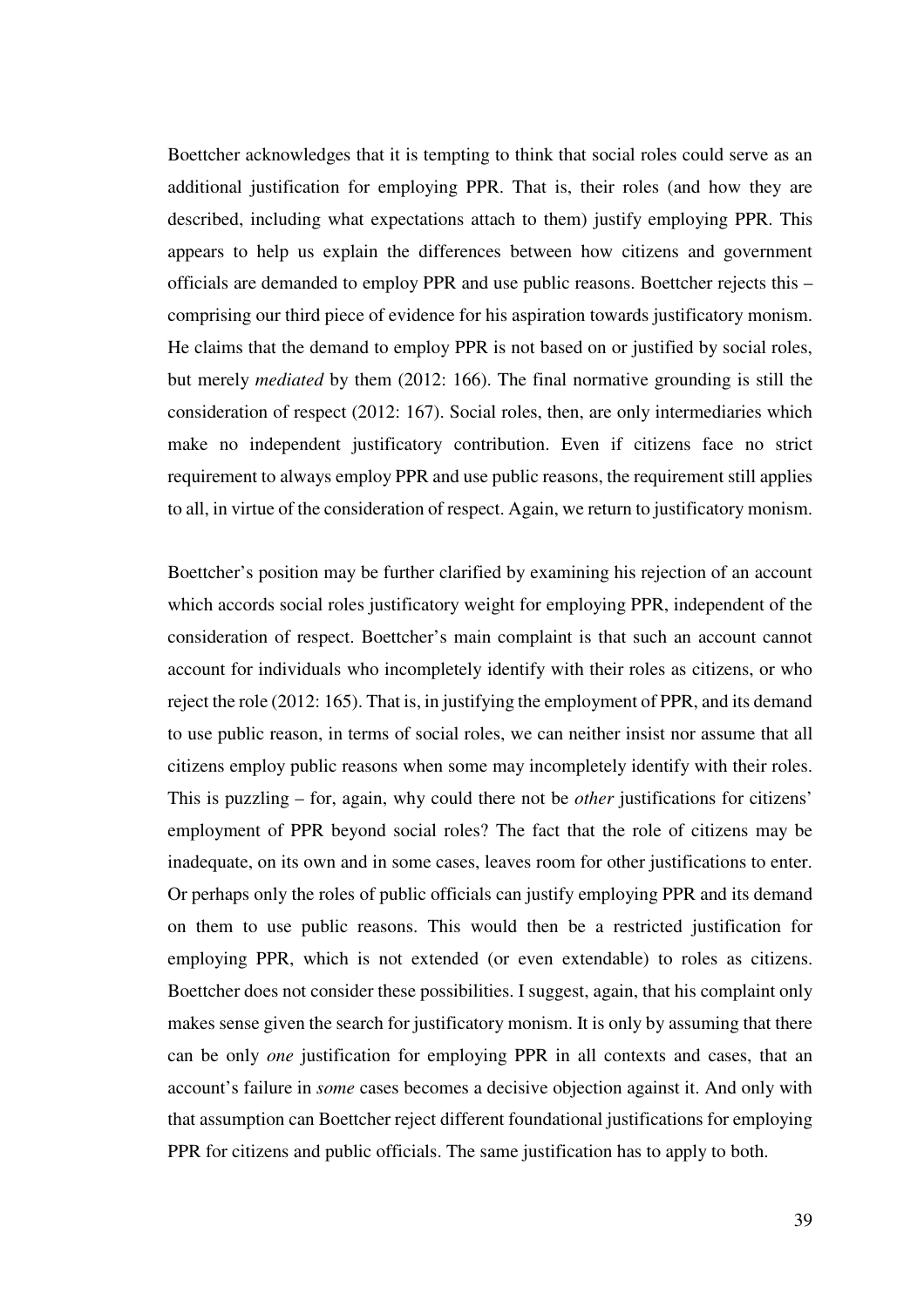# *1.3.3 Lessons: Pro tanto vs. all-things-considered justifications, and augmentation of weight*

As with the previous section, examining the Lott-Boettcher dialogue reveals additional considerations relevant to the justification for employing PPR. I discuss only two additional considerations, beyond those already identified.

First, consider Boettcher's insistence that the respect justification for employing PPR applies in all cases, even if it may be outweighed in some cases by considerations stemming from citizens' doctrinal and doctrinally-influenced views. The distinction here is one between *pro tanto* and all-things-considered justification. This echoes one of Rawls' – between *pro tanto* and full justification. For Rawls, employing PPR is *pro tanto* justified for individuals in their capacities as citizens. Full justification for employing PPR, in contrast, is achieved upon accounting for the considerations present within citizens' doctrinal and doctrinally-influenced views (Rawls 2005: 386-7). This distinction turns on whether we take into account the full sets of each citizens' considerations, or merely a restricted set. This distinction leaves open a crucial possibility.

Consider a scenario in which Boettcher concedes that the respect justification for employing PPR is outweighed in the cases Lott mentions. The possibility is left open that there may nevertheless be *other* considerations justifying the employment of PPR, which outweigh the considerations that feature in their doctrinal and doctrinallyinfluenced views. If so, such considerations would justify the disputants' employment of PPR, and use of only public reason, to negotiate their disagreements. And Boettcher would still be able to insist that they employ only public reasons for political decisions, even though their non-public considerations outweigh the consideration of respect. Of course, Boettcher would then have to explain the relationship between respect and the other considerations justifying PPR, and why the latter considerations feature in cases where respect fails to be sufficiently weighty. These are neither obviously implausible nor, in principle, insurmountable tasks. Boettcher does not entertain them at all, likely because of his aim towards justificatory monism. Even so, the possibility of multiple *pro tanto* justifications for employing PPR is not ruled out.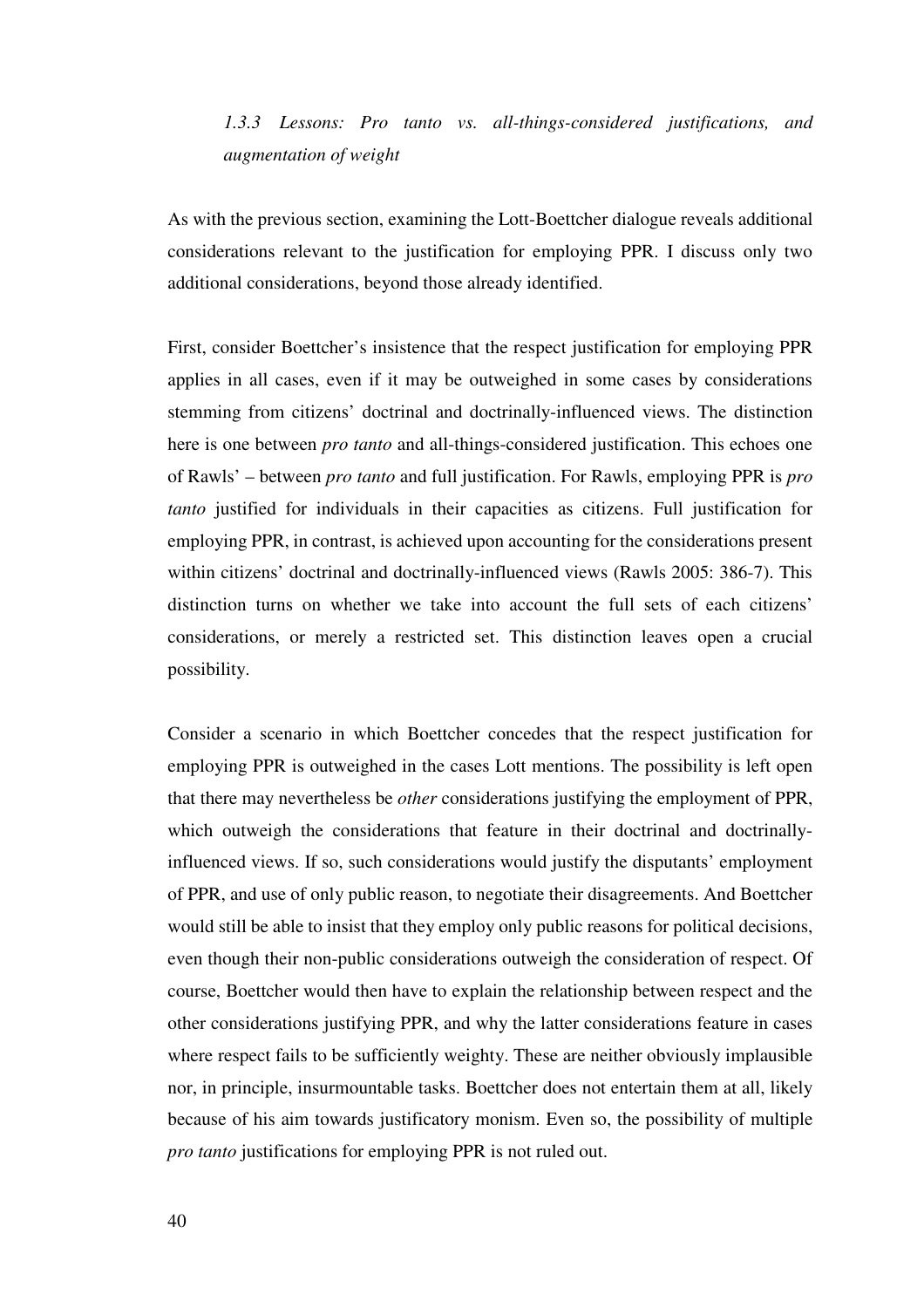Second, consider Boettcher's discussion of the roles of citizens. His claim is that while individuals qua their roles as citizens may tolerably fail to employ PPR, the same cannot be said for individuals occupying the roles of public officials. We may understand this as acknowledging that variable and contextually-dependent features may *augment the weight* of a particular consideration and its *pro tanto* justification for employing PPR. The fact of an individual's occupying the role of a public official may increase the weight of the consideration and its *pro tanto* justification for employing PPR – such that it outweighs considerations arising from his or her doctrinal and doctrinallyinfluenced views. That is to say, the weight of a consideration and justification varies depending on what individuals are doing (or what they understand themselves as doing). This observation helps us to clarify the discussion of context in the earlier section 1.2.3. By examining the Lott-Bottcher debate, we uncover one explanation for how the different contexts in which political decisions are situated, are relevant to the justification for employing PPR – via the *augmentative contributions of contextual features* pertaining to the kinds of actions which the individuals in each context are engaged in. Thus, it may turn out that a consideration justifying the employment of PPR may only have great weight in a particular context, which is not extendable to others (which may lack certain contextual features to augment its weight). Whether employing PPR is all-things-considered justified thus also has to account for the augmentative effects of these contextual features.

With these considerations at hand, our discussions of whether employing PPR is justified may become more fine-grained. We may move beyond simplistic acceptances or rejections of any particular proffered justification, based merely on the trade of (counter-) examples. New avenues of enquiry are opened up. We must now consider the presence (or absence) of contextually-dependent features relevant to any proffered *pro tanto* justification for employing PPR – such as the roles that individuals occupy, or the nature of their actions – and further, examine how they augment the weight of the relevant considerations. Through this, we may find that what seems to be a failed justification for employing PPR may be due to the presence of a weight-reducing contextual feature given the context, or the absence of a weight-increasing one. Moreover, we may become more cautious about (over-) extending the claims about any proffered *pro tanto* justification for employing PPR in one context to others – and much less to all contexts.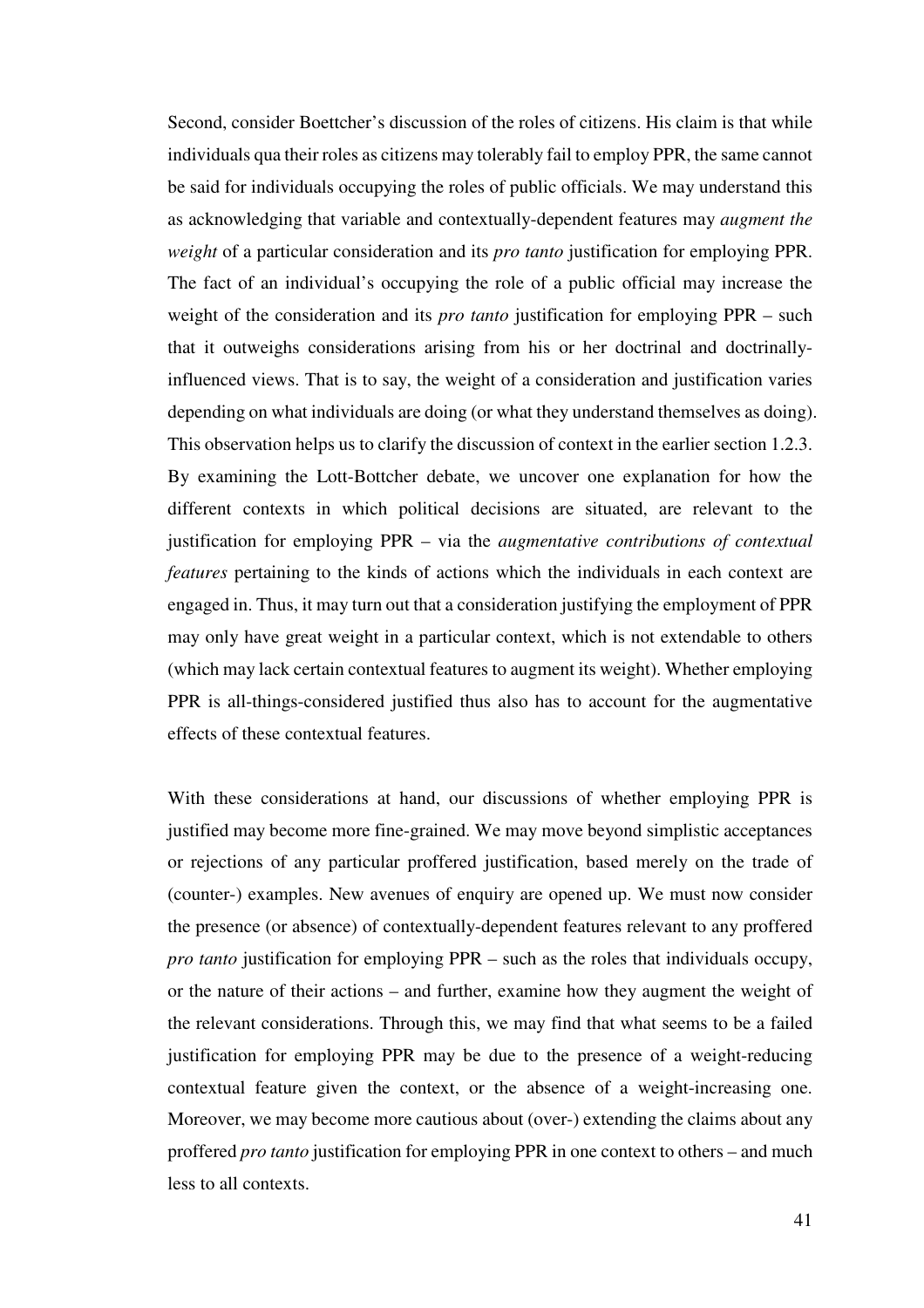## 1.4 Three payoffs

One pay-off of this chapter consists in identifying a hitherto hidden goal towards justificatory monism, which is shared by some public reason philosophers. That this goal is shared, and moreover unchallenged, is puzzling given their extensive disagreements in other areas. Identifying this hidden goal clarifies the nature of their discussions.

Through examining the dialogues between public reason philosophers, a second payoff emerges. Several additional considerations are revealed as relevant to the issue of whether employing PPR is justified. It turns out, surprisingly, that public reason philosophers have been employing these considerations in their discussions (usually in response to their opponents), without thoroughly considering their implications in relation to the justification for employing PPR. Proffered justifications for employing PPR are revealed to be *pro tanto* in nature. The issue is left open concerning their weight relative to citizens' full sets of considerations stemming from their plural views, and to other more general considerations pertaining to whether state action is justified in particular cases. The latter are those such as the existence of other political goods and values, the doctrinal justifiability of a political decision, the burdens that are imposed (and ameliorated) by it, and those pertaining to contexts – the different roles of the political actors making the decisions, and the domains in which the decisions are made. Discussions of the all-things-considered justification for employing PPR need to account for these considerations, if they are to provide any guidance for politics.

In the Introduction, I argued that a problem for justificatory monism is that it is implausible that any consideration purporting to justify the employment of PPR will be regarded by all individuals with plural views, as indeed justifying it. Here, we may add the following: even if these individuals do regard one consideration as indeed justifying employing PPR, the justification is only *pro tanto* in nature. They may still disagree about the weight of that consideration relative to the other considerations which they regard as relevant to the all-things-considered justification for employing PPR. The judgement about relative weight of considerations is an evaluative issue, and thus will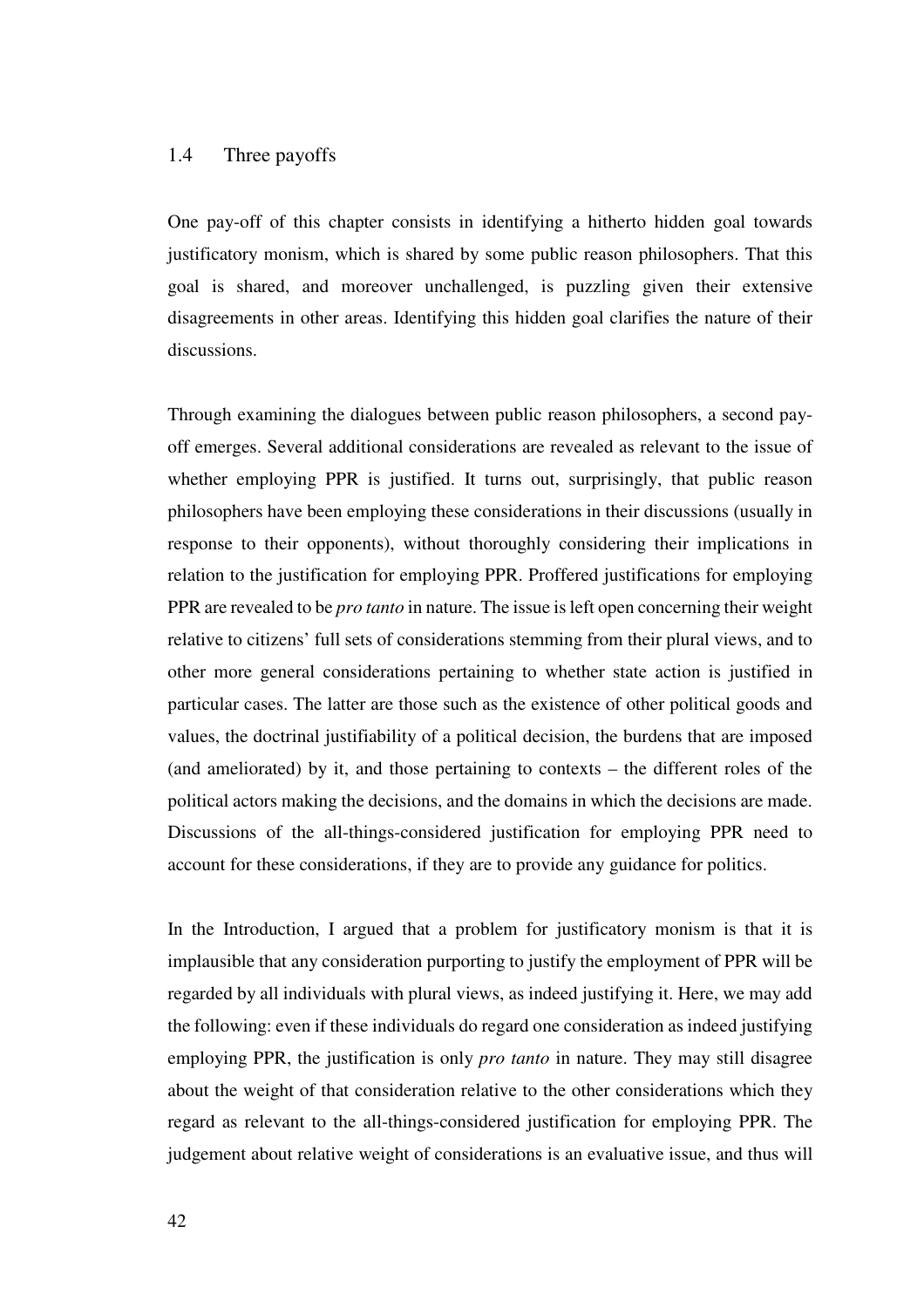be shaped by individuals' doctrinal and doctrinally-influenced views. It would be puzzling if individuals with plural views nevertheless accord the same weight to one justification for employing PPR. The third payoff is thus that justificatory monism is rendered even less plausible.

I acknowledge that my discussions so far do not conclusively rule out the possibility that justificatory monism may be resuscitated in some form. But for now, I believe justificatory monism has been rendered sufficiently implausible for my discussions of justificatory pluralism to begin.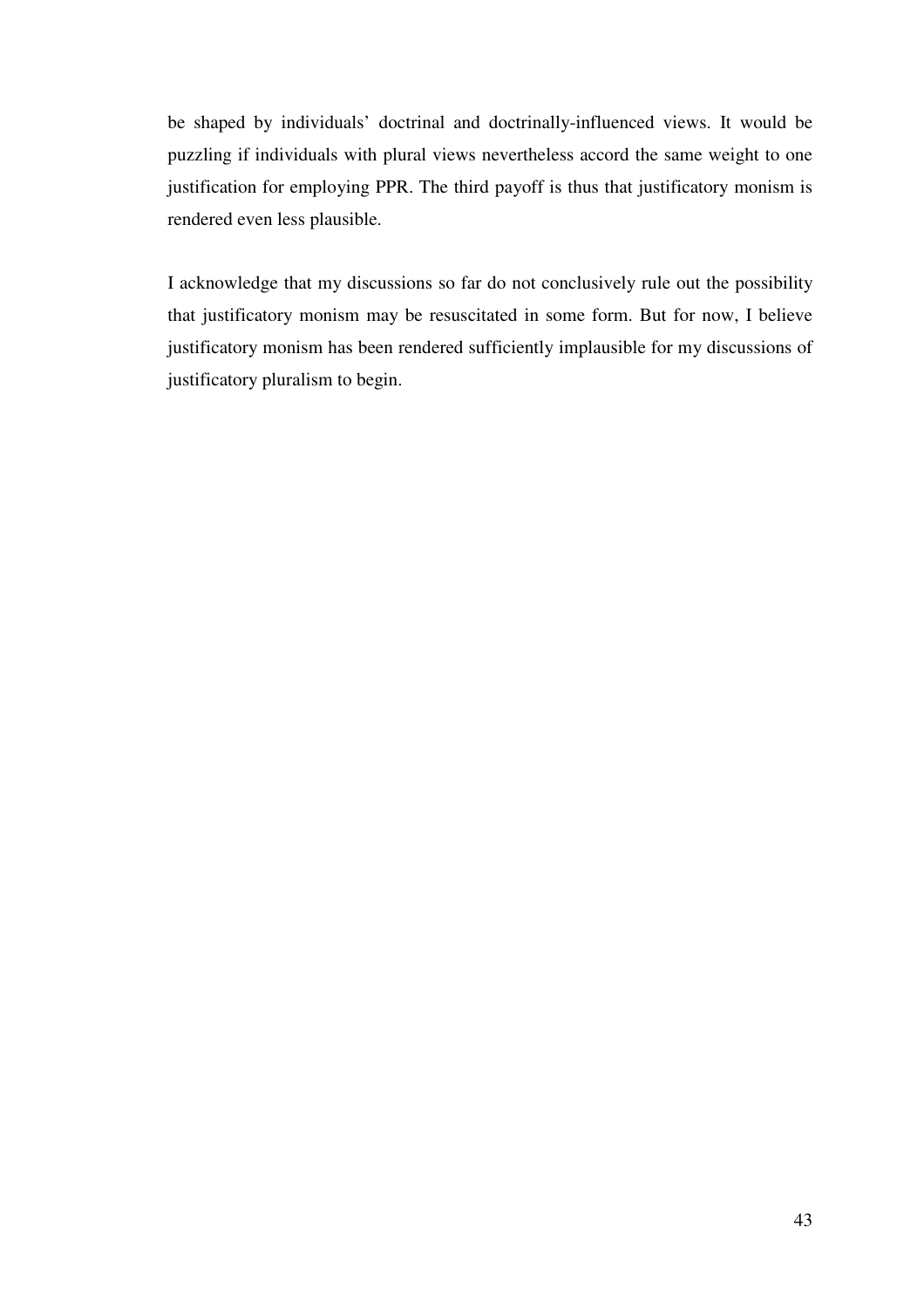## 2 Justificatory Pluralism

## 2.1 Introduction

In Chapter 1, I identified six considerations relevant to the justification for employing the principle of public reason (PPR). I now organise and elaborate on them, showing how they motivate a case for justificatory pluralism for employing PPR. The main claim of this chapter is that if we are interested in getting individuals to employ PPR as the strategy to evaluate and guide political decisions in the face of disagreement, we must provide them with as many justifications for employing PPR as are available.

Recall the six considerations identified earlier.

*Existence of multiple political goods and values*. There exist other political goods and values, in addition to any proffered consideration which justifies employing PPR.

*Relative weight*. Where there are multiple considerations, the issue of their weight relative to each other has to be addressed.

*Doctrinal acceptability*. The acceptability of a consideration, solely from the perspective of an individual's doctrinal views. The consideration of doctrinal acceptability is just one amongst the other considerations within an individual's doctrinally-influenced view (the latter being broader).

*Burdens*. The impact of a decision on the lives of specific individuals.

*Context*. The context in which a decision is situated may augment the weight of the considerations relevant to it.

*Pro tanto vs. all-things-considered justification*. A consideration may *pro tanto* justify employing PPR, but fall short of all-things-considered justification.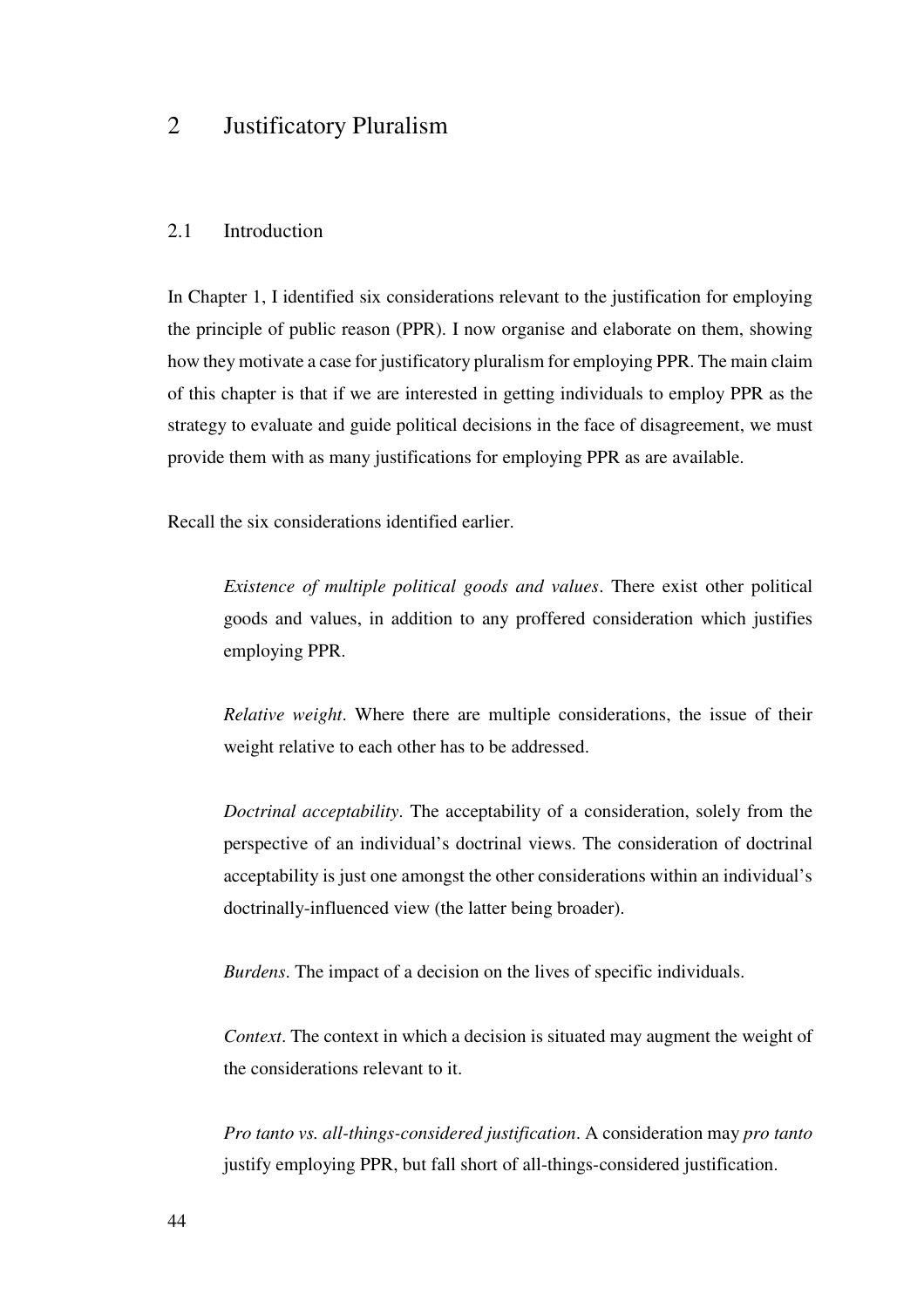These considerations may be organised in such a way as to set the stage for my discussion of justificatory pluralism.

As discussed earlier, it is important for us to acknowledge the existence of other political goods and values, which are considerations beyond those proffered as justifying the employment of PPR. Employing the distinction between *pro tanto* and all-things-considered justification, we may describe each of these considerations as only *pro tanto* justifying the employment of PPR, or *pro tanto* rejecting the employment of PPR. The claim about their *pro tanto* justifying or rejecting the employment of PPR is made by considering them on their own, independent of each other. These *pro tanto* justifications or rejections must be juxtaposed alongside each other, and organised, if we are to reach decisions about whether employing PPR is all-things-considered justified. We must, in effect, give an account of the weight of these considerations relative to each other, in relation to the issue of whether employing PPR is all-thingsconsidered justified. Here, we may find that a consideration which *pro tanto* justifies employing PPR may outweigh other considerations for rejecting it – in which case employing PPR is all-things-considered justified – or we may discover otherwise.

We must also consider the potential benefits and burdens of a decision, to those who are (or would be) affected by it. From our discussions of Betty, Charlie, and Diana, we see that any decision imposes variable benefits and burdens to different (groups of) individuals. We may take these as providing us with *pro tanto* justifications or rejections for employing PPR. They must be weighed up against each other, to reach an answer to whether employing PPR is all-things-considered justified.<sup>44</sup> In thinking about benefits and burdens, we see that individuals may reach different evaluations of the same consideration. Suppose a decision benefits members of Group A at the expense of members of Group B, and further that members of Groups A and B hold

 $\overline{a}$ 

<sup>44</sup> My position – in requesting that we consider benefits and burdens – does not load the die in favour of consequentialism, or what has been derisively called "government-house utilitarianism". The benefits and burdens listed may be of different natures or of "levels" of generality, and can be given deontological glosses. For instance, the violation of autonomy could be taken as a burden (which could on its own outweigh all other benefits), without reference to any further consequences. My claim is minimal – stating simply that benefits and burdens must be considered and accounted for, and not ignored.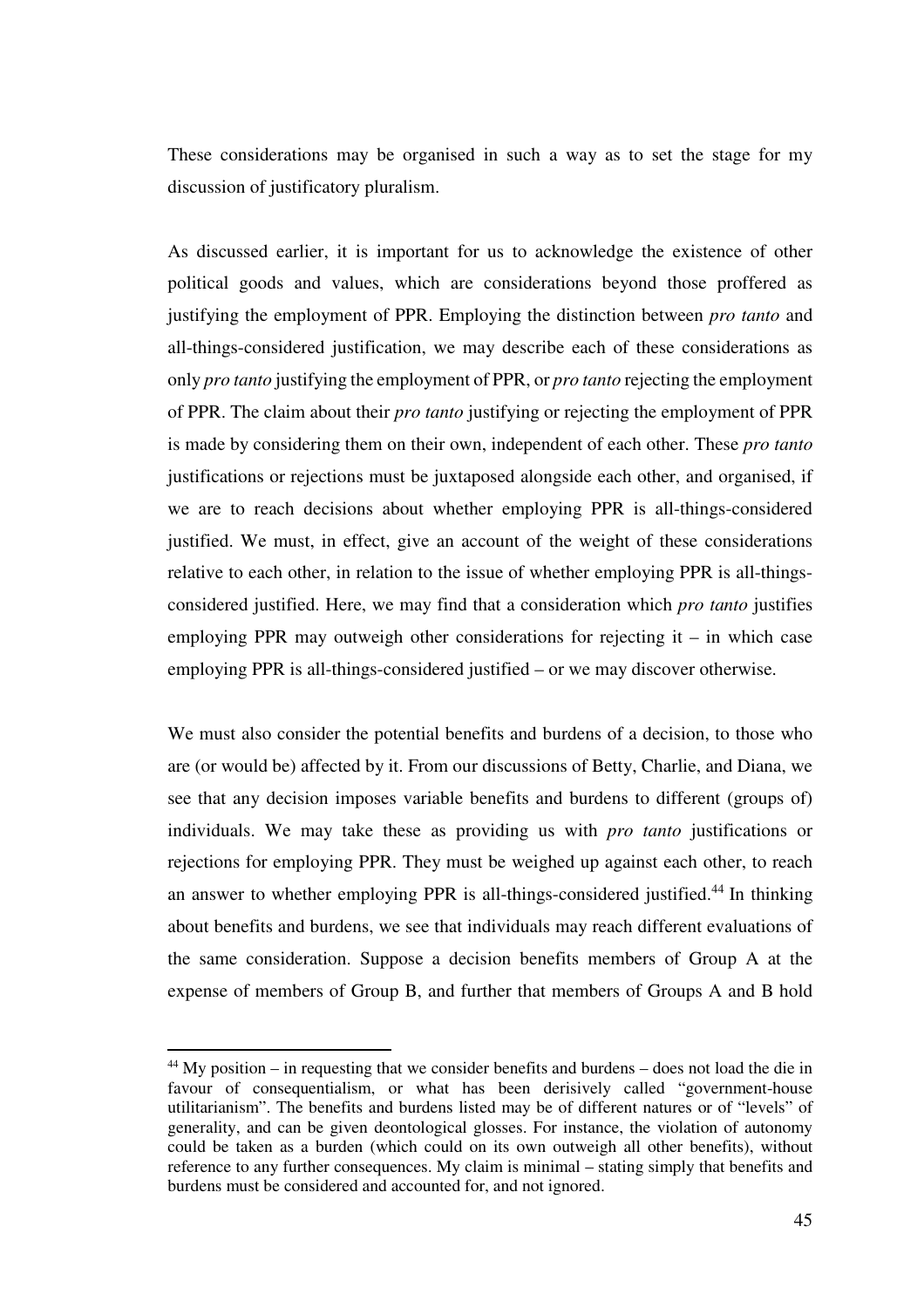opposing doctrinal views. In this case, the consideration that there will be benefits to members of Group A, will be regarded by members of Group A as *pro tanto* justifying the decision, but regarded by members of Group B as *pro tanto* rejecting the decision. This observation, when applied to our discussion, reveals that while some individuals may regard a particular consideration as *pro tanto* justifying employing PPR, others may not regard it as such.

Even if all disputants regard a consideration as *pro tanto* justifying employing PPR, its weight may vary, depending on the contexts in which it applies. As we have seen, these contexts may include the domain in which a particular decision is made. So, the consideration of respect may be given greater relative weight in justifying the employment of PPR, when the decision in question concerns fundamental political issues such as constitutional changes, or has severe impact such as military conscription. It may have less weight when it comes to less severe issues, such as whether (and how much) to increase taxes. The consideration of context may also be understood as concerning the roles that individuals occupy when they make those decisions. Here, we may add that individuals occupy multiple roles concurrently, and throughout their lifetimes. They are not simply either government officials or citizens; they are also parents, siblings, business-owners, adherents of particular faiths, activists, and the like. These roles also contribute to shaping the weight of the considerations relevant to a particular decision.

Finally, the judgements about the nature and relative weight of each of these considerations are made from the perspectives of individuals, given their doctrinal and doctrinally-influenced views. That is, individuals with plural views may reach different judgements about whether any particular consideration *pro tanto* justifies or rejects employing PPR, and reach different judgements about the relative weight of those considerations. This is because judgements of relative weight are evaluative, and depend on, or are influenced by, such views.<sup>45</sup> When thinking about whether

<sup>&</sup>lt;sup>45</sup> Here, I do not take any position on how the outweighing relation is to be specified. That is, I leave open whether the judgement about whether employing PPR is all-things-considered justified is, for instance, arrived at via pairwise-comparisons of all the relevant considerations, or if there is some property of "weight" which accompanies each consideration and translates to the weight of the *pro tanto* relations, such the considerations may be ordered by their weight. See Scanlon (2014: 105-123) for a related discussion about the outweighing relation as applied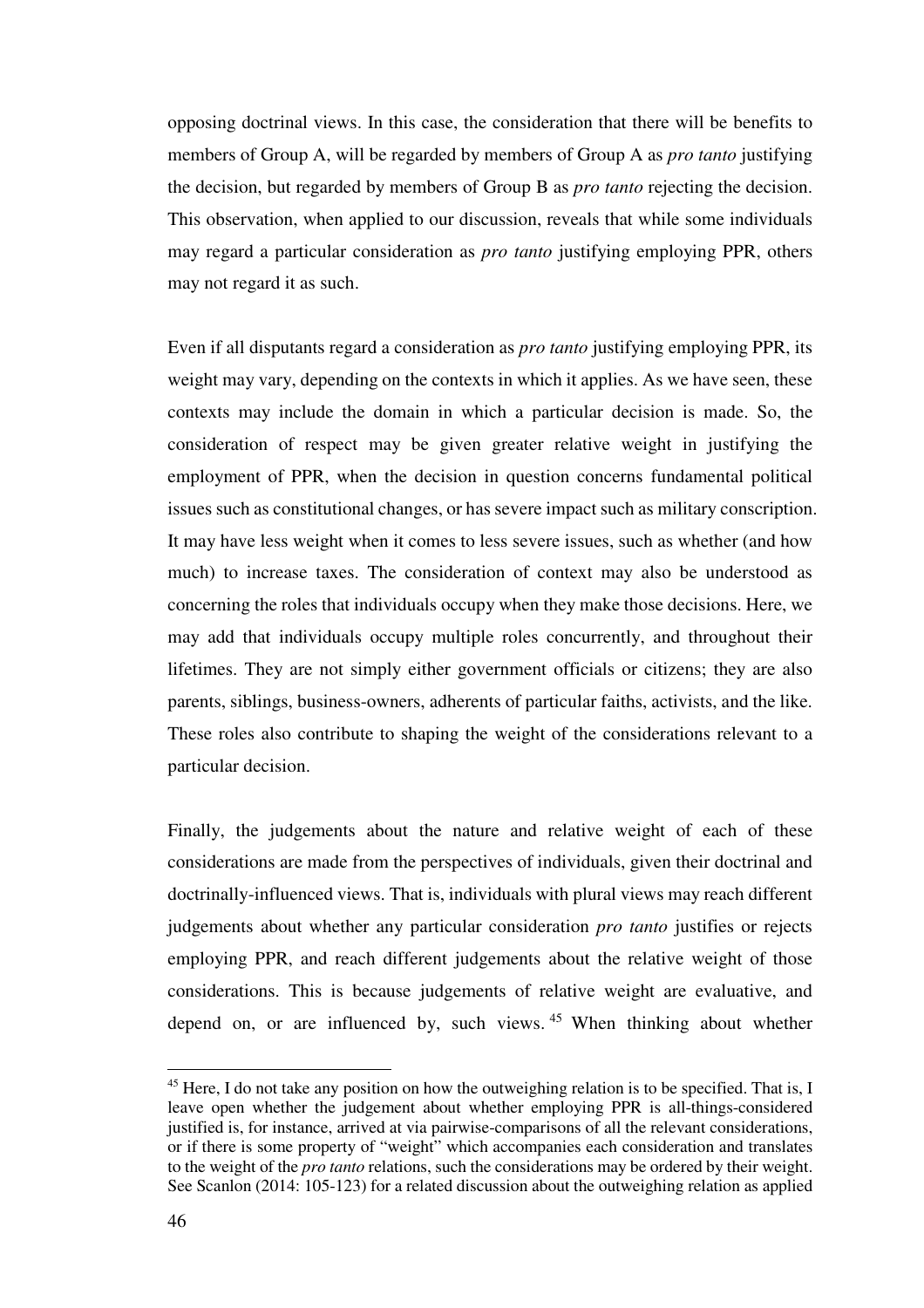considerations *pro tanto* justify or reject employing PPR, we must ask *who* it is that makes the judgements that those relations exist, and about their relative weight. We cannot assume or stipulate how individuals with plural views make these judgements. Such a move would trivialise the extent of pluralism in citizens' view – which the invocation of PPR is supposed to resolve in the first place. This lesson applies even to individuals occupying political roles, such as government officials. This is because they may have different understandings of, and relationships to, those roles, depending on their doctrinal and doctrinally-influenced views. Individuals occupying the same role may adopt different attitudes towards it, and thus understand its augmentative contribution to the (relative) weight of their existing considerations differently.<sup>46</sup>

Four clarifications are due. First, even if individuals arrive at a judgement about whether employing PPR is all-things-considered justified, the judgement is still, in practice, defeasible. This defeasibility arises from the fact that individuals makes their all-things-considered judgement upon considering a limited number of *pro tanto* justifications. This may be due to one or more of the following: the complexity of any particular decision, the difficulty of discovering all the considerations relevant to a particular decision, cognitive limitations on the part of the agent, or time-related constraints on decision-making. This means that in practice, the all-things-considered

to reasons. For my current purposes, what matters more is that agents arrive at a conclusion about whether employing PPR is all-things-considered justified, and not how they do so.

<sup>46</sup> Coincidentally, this point about individual judgements, when generalised to political decisions in general (and not simply on whether employing PPR is justified) helps us to partially explain a recent case. Suppose that Britain's leaving the European Union would lead to an increase in economic burdens, but bring about some intangible benefit pertaining to individuals' conception of their nation as proud and independent. Some citizens may judge that the increase in economic burdens outweigh that of the benefit, whereas others may judge otherwise. Their disagreement is evaluative. The provision of factual clarifications about the economic burdens may be regarded by some citizens as missing the point. This recognition may help us partly understand some individuals' rejection of 'expert' evaluations about economic burdens. The former may be understood as according different relative weight to the same consideration in concern. However, this leaves open the issue of what is to be done politically – whether to proceed by taking the evaluations seriously, or to engage in education or refutation. As such, it neither (immediately) vindicates nor licences reckless statements about whether citizens have had enough of experts, and whatever conclusions are to be drawn from them.

Of course, this assumes that individuals were not misled by factual inaccuracies, in making their judgements and decisions. The reality is far from this. As such, the provision of factual clarifications is important – to address the issue of the false claims made by some parties about the economic benefits of leaving the E.U., which played a non-trivial role in amassing support for the decision. Here, my point is simply that *even if* there were no disagreements arising from misleading factual inaccuracies, there *would still be* disagreements arising from how considerations are evaluated from plural views.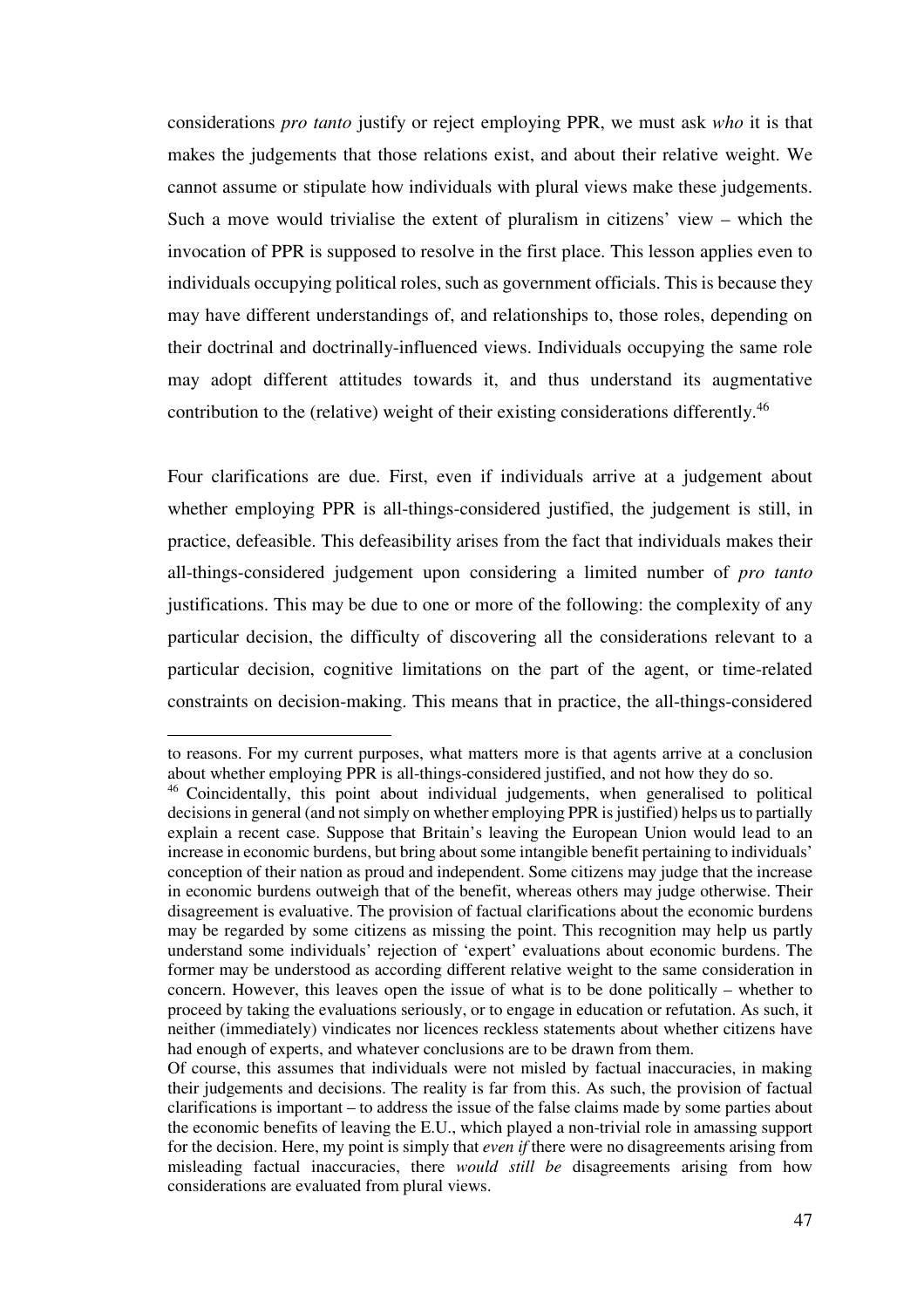judgement is reached upon a less than complete consideration of the various *pro tanto* relations. The possibility is thus left open that the introduction of new considerations (and thus new *pro tanto* justifications) may disrupt individuals' existing judgements about whether employing PPR is all-things-considered justified.<sup>47</sup>

Second, there is the issue of how the distinction between *pro tanto* and all-thingsconsidered justifications relates to the distinction between doctrinal and doctrinallyinfluenced views. Abstractly, we may say that both the doctrinal and doctrinallyinfluenced views of an individual are perspectives from which she evaluates whether considerations pro tanto justify employing PPR, and their weights, which she then organises when forming her judgement about whether employing PPR is all-thingsconsidered justified. The distinctions do not map on directly.

Third, and relatedly, there is a question of how the two distinctions apply to the justification for employing PPR, and the justification for (actual) political decisions more generally. In the Introduction, I claimed that the former is a subset of the latter. Here we may elaborate on this, along with the earlier example of Betty the atheist (in section 1.2.3). Recall that the consideration that the political decision is supported by non-public consideration, is regarded by Betty as doctrinally unacceptable. However, she regards the protection of other political goods and values as more important, such that she thinks that the political decision is nevertheless all-things-considered justified. On our account, this means that she regards the *pro tanto* justifications provided by her doctrinally-influenced view (a broader perspective) as outweighing those provided by her doctrinal view (a narrower perspective).<sup>48</sup> What does this mean for her judgement about whether employing PPR is all-things-considered justified? If Betty judges that the political decision containing non-public considerations is nevertheless all-thingsconsidered justified because it is more important to protect those other political goods and values, this means that she does not regard the employment of PPR as all-things-

<sup>47</sup> I do not take a position on whether the an idealised agent could in principle reach a *final* judgement about whether employing PPR is all-things-considered justified, in the sense of accounting for all possible considerations and *pro tanto* relations.

<sup>48</sup> Here, I am assuming that Betty's doctrinal view does not provide her with *other* considerations (which give *pro tanto* justifications) that may lend support to the political decision. This is a simplification. However, the claim I am making here remains the same – an individual's judgements about whether a political decision and whether employing PPR is allthings-considered justified are, while distinct, connected.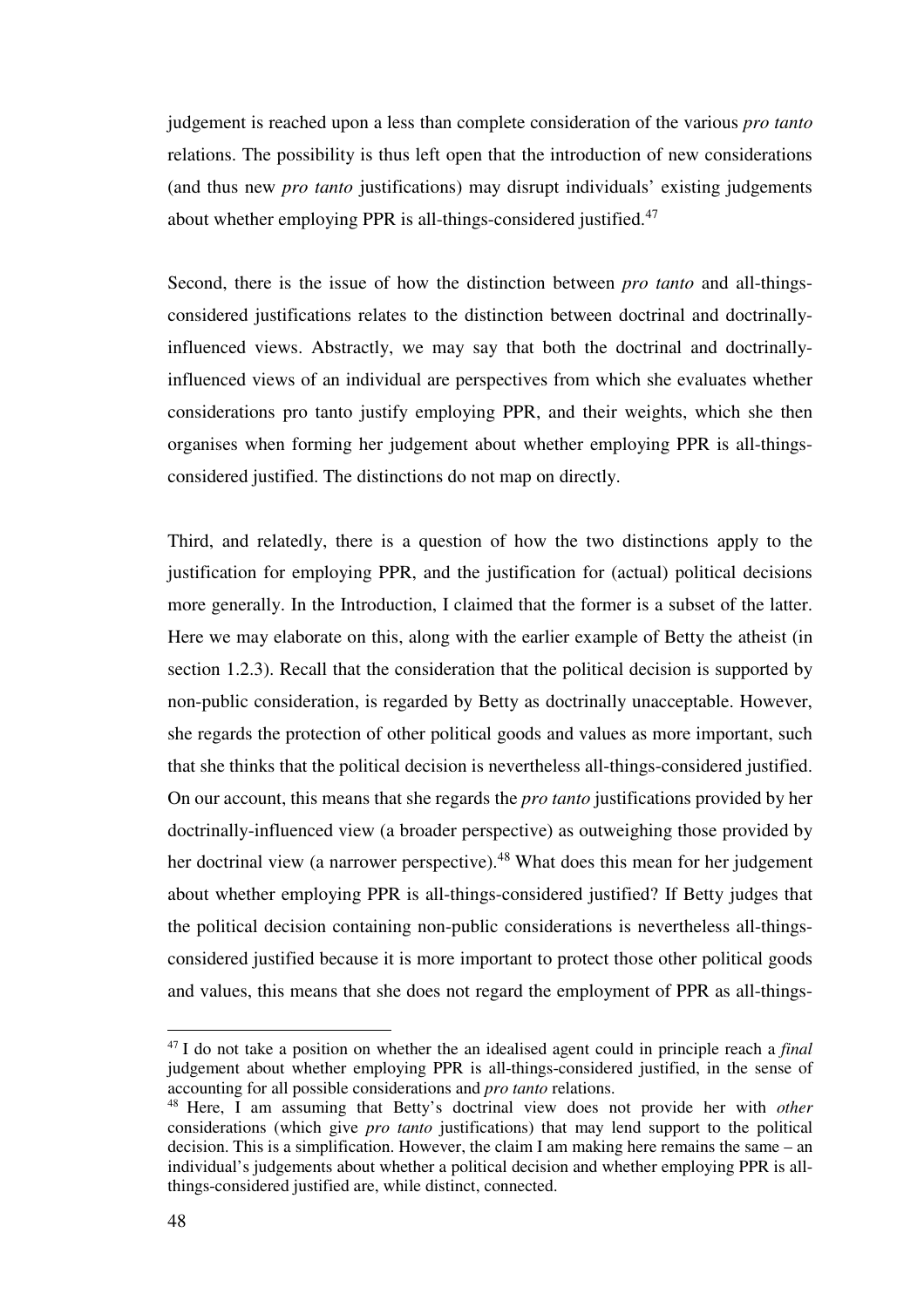considered justified – because the employment of public reasons, in her circumstances, involves a corresponding loss of those goods and values, via the political decision losing support from the majority of the religious population. The two judgements are, while distinct, related.

Finally, the focus here is whether employing PPR is regarded as all-things-considered justified. Settling this does not resolve for us actual political disagreements, but only that PPR is to be employed for resolving such disagreements. This means that citizens may agree that employing PPR is all-things-considered justified, and go on to have further disagreements about whether the set of available public reasons support or reject a particular political decision, and about their weight relative to each other. That is, the lessons from our discussions of the disagreements about any proffered justification for employing PPR are extendable to the issue of how to resolve actual political disagreements via public reason.<sup>49</sup> However, their judgements that employing PPR is all-things-considered justified is not politically trivial. With that in hand, they may already go on to evaluate existing political decisions (and guide future ones) on the basis of whether they violate PPR – and to reject those that do.<sup>50</sup> They will not introduce non-public considerations into their deliberations about the political decisions.

Summing up, we see that an individual accounts for multiple considerations relevant to a whether employing PPR is justified, by making judgements about whether these considerations *pro tanto* justify or reject employing PPR. She then has to organise these *pro tanto* justifications by their weight, in order to reach a considered final decision

 $\overline{a}$ 

<sup>&</sup>lt;sup>49</sup> It is a commonplace recognition that the weight of public reasons themselves can only be determined *ex post*, depending on the contingent circumstances that the reasons operate in. However, there appears to have been less explicit recognition that the disagreements can also concern whether any particular consideration counts as a public reason. Such disagreements, like those concerning doctrinal views, can also go "all the way down". This recognition has implications for the distinction, commonly drawn, between foundational and justificatory disagreements (Quong 2011: 204-212). On Jonathan Quong's construal, disagreements about non-public considerations are foundational, because the premises invoked are not shared and disagreement goes all the way down; disagreements about public considerations are merely justificatory, because the premises invoked are shared. The possibility of individuals disagreeing even about what counts as public reason, throws such a distinction into question. Unfortunately, I am unable to consider the full implications of this recognition here.

<sup>&</sup>lt;sup>50</sup> In reality, it may be much less clear whether a decision violates PPR. This creates complications for how we may understand the evaluative and guiding function of PPR. I return to this in Section 3.5.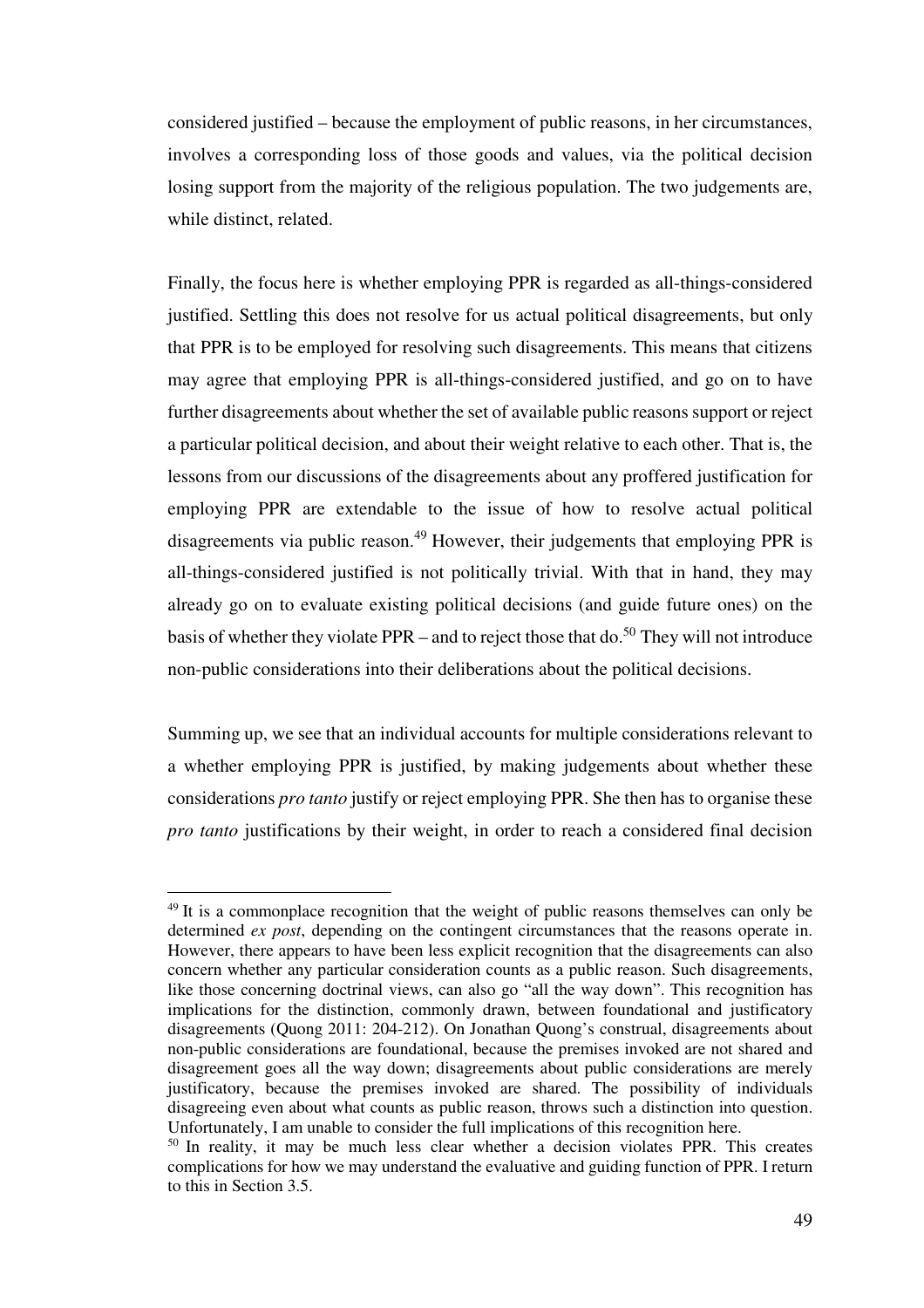about whether employing PPR is all-things-considered justified. And we see that different individuals make different judgements at each point, and thus reach different judgements about whether employing PPR is all-things-considered justified. In this way, the focus is squarely on individuals.

#### *2.1.1 Unnecessary complication, or shifting the goal posts?*

That my discussions place the focus on whether individuals regard the employment of PPR as all-things-considered justified, requires some clarification. Many discussions about PPR focus on whether employing PPR is justified from what appears to be a general perspective, rather than how it is viewed by individuals with plural views. Thus, Cohen claims that employing PPR is justified by democratic inclusion, Boettcher, by respect, and so on, without any much examination of how that justification is viewed differently from the plural perspective of individuals. In contrast, I have thrown individuals' plural perspectives into the equation. Now the worries arise, that I have either complicated the discussion unnecessarily, or unfairly shifted the terms of the debate such that I end up criticising these public reason philosophers for faring poorly at a project that they are not engaged in.

We may respond to these worries together, by returning to consider the *function* of PPR – to provide evaluations of, and guidance for, political decisions (in order to resolve disagreements). When we employ PPR as a standard, we can assess if existing decisions are acceptable, or to be rejected. Yet whether any consideration *pro tanto* justifies employing or rejecting PPR, and whether it has a great weight relative to other considerations, depend crucially on individuals' plural views. PPR will only be employed when individuals regard the proffered consideration as actually *pro tanto* justifying it, and as having great weight relative to their other considerations, from the perspectives of their doctrinal and doctrinally-influenced views. Only then, would they think that employing PPR is the way to evaluate and guide decisions despite their disagreements. We may no longer simplistically assume that employing PPR to resolve disagreements is uncontroversial and does not require justification to these individuals.

PPR fulfils its function only when the justification for employing it is regarded in this manner. To see this, consider a situation in which a proffered justification for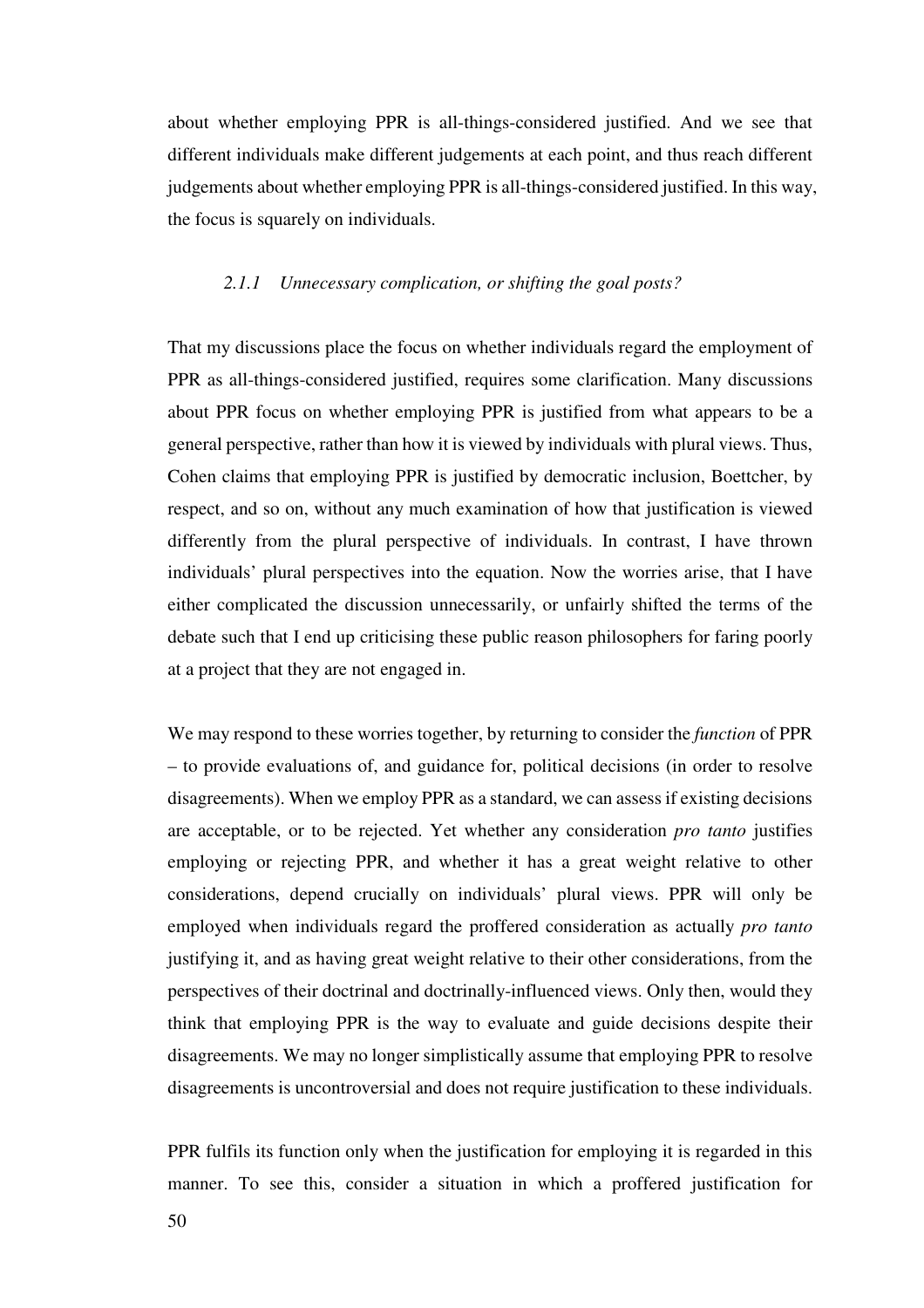employing PPR is not regarded by diverse individuals as actually *pro tanto* justifying employing PPR, or as being outweighed by their other considerations. In this case, the claim that these individuals have violated the demands of PPR will be regarded as trivial – the evaluative and guiding function of PPR is likewise trivial. To illustrate, suppose we judge that the consideration of 'containing beautiful prose' *pro tanto* justifies the acceptance of a decision. Unless we can show that such a justification "features dominantly" in individuals' plural views – that is, it is accepted as a *pro tanto* justification, and as outweighing their other considerations – then the evaluation and guidance provided by it is likely to have no impact on their all-things-considered judgements of whether to accept the decision. Analogously, the same goes for the justification for employing PPR – it must be first be regarded as actually *pro tanto* justifying the employment of PPR, if PPR is to fulfil its evaluative and guiding function at all. And if PPR is to fulfil its function non-trivially, its justification must outweigh the other considerations that diverse individuals have.

As we have seen, public reason philosophers are committed to this description of PPR's function. Their discussions reveal that they do not regard PPR as providing merely trivial evaluations of and guidance for political decisions. Thus, in order to honour this understanding of PPR, they have to move beyond thinking only about its justificatory structure, taken on its own – to how any proffered justification is regarded from individuals' plural views, and relates to their other considerations. My shifting the focus to individuals' plural perspectives, is therefore neither unnecessarily complicated nor unfair.

Now, consider the push-back from my opponents. Is there nevertheless some sense to be made of the claim that employing PPR is all-things-considered justified from a general perspective? Here, and again, my response is simply to ask how such a general perspective (and the conclusions which may be drawn from it) relates to individuals' plural views. That is, what are we to make of a general perspective that is somehow unhinged from that of individuals? We cannot simply assume that there *exists* a general or impersonal perspective from which the evaluations of the various considerations supporting or rejecting the employment of PPR are undertaken. Even if there exists such a perspective, it is unclear that citizens can be given overriding considerations to *adopt* it, despite the differences in the views to which they are committed, the roles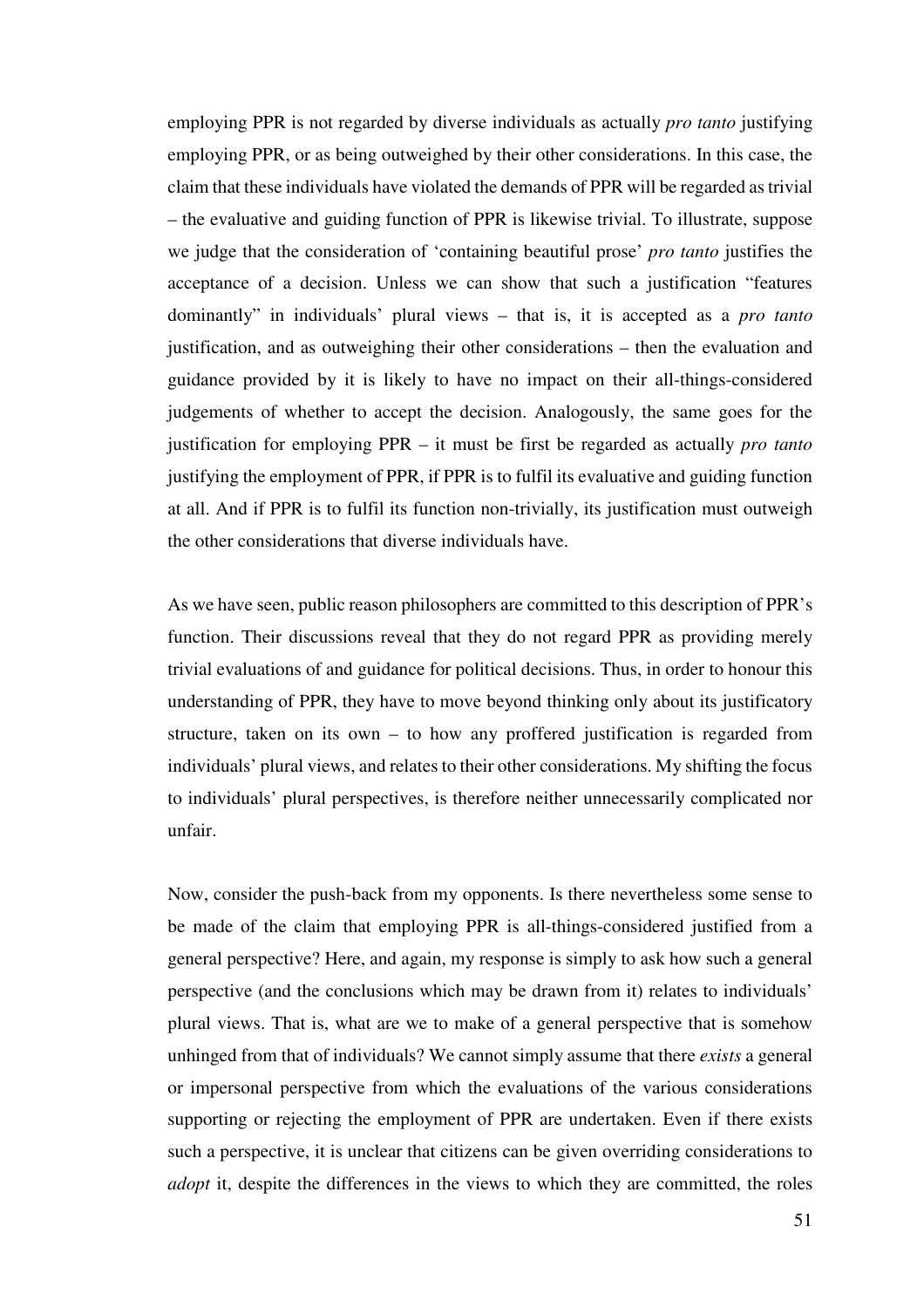which they occupy, and the projects in which they are engaged. And even if individuals were to adopt such a perspective, it is unclear that the conclusions of such a perspective can conclusively *outweigh* all the other considerations from their plural views. Repeatedly, we see that the focus is squarely on individuals.

It will certainly take much more to consider the full implications of this shift in the terms of the debate, especially the potential costs of doing so. However, it seems that we have addressed enough of the initial worries, to start on the project proper.

## *2.1.2 Outline*

The subsequent discussions in the chapter not only articulate justificatory pluralism, but show that it better address two problems – of pluralism in individuals' views, and self-interest – compared to justificatory monism.

In section 2.2, I examine the role and deliberations of legislators. I argue that there are many considerations associated with the role and deliberations of legislators, beyond that pertaining to the employment of PPR. This complexity disrupts the simplistic claim that individuals' roles as legislators augments the weight of any proffered justification for employing PPR such that it always outweighs all other considerations that they have. I argue that we may not, in the face of such complexity, stipulate that legislators will regard one and the same consideration as justifying the employment of PPR, and the same justification for employing PPR as having great weight relative to their other considerations. This is a problem of pluralism.

In section 2.3, I argue for justificatory pluralism. If we want the employment of PPR to be warranted and all-things-considered justified from individuals' perspective – such that they use only public reasons in supporting political decisions – then we should provide as many justifications for doing so as are available. Adopting justificatory pluralism increases the likelihood that legislators will regard employing PPR as warranted, and, by raising the stakes of not employing PPR, increases the likelihood that legislators will regard employing PPR as all-things-considered justified. Adopting justificatory pluralism better addresses the problem of pluralism in legislators' views.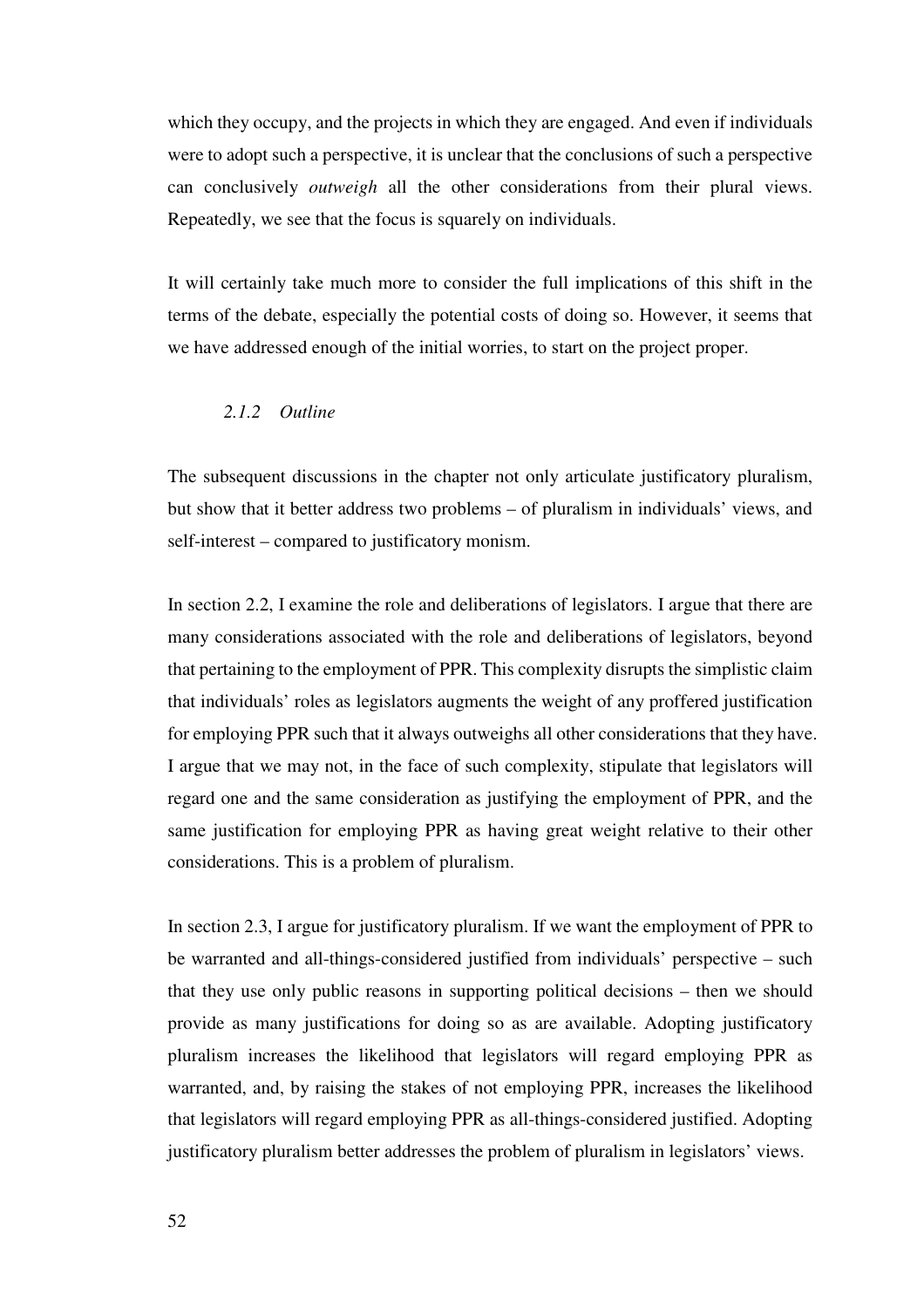In section 2.4, I argue that examining the deliberations of citizens reveals there to be an additional problem of self-interest. Individual citizens are likely to accord considerations pertaining to their self-interest greater weight, relative to any justification for employing PPR. I argue that we should also adopt justificatory pluralism in response to this problem. If we want to increase citizens to regard employing PPR as all-things-considered justified – and employ only public reasons – despite their other weighty considerations, we should provide as many justifications for doing so as are available. Doing so increases the likelihood that they will in fact regard employing PPR in that way. Adopting justificatory pluralism better addresses the problem of self-interest.

## 2.2 The role and deliberations of legislators

Generally described, the role of legislators is to make political decisions which affect all citizens. However, it is only given this general description that the justification for employing PPR, and thus its demand to use only public reasons, looms large. Looking at the specifics reveals a different picture.

First, the political decisions that legislators have to make may, depending on the circumstance, aim at different goals, beyond that of meeting PPR's demand. They may also seek to promote the common good, or to further some *morally* desirable goal. Legislators may try to establish museums, or create national parks, even when citizens do not regard them as important, or when citizens judge that the available public reasons do not support them. These various goals associated with the role of a legislator provide individual legislators with multiple considerations to be weighed against the justification for employing PPR. And even on this brief account, we see that the requirement that political decisions satisfy PPR is but one of the goals of political decisions. We have a plurality of valuable political goals. And even if, in a particular case, legislators judge that a proffered justification for employing PPR outweighs all other considerations in a particular context – such that the decision is one which will meet the demands of PPR – there will still be political costs in terms of the other goals we would be giving up for the sake of meeting PPR's demands. These goals may not always be trivial relative to the ones protected by employing PPR. Given this, an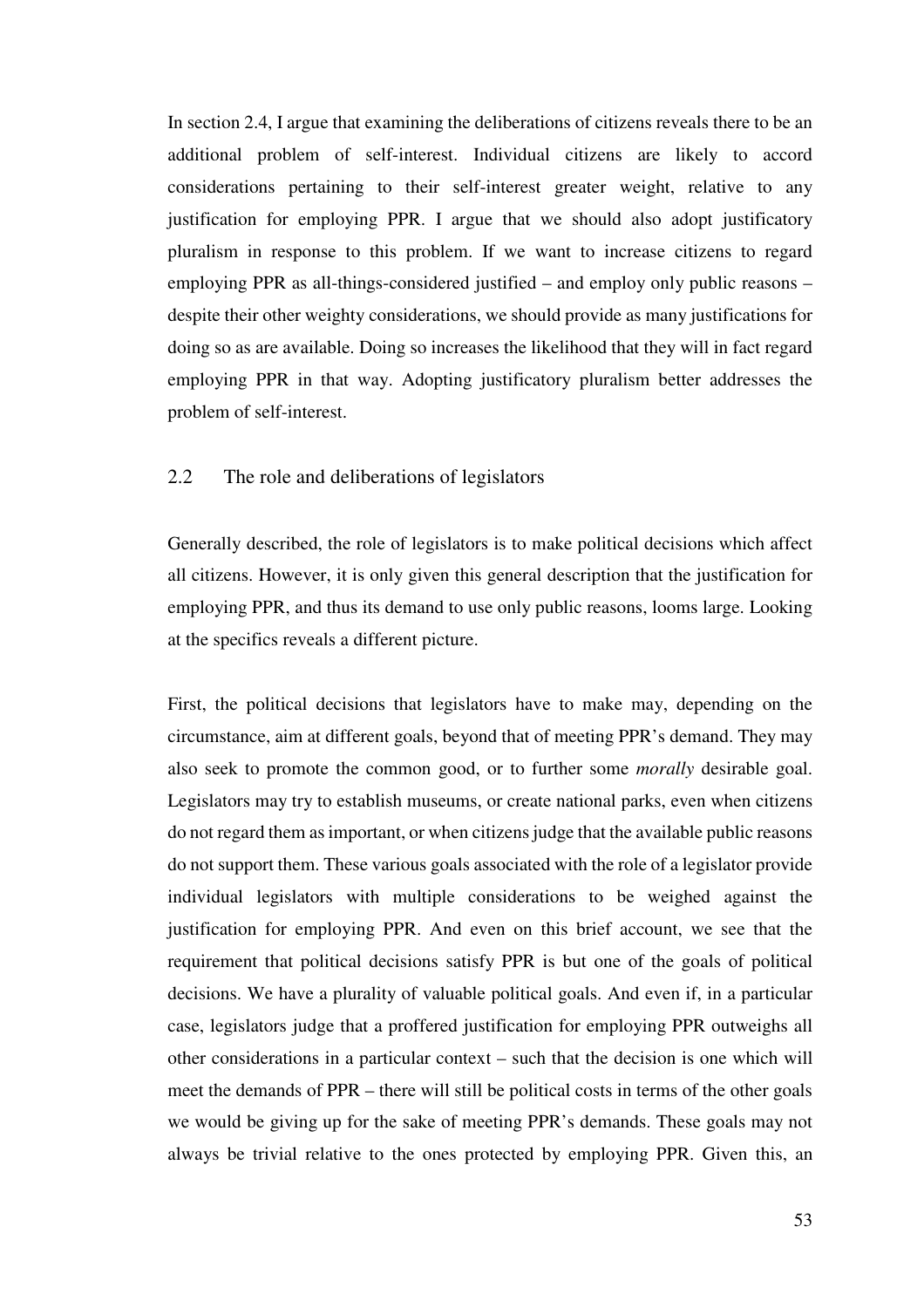insistence that an *ideal* legislator deliberates and decides while always satisfying the demands of PPR, is thus either implausible or unreasonable. It is implausible if it involves the *ex ante* judgements that the justification provided for employing PPR always outweighs, or is compatible with, all other considerations supporting the pursuit of other politically valuable goals. And it is unreasonable if legislators are asked to regard the justification for employing PPR as always outweighing the other considerations, such that the requirement to meet PPR's demands always outweighs other politically valuable goals.

Second, the role of legislators is multi-faceted. Legislators do not make their decisions in a vacuum. In many societies, they are also elected representatives. They have to, in some manner, represent the views of their constituencies. This is so, even when the citizens they represent are adamant on employing non-public considerations in supporting decisions. Here, we might be tempted to think that the legislator may simply "translate" the non-public considerations of their constituencies into public reasons. However, and pursuant to our earlier discussions, it is unclear that such translation may always be completable without losing the support of the constituencies. Citizens may regard a political decision as supported by non-public considerations, but judge it allthings-considered unjustified when the explicit supporting considerations are in the form of public reasons. And here, it is unclear that the justification for employing PPR outweighs the requirement for legislators to represent their constituencies in making political decisions. The connection is to be explained, not asserted.

Third, thinking about representation reveals an additional perspective from which evaluations are made, beyond that of doctrinal views. In evaluating the different political goods and values gained or lost along with any decision, and the benefits and burdens imposed by it, legislators must adopt or acknowledge the perspectives of those whom they represent. These perspectives shape the evaluations of the considerations relevant to the decision. This observation is easily neglected, when we discuss the making of political decisions abstractly, divorced from the contexts in which those decisions are made. Consider a simplified example of two legislators deciding whether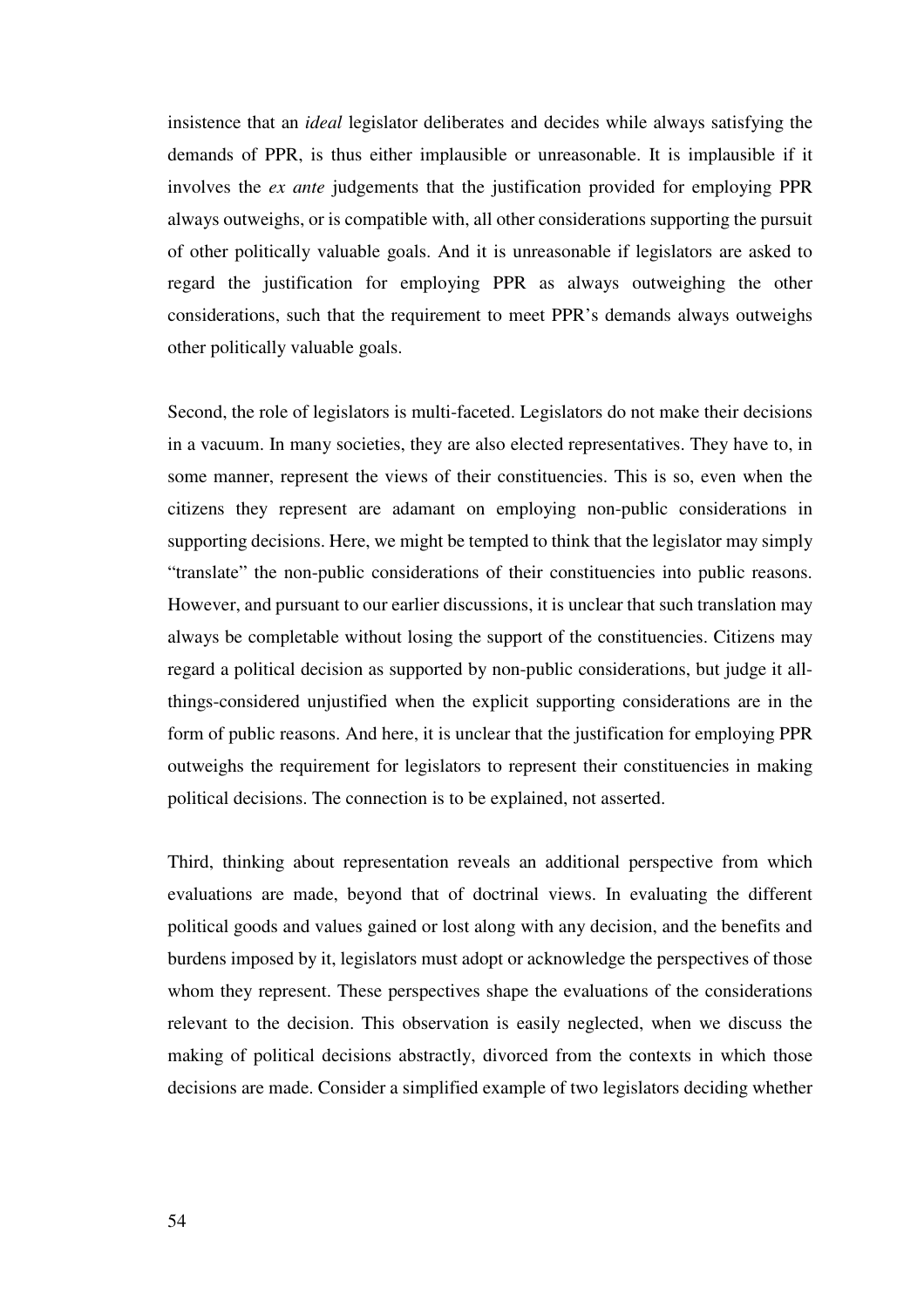to fund the creation of a park, or an opera house.<sup>51</sup> Legislator E is elected by and represents Evan, and legislator F, Fiona. Evan thinks the funds should go towards establishing a park, whereas Fiona thinks they should go to an opera house. Legislator E, in being elected by and representing Evan, possess an additional consideration in favour of decisions which alleviates Evan's burdens and furthers his interests, and against those which increase his burdens and frustrates his interests. Evan's perspective on the issue is a consideration for legislator E, which has to be taken into account. Likewise for legislator F, concerning Fiona. In making political decisions, legislators have to adopt or acknowledge an additional perspective – of what their constituencies think – in evaluating the political goods and values gained or lost with any decision, and the benefits and burdens imposed by it.

While actual constituencies are not entirely homogenous in terms of the identities and interests of their members, legislators purportedly represent all of them. Each group that a particular legislator represents, gives her an additional perspective from which the evaluation of the impact of any particular political decision has to be made. And each of these perspectives offer a legislator considerations which either *pro tanto* justify or reject the political decision. And where the members have competing claims and interests, the legislators have to engage in weighing these considerations against each other, and *also* against the justification for employing PPR and other political goals, in order to reach a judgement about what is all-things-considered justified.<sup>52</sup> The evaluation of the weight of these considerations is made by the legislator.<sup>53</sup>

Fourth, it is here that we must also recognise that legislators do not simply occupy the role of legislators. Their own evaluations about whether the arts or nature is of greater

 $<sup>51</sup>$  In the Introduction, I have explained why I do not focus simply on constitutional essentials,</sup> but extend the discussion of the justification for employing PPR to all political decisions. I return to this at the end of this chapter (in section 2.5).

 $52$  The issue of representation is more complex than presented. Jane Mansbridge (2003) argues that there are different forms of the representation of citizens (and their claims and interests) in modern democracies – promissory, anticipatory, gyroscopic and surrogacy. These forms are constituted by different relationships between citizen's claims and interests, and those of legislators. I set these complications aside, noting only that they further complicate how legislators engage in their evaluations.

<sup>&</sup>lt;sup>53</sup> Here, I have learnt from the analyses of Iris Marion Young (1997), who examines how representatives may suppress the views of minorities within their constituencies, in their effort to present one general position on a political issue.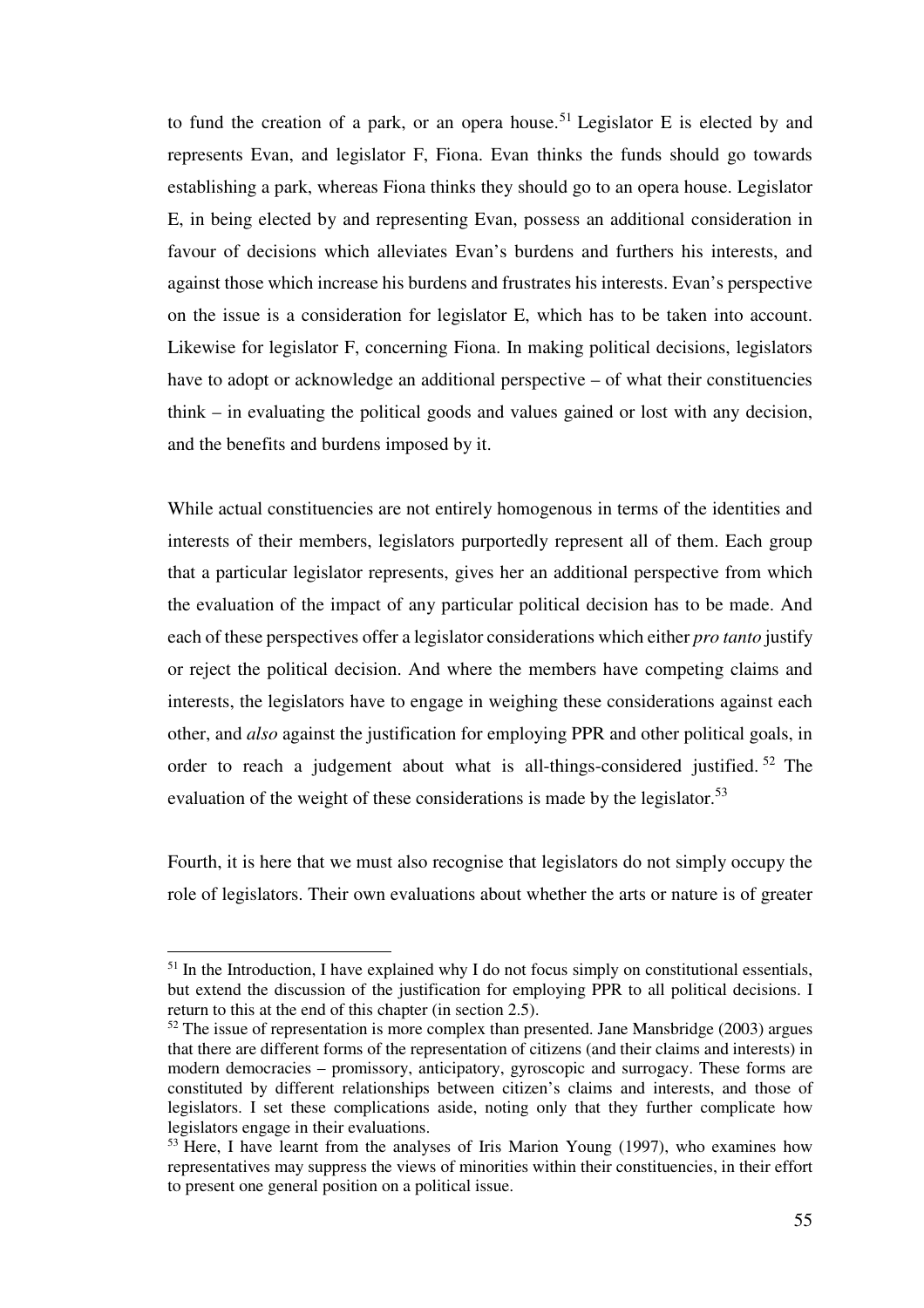value, would also shape their evaluations of the impact – the goods, values, benefits and burdens – of the decision. For instance, some legislators may be adherents of doctrinal views according to which the leisure afforded by opera houses are more valuable (and intrinsically so) than those by parks (here, we may think of a comprehensive but narrow-minded Millian). Some legislators may have the opposing view, and others may even have views that reject the value of leisure altogether. From the perspectives of their plural views, they evaluate the considerations provided by their representations of their constituencies differently. Suppose that legislator E believes that the more sophisticated pleasures offered by an opera house outweighs those of parks. She then has to evaluate the weight of her consideration about doctrinal acceptability, against that of nevertheless representing Evan (who supports parks).<sup>54</sup>

Introducing these complexities disrupts the simplistic claim that individuals' roles as legislators augments the weight of any proffered justification for employing PPR such that it always outweighs all other considerations that they have. As we have seen, there are many considerations which are *also* associated with the role of legislators, beyond that of employing PPR. And some of them – especially those pertaining to representation – may be regarded as considerations against employing PPR. It becomes uncertain whether and when legislators with different views may regard employing PPR as all-things-considered justified. Further explanations of the relationships between these various considerations need to be provided.<sup>55</sup>

 $\overline{a}$ 

<sup>&</sup>lt;sup>54</sup> I set aside the further complication, that legislators may have plural doctrinally-influenced conceptions of the roles and expectations of legislators, and their relationship to it.

<sup>&</sup>lt;sup>55</sup> The discussions here may be similarly applied to the deliberations of judges. According to Rawls, judges are the exemplars for deliberations on the basis of public reasons (Rawls 2005: 231), and that the Supreme Court is 'the only branch of government that is visibly on its face the creature of that [public] reason and of that reason alone.' (2005: 235). The thought here is that judges do not, and are not supposed to, bring in their doctrinal or political views directly when passing judgements (2005: 478). On our account, this would be to say that from the judges' perspectives, the justification for employing PPR *always* outweighs all other considerations that they have. However, this neglects the multi-faceted nature of the roles of judges, the pluralism in their doctrinal views, and obscures the fact that judges are also individuals who occupy different roles, each of which may provide them with considerations that ought to be weighed against the justification for employing PPR. Thus, the claim that judges are always to use only public reasons in making their judgements – that is, they judge employing PPR to be all-things-considered justified – cannot be safely asserted, and requires much more explanation.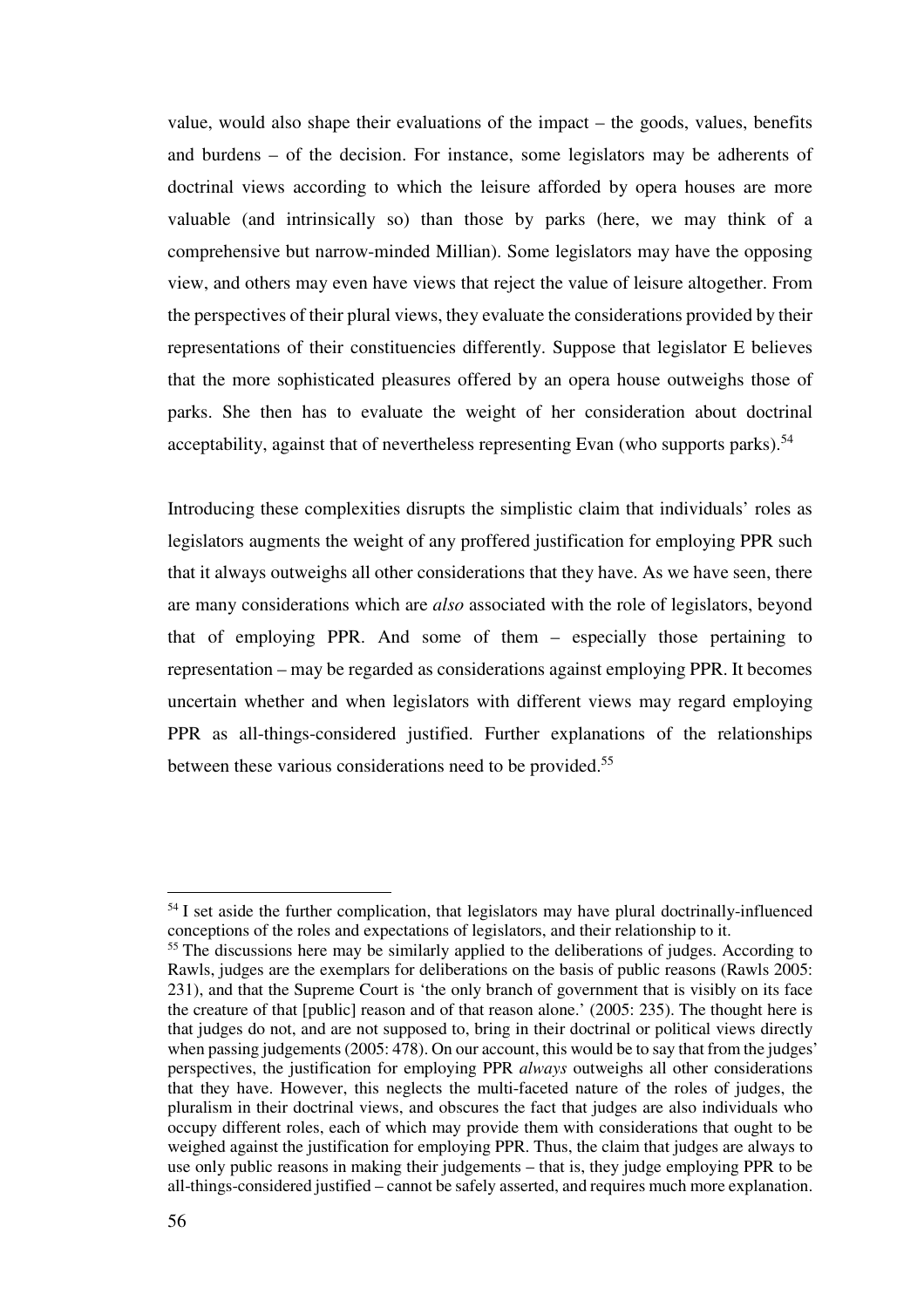As earlier mentioned, we may not resolve this question by stipulating that the justification for employing PPR outweighs all the other considerations that legislators have. Such a strategy fails to take pluralism seriously. Yet we want legislators to regard employing PPR as all-things-considered justified, and actually employ PPR. As we have seen, this is connected to PPR's function of providing evaluations of and guidance for our political decisions. Recall that PPR fulfils its function only when individuals regard its justification as having great and overriding weight relative to their other considerations, such that the judgement that there is a violation of PPR is regarded as non-trivial. The task is then to provide a justification for employing PPR that is regarded by legislators in such a manner. However, this is (doubly) unlikely if we adopt the aim towards justificatory monism. First, it is unlikely that legislators, with their plural views, will unanimously regard one and the same consideration purporting to justify employing PPR as actually justifying its employment. Second – even if they did – it is unlikely that they will unanimously accord that one justification the same overriding weight relative to their myriad other considerations. The problem for the monist arises from the interaction between her aim towards justificatory monism, and the fact of pluralism in individuals' views.

## 2.3 Justificatory pluralism for employing PPR

This motivates the following solution, which is the core thought of justificatory pluralism for employing PPR: if we want legislators to regard employing PPR as warranted and as all-things-considered justified, and thus employ PPR (and keep to the demands of PPR), we should try to provide as many considerations purportedly justifying the employment of PPR as possible (including pragmatic ones). We should neither attempt to find one which applies across all contexts and cases, nor restrict ourselves to doing so. That is, we drop the goal towards justificatory monism for employing PPR.

Justificatory pluralism responds to the problem above, by taking seriously the pluralism in individuals' views. It acknowledges that legislators with different views may regard different considerations as (*pro tanto*) justifying the employment of PPR, and accord these justifications different weight relative to their other considerations. A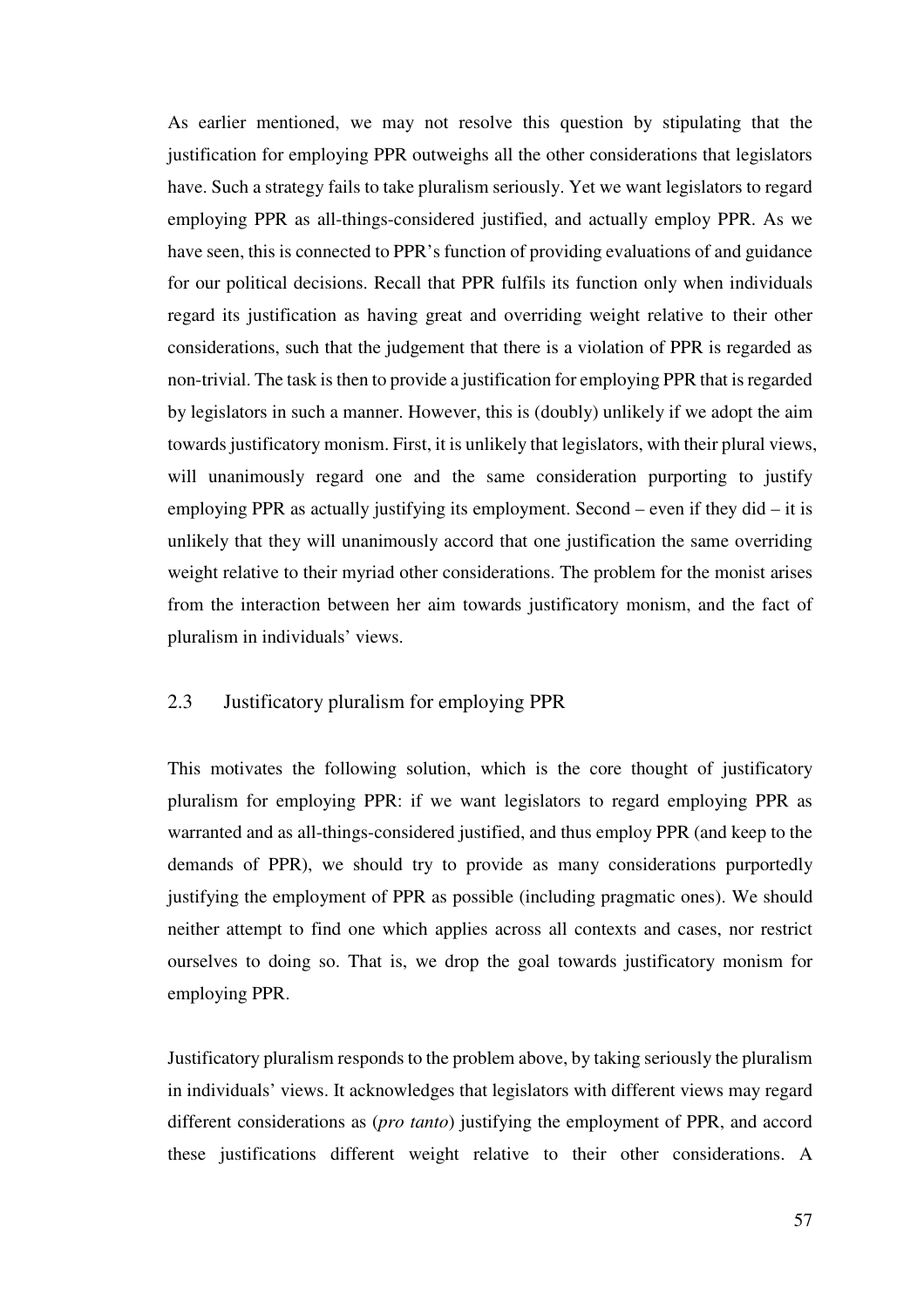consideration which is regarded by a legislator as justifying the employment of PPR, and as having great weight relative to her other considerations, may not even be regarded by another legislator as *pro tanto* justifying employing PPR. Providing multiple considerations purporting to justify the employment of PPR responds to this pluralism. It attempts to give each legislator some consideration which may be regarded, given her views, as justifying the employment of PPR. It neither insists that all legislators – disregarding their plural views – regard one particular consideration as justifying employing PPR, nor insists that they accord it the same overriding weight relative to their other considerations. The focus is, again, squarely on individuals' views.

There are two payoff of adopting justificatory pluralism, which provide further support for adopting it.

First, providing multiple considerations purporting to justify employing PPR, increases the likelihood that legislators with different views will regard there to be at least one justification for employing PPR, and thus increases the likelihood that these legislators will regard employing PPR as warranted. The increase in likelihood is relative to that provided by justificatory monism. This may be seen by considering the responses to a legislator who does not regard a proffered consideration as justifying employing PPR. For a justificatory monist, there is nothing more to be said – there is only one consideration which has been proffered as justifying the employment of PPR. When that is rejected, the justificatory monist has no easy response. She cannot appeal to other considerations to justify employing PPR – for that would be to give up on monism. Nor may she insist that the legislator actually accepts the consideration when the latter does not – that would fail to take pluralism seriously.

The justificatory pluralist, however, is free to appeal to other considerations. It is not a problem that a legislator rejects a proffered consideration – the pluralist simply provides more considerations, until the legislator accepts at least one of them. For example, if a legislator rejects the consideration of respect as not justifying the employment of PPR in a particular case, the pluralist may provide her with other considerations – democratic inclusion, civic friendship, anti-paternalism, or any of the various considerations that have been touted by monists as justifying the employment of PPR. The more considerations are available to any legislator, the higher the likelihood (again, relative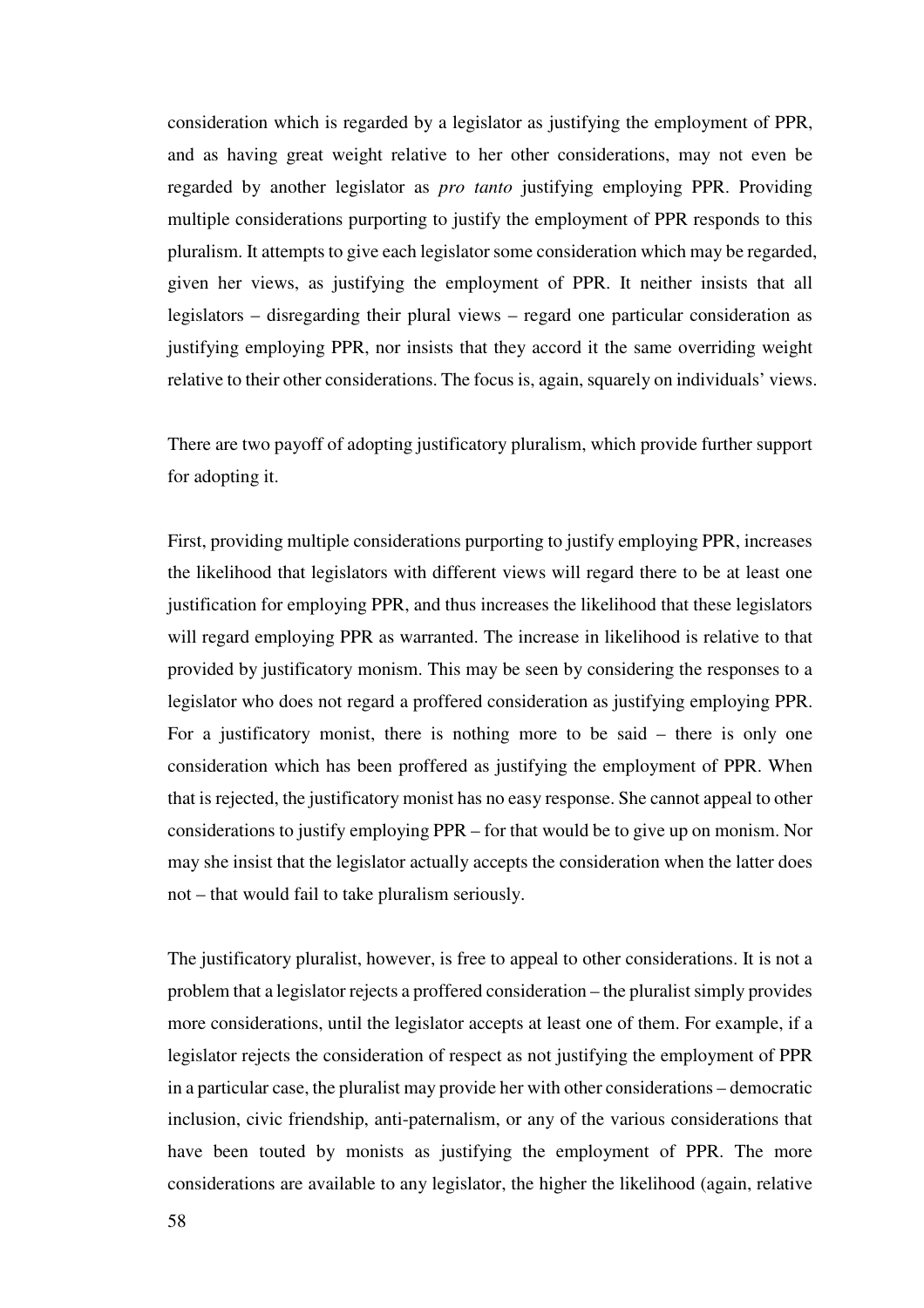to monism) that she regards one of them as actually justifying employing PPR. Moreover, the pluralist does not need to insist that different legislators accept the same consideration as justifying the employment of PPR. This addresses the problem, arising from pluralism in legislators' views, that a particular consideration could be regarded by a legislator as justifying the employment of PPR, while being rejected by another legislator with a different view. All that is needed, is that each legislator regards at least one consideration as justifying employing PPR. Adopting justificatory pluralism makes it is more likely that each legislators will regard employing PPR as warranted, compared to justificatory monism.

Of course, it is not enough that legislators regard employing PPR as warranted. They may actually accord minimal weight to the candidate justifications for employing PPR, relative to their other considerations. That they regard employing PPR as warranted, will be of little consolation if they judge that its employment is not all-things-considered justified. However – and this is the second payoff – adopting justificatory pluralism also increases the likelihood that legislators with different views will regard employing PPR as all-things-considered justified, relative to justificatory monism.

This is achieved through raising the stakes involved in employing PPR. The fact that there are multiple justifications for employing PPR – and thus that multiple justifications are available for rejecting decisions supported by non-public considerations – may aid in a legislator's recognition of the stakes involved in employing PPR. A decision which would only exclude citizens from the space of reasons, will reasonably be regarded as involving lower stakes than one which not only excludes citizens from the space of reasons, but *also* disrespects them, *and* expresses paternalistic attitudes, *and* erodes the covenants of civic friendship, and so on. There need not be anything mysterious about how the multiple justifications can come together in raising the stakes. We may see each of these justifications as tracking or responding to how some (different) aspect of individuals' lives are affected by the use of non-public considerations to support political decisions. Thus, the consideration of democratic inclusion may, along with that of civic friendship, respond to different aspects of individuals' relationships with each other as citizens. The consideration of respect may, along with that of anti-paternalism, respond to different aspects of individuals' capacities of autonomy. When these multiple justifications are put together,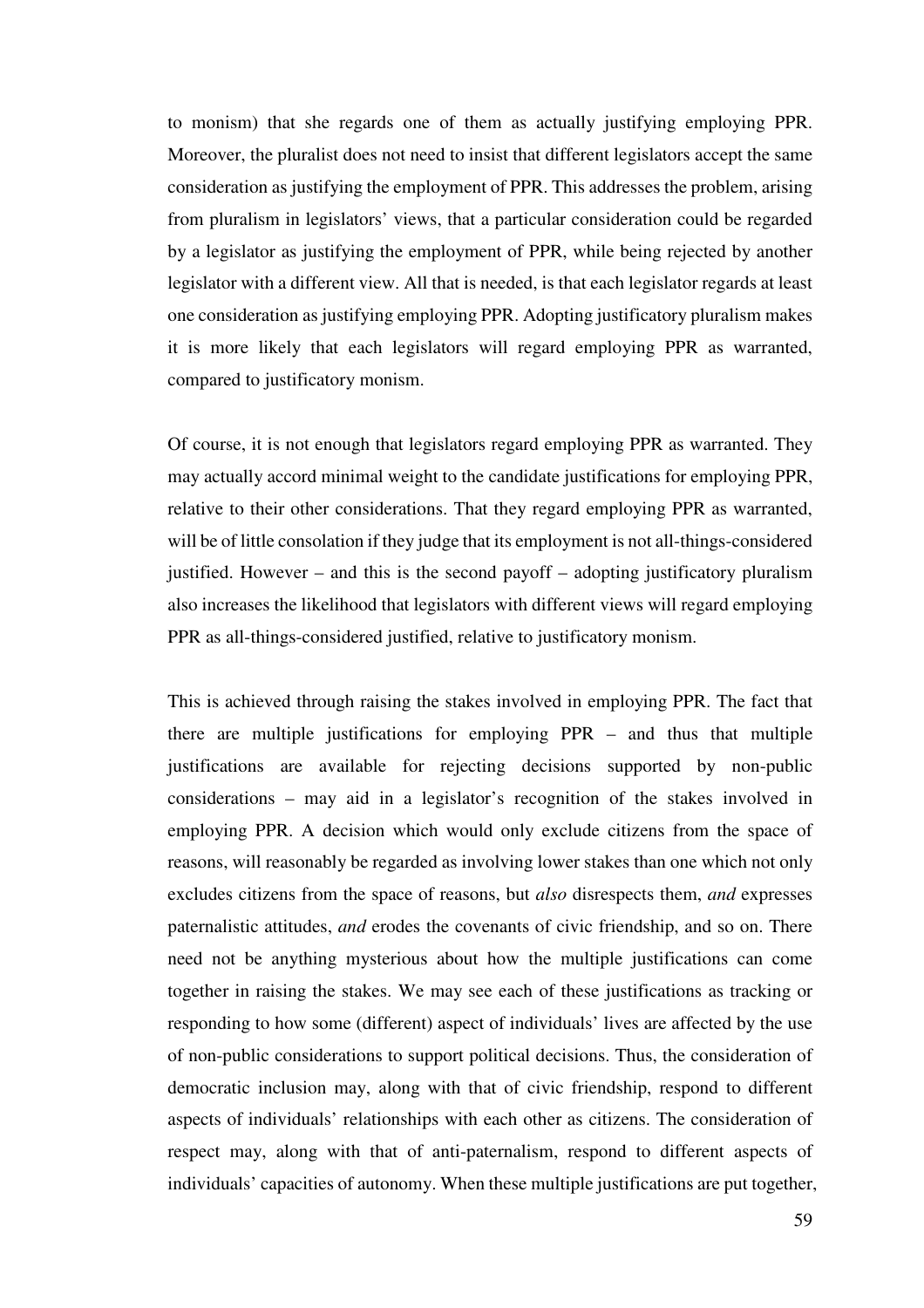the recognition thus surfaces that the use of non-public considerations has *multiple and pervasive implications on different aspects individuals' lives*. That this is so, raises the stakes of not employing PPR.

This solution address the problem, arising from the plurality of legislators' views, that legislators may accord different weight to any proffered justification for employing PPR relative to their own considerations. The justificatory pluralist does not stipulate that legislators with plural views unanimously accord great weight to any justification for employing PPR. Instead, she argues that where there are plural justifications for doing so, the stakes are relatively greater – the justifications are much weightier when combined. Individual legislators, if they wish to reject employing PPR, would have to provide very weighty considerations which can outweigh the plural justifications for employing it. Given that the plural justifications are, when taken together, very weighty, the likelihood is reduced (again, relative to monism) that legislators may find such overriding considerations. This means that the likelihood is increased, of them regarding employing PPR as all-things-considered justified.

The claim that stakes are raised when multiple considerations for employing PPR are provided, holds even in cases where legislators do not regard *all* the proffered considerations as actually justifying employing PPR. My claim here is simply that the stakes are *relatively* raised – even if slightly – as long as a legislator regards there to be *one additional* justification for employing PPR. So, the stakes are raised when the legislator regards there to be two justifications for employing PPR, compared to her regarding there to be only one.

Two clarifications are due. First, the increase in likelihood that legislators will regard employing PPR as warranted and justified, is relative to their regarding it thus when justificatory monism is adopted. Justificatory pluralism makes no commitment to the absolute likelihood of legislators regarding the employment of PPR as warranted and justified. Second, and relatedly, it is not possible to say much more than this claim about relative increase in likelihood. It may turn out that all the legislators may hold on to views from the perspective of which none of the plural considerations actually justify the employment of PPR, or they may be fundamentalist or very fervent about their views, and judge their doctrinal considerations to outweigh even the increased stakes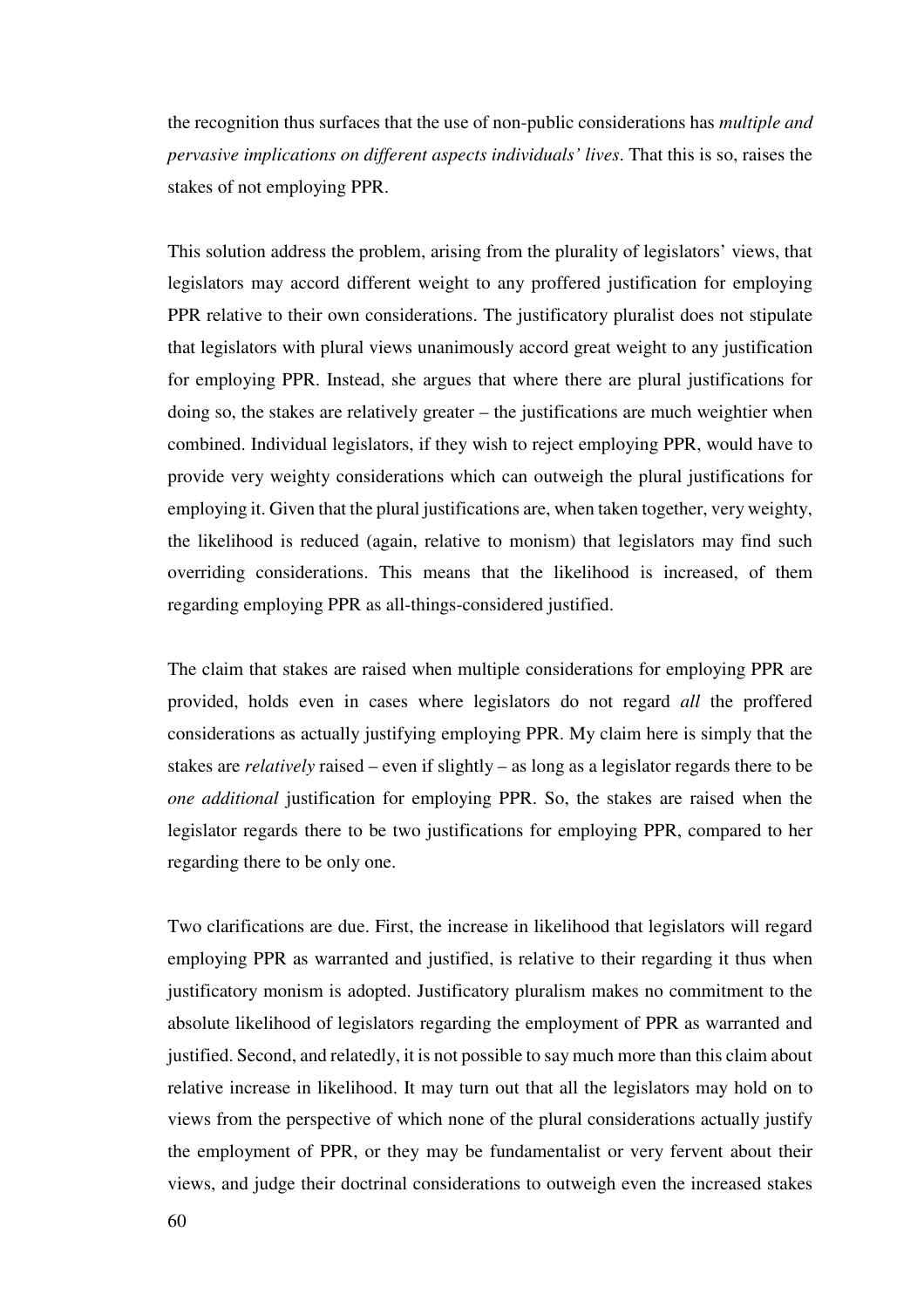of not employing PPR. Whether this is so, will require examining the range of views which legislators hold. There should be no speculations or stipulations prior to the facts.

However, even though justificatory pluralism is unable to guarantee that each legislator regards employing PPR as warranted and all-things-considered justified, it still fares better at addressing the problem of pluralism than justificatory monism. The aim of finding one justification for all cases (through rejecting rival justifications) forecloses the possibility that legislators may decide that employing PPR is still all-thingsconsidered justified (and that a political decision containing non-public considerations is unjustified) even if she regards one particular justification for it as not featuring dominantly. If justificatory monism were true – that is, only one consideration justifies employing PPR – then we must concede that it is much more unlikely for legislators (and individuals more generally) to regard the justification for employing PPR as featuring dominantly within their plural views, and thus that employing PPR is warranted and all-things-considered justified. In this case, the claim that a particular political decision violates PPR will be trivial. PPR's function of providing non-trivial evaluations and guidance will, then, not be fulfilled. We see more clearly – the price that would be paid for unity is triviality.

## 2.4 The deliberations of citizens

l

Like legislators, citizens evaluate the effects and burdens of a decision from the perspectives of their doctrinal and doctrinally-influenced views. Some may judge a consideration as *pro tanto* justifying a decision and as having great weight, while others may disagree. Similarly, the justification for employing PPR features only as one consideration among the many that they grapple with in their deliberations about whether employing PPR is all-things-considered justified.<sup>56</sup> However, examining the

<sup>&</sup>lt;sup>56</sup> In the Introduction, we saw that Rawls expects that citizens cast their votes on the basis of which they are prepared to explain using public reasons (Rawls 2005: 215). However, as with the description of legislators, this is also simplistic. In a representative democracy, citizens vote for specific representatives who then deliberate about political decisions as legislators. Citizens indirectly participate in the evaluation and judgement of political decisions – through voting at relatively regular intervals (except during referenda, where they vote directly on political decisions). Their votes may instead be better understood as affirming or rejecting, roughly, the decisions made by their representatives throughout their elected term in the legislature. If a citizen regards the employment of PPR as all-things-considered justified when making and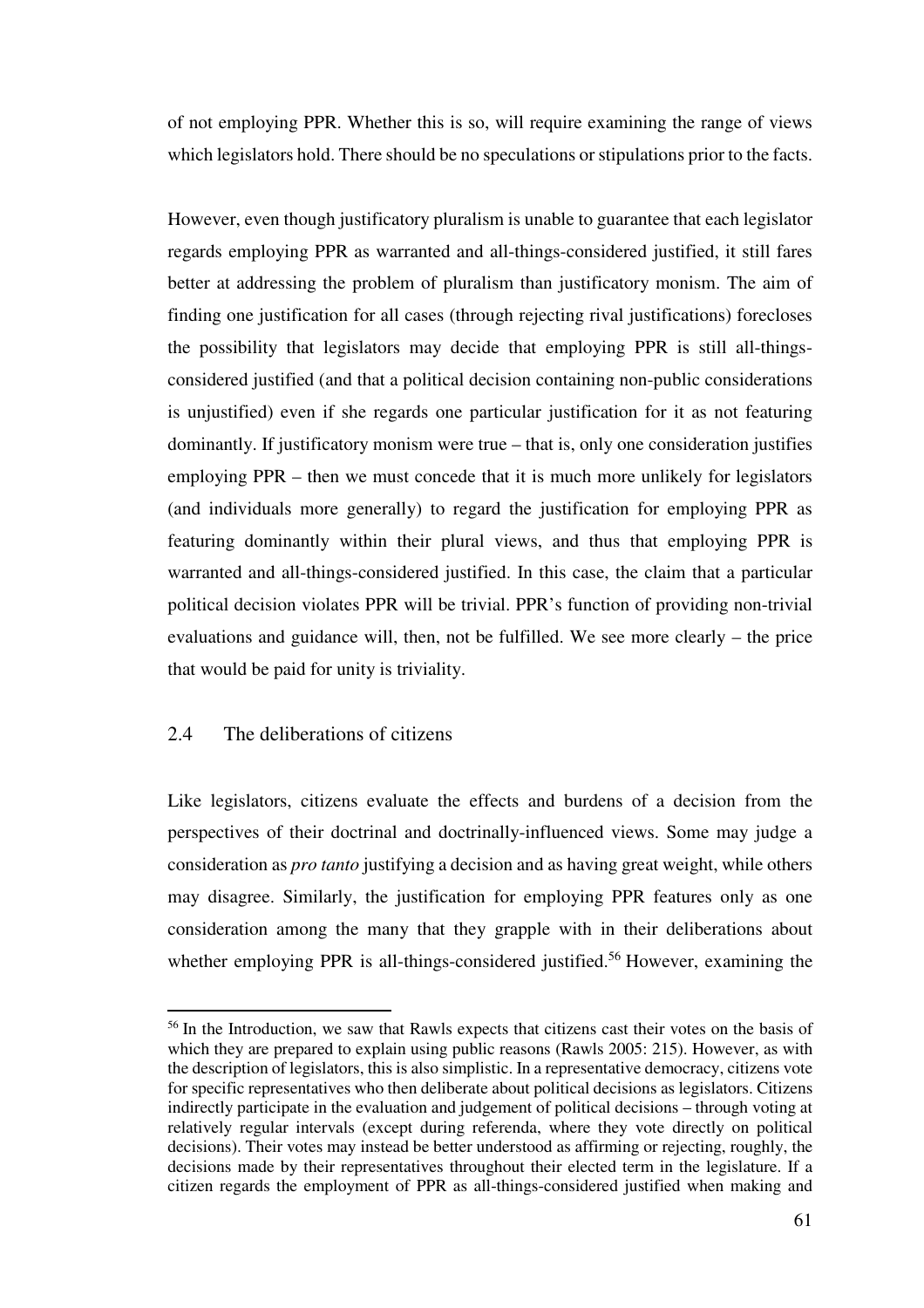deliberations of individuals in their capacities as citizens reveals there to be an additional problem – of self-interest – which may not be immediately apparent when considering that of legislators. In reality, citizens are typically very concerned with the benefits and burdens of a decision as they are relevant to, and affect, themselves or the people they care about. They are more likely to accord greater weight to the considerations about how they and those they care about are affected. The problem of self-interest, then, pertains to individuals being more likely to accord considerations pertaining to their self-interest greater weight, relative to any justification for employing PPR.

A quick clarification is due. In making this claim, I am not committed to saying that individuals, when deliberating in their capacities as legislators, cannot also be selfinterested. Nor do I claim that the problem of pluralism in views does not arise when we consider individuals' deliberations as citizens. Instead, my presentation of the deliberations of legislators and citizens should be taken as indicating two kinds or (arche)types of deliberations, each of which presents a different problem for the employment of PPR. We must ensure that the adoption of justificatory pluralism also addresses this problem of self-interest. Recalling our earlier discussions, we see that the justificatory monist cannot stipulate that citizens accord greater weight to the justification for employing PPR, relative to considerations pertaining to their selfinterest.

Rawls notably argues that ideally citizens should think of themselves 'as if they were legislators' (Rawls 1997: 769; 2005: 444-445) when evaluating political decisions. We may see his attempt as responding to this problem of self-interest. If such a modelling exercise were successful, citizens would adopt a point-of-view from which the interests and claims of others are to be taken seriously alongside those of theirs, rather than focus narrowly on themselves. The underlying idea is that this helps to secure some kind of impartiality, or constitute a step away from having only self-interest guide decisionmaking. Here, I set aside the obvious worry that the request for citizens to undertake

explaining her vote, is she therefore committed to the position that the employment of PPR is all-things-considered justified for all the political decisions that would be made up till the next time she votes? Here and again, these simplification needs to be addressed if we are to get a sense of how the discussions of PPR are (or may be made) relevant to actual political decisions – an important requirement given the function of PPR.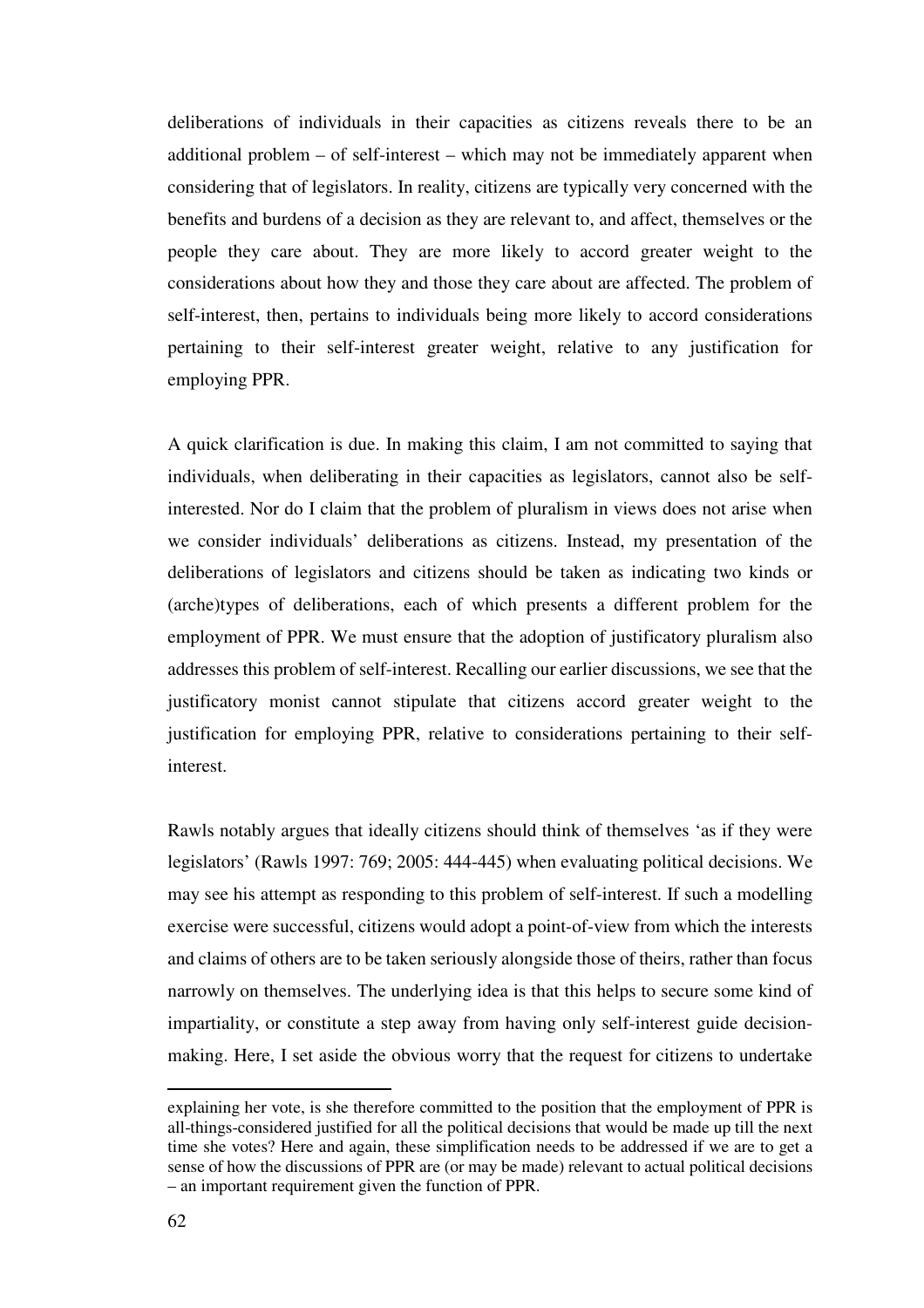the modelling exercise is itself subject to the same kind of disagreement (arising from pluralism in views) that the invocation of PPR was supposed to resolve. Instead, I argue that examining the modelling reveals it to be a poor response to the problem of selfinterest, even on its own terms.

How should we understand the structure of this modelling exercise? Suppose we understand a successful modelling exercise as one in which a citizen in a particular constituency, George, reaches the same conclusion about whether employing PPR is all-things-considered justified, as the legislator who is his elected representative. And suppose further that the legislator judges that employing PPR is not all-thingsconsidered justified. The justifications for employing PPR (which concern respect to all citizens, including George, democratic inclusion of George, etc) are regarded as outweighed by other considerations which speak in favour of introducing non-public considerations. A problem surfaces: what if George is a member of a minority group within the constituency, and the legislator's judgement is based on his evaluation that the George's burdens (including those imposed by a decision that employs non-public considerations) are outweighed by other considerations (including the benefits to the majority of the citizens in the constituency)? If George were to reach the same conclusion, he would have to weigh the various considerations *in the same way* as the legislator. This involves George judging his own interests and claims as having less weight relative to those of other citizens within his constituency, *simply because* the legislator has weighed it thus.<sup>57</sup> This is implausibly demanding of a modelling exercise. Moreover, were George to model legislators in this manner in his voting behaviour, there would be no unique input arising from his role as a voting citizen – his vote will, because of such modelling, simply be equivalent to that of the legislator.<sup>58</sup>

The modelling is more plausibly understood as concerning the kinds of considerations featuring in citizens' deliberations. Like legislators, they must take into account the whole range of considerations, including the benefits and effects of a particular decision

<sup>&</sup>lt;sup>57</sup> Further, and owing to the different set of considerations that citizens and legislators grapple with, George may judge that such a judgement, upon the modelling, would have been reached *for the wrong reasons*.

<sup>&</sup>lt;sup>58</sup> Focusing on democratic input allows me to set aside the value of the modelling exercise in rendering legislators' deliberations understandable to citizens, even if the latter do not regard them as justifiable.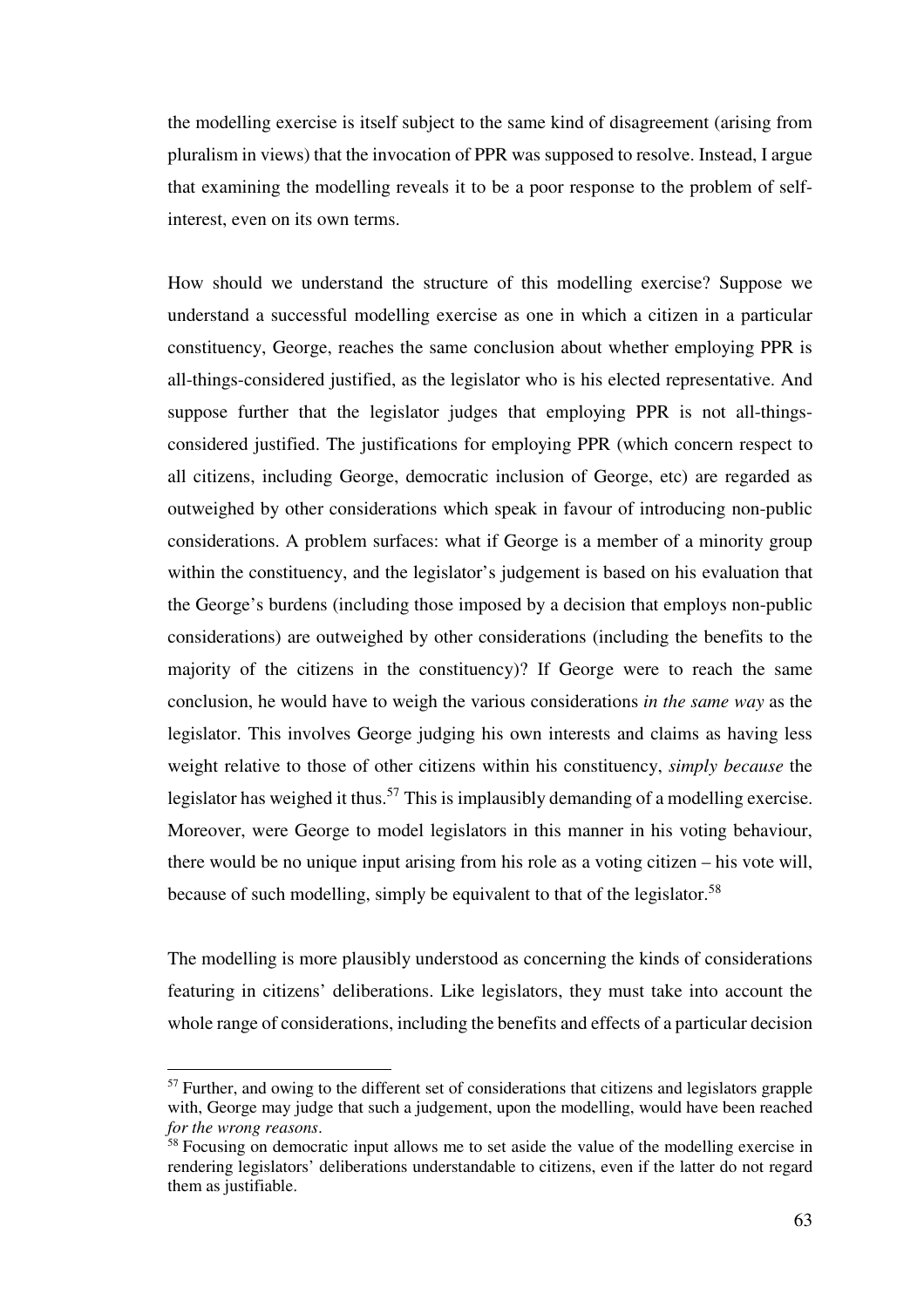on all individuals affected by it, and not simply those concerning themselves and those they care about. However, this leaves open the issue of *how* they are to evaluate these considerations. As earlier discussed, depending on the views of a particular agent in a particular context, a particular consideration may be regarded as either supporting or rejecting the employment of PPR, and moreover as having different weight relative to other considerations. So, citizens may regard the considerations concerning other individuals as having much less weight than those of their own – such that including the former has little or negligible impact on their judgements about whether employing PPR is all-things-considered justified. The broadening of citizens' set of deliberative considerations is not equivalent to – and does not entail – the broadening of their circle of concern. Citizens are unlikely to immediately accord great weight to the considerations of benefits and burdens on others, if they do not already care for them. Of course, the request that citizens account for the benefits and burdens to other citizens, opens up the *possibility* of the latter outweighing their own concerns. But even if such a scenario obtains, it would not be brought about simply by the mere request for citizens to take those considerations into account. Summing up, the modelling exercise is idle, and does not address the problem of self-interest – it simply leaves it unanswered.

We return again to the core thought of justificatory pluralism, but this time as a response to the problem of self-interest. If we are interested in getting citizens to regard employing PPR as all-things-considered justified, even in the face of their according greater weight to considerations about their own concerns than those of others, then we must provide them with as many justifications for employing PPR as are possible. Recall that when plural justifications are provided for employing PPR, the stakes of not doing so are increased (relative to there being only one justification). The combined weight of the plural justifications is greater than each justification taken on its own. Earlier, we saw how this allows legislators to set aside the other considerations pertaining to their role as legislators, and which pull against employing PPR. We now see that the higher stakes also make it more likely that the plural justifications for employing PPR, when taken together, will outweigh citizens' self-interested considerations. Offering plural justifications for employing PPR thus increases the likelihood that citizens judge the employment of PPR as all-things-considered justified. That such a situation may occur, is not out of the question. Citizens' self-interested concerns – including those arising from their considerations of doctrinal acceptability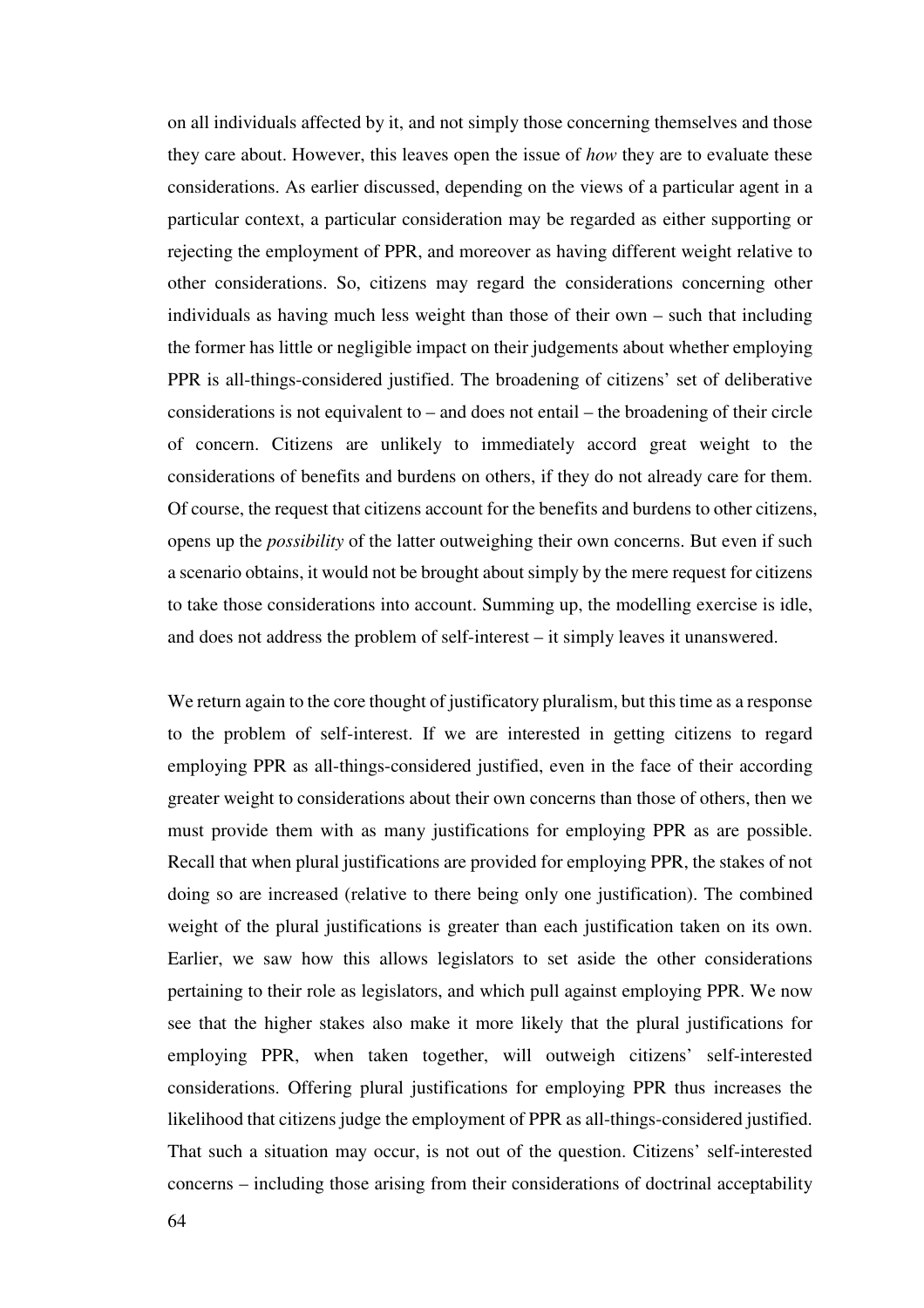– may not always outweigh the plural justifications for employing PPR. There is some room for them to judge that despite their concerns, employing PPR is still all-thingsconsidered justified. <sup>59</sup> Justificatory pluralism address the problem of self-interest, whereas justificatory monism leaves it unanswered.

### 2.5 Conclusion

l

In this chapter, I argued that current discussions about which considerations justify employing PPR, should be shifted. We should also think about whether and how the employment of PPR is judged as warranted and as all-things-considered justified from individuals' plural views. When we think, however, of their plural views, we realise that individuals may disagree about whether any particular consideration actually justifies employing PPR – and thus whether employing PPR is warranted. Any particular justification for employing PPR will also be accorded different weight relative to their other considerations – individuals will disagree on whether employing PPR is all-things-considered justified. It is unlikely that individuals will unanimously regard one and the same consideration as actually justifying employing PPR, and as triumphantly outweighing all their other considerations – such that employing PPR is warranted and all-things-considered justified. I argued that herein lie two problems – of pluralism in individuals' views, and of self-interest – which I illustrated by examining the deliberations of legislators and citizens.

Justificatory pluralism address both problems. In response to the problem of pluralism, the provision of plural justifications makes it more likely that individuals with different views will regard at least one consideration as justifying the employment of PPR, and thus that it is warranted. That there are plural justifications also raises the stakes of not employing PPR. The plural justifications, when taken together, have great weight, and

<sup>&</sup>lt;sup>59</sup> The discussions here may be similarly applied to citizens in their role as activists. Activists sometimes appeal to non-public considerations in resisting existing political decisions or institutions, which they regard as morally corrupt or dysfunctional. Jonathan Quong claims that when citizens do so, they 'do not address one another purely as citizens' (Quong 2011: 242). Again, we make it more likely that activists who are motivated by non-public considerations will nevertheless use public reasons in supporting decisions (and thus meet the demands of PPR), by appealing to all available justifications for employing PPR. I leave aside the question of whether the potential costs of restraining them thus, are those which public reason philosophers are prepared to bear.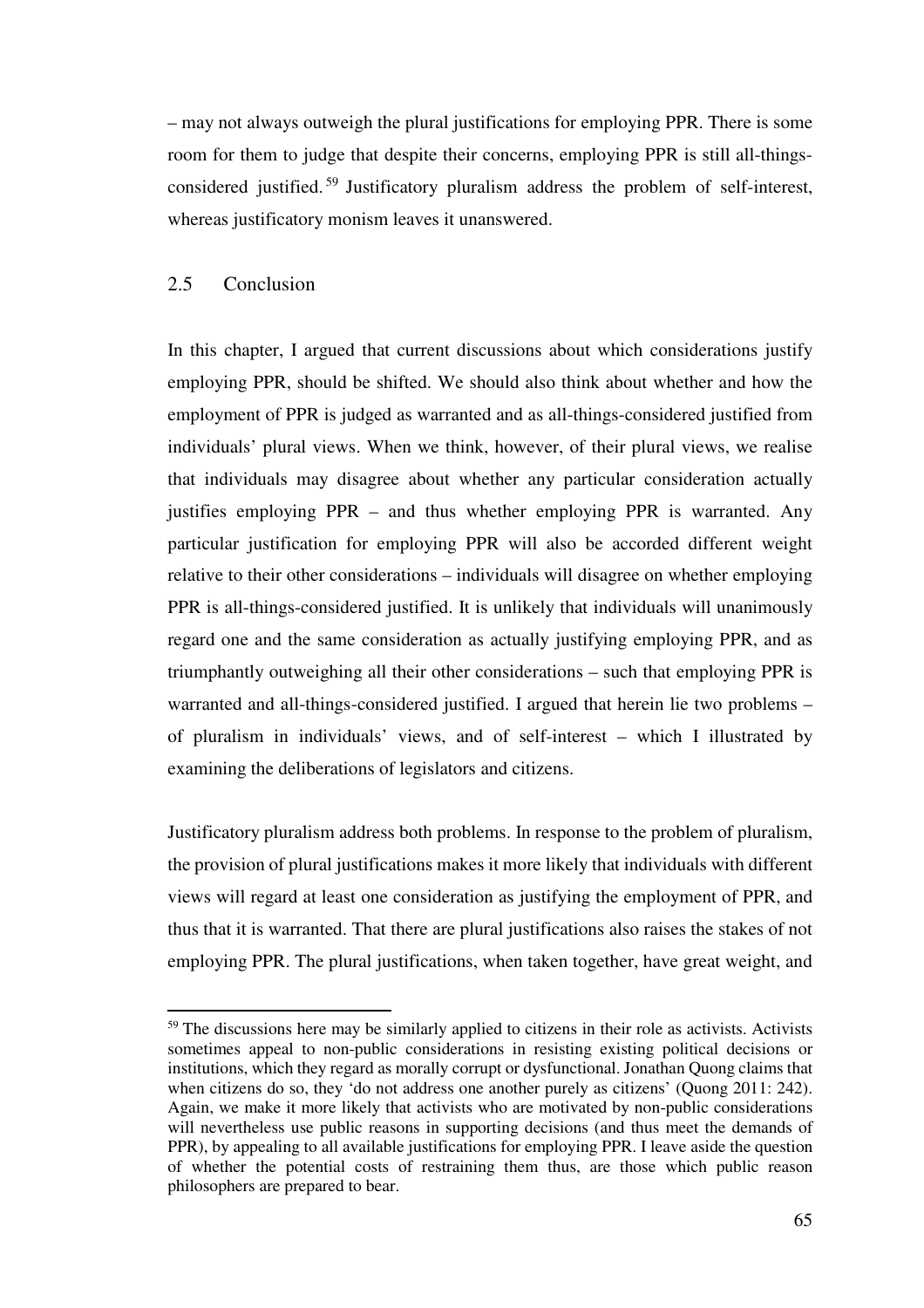thus have a greater likelihood of outweighing the other considerations which legislators have which pull against employing PPR. When considering the deliberations of citizens, we saw that this point about higher stakes also addresses the problem of self-interest. It makes it more likely that the plural justifications for employing PPR, when taken together, will outweigh citizens' self-interested considerations. In contrast, justificatory monism renders it unlikely that the problem of pluralism may be addressed, and leaves the problem of self-interest unanswered. Through this, justificatory pluralism becomes more appealing than justificatory monism.

Let us quickly revisit the case of Abe, discussed in Chapter 1. Consider the citizens in Abe's society, who want to use religious non-public considerations to support a decision to establish a generous welfare scheme. From their perspectives, public reasons are not sufficient, on their own, to support even the creation of a welfare scheme, and much less a generous one. Their wish to create the generous welfare scheme, which protects certain forms of civic inclusion, motivates their use of non-public considerations stemming from their doctrinal views. The citizens accord these considerations great weight, and as outweighing the justification for employing PPR. Adopting justificatory pluralism allows public reason philosophers to respond to this situation, by showing them that the stakes are increased of their not employing it. It is not enough that the considerations of doctrinal acceptability, and the possible political good of other forms of inclusion, outweigh any justification for employing PPR. They must *also* outweigh the plural justifications, *taken together*, for employing PPR. That is, they must recognise that in their case, the preservation of the doctrinal acceptability of the decision and of certain forms of civic inclusion is accompanied by the potential costs of democratic exclusion, disrespect, paternalism, and erosion of civic friendship, and the like – and thus reconsider their use of non-public considerations. Adopting justificatory pluralism makes it more likely that these citizens will indeed regard employing PPR as all-things-considered justified, and refrain from employing public reasons. <sup>60</sup> What they will eventually do, however, is an open question, and not something which we may know prior to the facts.

 $\overline{a}$ 

<sup>&</sup>lt;sup>60</sup> I have left out a third option: that these citizens may employ only public reasons, yet support the decision to create the welfare scheme. However, this would still involve, from their perspectives, the loss of a great good – that of doctrinal acceptability. The same conclusion applies.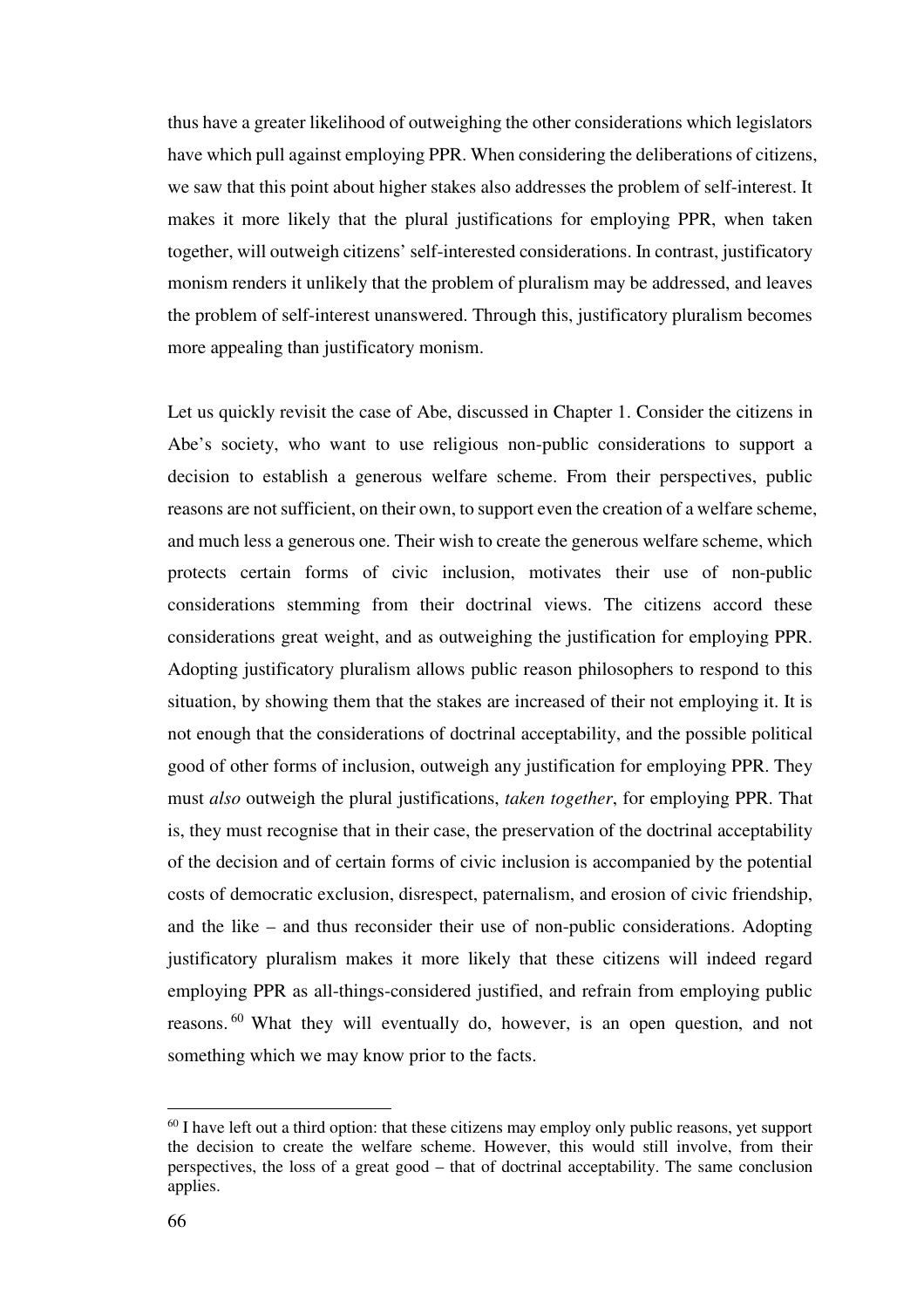By way of concluding this chapter, I return to Rawls' suggestion that PPR is to be employed only to constitutional essentials and matters of basic justice (Rawls 2005: 214, 227-30). On our analyses, we may understand Rawls as claiming that in these cases, the justification for employing PPR always outweighs the other considerations that legislators and citizens of plural views have. However, this is implausible – surely there are at least some cases for which even the plural justifications for employing PPR are regarded as outweighed by some considerations from their plural views. We may instead understand Rawls as claiming that in these domains, the justifications for employing PPR generally outweighs all other considerations, such that employing PPR is generally taken as all-things-considered justified. This may be more plausible, if it could be shown that, perhaps, the benefits and burdens of decisions in these domains are generally so severe or pervasive such that the justifications for employing PPR generally outweigh citizens' plural considerations. Here, Rawls' comments on the impact of the basic structure on the lives of citizens may be extended, and fit into our analyses which focus on individual judgements about whether employing PPR is allthings-considered justified. But such an extension will require more work, and not assertion. We may see this recognition as constituting one of the payoffs of our discussions so far – it helps us to clarify and understand the deeper motivations for Rawls' claim that PPR is to be employed in a restricted set of cases, which paves the way for our development or rejection of it.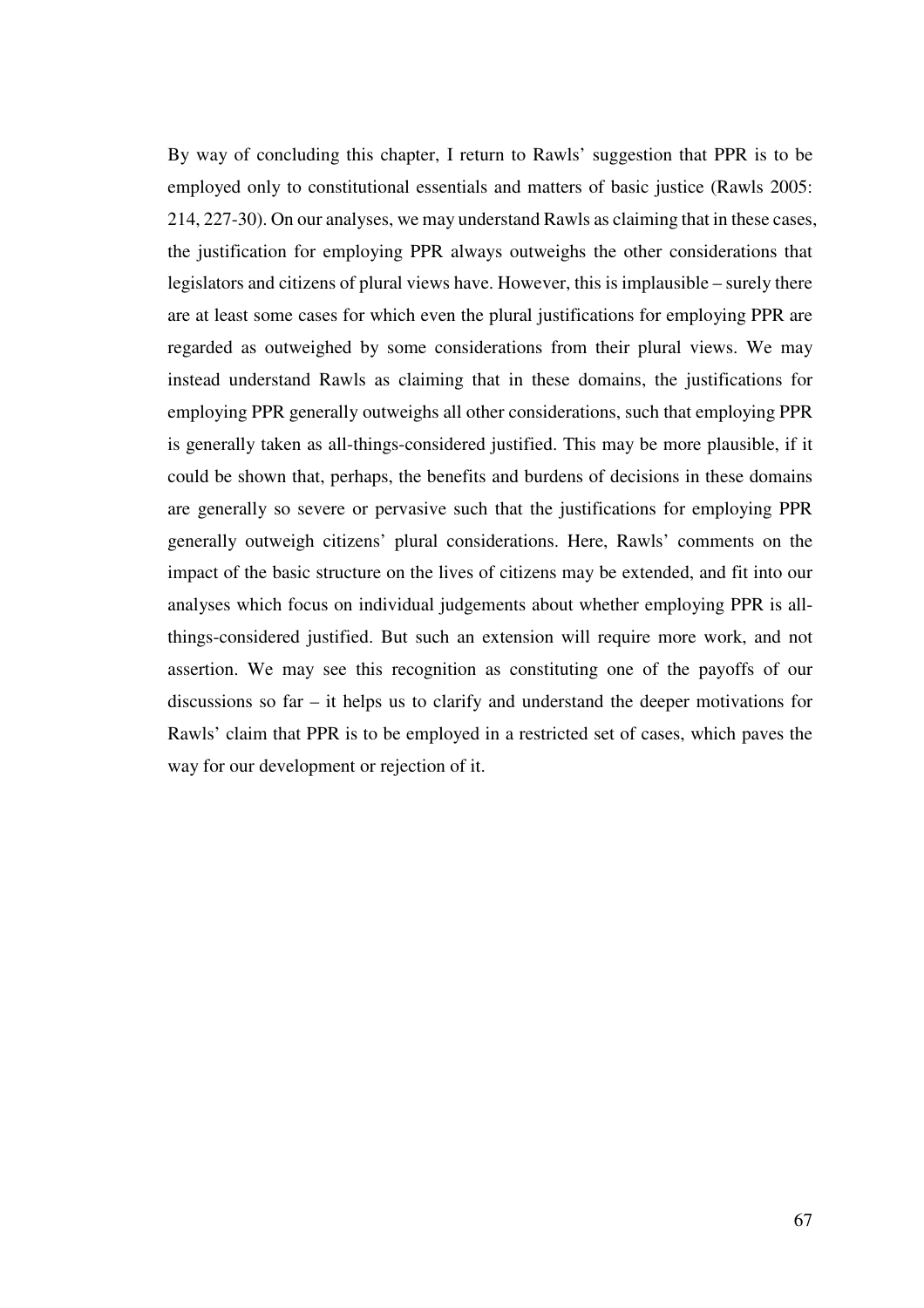## 3 Defences

## 3.1 Introduction and recap

In this thesis, I have argued for two main claims. First, there is an under-examined and problematic goal towards justificatory monism for the principle of public reason (PPR) within public reason liberalism. Second, given the former, we should adopt justificatory pluralism if we want individuals to regard the employment of PPR as all-thingsconsidered justified. Before defending my position, I re-trace the general trajectory that the thesis has taken.

In the Introduction, I observed that the employment of PPR is itself political, and needs to be justified to individuals with plural views. Public reason philosopher should not, and cannot, assume that the employment of PPR is uncontroversial from these individuals' plural views. Upon this recognition, the aim towards justificatory monism for the employment of PPR becomes *prima facie* puzzling. Extending the principle of charity to justificatory monists, I elaborated on three potential motivations for the aim, before rejecting them. First, the aim towards monism, while possibly appropriate in other domains of philosophical enquiry, is inappropriate in the context of the justification for employing PPR. Second, it is implausible that individuals with plural views will regard one and the same consideration as actually justifying the employment of PPR. Third, appealing to these plural individuals' equal fundamental interest qua citizens is unable to get the monist out of the bind – since the purportedly fundamental interest is likewise subject to evaluation from individuals' plural views. However, justificatory monism appears to have an edge over justificatory pluralism, in that it is able to give a clear account of when employing PPR is warranted and justified. This, I argued, may be taken as constituting a presumption against justificatory pluralism.

In Chapter 1, I considered how the aim towards justificatory monism – of finding one foundational justification for employing PPR in all contexts and cases – shapes the discussions of some public reason philosophers. The work in this chapter is not merely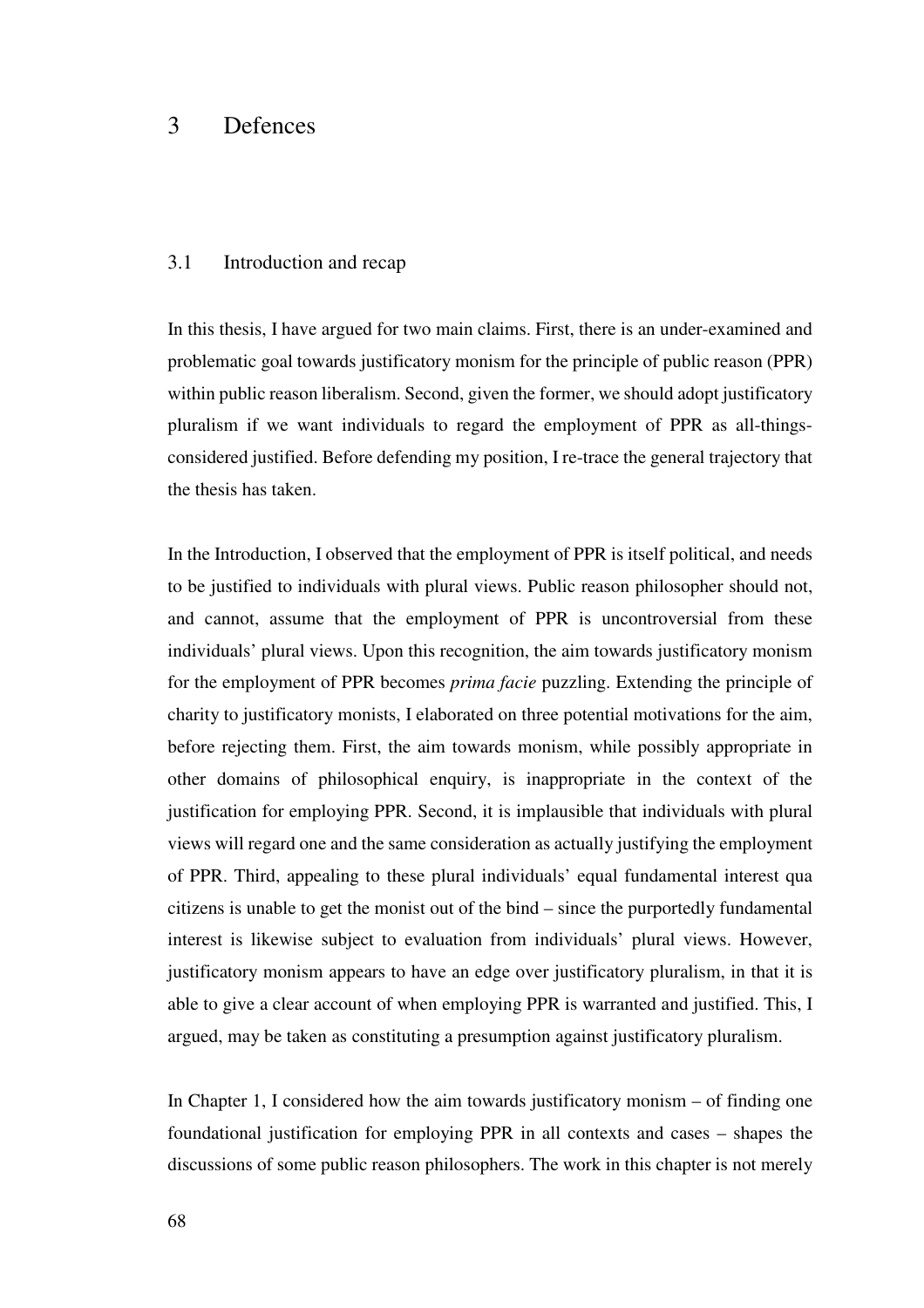and blandly exegetical – of showing that there is in fact this hitherto hidden aim towards justificatory monism. While examining these discussions, I also uncovered six considerations relevant to the justification for employing PPR. It turns out, surprisingly, that public reason philosophers have been employing these considerations in their discussions (usually in response to their opponents), without thoroughly considering the relevance or implications of those considerations for the justification for employing PPR. We must consider other political goods and values, beyond that which is protected by employing PPR. We must also consider the benefits and burdens of the political decision for which the employment of PPR is in question, along with the context in which it occurs. All of these considerations are regarded by individuals as either *pro tanto* justifying or rejecting the employment of PPR. Individuals then need to engage in evaluating the weight of these considerations relative to each other, in order to reach judgements about whether employing PPR is all-things-considered justified.

In Chapter 2, I argued that it would be puzzling if individuals with plural views nevertheless accord the same weight to one justification for employing PPR, relative to their other considerations. I then argued for justificatory pluralism for employing PPR. If we want individuals to regard the employment of PPR as all-things-considered justified, we must provide them with plural justifications for employing PPR (or, as many as are available). I draw support by considering the complex and varied considerations that legislators and citizens have to account for when deliberating about political decisions generally, and also whether employing PPR is all-things-considered justified. I observed that these considerations may, in some cases, pull against employing PPR. Providing plural justifications for employing PPR increases the likelihood that at least one consideration is regarded by individuals as actually justifying the employment of PPR. Adopting justificatory pluralism responds to the problems of pluralism and self-interest. When the plural justifications are taken together, they reveal the non-employment of PPR as having multiple and pervasive implications on different aspects individuals' lives, and thus raises the stakes of individuals' nonemployment of PPR. Given that PPR only fulfils its function of providing non-trivial evaluations and guidance of political decisions only when individuals regard its employment as warranted and all-things-considered justified, public reason philosophers have incentive to opt for justificatory pluralism.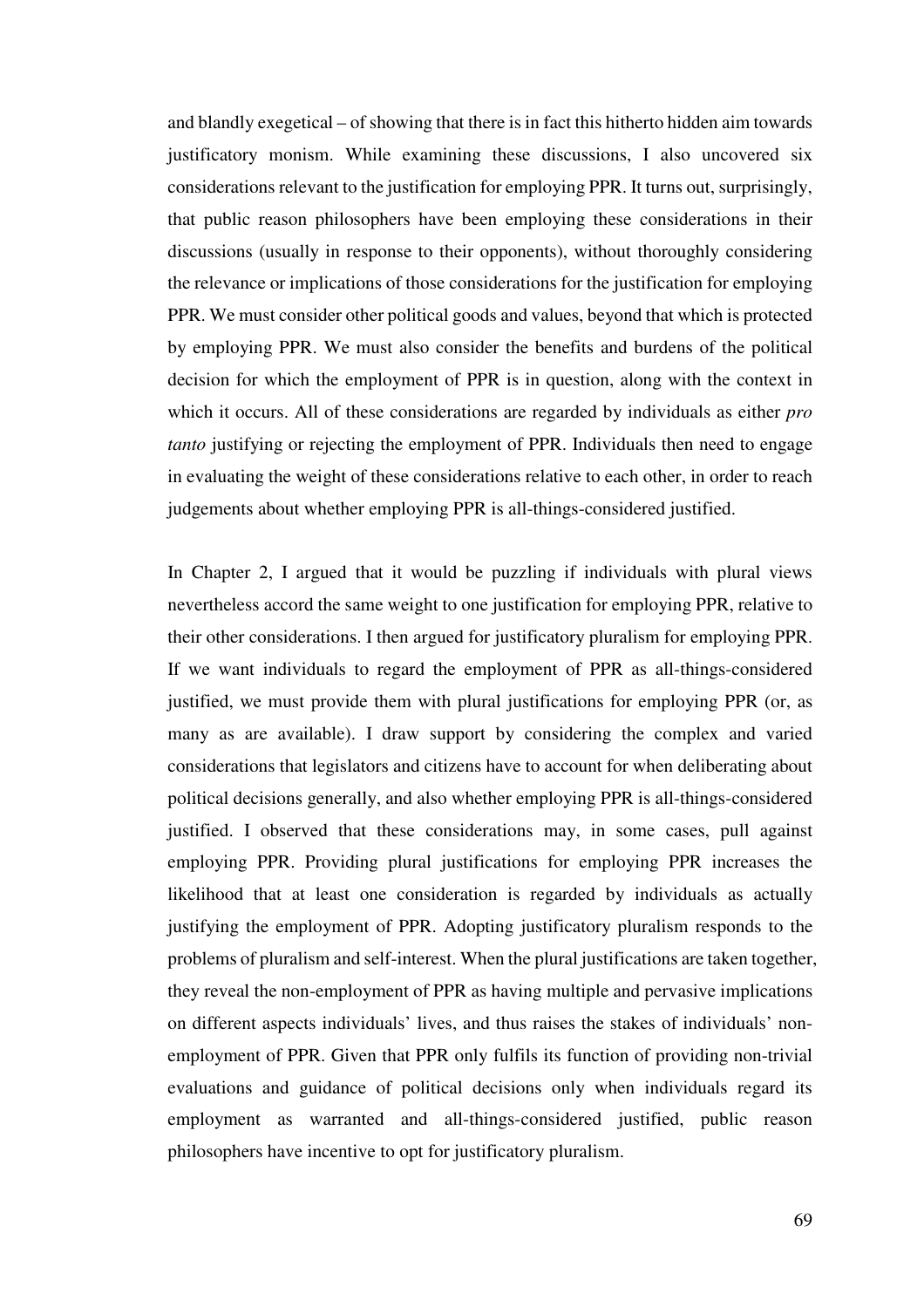In this chapter, I defend my proposal for justificatory pluralism for employing PPR against several immediate worries. They are that it (i) neglects the is/ought distinction; (ii) commits a category mistake; (iii) runs into the same messiness and indeterminacy of guidance that was earlier taken as constituting a presumption against justificatory pluralism; and (iv) is unable to give us a response to when a political decision violates PPR. I argue that justificatory pluralism survives these objections.

## 3.2 Is/ought distinction

Does my project neglect the is/ought distinction? Much of it turns on the claim that any proffered justification for employing PPR is but one consideration among many, within the plural views of individuals. The worry is that these discussions about what *is* the case, leaves open what *ought to be* the case. Thus, it may be argued that individuals are mistaken in treating any justification for employing PPR as merely one consideration among the many that they hold. Instead, they ought to regard these justifications as being the relative weightiest. Not all considerations are equal in status. Specifically, given the project of justificatory monism, individuals ought to regard one particular justification for employing PPR as their weightiest consideration in all the contexts to which it applies.

I have responded to this worry at different points (especially in the Introduction and Chapter 2), but it is worth revisiting it briefly. The core response concerns the internal inconsistency of public reason liberalism in adopting this position. It is implausible, if we are to take pluralism seriously, that individuals with plural views will indeed regard the justification for employing PPR as relatively weightier than other considerations, or even as overriding in all circumstances. The claim that they nevertheless ought to do so, despite them thinking otherwise, conflicts with public reason philosophers' professed aim of taking pluralism seriously. It prescribes a solution purporting to take seriously, and to adjudicate, political disagreements arising from pluralism, *yet* ignores pluralism in views about whether the solution (of employing PPR) is *the* one to adopt. And once we recognise that what individuals think they ought to do, depends partly on their doctrinal and doctrinally-influenced views, the roles they occupy and the projects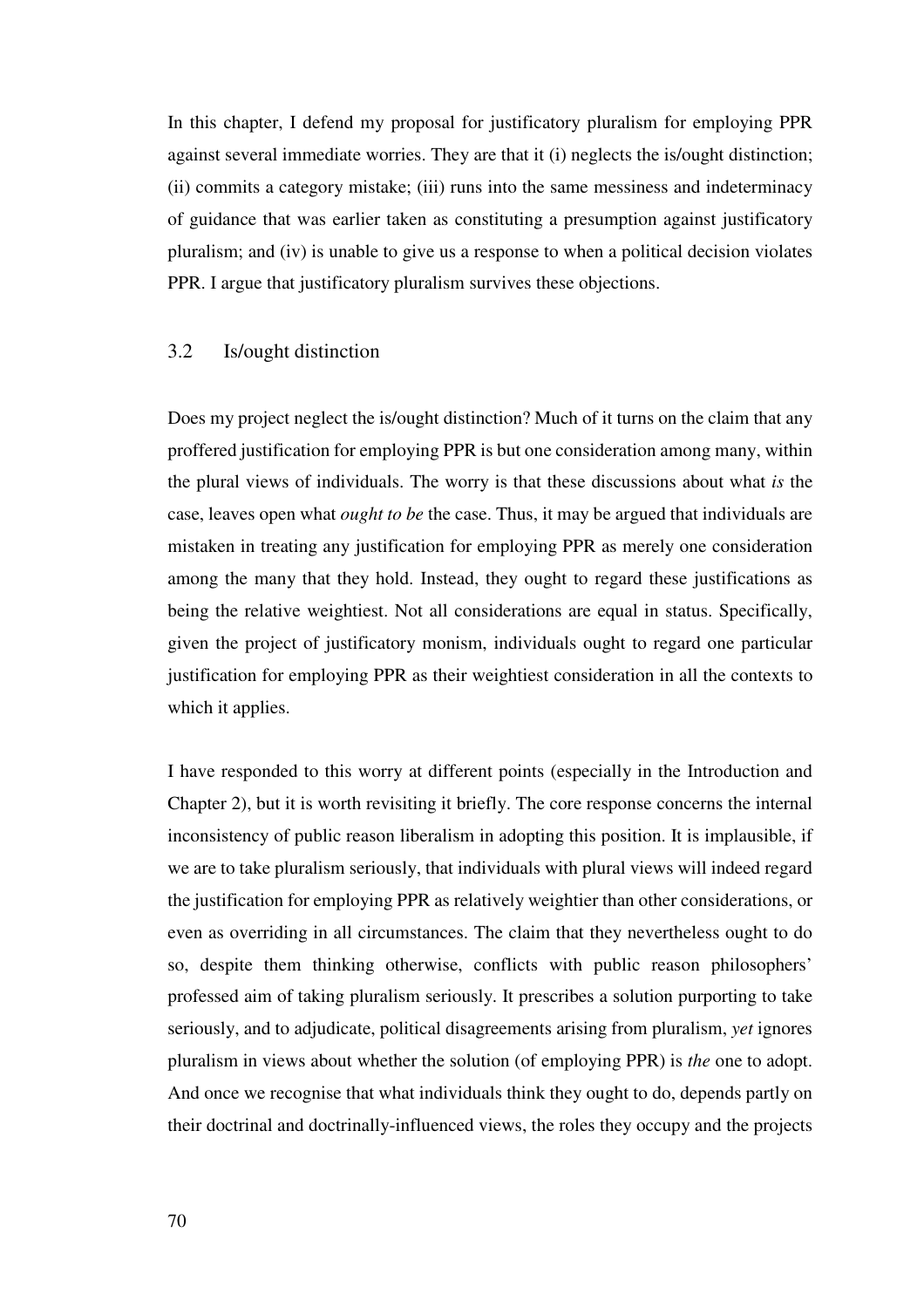in which they are engaged, then we see that what they ought to do depends on what is the case.

This difficulty may not be easily avoided by re-describing employing PPR as subject to a *pragmatic, higher-order unanimity* among individuals. As we have seen, various doctrinal views also make higher-order claims, and not simply "first-order" ones concerning actual cases. We should correspondingly expect there to be pluralism in views about the higher-order issue of whether employing PPR is justified. What of the unanimity being pragmatic in nature? The underlying idea may be that failing to agree on a conflict-resolution strategy (such as employing PPR) is so bad that individuals pragmatically agree to employ one. However, this again fails to take pluralism seriously – disagreements about which strategy to employ could persist, even if individuals agree on the badness of not having one. Of course, individuals could accept one strategy after a compromise at the higher-level – but such acceptance may not (always) sit well with the public reason philosopher's construal of acceptance as being minimally consistent with individuals' doctrinal and doctrinally-influenced views. The basic claim remains: we cannot get to what ought to be the case, without taking seriously what is the case (that individuals with plural views have different understandings of what ought to be so.<sup>61</sup>

One way to save the claim that citizens ought to regard the justifications for employing PPR as being the relative weightiest, is if employing PPR were an established social or political norm. That doing so is an established norm, would render the justifications relatively weightier from citizens' perspective – in the sense that citizens generally need very weighty reasons to violate established norms. Suppose we set aside the fact that employing PPR is not actually an established norm and so cannot support such a claim. Even then, the problem remains of how to account for individuals who do not actually accord the justification great weight relative to their other considerations. Here, discussions of what they ought to do will depend on what considerations they regard themselves as having – on what is the case.

 $\overline{a}$ 

<sup>&</sup>lt;sup>61</sup> Moreover, it would also be puzzling if all the compromises individuals could make, were somehow consistent with the plurality of their views. See Gaus (2011a) and Lister (2013: 81- 103) for discussions of higher-order unanimity, and Margalit (2010) for discussions of when compromises may not be consistent with some individuals' doctrinal views.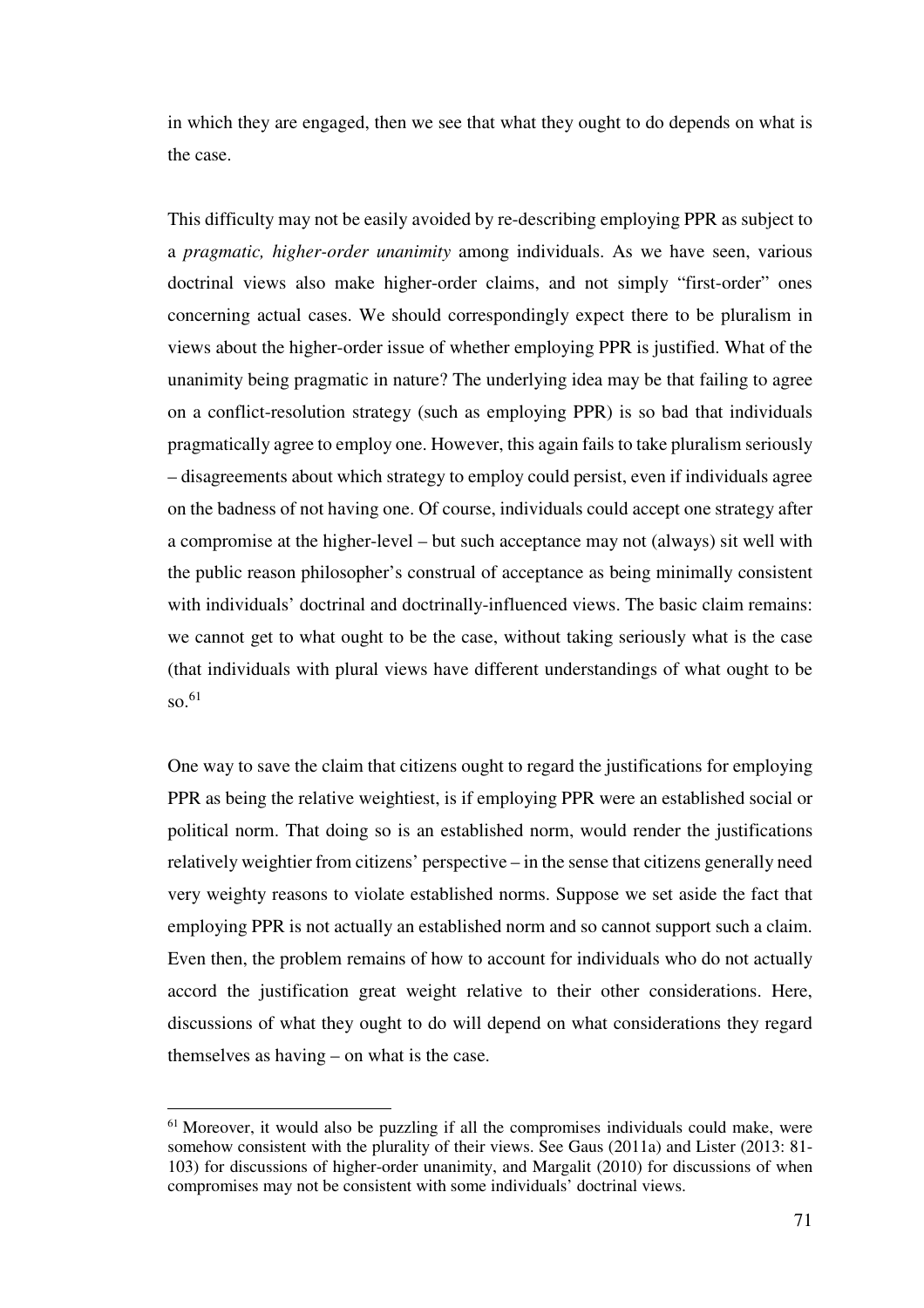## 3.3 Category mistake

The second worry is that the proposal of justificatory pluralism commits a category mistake. It makes a claim about what the correct answer to the justificatory structure of PPR is, by way of considering what would be a good answer for *employing* PPR given certain political aims. Recall that I take the main motivation for justificatory pluralism to be claim that it helps the public reason liberal's case – it makes employing PPR more likely to be all-things-considered justified from individuals' views.

In responding to this, we must again remember that PPR is itself already political to begin with. That is, it is invoked as a response to disagreements about political decisions. Its function is to provide evaluations of and guidance for our political decisions, while taking pluralism seriously. The discussion of PPR is not separate from its function. And PPR fulfils its function non-trivially only when individuals regard the justification for *employing* it as having great weight relative to their other considerations, such that the judgement that there is a violation of PPR is regarded as non-trivial. Given this, the appropriate focus should be whether individuals regard its employment as all-thingsconsidered justified. It is in this way that considering what justifies the *employment* of PPR, rather than what justifies PPR is not misguided. PPR is not a purely theoretical concept such that the introduction of political considerations commits a category mistake.

Could a justificatory monist redirect her insistence, to the search for one correct answer to the justification for employing PPR? It could be that most of the proffered justifications for employing PPR are false, because they are, on conceptual analysis, not truly connected to the very idea of PPR. There may be just one correct justification for employing PPR. And the move towards justificatory pluralism involves forsaking the task to uncover the truth, in exchange for what is politically expedient. Here, as in the Introduction, we must recognise that even if the monist finds such an answer, there is still a separate question of what is to be done politically. Could this "correct" justification for employing PPR be regarded as indeed justifying it, from individuals' plural views? And once the latter are considered, the implausibility of a monistic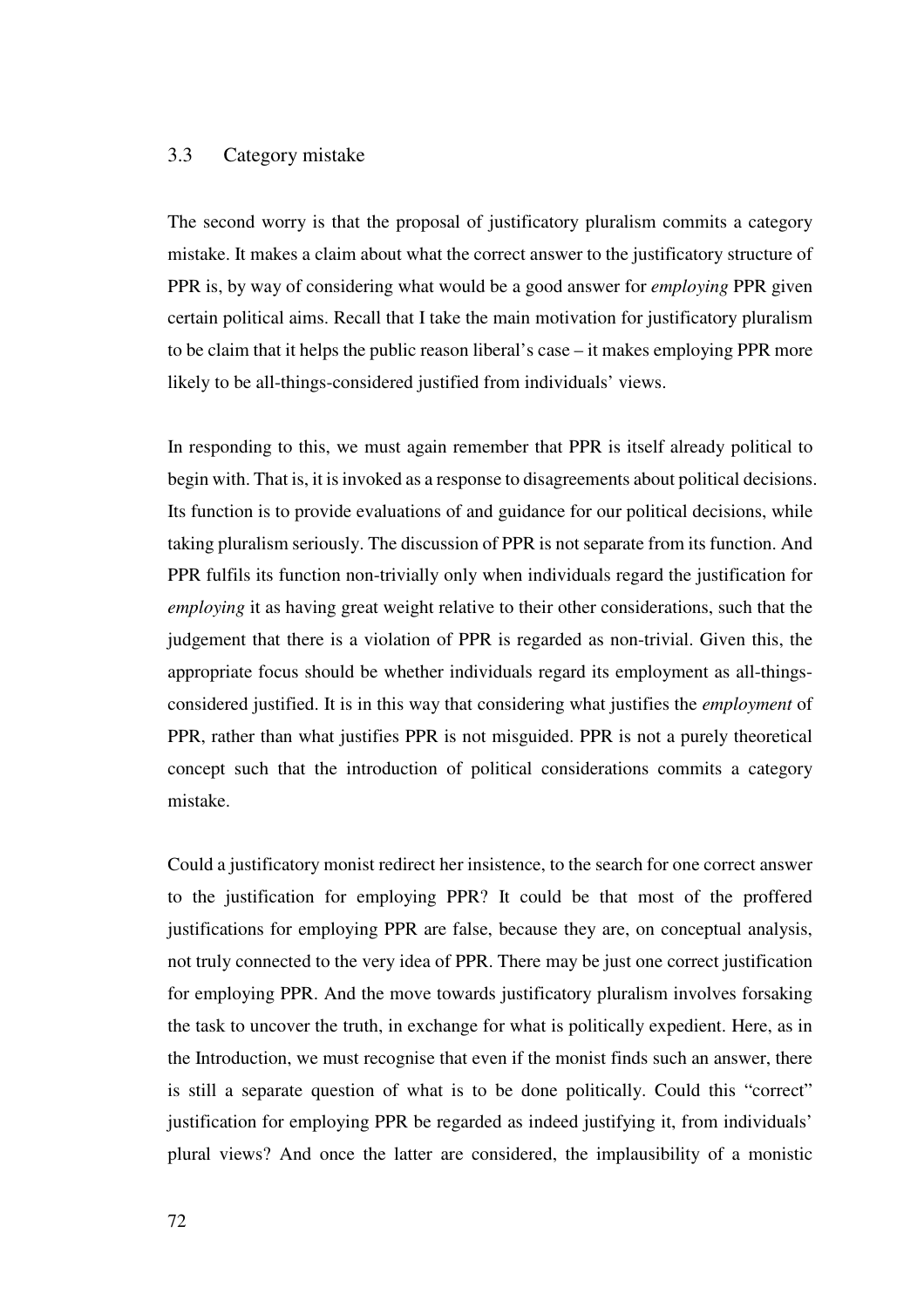justification for employing PPR surfaces again. The monist could not bypass this difficulty, by discarding the requirement that political decisions be justified only when they are *justified to individuals*. This position would obviate the need for employing PPR in the first place.<sup>62</sup>

However, a minor concession is due to the justificatory monist. The claim that we must avail ourselves of plural justifications for employing PPR, says nothing about which justifications for employing PPR are *available* in specific cases. This means that, in principle, the possibility is left open that for *any* political decision, there is only one available justification for employing PPR. If so, justificatory monism would survive – albeit in a different form. However, notice that even on this picture, the discussions of the justification for employing PPR would have shifted considerably from the justificatory monist's initial account. The aim would no longer be to show that a particular justification for employing PPR applies to all contexts and cases. Instead, monists have to pay attention to the myriad considerations relevant to specific political decisions, in arguing for the claim that all other justifications for employing PPR simply do not apply – leaving only one. Additionally, the issue of whether a particular consideration justifying the employment of PPR applies to the case at hand, has to be made on the basis of showing that it is regarded by citizens with plural views as applying. That is, citizens of different stripes regard there to be only one justification for employing PPR for the decision being discussed, and as having great weight. Taking seriously the plurality of views, we see that the mere fact that this possibility is left open will be of little consolation for the justificatory monist – constrained justificatory monism is possible but implausible.

Of course, nothing which is said here can stop a persistent monist from his or her search for one global justification for employing PPR. But as we have seen, such an insistence is accompanied by costs (about the triviality of the resulting conclusions) that the monist may not want to incur.

l

 $62$  There is also a further question of whether such an appeal to the "correct" justification runs afoul of political liberalism's more general commitment to avoid issues of (moral) truth.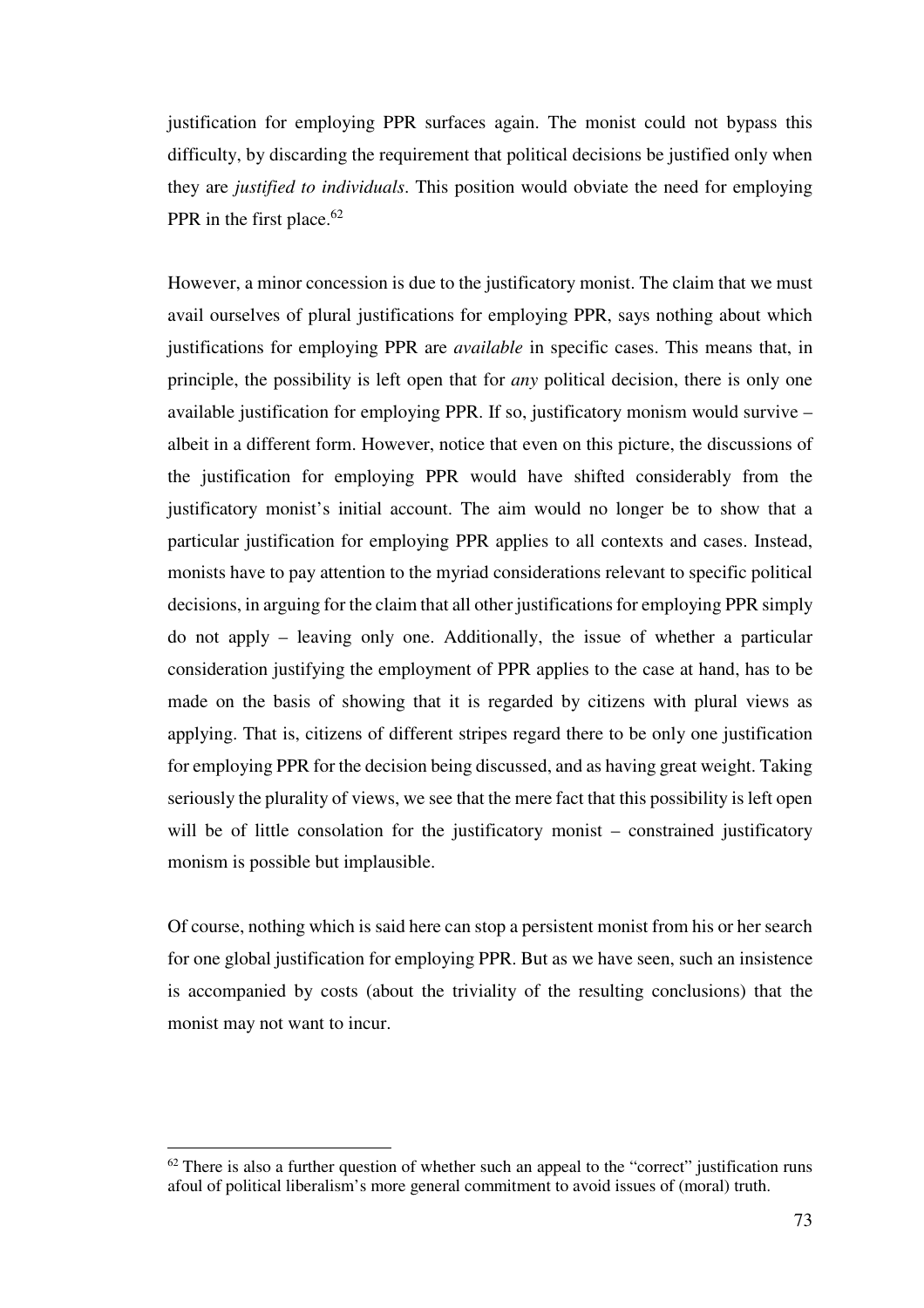## 3.4 Messiness

In the Introduction, I considered how justificatory pluralism appears to be theoretically messy, and thus possibly impotent in guiding actual political practices. There are two related worries. The first is that the plural considerations justifying the employment of PPR may have different scopes – applying in different sets of cases. There is then a question of when the employment of PPR is *warranted*. We could adopt the minimal view (that employing PPR is warranted only when all considerations apply) or the maximal view (that employing PPR is warranted when any consideration applies). There appears to be no non-arbitrary way of choosing. The second worry is that in specific cases (or political decisions), only some but not all justifications for employing PPR may outweigh the considerations which count against employing PPR. There is, therefore, a corresponding question of when the employment of PPR is *justified* – whether we want all justifications to outweigh the other considerations, or if we only require one. The two worries centre on the idea that adopting justificatory pluralism for employing PPR creates a messiness, which justificatory monism does not have to grapple with. A failure to address this messiness means that a pluralistic account would be unable to inform us of when employing PPR is warranted and justified, and thus unable to provide evaluations of, and guidance for, political decisions.

Our discussions – especially those in defence of the focus on individuals' judgements – allow us to respond to these worries. Recall that what is crucial about the judgements that employing PPR is all-things-considered justified, is that they are made from the perspectives of individuals with specific doctrinal and doctrinally-influenced views, who occupy different roles, and are engaged in different projects. The focus on individuals, as I have argued, is a response (and serves as a corrective) to the way that many discussions in public reason liberalism have been carried out. These discussions do not fully acknowledge the relevance and salience of individuals in relation to these judgements, and moreover they make it appear as though there is something to the idea that considerations, when taken on their own and in abstraction from specific views, may justify or reject employing PPR.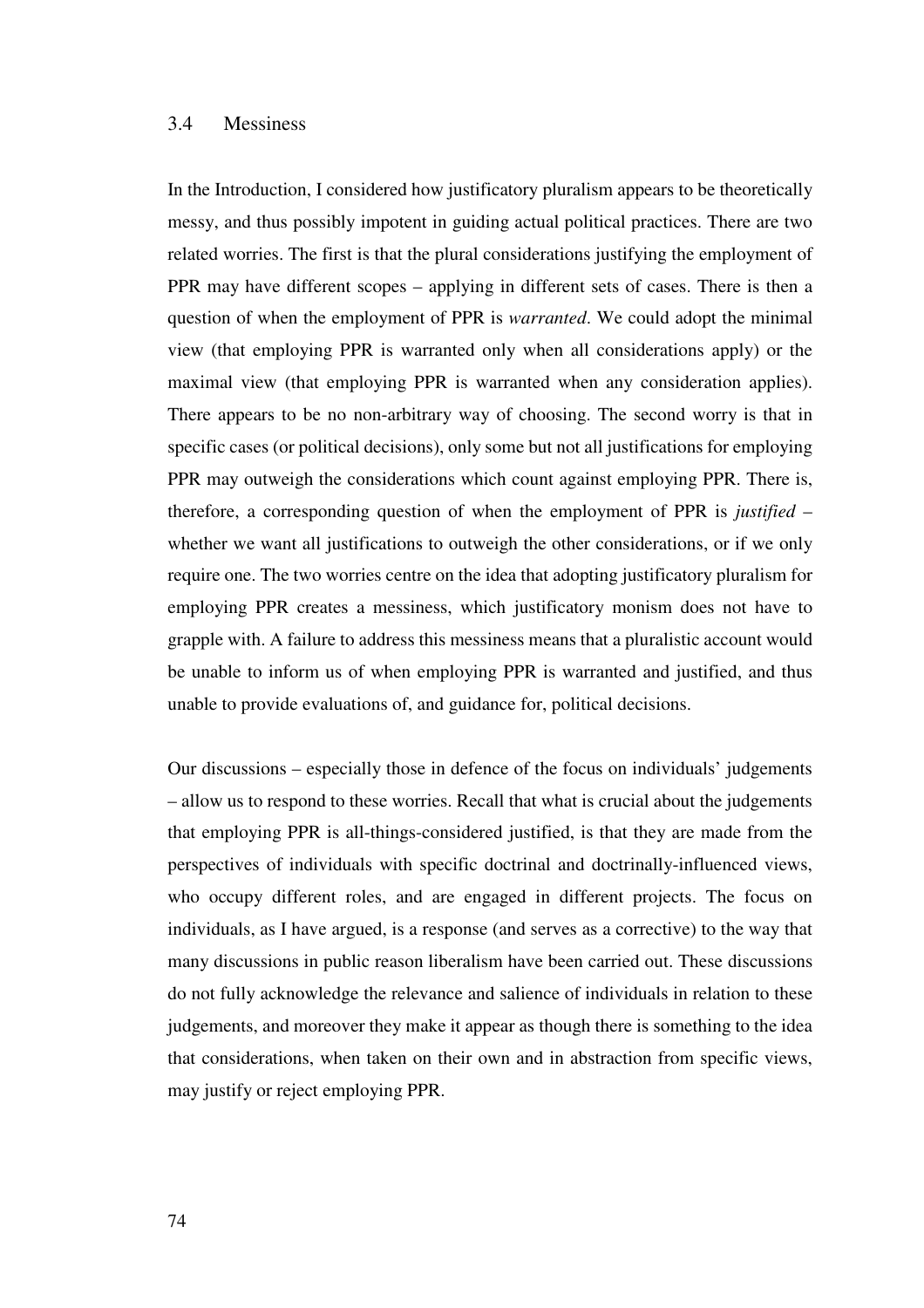With the recognition of the centrality of individuals and their judgements, we can respond to the two worries above. Specifically, the recognition allows us to *reframe* the two worries. The first worry would be: when is employing PPR warranted, when some (but not all) considerations purportedly justifying the employment of PPR are regarded by individuals as applying to the case at hand? The second: when is employing PPR justified, when some (but not all) justifications are regarded by individuals as outweighing other considerations which count against applying PPR? When framed this way, we see that the worries about messiness is significantly ameliorated. We can simply adopt the *maximal view* in response to both worries.

First, employing PPR is warranted just in case *any* consideration purportedly justifying its employment is regarded by an individual as applying to the case at hand. Individuals with plural views evaluate the considerations purportedly justifying the employment of PPR differently – some may regard it as actually justifying employing PPR, whereas others may reject it. We do not need to insist that individuals with plural views agree to one and the same justification for employing PPR. What is important, according to justificatory pluralism, is simply that they each judge one (or some) consideration justifying the employment of PPR as indeed applying to the case at hand. When this judgement is made from their perspective, they recognise that the failure to employ PPR will be accompanied by some loss in the political goods or values that is protected or furthered by the justification for employing PPR – be it democratic inclusion, respect, civic friendship or anti-paternalism. In such a case, where such goods or values are at stake, these individuals will judge that employing PPR is warranted.

From this perspective, we may also provide a diagnosis of the initial formulation of the first worry. It does not account for the fact that the judgements about whether any consideration actually applies to a particular case, and thus whether employing PPR is warranted, have to be made from the perspectives of individuals. That is to say, the position from which the first worry is initially posed, is one which disregards the centrality of individuals' perspectives. And once we take individuals' perspectives seriously, we see that it does not matter to their judgement of whether employing PPR is warranted, that not all considerations which purportedly justify employing PPR are regarded as actually applying. All that matters for them to make their judgement that employing PPR is warranted, is their judgement that at least *one* such consideration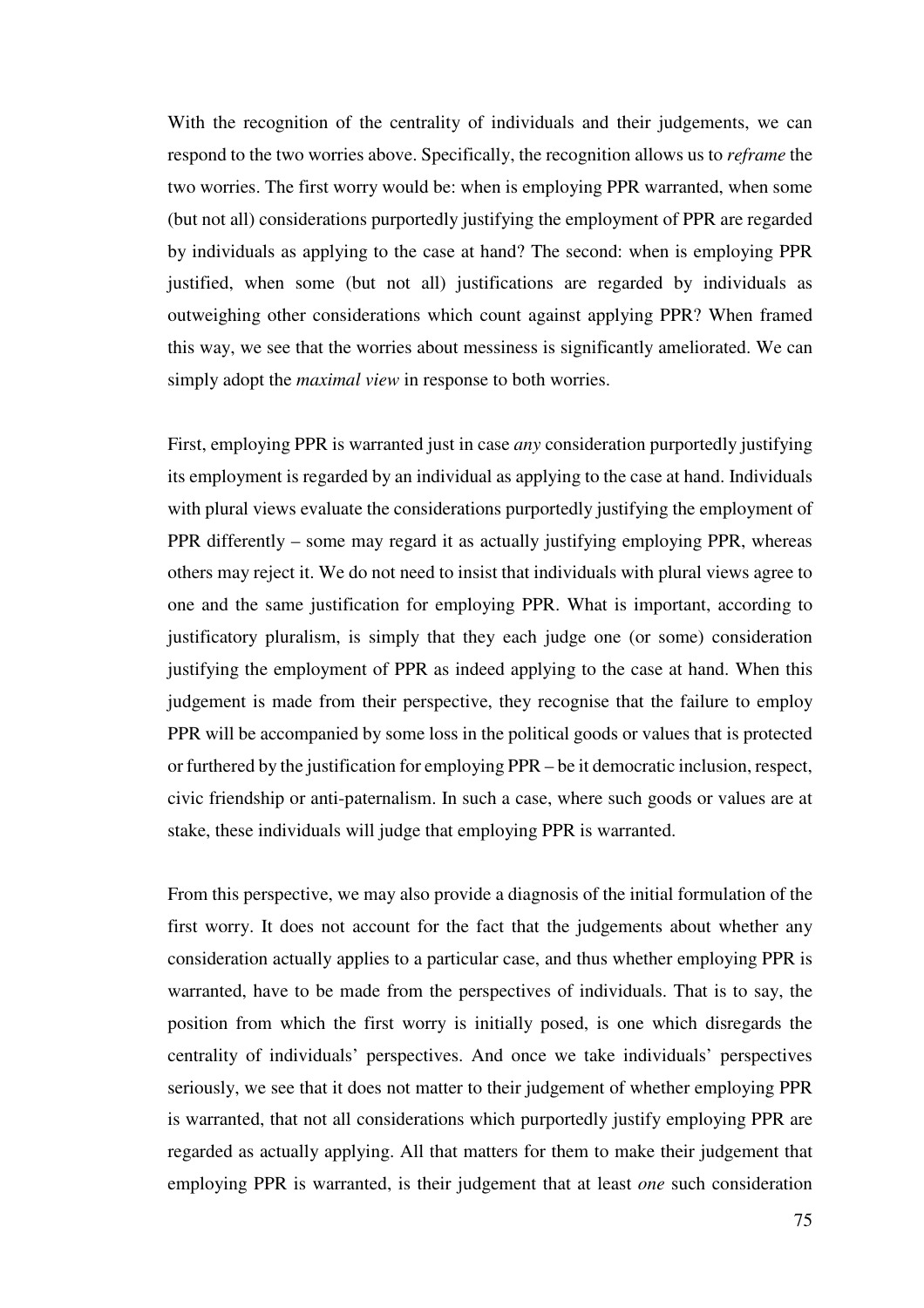applies. Of course, this does not mean that their judgements that several considerations apply are of no consequence. Such judgements have the effect of making it clearer that the case at hand is one in which the employment of PPR is more warranted, compared to a case in which only one consideration applies.

Second, employing PPR is justified just in case *any* justification for employing it outweighs the other considerations counting against employing it. Here, our response again builds upon the recognition of the centrality of individuals. From individuals' plural perspectives, all that matters for their judgements of whether employing PPR is all-things-considered justified, is whether they judge that *any* justification for employing PPR outweighs the other considerations which they have. And where they do, it does not matter that there exist other justifications for employing PPR which they judge as being outweighed by their other considerations. For instance, once an individual judges that the consideration of democratic inclusion outweighs the other considerations which she has, she will judge that employing PPR is all-thingsconsidered justified. This judgement is unaffected by her concurrent judgement that the considerations of respect, civic friendship, or the like, have been outweighed by her other considerations. The diagnosis of the initial formulation of the second worry is thus similar to that concerning the first – it ignores the centrality of individuals and their perspectives on the matter of when employing PPR is justified.

It appears that the two initial worries have been safely dissolved. According to justificatory pluralism, the initial formulations of the two worries are simply nonstarters. And the revised formulations of the worries may be safely addressed, via focusing on the perspectives of individuals. We simply leave it to individuals to judge whether considerations in fact justify employing PPR, and how those justifications relate to the other considerations that they have. It is in this way, that justificatory pluralism still allows us to be clear about whether employing PPR is warranted and justified. The clarity has just been relocated to one concerning the perspectives of individuals. With this, individuals can judge if the claim that a particular political decision violates PPR, is non-trivial (that is, when they judge that employing PPR is all-things-considered justified) or trivial. And PPR fulfils its evaluative and guiding function in the former set of cases.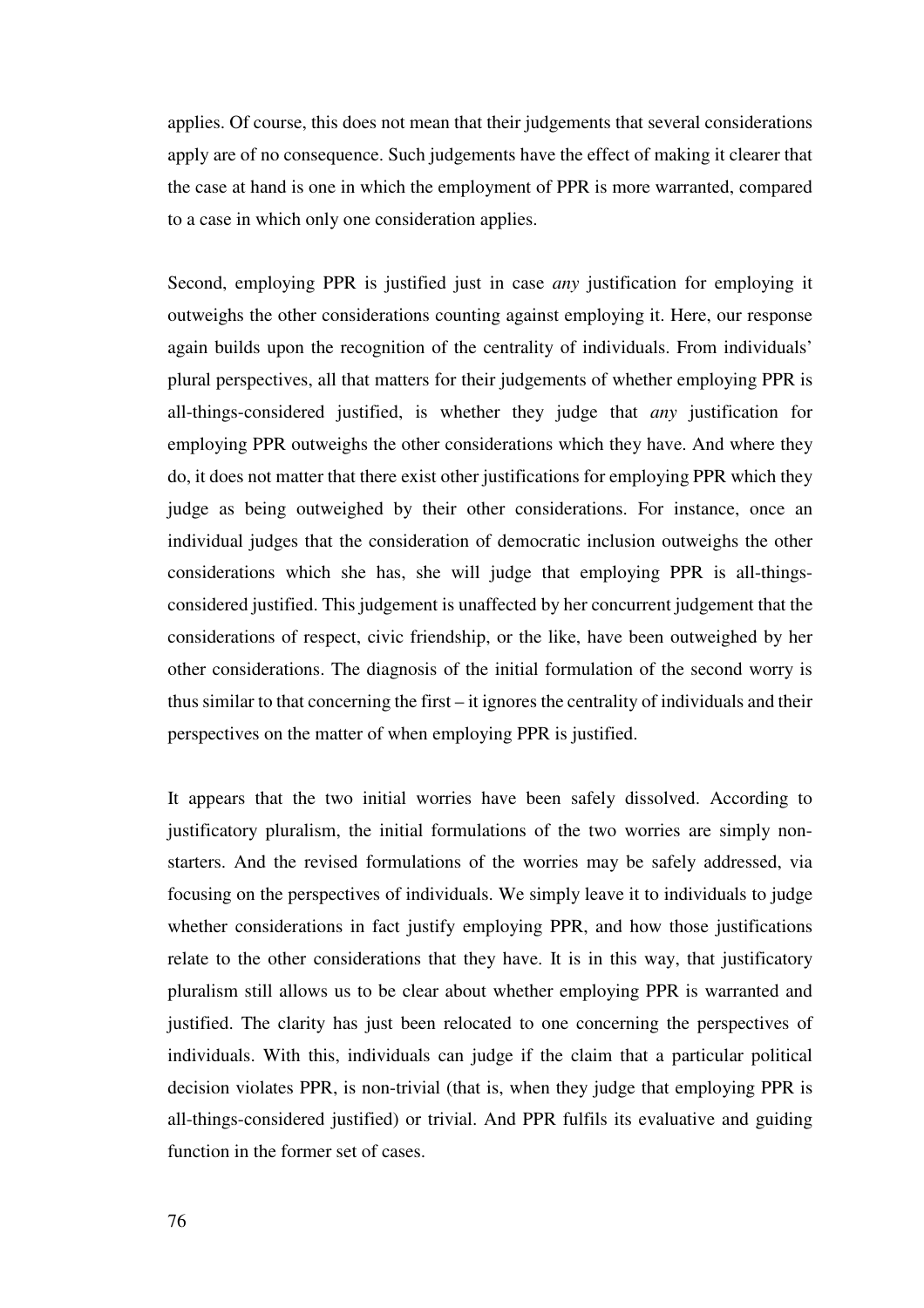## 3.5 When do political decisions violate PPR?

 $\overline{a}$ 

Throughout the thesis, my focus has been centrally on individuals. Specifically, on how considerations are evaluated and whether employing PPR is warranted and all-thingsconsidered justified, from their plural doctrinal and doctrinally-influenced perspectives. This may invite a further worry – that I have problematically left unanswered the issue of how to make sense of the claim that a political decision violates PPR. That is, we have yet to consider whether and how we may say of a particular decision that it may be evaluated on the basis of PPR, or was guided by it.

In section 2.1, I suggested that individuals' judgements that the employment of PPR is all-things-considered justified, is not politically trivial – they can check whether political decisions violate PPR, and reject those that do. Pursuant to our discussions about the roles and deliberations of legislators and citizens, we get a slightly more complicated picture. That is, we see that for any political decision, non-public considerations can actually enter at various points. Legislators may employ non-public considerations directly in supporting a political decision, or may employ them in evaluating the considerations relevant to it.<sup>63</sup> Citizens may also employ non-public considerations in supporting and explaining their votes in favour of a political decision. Recognising the complexity of the situation helps us to see an important lack of clarity – how do we tell when a political decision, *in general*, violates PPR? Is it when (i) nonpublic considerations are employed by legislators directly in supporting a political decision; or (ii) non-public considerations are employed by legislators to evaluate the

<sup>&</sup>lt;sup>63</sup> Of course, actual legislative decisions are more complex than is obvious from our discussions. Simplifying the legislative process: there is at least a separation between a stage where a particular Bill for a legislative decision is presented for its underlying motivations and guiding principles to be debated, and another where each of its constituent provisions or clauses – and how they are precisely worded – are discussed and amended. The set of considerations that legislators have to account for will vary across the stages, and across different clauses. The considerations that are relevant to a debate about how a specific provision of the proposed decision is to be worded, may not be relevant in a debate about its underlying principles. And throughout, the necessity of making political compromises in order to reach joint decisions (or face decisional inaction) is a consideration that legislators grapple with along with their other considerations. This means that there are, in reality, even more points at which non-public considerations may enter – beyond those that we have discussed. For instance, a political decision may be motivated by non-public considerations, yet its wording does not contain references to non-public considerations. Or the motivation may not contain non-public considerations, but some clauses of the political decision may be supported by non-public considerations. The basic question remains: when do political decisions violate PPR?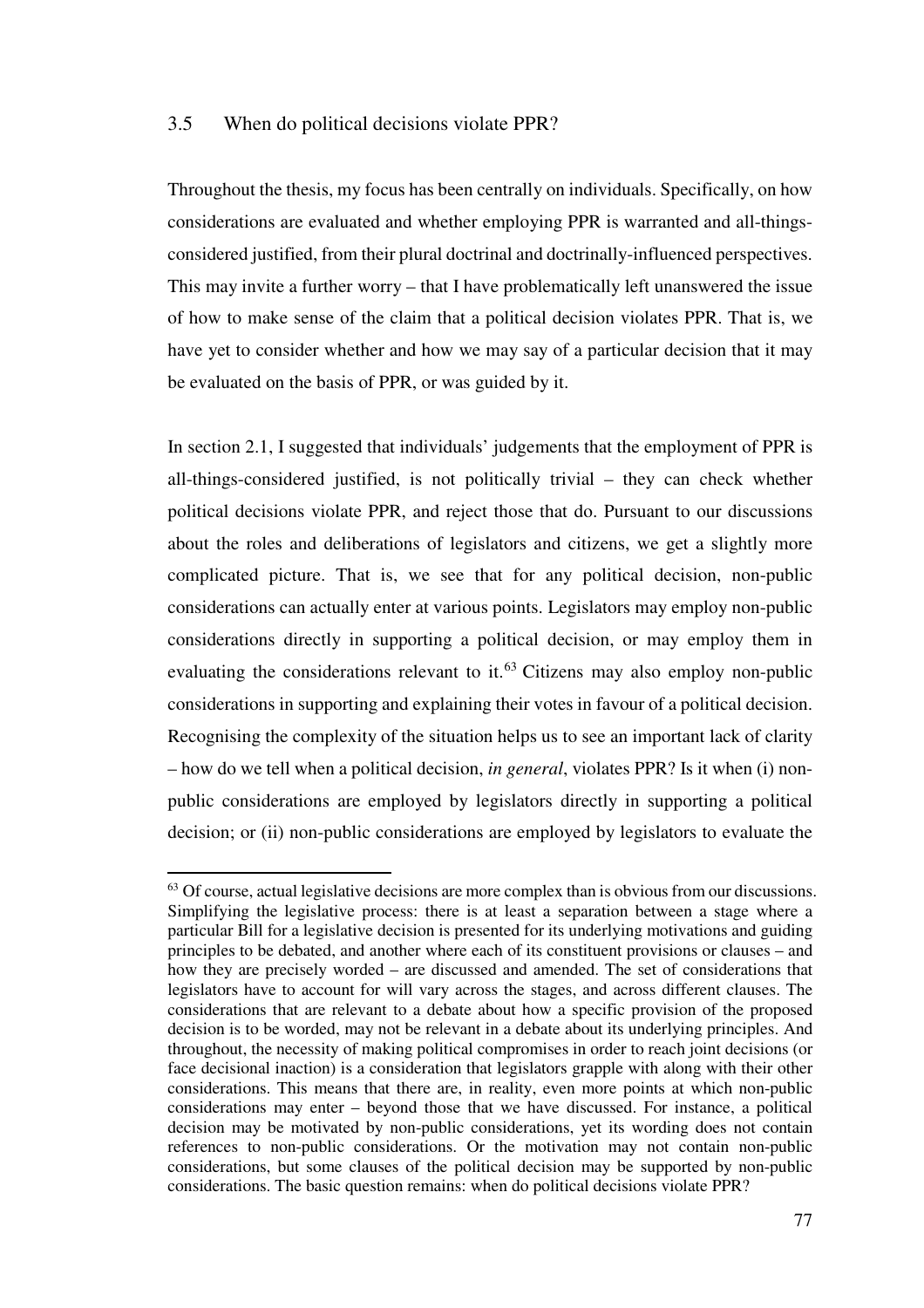weight of considerations relevant to a political decision; or (iii) non-public considerations are employed by citizens in supporting a political decision? This bears some resemblance to the problem of messiness, which we have just addressed. There are multiple points at which non-public considerations may enter, and we need a way of knowing whether "borderline" political decisions for which non-public considerations enter at some (but not all) points in fact violate PPR.

The cases are clearest when there is unanimity – a political decision violates PPR when legislators and citizens unanimously use non-public considerations in (i), (ii) and (iii), and when they unanimously do not use non-public considerations in any of those cases. But legislators and citizens are – because of their plural views – not unanimous in their judgements about whether employing PPR is all-things-considered justified, and thus not unanimous in their employment of non-public considerations. So, what do we say of a decision for which some legislators and citizens employ non-public considerations in (i), (ii), or (iii)? Note that the three cases are in principle distinct  $-$  (i) can occur without (ii) or (iii), and vice versa. Does the political decision violate PPR, once *one* legislator or citizen employs non-public considerations at *any* point? Such a position may not leave us with many (if any) political decisions which do not violate PPR. If not, how many of such individual violations of PPR may be tolerated in any particular case, before we judge that the political decision has violated PPR? We need an answer to this if we are to know when actual political decisions violate PPR, in order that we may reject them. If the answer is indeterminate, then PPR again cannot fulfil its evaluative and guiding function. So there is a pressing need to provide a response to the question of whether a particular political decision violates PPR.

This is a difficult objection, and I am unable to resolve it directly here. Instead, I attempt to show that this is not a problem unique to justificatory pluralism, but likewise affects justificatory monism.

According to justificatory pluralism, we may say clearly that a political decision violates PPR when *all* individuals regard it as violating PPR. This is a slightly different claim from the one above, in which the question of whether a political decision violates PPR is answered on the basis of the points at which non-public considerations enter. Here, an individual may make her judgement that a political decision violates PPR,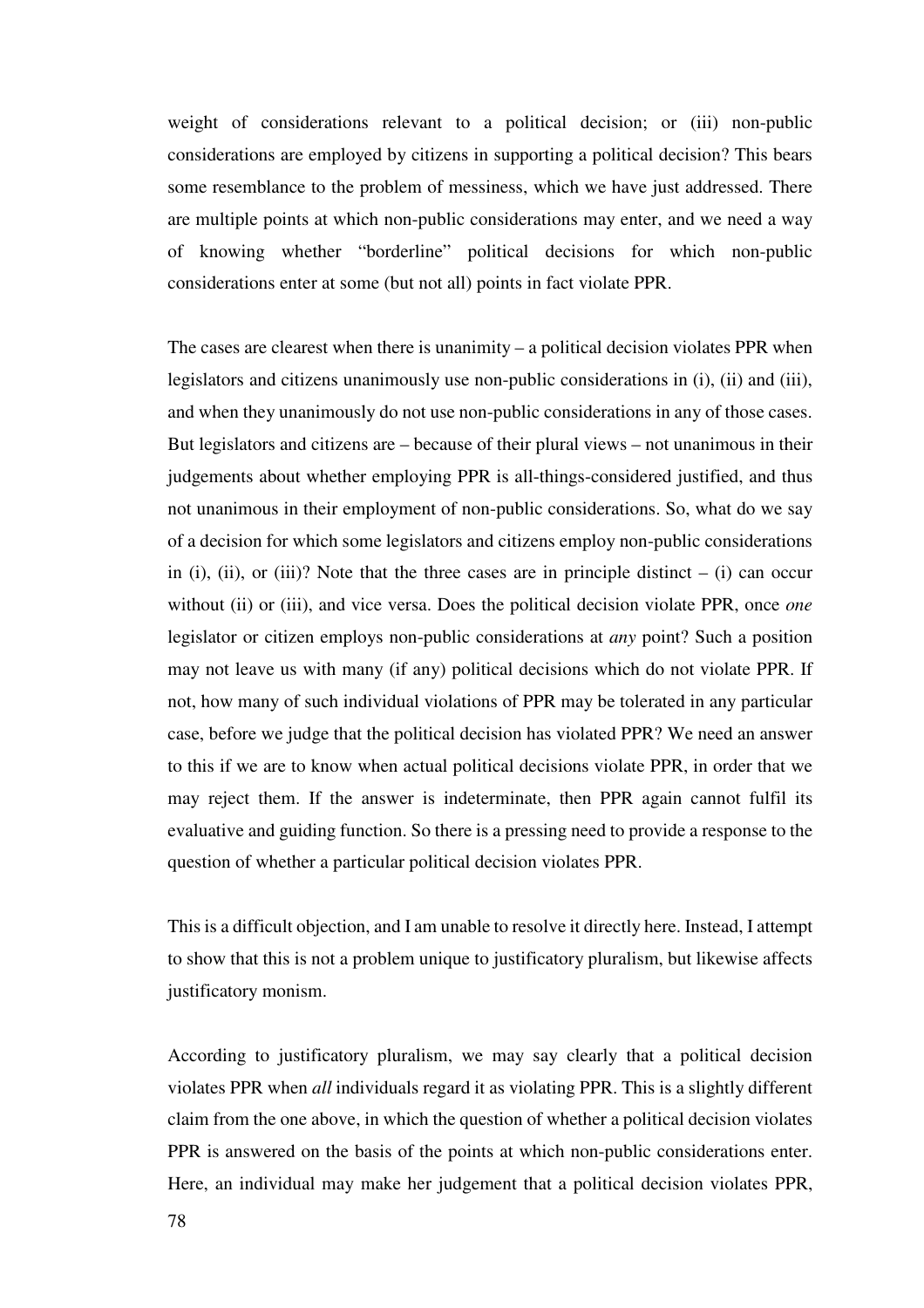*even though* non-public considerations enter only at some (but not all) points. That is, she may judge that a political decision, in general, violates PPR when non-public considerations are employed by legislators directly in supporting a political decision. Conversely, she may judge that another political decision does not violate PPR, *even though* non-public considerations are employed by legislators to evaluate the considerations relevant to it, and even though citizens employ non-public considerations in supporting it. What is crucial for her is the presence or absence of non-public considerations as they are directly used by legislators. By now, it should be obvious that such a judgement would be made from the perspective of her doctrinal and doctrinally-influenced views. This means that individuals with plural views will reach their judgements about whether a political decision violates PPR, on the basis of their different judgements about when it is more (or less) important for non-public considerations to be absent. And when *all* individuals judge that a political decision violates PPR, then the decision violates PPR. When *all* individuals judge that a political decision does not violate PPR, then it does not.

What are we to say about whether a political decision violates PPR, beyond the cases involving unanimity? As we have seen, it is implausible to expect unanimity. But we still need answers. Here is a suggestion: we may say that a political decision violates PPR, when a *sufficient* number of individuals judge it to be so. This claim is slippery; but we may still get a hold on it via two considerations.<sup>64</sup> First, we need answers about the status of political decisions beyond those involving unanimity. Yet insisting on the view that a political decision violates PPR only when *all* individuals regard it to be the case, is in effect to refuse to give an answer for actual cases lacking unanimity. And lacking an answer, PPR cannot fulfil its evaluative and guiding function. The cost is, again, triviality of PPR. Second, adopting the view that a political decision violates PPR only in cases of unanimous judgement, grants too much power to dissenters – a *single*

l

<sup>&</sup>lt;sup>64</sup> A complication arises: this claim itself appears to also require justification to individuals with plural views. And the justification for the claim will also require justification, and so on. When do we stop? If there is no solution to the question of when political decisions violate PPR, which individuals with plural views agree to, then it is difficult to see the point of the discussions and conclusions concerning PPR. Of course, there may be some way of eliminating the disagreements – perhaps through defining the constituency of justification narrowly, or engaging in some idealisation according to which all individuals agree. But as I have suggested in the Introduction, this is still to concede that there is not much to be said about actual political decisions. I hope to respond to this in future work.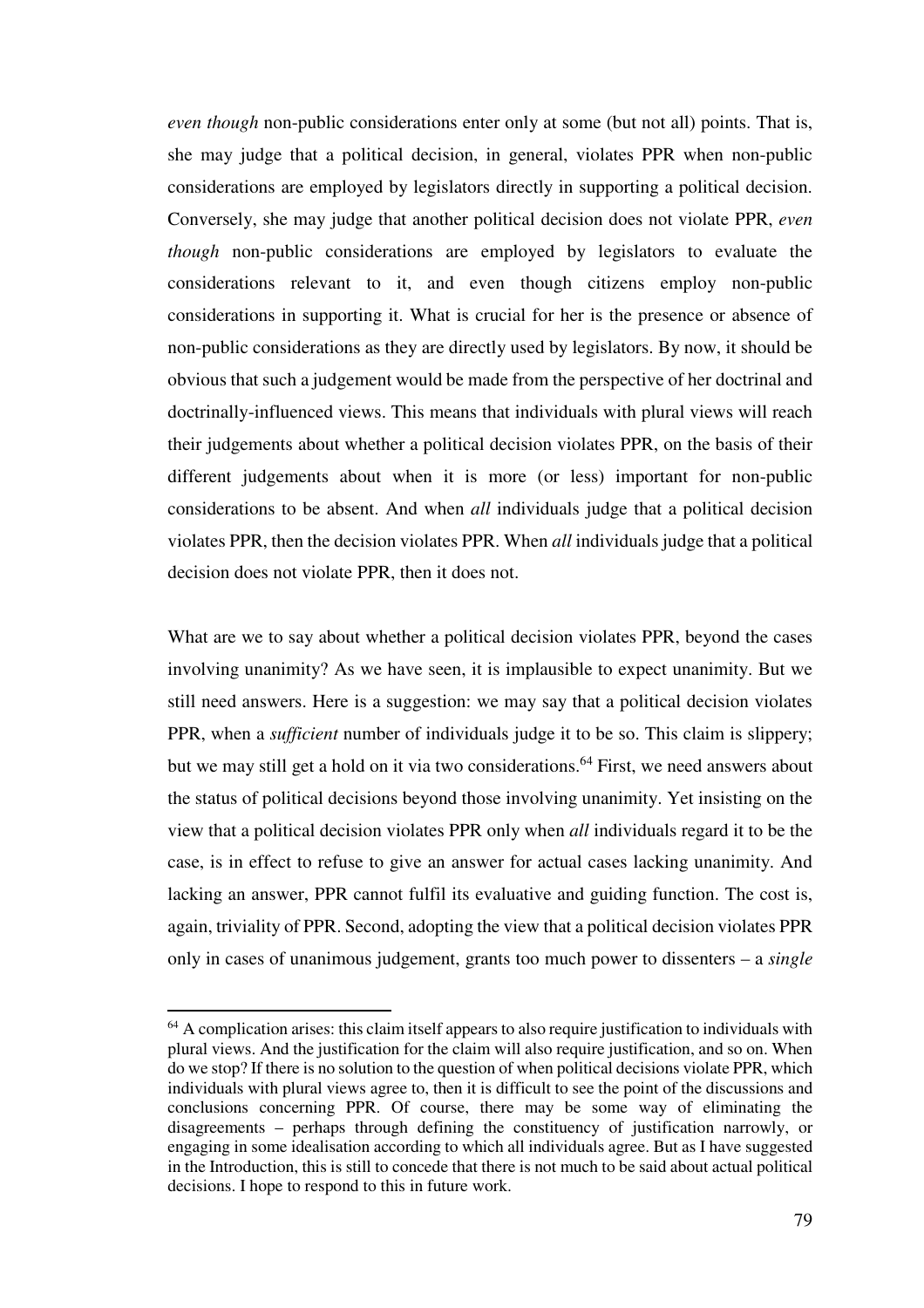dissenter can disrupt the general status of a political decision. And here, the thought is that surely the fact that all individuals, save one, have the same judgement concerning the status of a political decision, *must* count for something. The questions, however, of what such a fact counts for, and *how much* it counts for, are beyond the current project to answer. Common to both considerations, is the recognition that we have to give an account of how much dissent we may tolerate, in making the general claim that a political decision violates PPR (or that it does not). I suspect, though cannot currently defend, that the answer to this will vary depending on the context, and on what we intend to do with the general claim.

The point I wish to make is that this problem is not unique to justificatory pluralism. Justificatory monists likewise need to provide a response to the issue of when a political decision violates PPR. And in making their response, they likewise have to choose between insisting on requiring unanimity, or positing some threshold below which some dissent may be tolerated. To see why, consider the three (non-exhaustive) points at which non-public considerations may enter. Suppose the justificatory monist claims that a political decision violates PPR just in case non-public considerations feature in (i) and (ii), when legislators employ non-public considerations directly, and in their evaluations of the other considerations relevant to the political decision. However, such a claim will still need to be justified. And in justifying it, the justificatory monist does not escape the problem of pluralism – different individuals have different judgements about how to weigh up (i), (ii) and (iii) relative to each other, and thus have different judgements about whether a political decision for which non-public considerations enter at some (but not all) points violates PPR. And if they want to take such pluralism and disagreement seriously, consistent with their attitude towards it which initially motivates the invocation of PPR, then they are led down the same path as the justificatory pluralist.

Of course, the fact that justificatory monism faces the same problem, does not render it a lesser problem. That we still have no clear sense of when political decisions violate PPR, is a serious problem that needs to be resolved. However, it is nevertheless not a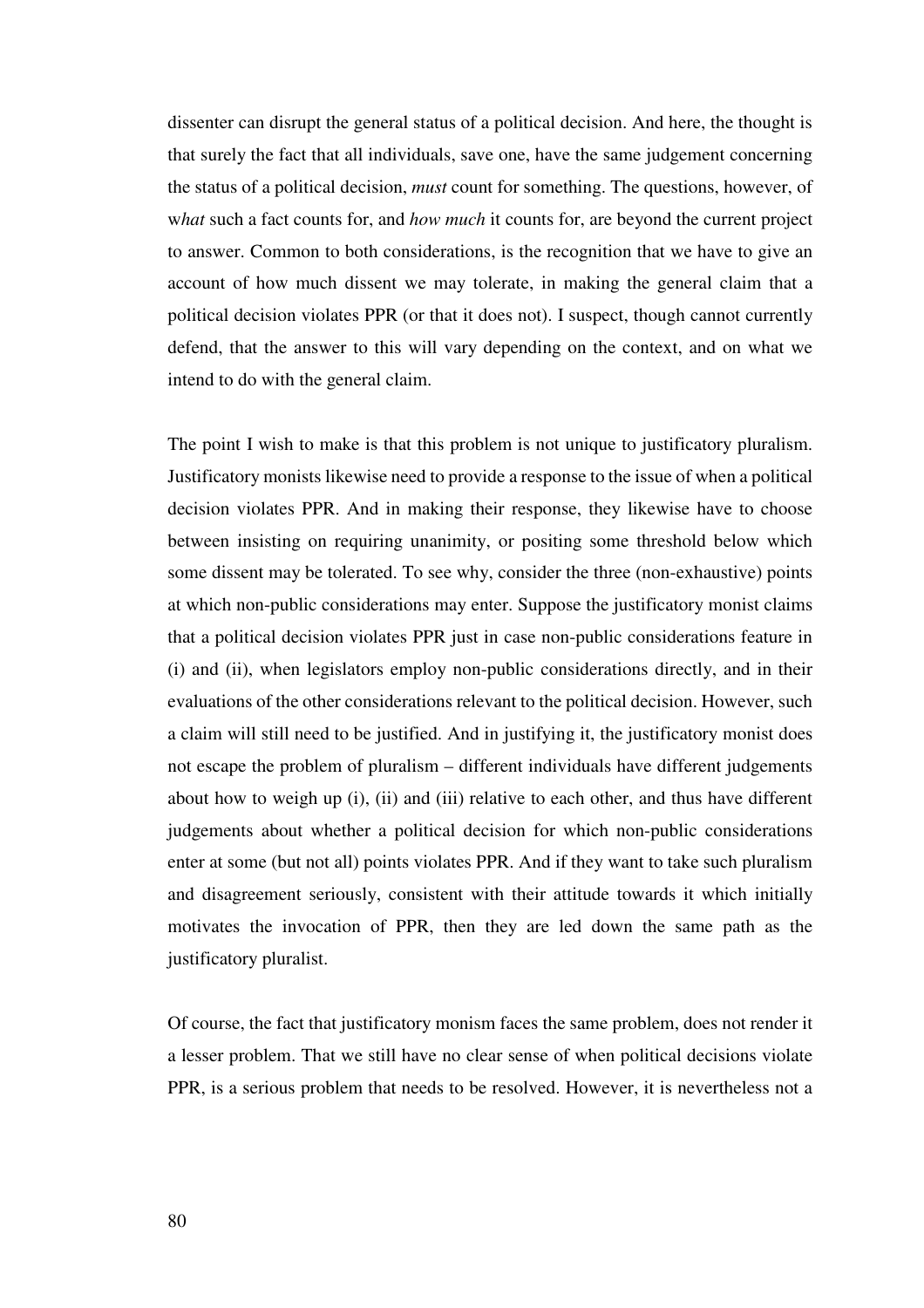problem that is unique to justificatory pluralism, and thus cannot be employed as an argument against adopting it.<sup>65</sup>

## 3.5 Conclusion

 $\overline{a}$ 

In this chapter, I have defended my account of justificatory pluralism against several potential criticisms. The account (i) does not neglect the is/ought distinction, (ii) does not make a category mistake, (iii) is not problematically messy, and (iv) faces no special problem concerning giving us an account of when a political decision violates PPR.

In considering the second and fourth objections, however, I made two concessions. First, justificatory pluralism does not foreclose the possibility that for any political decision, there is only one available justification for employing PPR. In this way, it leaves room for a constrained justificatory monistic account to survive. This concession is minor, because the possibility is not great – especially when we take into account the complexities involved. Moreover, even if justificatory monism survives in this form, my account of justificatory pluralism will be able to accommodate it. Second, while justificatory pluralism allows us to be clear, in the case of individual judgements of whether employing PPR is all-things-considered justified, it currently leaves open what may be said at a general level. However, this concession is not lethal to justificatory pluralism – the problem is faced by justificatory monists too. Thus, it points to a fruitful direction for future work.

I would like to conclude the discussions so far by considering the implications of the discussions in this thesis, to the project of public reason philosophers more generally.

First, what is the role of public reason philosophers, who want to establish PPR as a non-trivial standard for evaluating and guiding political decisions? I suggest that they should embark on the task of arguing that the various justifications for employing PPR indeed outweigh the other considerations that individuals have, in specific political decisions. This means that for any political decision, they have to argue that the

<sup>&</sup>lt;sup>65</sup> Does this difficulty push us away from the position that political decisions are justified only when they are *justified to individuals*? If so, we would give up on a core commitment of public reason liberalism. I take no stance on this issue now. See Enoch (2015) for a related discussion.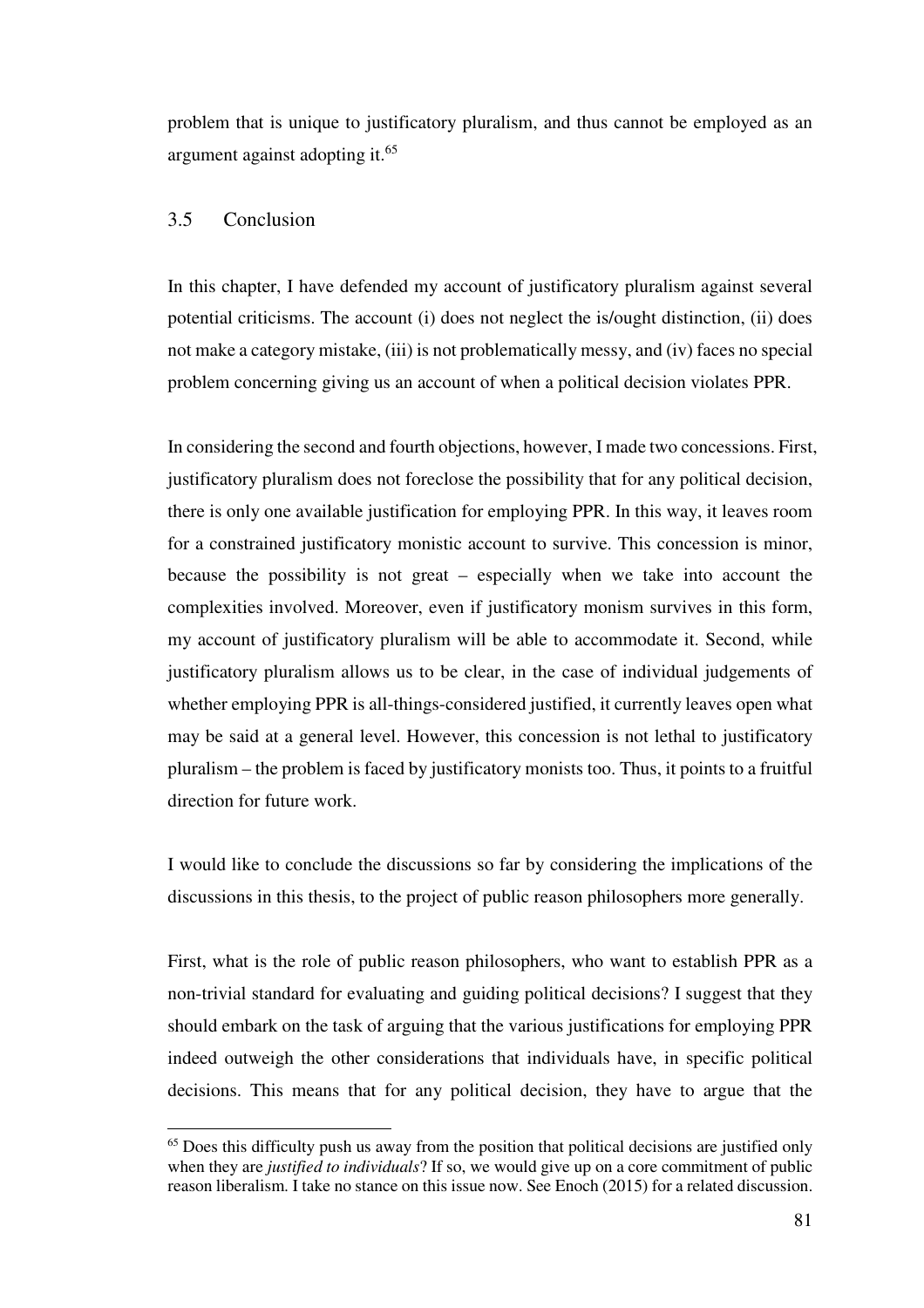available justifications for employing PPR outweigh the various considerations of legislators and citizens with a plurality of views – including those concerning other valuable political goods and values. The task must be repeated for each different decision. The project of public reason liberalism, concerning the vindication of (the justifications for employing) PPR, is thus piecemeal in two important ways. The success of arguments showing that the justifications for employing PPR outweigh the considerations within a particular doctrinal or doctrinally-influenced view, neither immediately nor directly extends to considerations within other views. And the success concerning one particular political decision – of showing that the justifications for employing PPR outweigh all considerations as seen from plural views – likewise neither immediately nor directly extends to other decisions. Whether employing PPR is all-things-considered justified for any particular decision, will depend on who is involved and what the decision is.

Second, this means that public reason philosophers have to, in their arguments about the relative weight of justifications for employing PPR, take a stance in actual political disagreements. The justifications for employing PPR are considerations that they have to defend, *against* other considerations which permit the presence of non-public considerations in supporting political decisions. Correspondingly, the claim that PPR ought to be employed, all things considered, is one which has to be defended against detractors – not assumed. Do public reason philosophers believe that the use of public reasons can successfully adjudicate the abortion debate? Then they will have to argue, against members of both camps, that they have overriding reasons to employ and fulfil the demands of PPR despite their other convictions and commitments, such that they are left with only public reasons to work with. And so will be the case for all other political disagreements. There is no high ground upon which political philosophers stand, and from which they may adjudicate political disagreements without getting their hands dirty. As David Enoch observes, 'there is no way out of the [political] arena, [and] that the political philosopher too is another player in that arena' (Enoch 2013: 175).

Third, the discussions here do not force public reason philosophers into a united group, whose members can no longer disagree with each other, but who have to take a collective political stance against all those who seek to introduce non-public considerations. It would be unfortunate if our discussions had the effect of a party whip,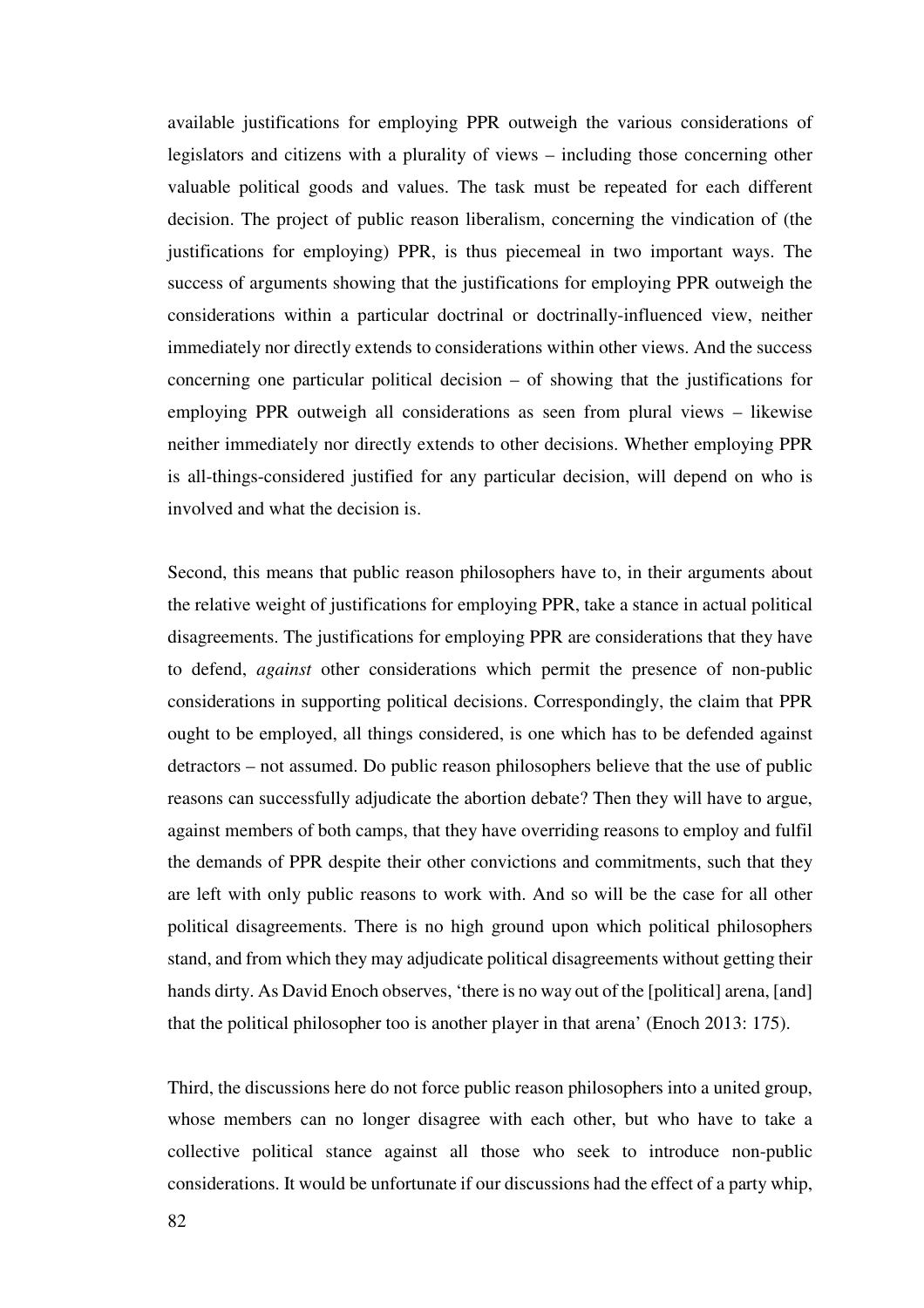setting and enforcing expectations which these disparate philosophers have to fulfil despite their judgements to the contrary. However, disagreement among such philosophers is not diminished, but simply re-framed to concern whether a particular justification for employing PPR applies in a particular context concerning a particular decision, or whether the justifications for employing PPR outweighs the other considerations of all the relevant political actors, including legislators and citizens. Public reason philosophers can still reach different decisions about these different questions. Their commitments to PPR's function, and to showing that its justifications outweigh others, do not set a strong constraint on their judgements about various decisions – and certainly does not require them to take any position that they judge incorrect.

My hope is that these concluding thoughts show, again, that the venues for further exploration opened up by justificatory pluralism are *prima facie* no less fruitful than those of monism. Justificatory pluralism is not an immediately foregone position, and should be accorded more attention.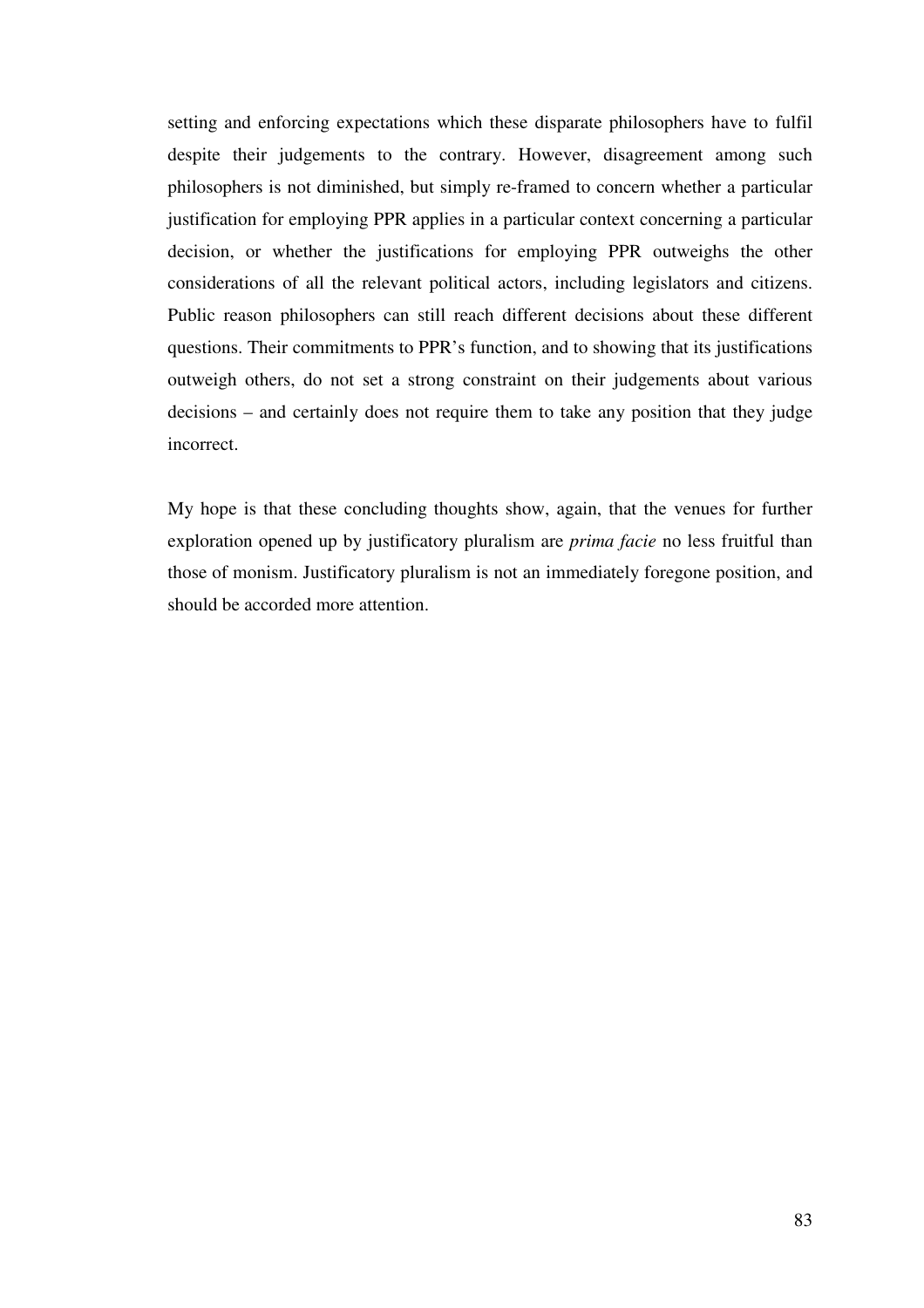## References

- Bird, Colin. 2014. Coercion and public justification. *Politics, Philosophy & Economics* 13(3): 189-214.
- Boettcher, James W. 2007. Respect, recognition, and public reason. *Social Theory and Practice* 33(2): 223-249.
- Boettcher, James W. 2009. Habermas, religion and the ethics of citizenship. *Philosophy & Social Criticism* 35(1-2): 215-238.
- Boettcher, James W. 2012. The moral status of public reason. *The Journal of Political Philosophy* 20(2): 156-177.
- Boettcher, James W. 2015. Against the asymmetric convergence model of public justification. *Ethical Theory and Moral Practice* 18: 191-208.
- Ceva, Emanuela. 2016. *Interactive Justice: A Proceduralist Approach to Value Conflict in Politics*. London: Routledge.
- Cohen, G. A. 1997. Where the action is: On the site of distributive justice. *Philosophy and Public Affairs* 26: 3-30.
- Cohen, Joshua. 1996. Procedure and substance in deliberative democracy. In *Democracy and Difference: Contesting the Boundaries of the Political*, ed. Seyla Benhabib, 95-119. Princeton: Princeton University Press,
- Cohen, Joshua. 2011. Establishment, exclusion, and democracy's public reason. In *Reasons and Recognition: Essays on the Philosophy of T.M. Scanlon*, eds. R. Jay Wallace, Rahul Kumar, and Samuel Freeman, 256-275. Oxford: Oxford University Press.
- D'Agostino, Fred. 1996. *Free Public Reason: Making It Up As We Go*. New York: Oxford University Press.
- Darwall, Stephen. 2006. *The Second Person Standpoint*. Cambridge: Harvard University Press.
- Enoch, David. 2013. The disorder of public reason. *Ethics* 124: 141-176.
- Enoch, David. 2015. Against public reason. In *Oxford Studies in Political Philosophy, Volume 1*, eds. David Sobel, Peter Vallentyne, and Steven Wall, 112-141. Oxford: Oxford University Press.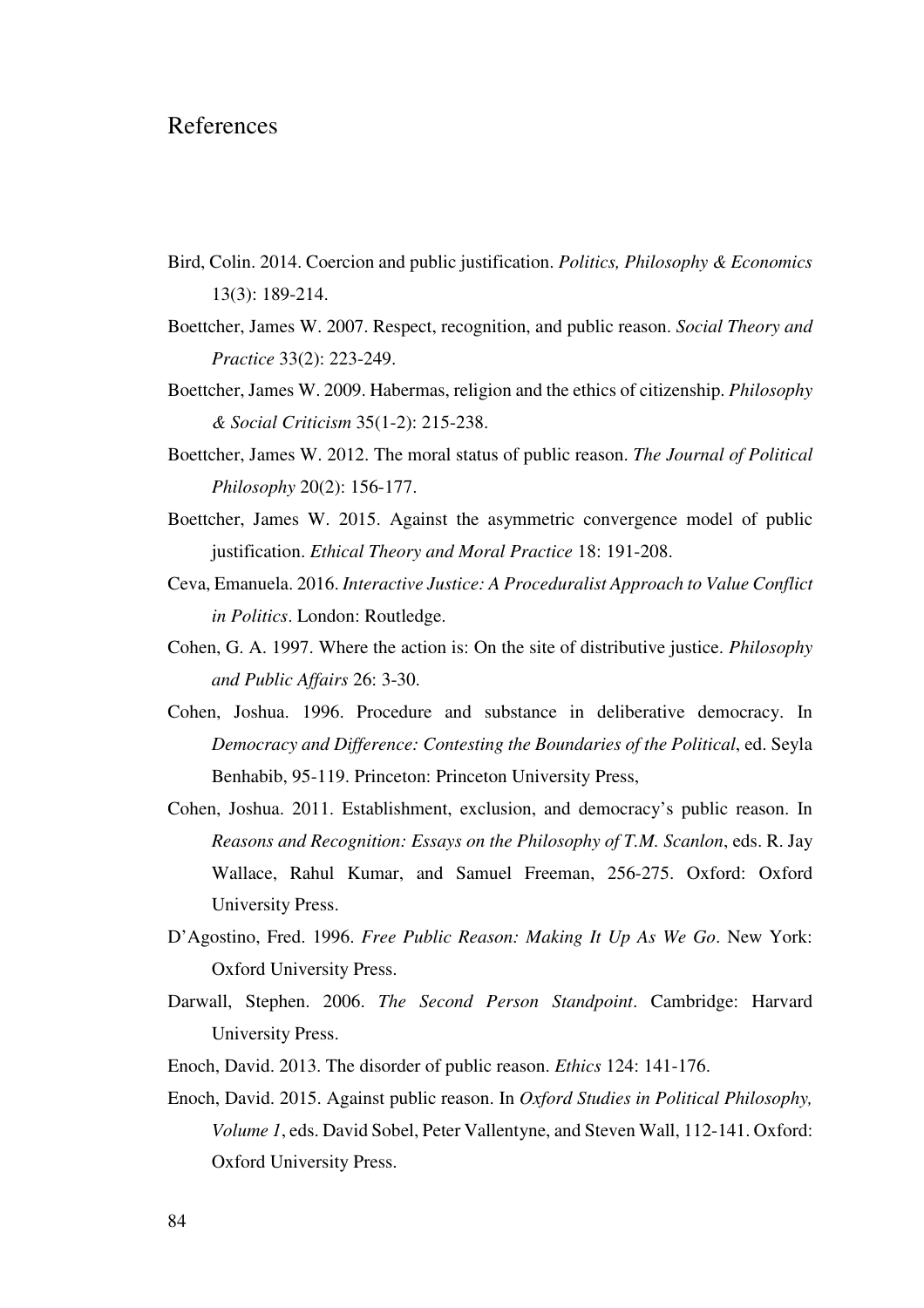- Fowler, Timothy & Zofia Stemplowska. 2015. The asymmetry objection rides again: On the nature and significance of justificatory disagreement. *Journal of Applied Philosophy* 32(2): 133-146).
- Freeman, Samuel. 2004. Public reason and political justifications. *Fordham Law Review* 72(5): 2021-2072.
- Freeman, Samuel. 2014. The basic structure of society as the primary subject of justice. In *A Companion to Rawls*, eds. Jon Mandle and David A. Reidy, 88-111. Oxford: Oxford University Press.
- Gaus, Gerald. 1996. *Justificatory Liberalism: An Essay on Epistemology and Political Theory*. Oxford: Oxford University Press.
- Gaus, Gerald. 2011a. *The Order of Public Reason: A Theory of Freedom and Morality in a Diverse and Bounded World*. Cambridge: Cambridge University Press.
- Gaus, Gerald. 2011b. A tale of two sets: Public reason in equilibrium. *Public Affairs Quarterly* 25(4): 305-325.
- Hart, H.L.A. 1994. The Concept of Law, Second Edition. Oxford: Clarendon Press.
- Hodgson, Louis-Philippe. 2012. Why the basic structure? *Canadian Journal of Philosophy* 42: 303-334.
- Lim, Chong-Ming, Michael C. Dunn and Jacqueline Chin. 2016. Clarifying the best interests standard: The elaborative and enumerative strategies in public policy making. *Journal of Medical Ethics* 42: 542-549.
- Lister, Andrew. 2008. Public reason and democracy. *Critical Review of International Social and Political Philosophy* 11(3): 273-289.
- Lister, Andrew. 2011. Public justification of what? Coercion vs. decision as competing frames for the basic principle of justificatory liberalism. *Public Affairs Quarterly* 25(4): 349-367.
- Lister, Andrew. 2013. *Public Reason and Political Community*. London: Bloomsbury Academic.
- Lott, Micah. 2006. Restraint on reasons and reasons for restraint: A problem for Rawls' ideal of public reason. *Pacific Philosophical Quarterly* 87: 75-95.
- Mansbridge, Jane. 2003. Rethinking representation. *American Political Science Review* 97(4): 515-528.
- Margalit, Avishai. 2010. *On Compromise and Rotten Compromise*. Princeton: Princeton University Press.
- Mills, Charles. 2005. "Ideal theory" as ideology. *Hypatia* 20(3): 165-184.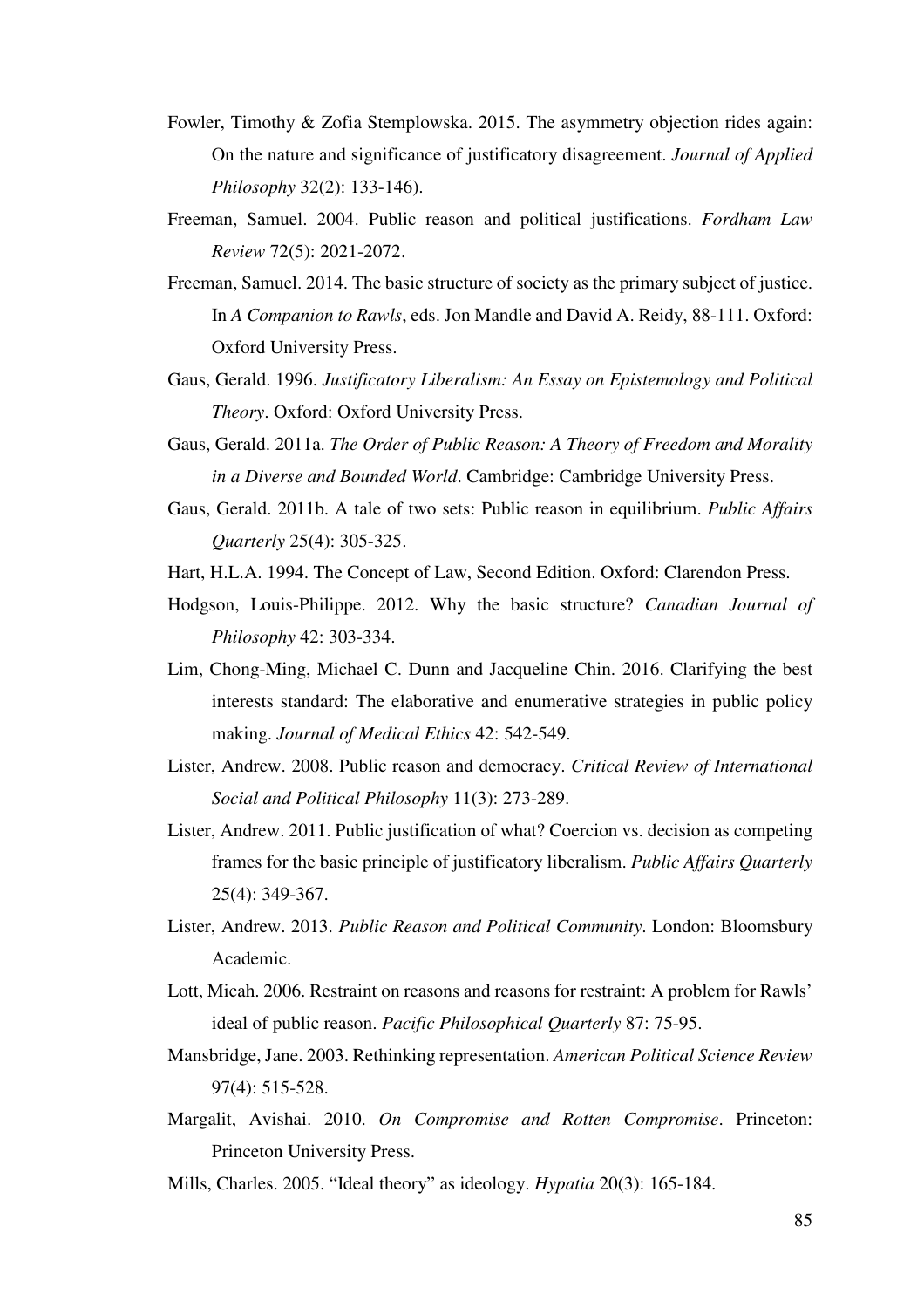Okin, Susan and Bob Reich. 1999. Families and schools as compensating agents in moral development for a multicultural society. *Journal of Moral Education* 28(3): 283-298.

Perry, Michael. 2003. *Under God?: Religious Faith and Liberal Democracy*. Cambridge: Cambridge University Press.

- Peter, Fabienne. 2017. Political Legitimacy. Stanford Encyclopedia of Philosophy. Available at: https://plato.stanford.edu/entries/legitimacy/
- Pogge, Thomas. 2000. On the site of distributive justice: Reflections on Cohen and Murphy. *Philosophy and Public Affairs* 29: 137-169.
- Quong, Jonathan. 2011. *Liberalism Without Perfection*. Oxford: Oxford University Press.
- Quong, Jonathan. 2013. Public reason. *Stanford Encyclopedia of Philosophy*. Available at: http://plato.stanford.edu/entries/public-reason
- Rawls, John. 1971. *A Theory of Justice*. Cambridge: The Belknap Press of the Harvard University Press.
- Rawls, John. 1997. The idea of public reason revisited. *The University of Chicago Law Review* 64(3): 765-807.
- Rawls, John. 2001. *Justice as Fairness: A Restatement*. Cambridge: The Belknap Press of Harvard University Press.
- Rawls, John. 2005. *Political Liberalism: Expanded Edition*. New York: Columbia University Press.
- Reisner, Andrew E. 2013. *Prima facie* and *pro tanto* oughts. In *The International Encyclopedia of Ethics*, ed. Hugh LaFollette, 4082-4086. Chichester: Blackwell Publishing Ltd.
- Sangiovanni, Andrea. 2008. Normative political theory: A flight from reality? In *Political Thought and International Relations: Variations on a Realist Theme*, ed. Duncan Bell, 219-239. Oxford: Oxford University Press.
- Scanlon, Thomas. 2014. *Being Realistic About Reasons*. Oxford: Oxford University Press.
- Scheffler, Samuel. 2006. Is the basic structure basic? In *The Egalitarian Conscience: Essays in Honour of G. A.* Cohen, ed. Christine Sypnowich, 102-129. Oxford: Oxford University Press.
- Talisse, Robert. 2012. Religion, respect, and Eberle's agapic pacifist. *Philosophy and Social Criticism* 38(3): 313-325